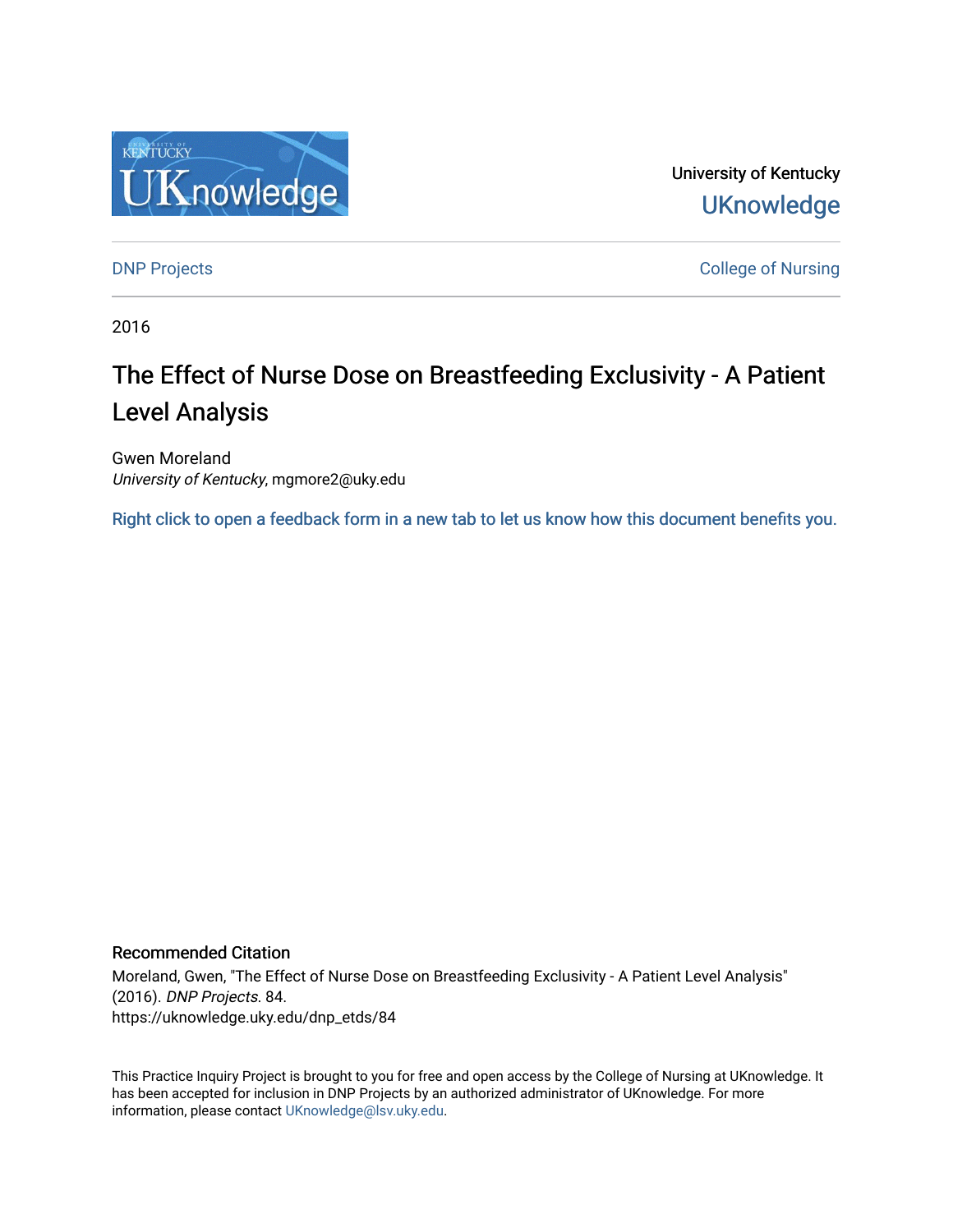Final DNP Practice Inquiry Project Report

The Effect of Nurse Dose on Breastfeeding Exclusivity – A Patient Level Analysis

Gwen Moreland, MSN, RN

University of Kentucky

College of Nursing

Spring 2016

Nora Warshawsky, PhD, RN, CNE – Committee Chair

Karen Stefaniak, PhD, RN, NE-BC – Committee Member

Cecilia Page, DNP, RN-BC, CHCIO, CPHIMS, FACHE – Clinical Mentor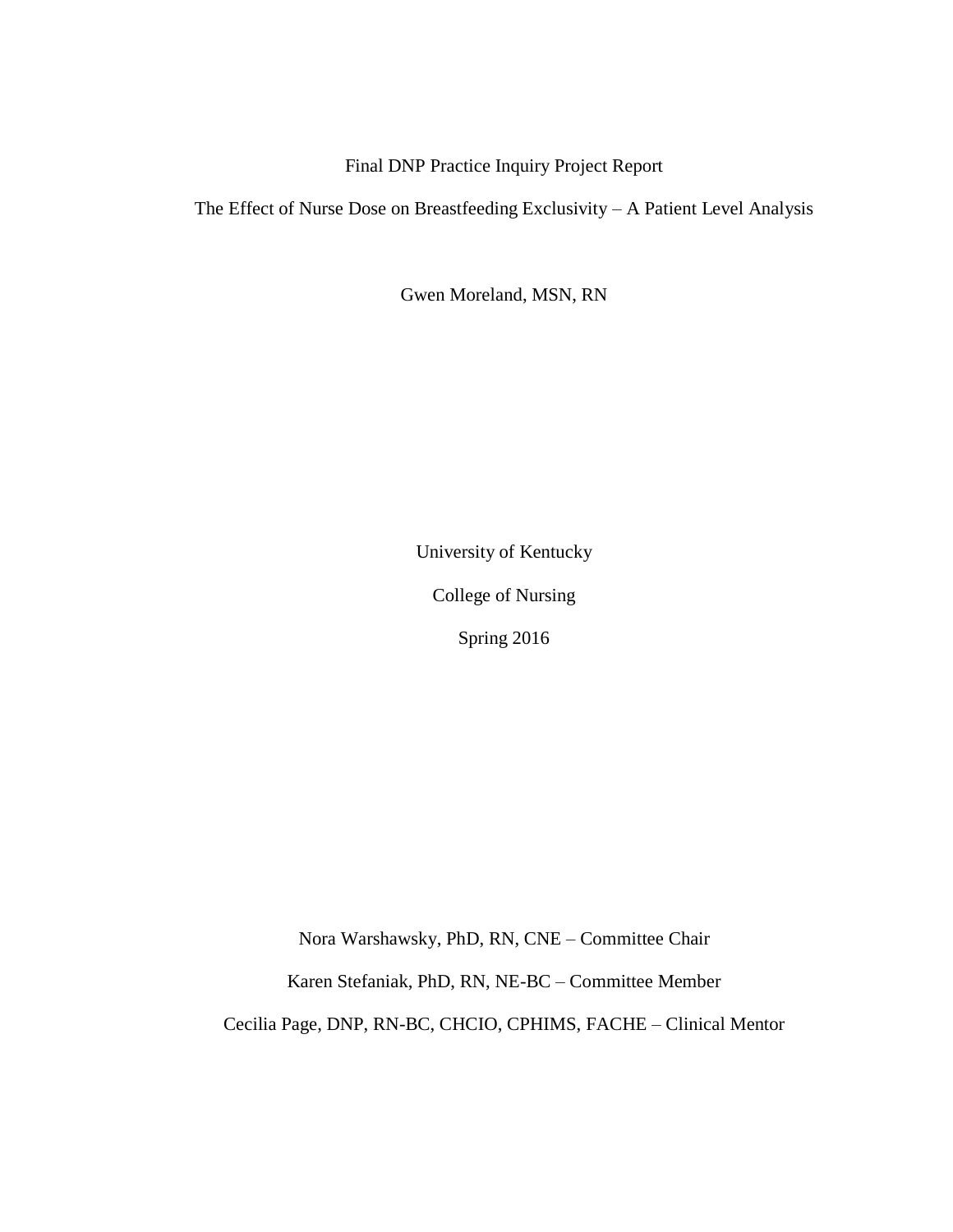## Dedication

This body of work is dedicated to my mother, Verna Lou Allgeier. She provided the guidance for my educational path, and she taught me about the privilege of caring for others.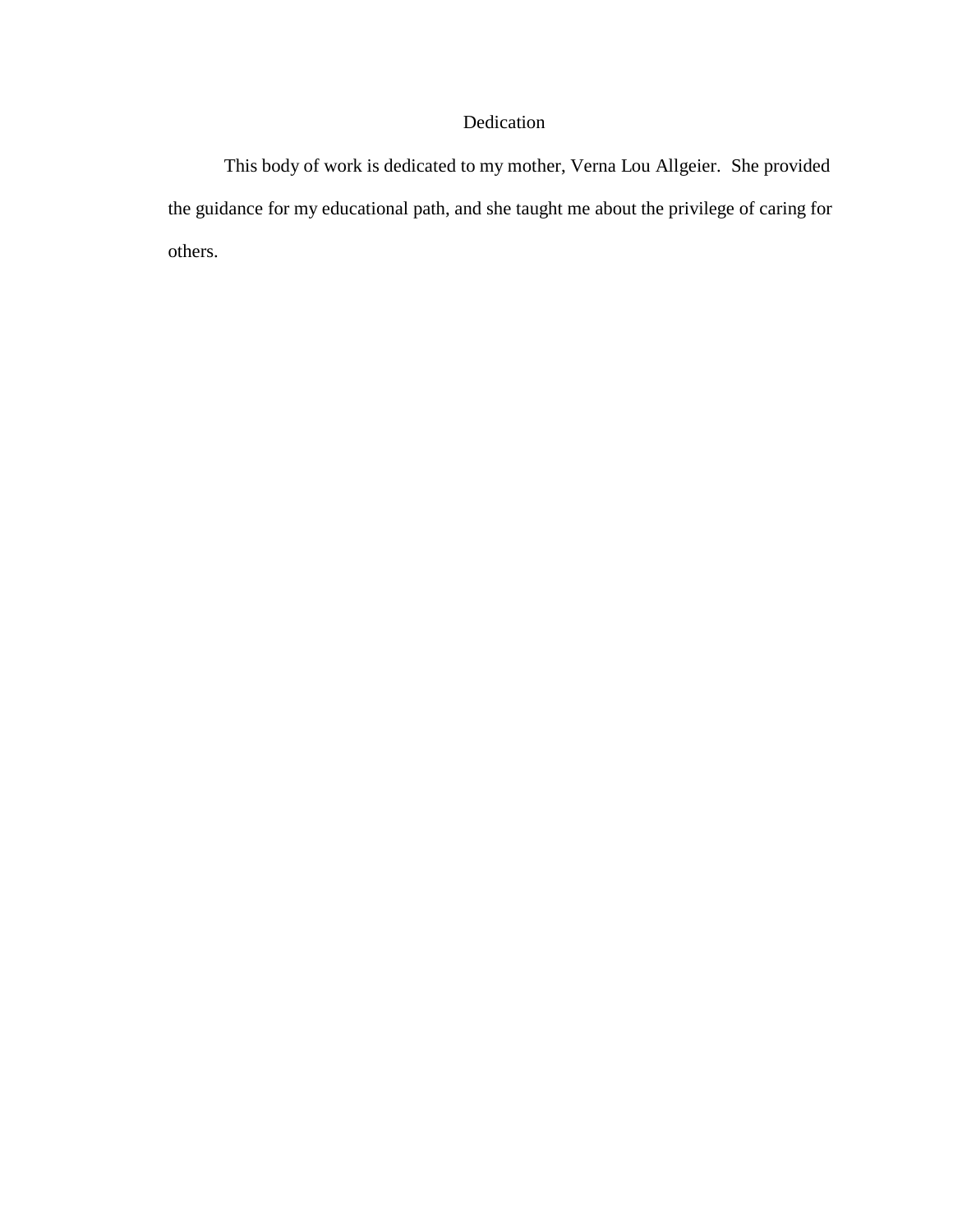#### Acknowledgements

I would like to take this opportunity to thank those who supported me during this journey and who provided the expertise that assisted in completion of this work.

- Nora Warshawsky, PhD, RN, CNE, my committee chair and advisor. Dr. Warshawsky guided me through this project by providing constructive feedback and consistently responded with great enthusiasm and passion about my work.
- Karen Stefaniak, PhD, RN, a member of my committee and my former Director of Nursing. Dr. Stefaniak is the consummate teacher. Any problem that presents, she asks the perfect question to open your mind for other possibilities.
- Cecilia Page, DNP, RN-BC, CHCIO, CPHIMS, FACHE, a member of my committee and my clinical mentor. Dr. Page is the realist. She defined the scope of this project and provided the IT support that made it all possible.
- Amanda Wiggins, PhD who assisted as my statistician advisor. She transforms numbers on a page into a story.

I would also like to offer special thanks to:

- Daniel Cotter for his assistance and IT expertise.
- Dr. Colleen Swartz and Dr. Diana Weaver for their constant words of support that gave me the confidence and the ability to believe!
- To my husband, Dr. Medford Moreland, for his editing expertise, for his support at home, and for his ability to make me laugh!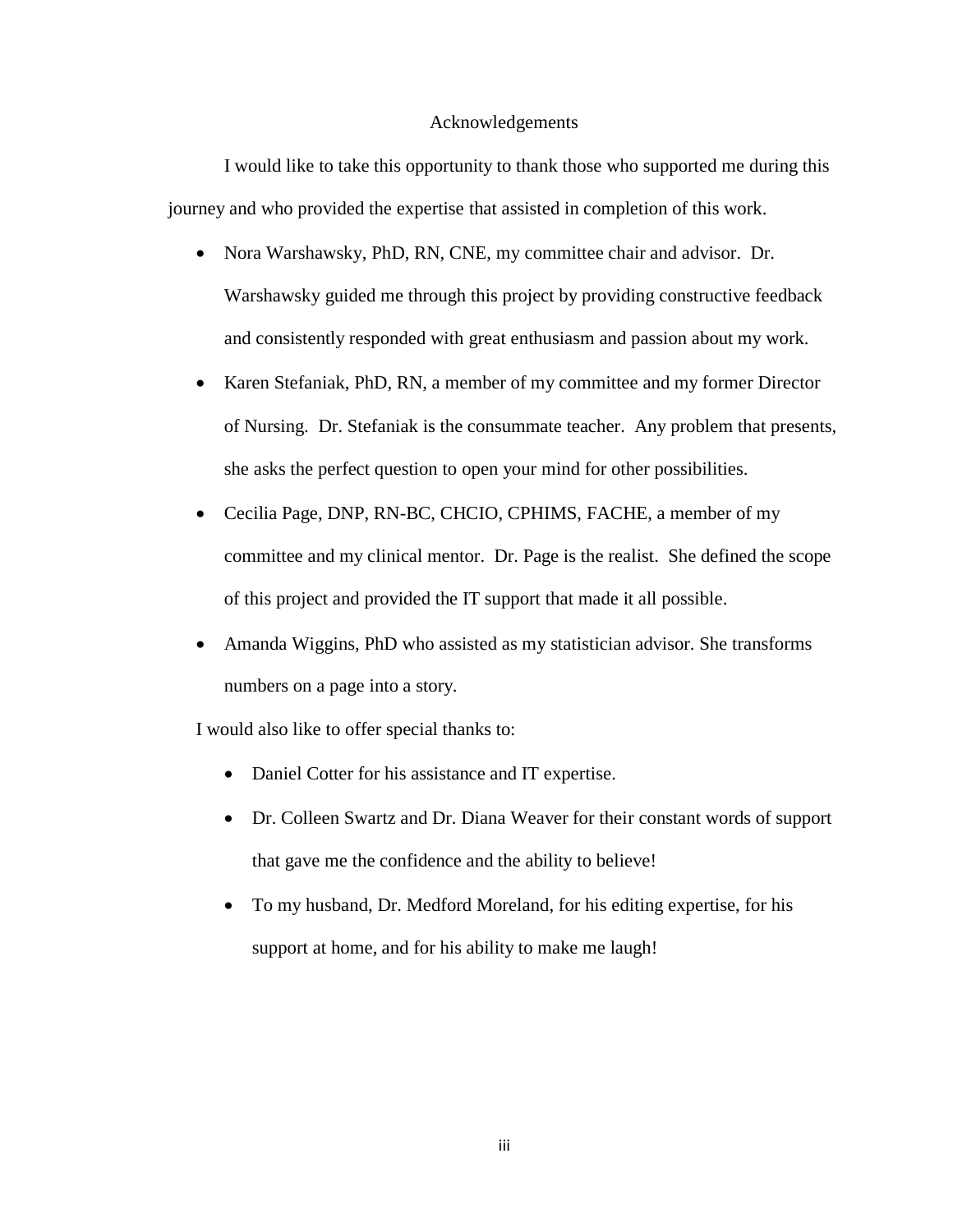# Table of Contents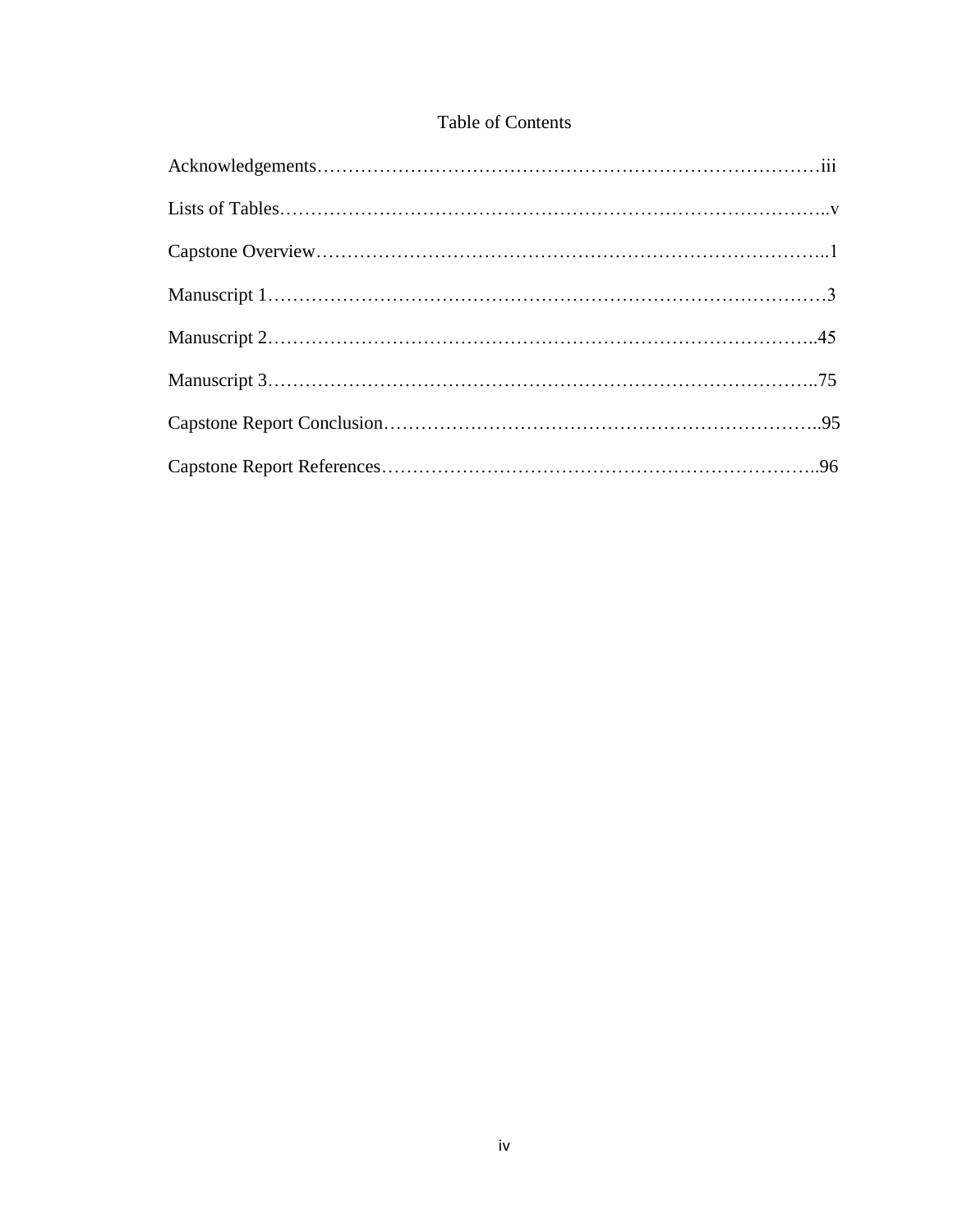# List of Tables

| Table 5 - Manuscript 2 – Logistic Regression Modeling Breastfeeding Exclusivity70 |  |
|-----------------------------------------------------------------------------------|--|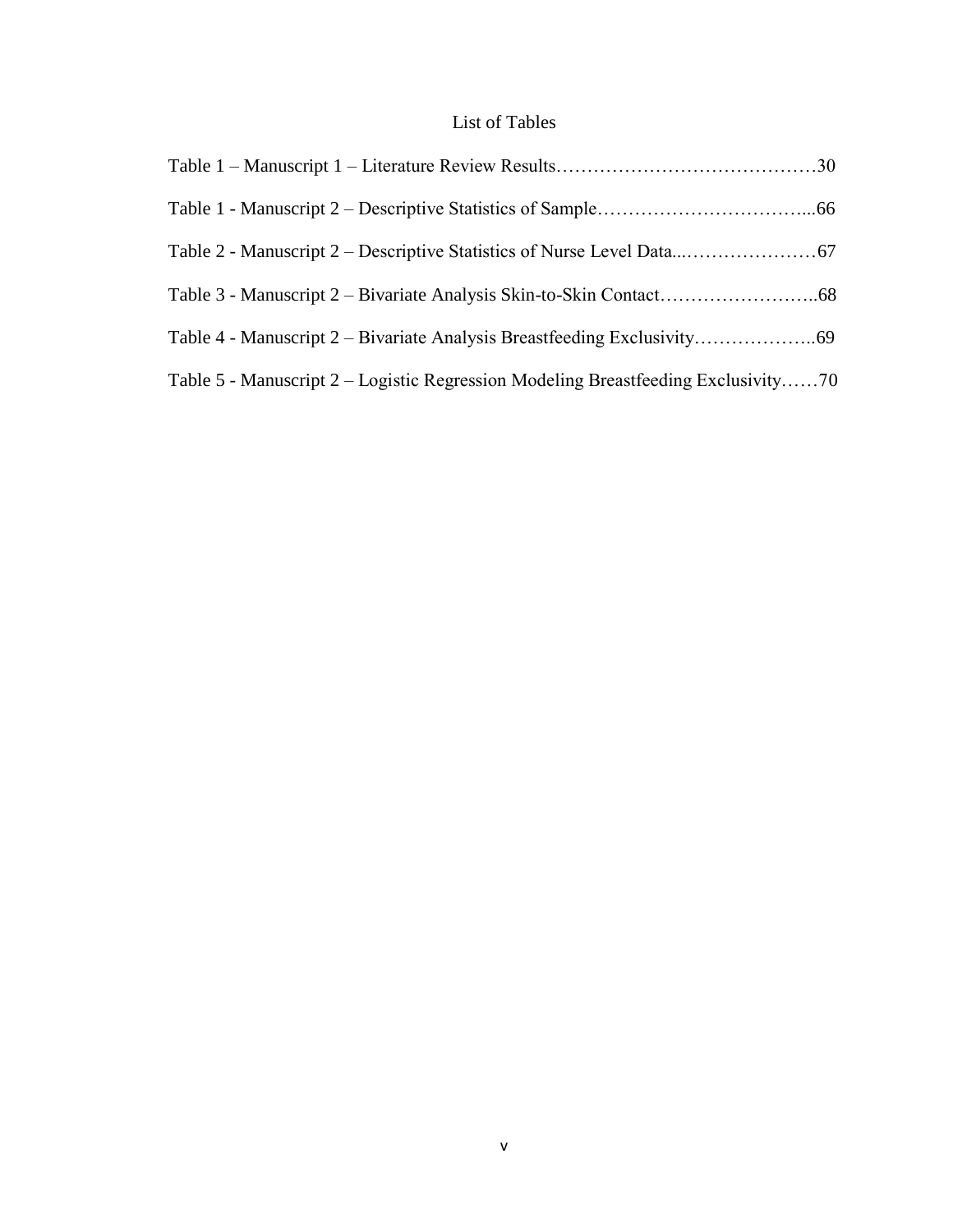#### Capstone Overview

In 2010, The Association of Women's Health Obstetrical and Neonatal Nurses (AWHONN) released its *Guidelines for Professional Registered Nurse Staffing for Perinatal Units* (AWHONN, 2010). Acknowledging that patient care in obstetrics has become increasingly complex due to an increasing number of pregnant women with comorbidities such as diabetes, obesity, cardiac disease and drug addiction, these new guidelines expressly called for an increase in nurse staffing related to the intensifying complications of care (Wilson & Blegen, 2010). However, the supporting evidence used to justify the addition of registered nurse hours was generalized data from studies of increased staffing in acute care and intensive care settings. Additionally, the nurse sensitive outcome measures used in the supporting studies were *inpatient mortality* and *failure-to-rescue,* both of which are difficult to benchmarks to translate into a perinatal setting. Currently, there is little published evidence evaluating nurse-sensitive care in obstetrics, or any nurse sensitive measures clearly defined for perinatal care (Wilson  $\&$ Blegen, 2010).

During the years immediately following the AWHONN 2010 recommendations, three things occurred that formed my practice inquiry project. First, the Surgeon General's *Call to Action* (2011) highlighted breastfeeding as the most effective measure a mother can take to protect her health and the health of her infant. In this report, the Surgeon General also noted that the practice of health care providers influenced breastfeeding success. Second, The Joint Commission in 2012 released a perinatal core measure set mandating the reporting of breastfeeding exclusivity at the time of discharge from the hospital for all healthy term neonates. Third, in 2013, AWHONN published a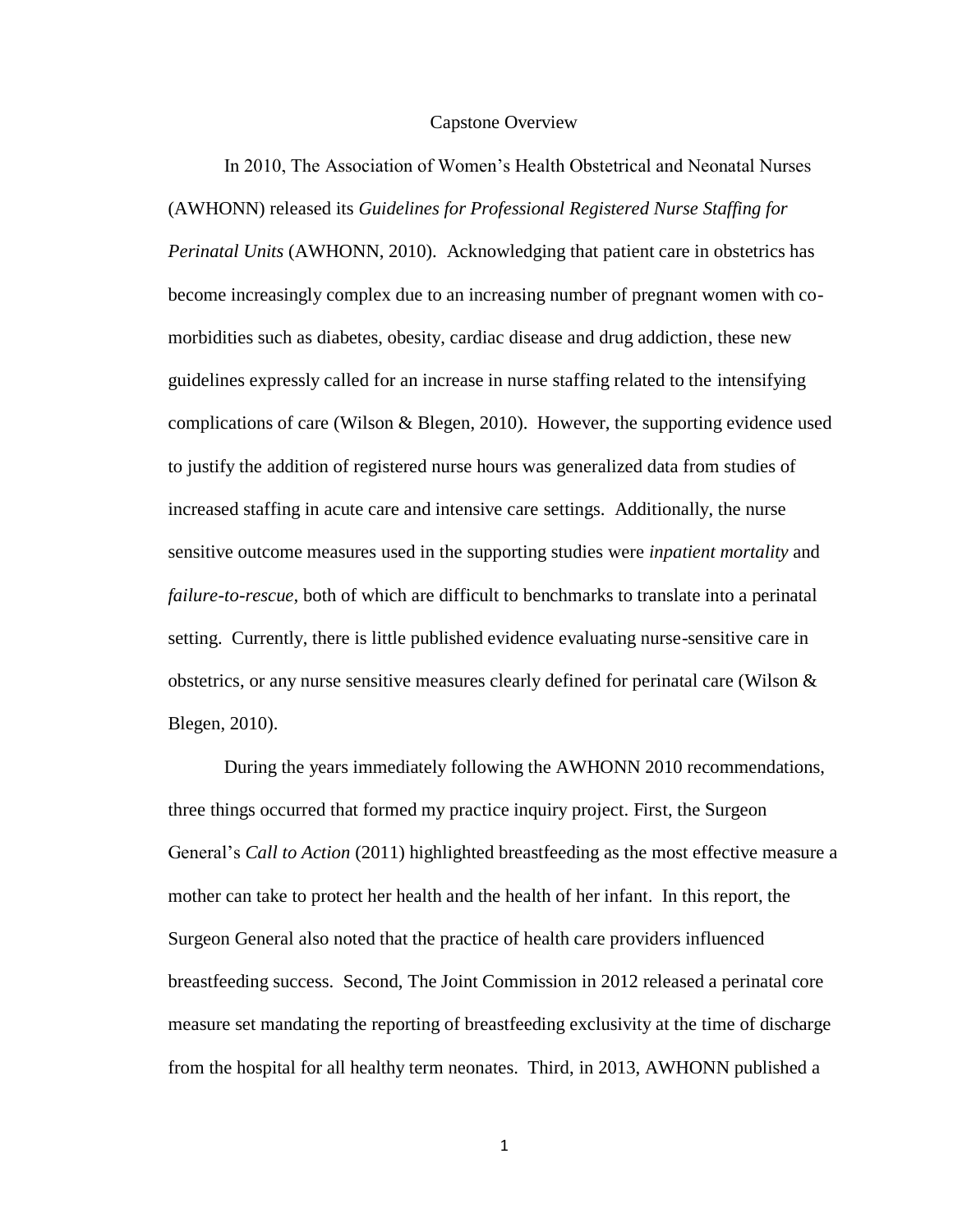set of 14 draft nurse sensitive measures for women's health and perinatal nursing. Among this list, "skin-to-skin contact immediately after birth" and "breastfeeding exclusivity at discharge" were designated as nurse sensitive perinatal outcomes. It was within the confluence of these complimentary reports and guidelines that the intention of my work took shape. The focus of my capstone then sharpened into an evaluation of the relationship between nurse characteristics and the process measure of skin-to-skin contact immediately after delivery and the outcome measure of breastfeeding exclusivity at discharge.

My first manuscript, *The Effect of Nurse Dose on Patient Outcomes: An Integrative Literature Review,* was to examine and synthesize the current literature on nurse staffing and nurse characteristics that may influence nurse sensitive care. My second manuscript and practice inquiry project, *The Effect of Nurse Dose on Breastfeeding Exclusivity – A Patient Level Analysis,* evaluated the relationship between the attributes of *nurse dose* and the immediacy and duration of skin-to-skin contact at delivery and breastfeeding exclusivity at discharge. My third manuscript, *Affordable Care Act of 2010, Section 4207: Reasonable Break Time for Nursing Mothers*, was included to illustrate the influence of policies at the federal and/or state level on health decisions.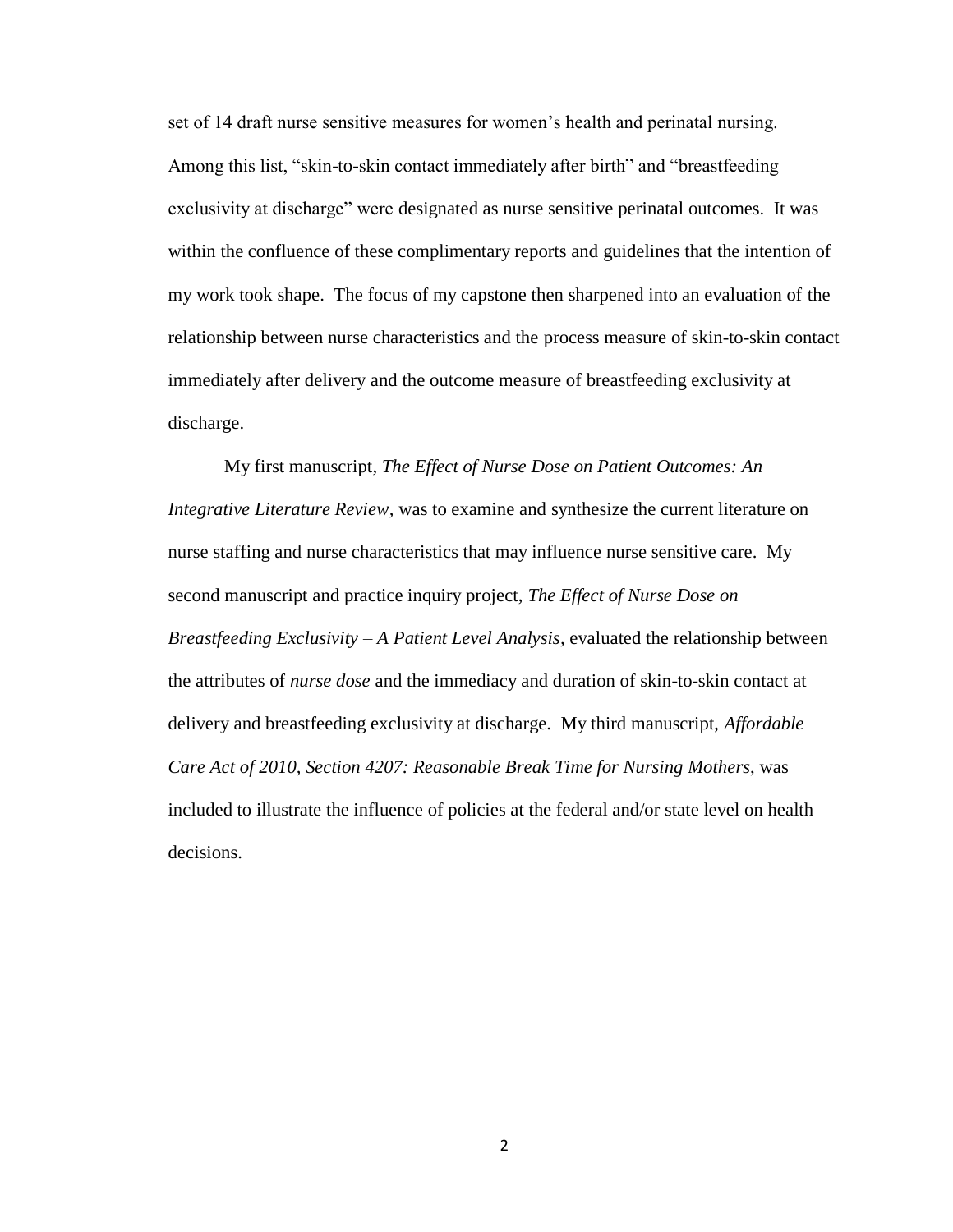Manuscript 1

 The Effect of Nurse Dose on Patient Outcomes: An Integrative Literature Review Gwen Moreland, MSN, RN University of Kentucky College of Nursing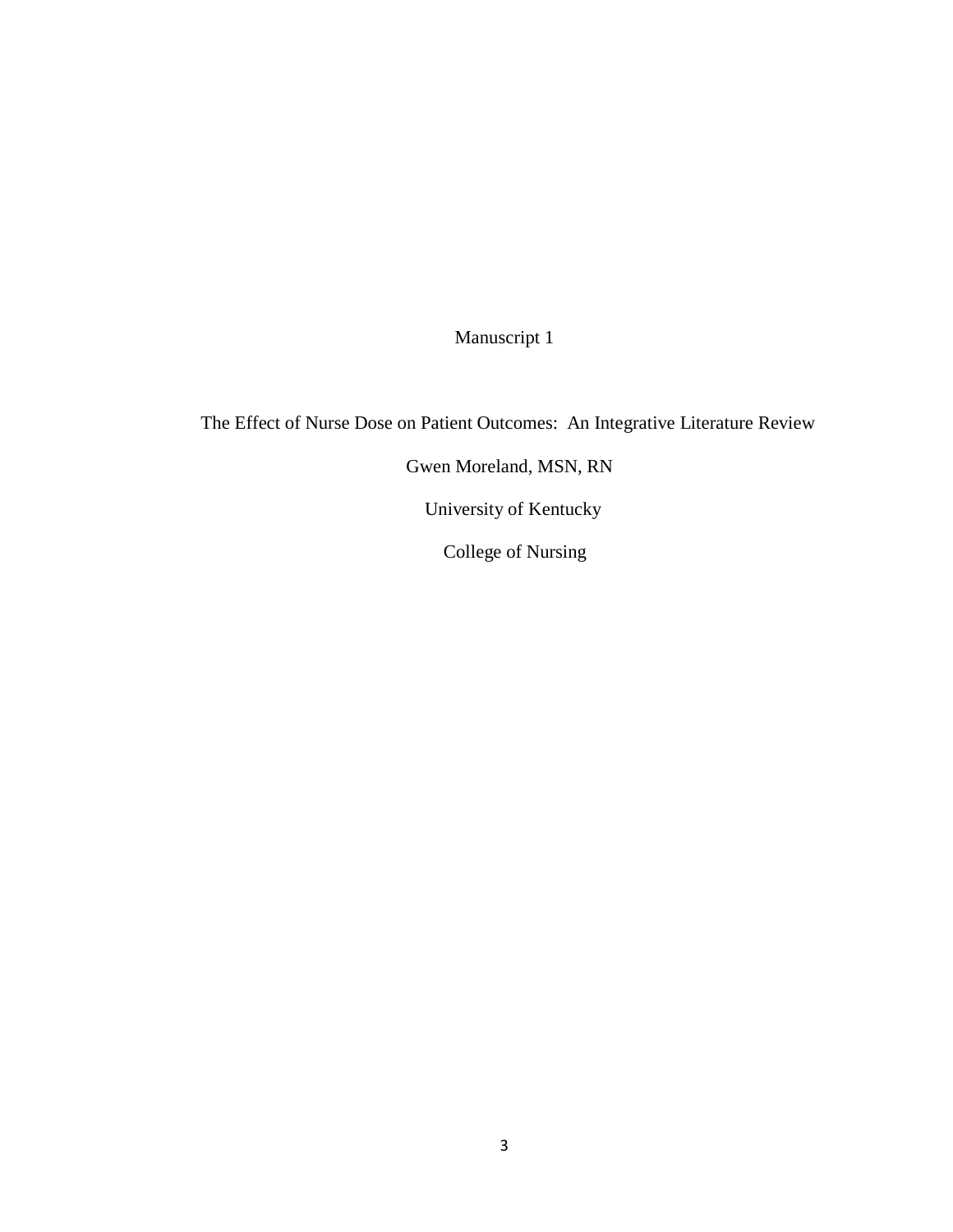#### Abstract

Nurse staffing ratios and their effect on patient outcomes have been studied for well over a decade. Recently, additional research has been focused on the clinical impact of other characteristics such as nurse education and specialty certification on patient outcomes such as mortality, failure-to-rescue and other adverse events. Little of this literature has focused on nurse sensitive care and outcomes of childbearing patients. The aim of this paper is to review and summarize the recent literature on nurse staffing, nurse education, specialty certification and the composite variable of *nurse dose* on patient outcomes with a special interest in the perinatal setting. Identification of gaps in the existing body of knowledge will be reviewed, along with recommendations for potential inquiry in future work. A search of the CINAHL database was conducted from 2010 – 2015. Publications included were mostly retrospective cross-sectional designs. The articles were categorized by author, study design, sample, and findings. Nurse staffing and nurse education were identified as the strongest predictors of prevention of adverse outcomes but additional research is needed to examine the concept of *nurse dose* and its effect on patient outcomes in the perinatal setting.

Keywords: *nurse staffing*, *nurse educational level*, *nurse dose*, *specialty certification* and *patient outcome, perinatal*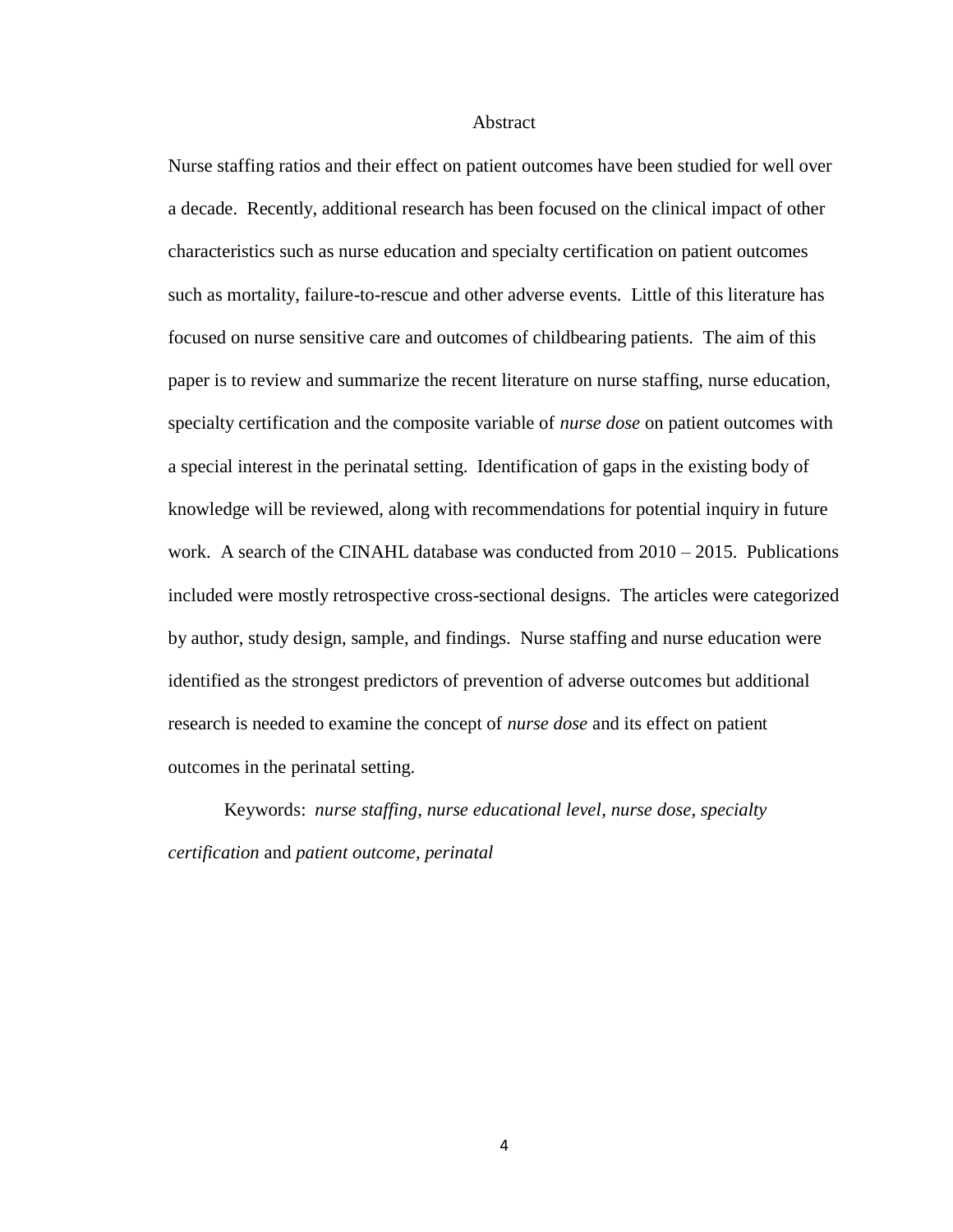The Effect of Nurse Dose on Patient Outcomes: An Integrative Literature Review

In 2010, the Association of Women's Health Obstetrical and Neonatal Nurses (AWHONN) released its *Guidelines for Professional Registered Nurse Staffing for Perinatal Units* (Association of Women's Health Obstetric and Neonatal Nurses, 2010). These new guidelines expressly called for an increase in nurse staffing related to the increasing complexity of care required by obstetrical patients over the past twenty years. However, the supporting evidence used to justify these increases in staffing ratios was generalized data from studies of increased staffing in medical-surgical and intensive care units as opposed to obstetrical and neonatal settings. As nursing labor makes up one of the largest expenditures of the health care system, and with the advent of the current culture of value-based care, nurse leaders must evaluate the structure of nursing care including staffing supply, skill level and the education/certification of nursing (Welton  $\&$ Harper, 2015). Staffing level alone may not be the most effective predictor of patient outcomes. Instead, nurse characteristics, or a combination of both nurse characteristics and staffing ratios may prove to be a better indicator of efficient, quality care. Accordingly, the purpose of this integrative review is to explore and summarize the current literature on the effect of nursing staff levels on patient outcomes, including the preparation and experience of nurses, with particular attention to the effect of nurse characteristics on perinatal outcomes.

#### **Background**

For more than a decade researchers have investigated the effect of nurse staffing on patient outcomes. Their inquiries have focused on nurse staffing levels and skill mix within medical-surgical and intensive care units and their effect on specific patient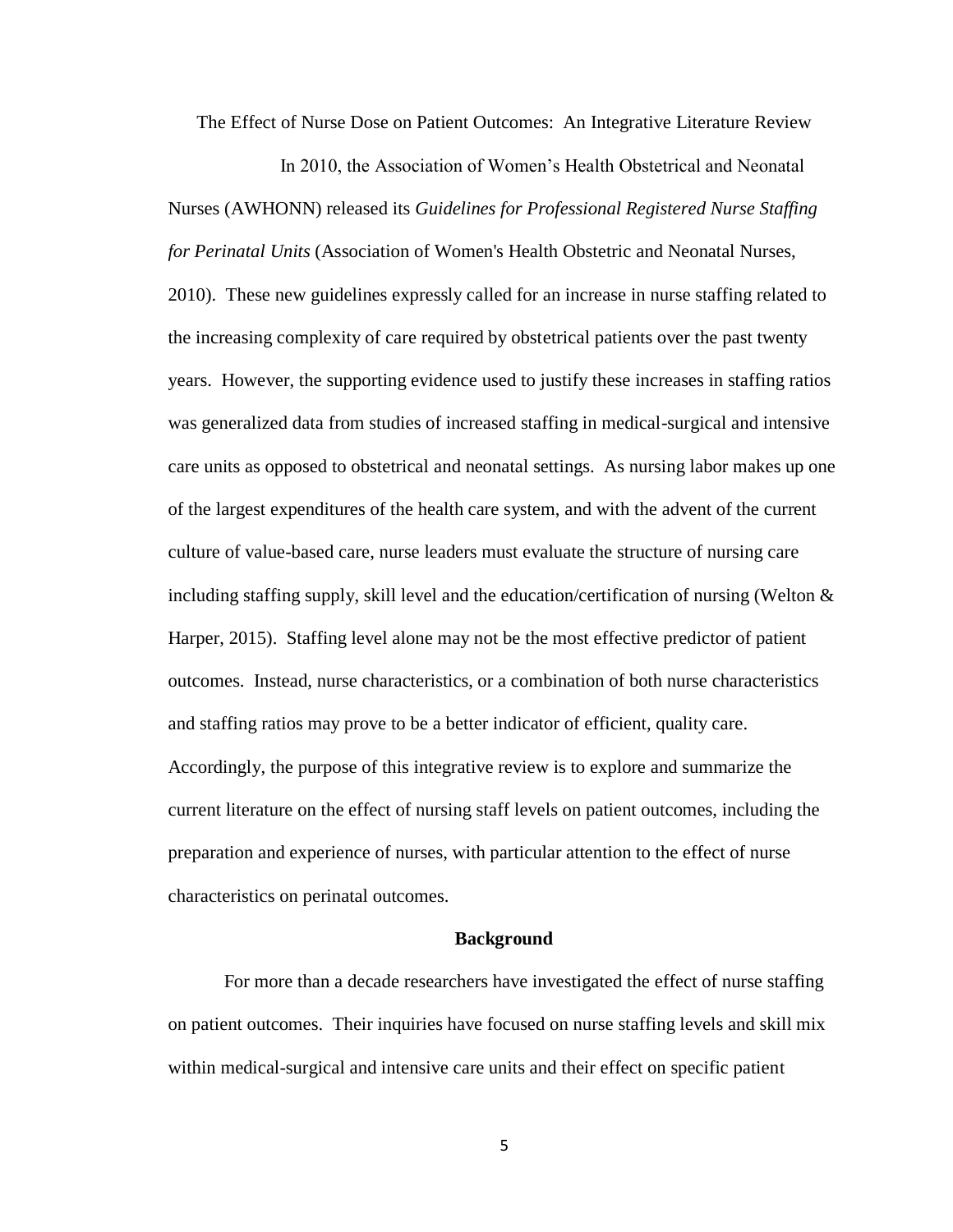outcomes such as inpatient mortality, failure-to-rescue, patient falls, and medication errors (Aiken, Sloane, Cimiotti, et al., 2010; Aiken, Cimiotti, et al., 2011; Park, Blegen, Spetz, Chapman, & De Groot, 2012; Frith et al., 2010; Lake, Shang, Klaus, Dunton, 2010; Cho et al., 2014; Carthon, Kutney-Lee, Jarrin, Sloane & Aiken, 2012; West et al., 2013; Tzeng, Hu, & Yin, 2011; Needleman et al., 2011). These particular patient outcomes were chosen because they were seen as variables potentially sensitive to nursing care (Van den Heede, Clarke, Sermeus, Vleugels & Aiken, 2007). Notably, only very limited information has been published on the relationship between nurse staffing and perinatal patient outcomes (Clark, Saade, Meyers, Frye & Perlin, 2013; Wilson & Blegen, 2010).

While the aforementioned body of evidence continues to grow, additional research has focused on the association between nursing education, specialty certifications and experience in relation to patient outcomes such as inpatient mortality, failure-to-rescue, hospital acquired decubitus ulcers and falls ( Kutney-Lee, Sloane & Aiken, 2013; Blegen, Goode, Park, Vaughn, & Spetz, 2013; Kendall-Gallagher, Aiken, Sloan & Cimiotti, 2011; Yakusheva, Lindrooth, & Weiss, 2014). A seminal study by Aiken et al (2003) found that "both lower patient-to-nurse ratios and having a majority of registered nurses educated at the baccalaureate level appear to be jointly associated with substantially lower mortality and failure-to-rescue rates" (p. 1622). Again, despite advancing knowledge regarding nurse staffing and the preparation of those nurses, evidence continues to be limited regarding an association or relationship between nursing care and nurse-sensitive perinatal outcomes.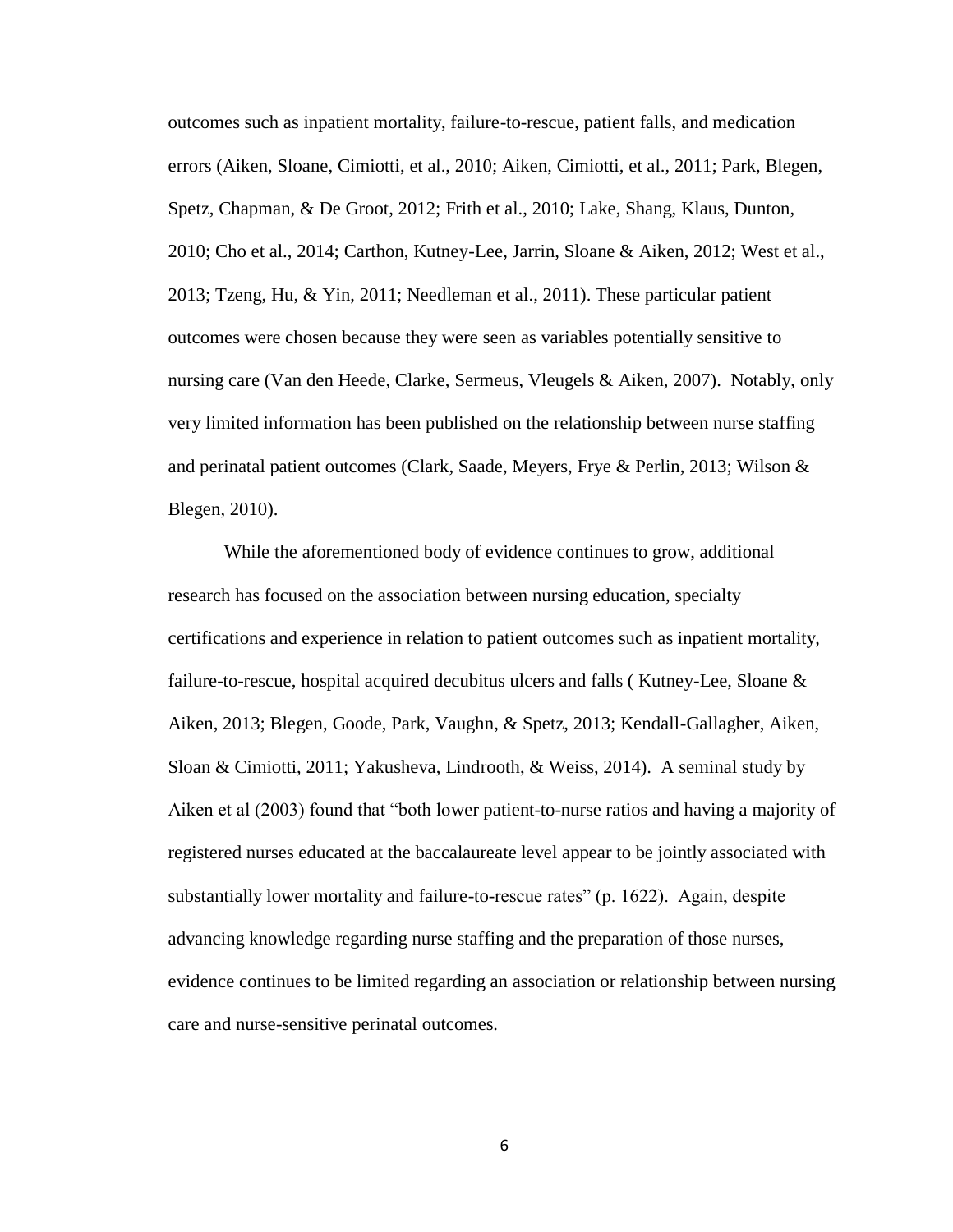During this past decade researchers have striven to develop a construct that will clearly capture and specify the entirety of nursing care contained within various staffing variables that influence patient outcomes. Manojlovich and Sidani (2008) built upon this initial work by clarifying and validating the concept of *nurse dose* first introduced by Brooten and Youngblut (2006). They undertook a concept analysis and derivation process creating a conceptual and operational definition of *nurse dose* (Manojlovich & Sadani, 2008; Sidani, Manojlovich & Covell, 2010). The concept of *nurse dose* was refined into a structural variable consisting of two attributes, *active ingredient* (education, experience, skill mix) and *intensity* (FTEs, nurse:patient ratio, RN-HPPD) (Sidani, Manojlovich & Covell, 2010). Their concept of *nurse dose* facilitates further research that evaluates more than one staffing variable, demonstrating the effect of nursing care as a whole on patient outcomes and adverse events (Manojlovich, Sidani, Covell & Antonakos, 2011).

#### **Methods**

A search of the current literature (2010-2015) was conducted using the CINAHL database. Key terms used in the search were *nurse staffing*, *nurse educational level*, *nurse dose*, *specialty certification* and *patient outcome*. The search retrieved 637 records. The titles and abstracts were screened. Of the total, 606 papers were excluded due to duplication or not meeting the goal of the review. Only primary research studies were included which resulted in the deletion of ten more publications. After careful review of the remaining papers' reference lists, seven articles were added to the final evaluation. A full-text review of 28 publications was completed, with only one study found that related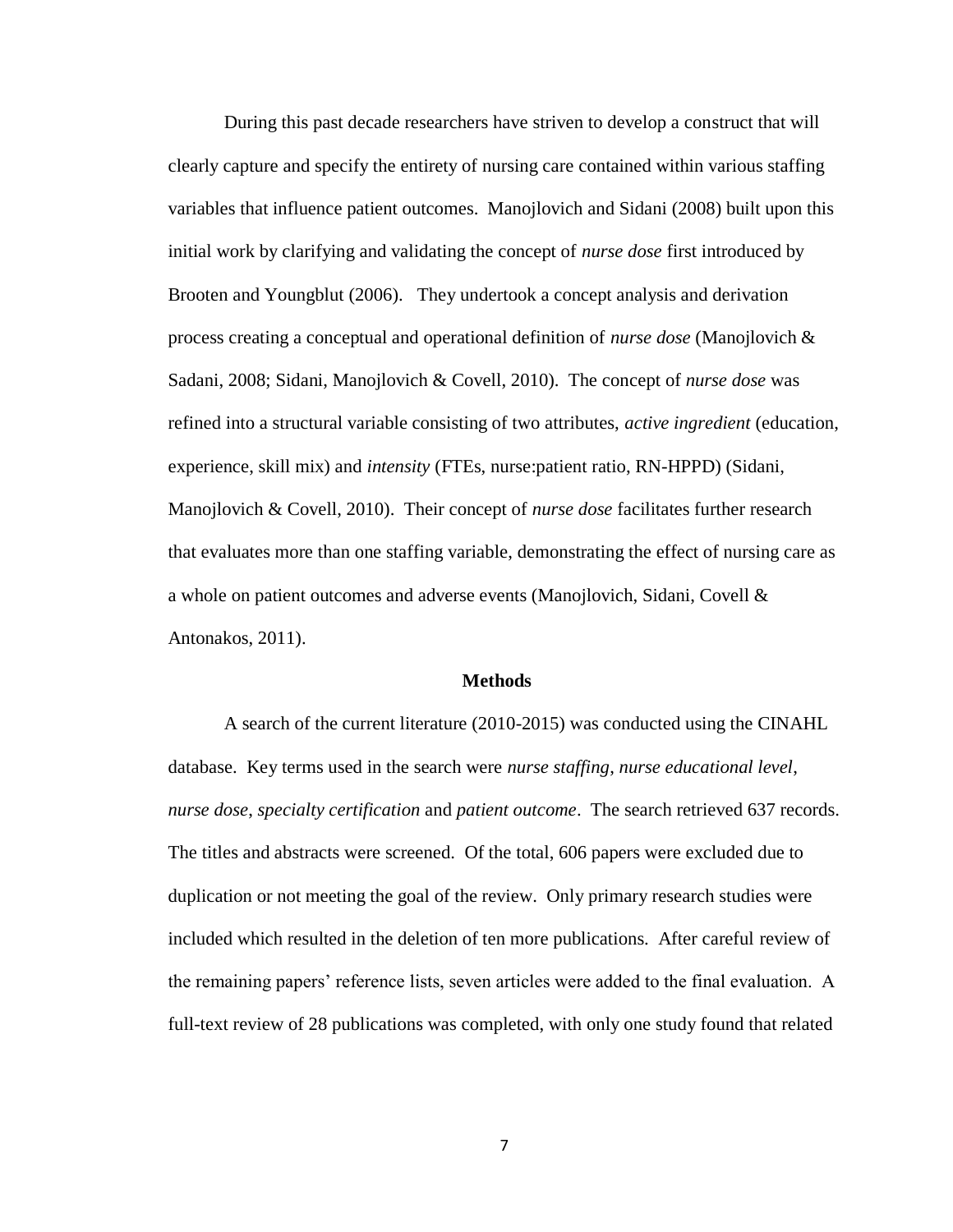nurse staffing and perinatal outcomes. Consequently, studies from medical-surgical areas as well as intensive care units were included in the review.

#### **Data Analysis and Synthesis**

The data analysis method employed was that described and outlined by Whittemore and Knafl (2005). Publications were first grouped to allow for a logical and manageable structure to compare results. An evidence table was created to organize the data for display and easy comparison of the variables (Appendix). After reviewing and comparing the results, four themes emerged: (a) nurse staffing levels and the effect on patient outcomes, (b) nurse educational level and the effect on patient outcomes, (c) nurse specialty certification and the effect on patient outcomes and (d) nurse dose and the effect on patient outcomes.

#### **Findings**

#### **Nurse Staffing Levels and the Effect on Patient Outcomes**

Nurses have for decades cited nurse staffing ratios as a concern in relation to quality of care (Aiken et al., 2010). An enhanced focus on quality outcomes has promoted more research and published literature on nurse staffing and its effect on patient outcomes. Aiken et al. (2010) compared California hospitals two years after the implementation of mandated staffing guidelines with other states without such mandates. They discovered that the effect of adding one patient to a nurse's workload significantly increased inpatient mortality and failure-to-rescue. This increase in inpatient mortality related to nurse workload has been replicated in other studies in the United States and Europe (Cho et al., 2014; Carthon et al., 2012; Needleman et al., 2011). When specifically evaluating nurse staffing on intensive care units, two recent studies found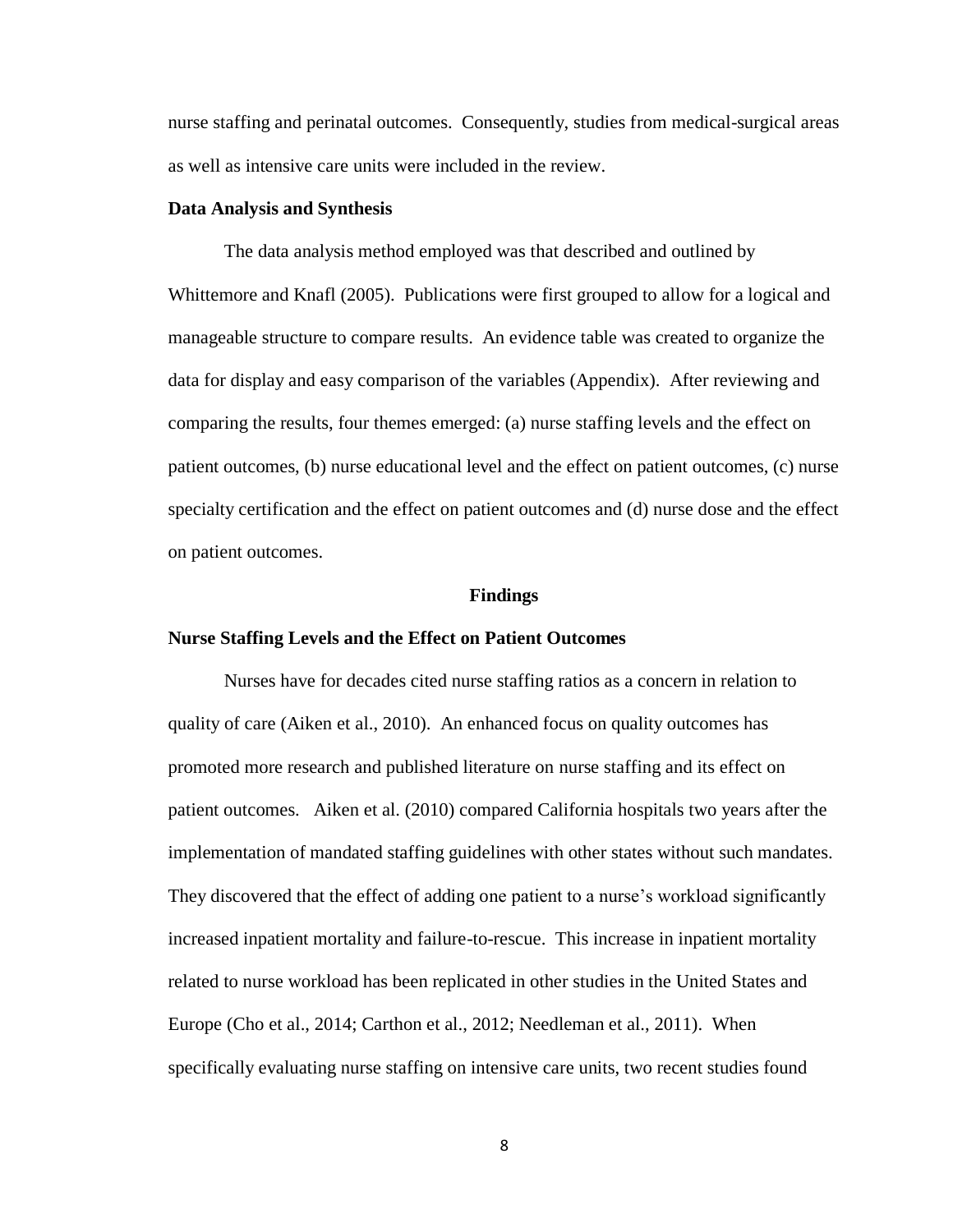that higher nurse staffing was associated with higher survival rates (Diya, Van den Heede, Sermeus & Lesaffre, 2011; West et al., 2014). Specifically, Diya et al. (2011) found that in hospitals with a large volume of cardiac procedures there was a stronger negative association between staffing levels and in-hospital mortality. Additionally, they also noted that on postoperative general nursing units there was a significant negative relationship between nurse staffing levels and readmission to the ICU or operating theater for patients with a low severity of illness (Diya et al., 2011). Note that high patient turnover significantly impacts resource utilization and contributes to increased work demands on nursing. Thus, when adding patient turnover as a variable, the beneficial effect of nurse staffing on failure-to-rescue decreased by as much as 11.5 %. This finding strongly suggests that nurse staffing must be adjusted to meet the demands of high turnover if failure-to-rescue issues are to be consistently addressed (Park et al., 2012).

The association between nurse staffing and patient falls is less consistent. Two studies noted that as registered nurse hours per patient day increased, along with a registered nurse skill mix increase, patient falls decreased (Frith et al., 2010; Patrician, Loan, McCarthy & Fridman, 2011). However, Lake et al. (2010) found that registered nurse staffing had only a small effect on patient falls, but that Magnet status of the hospital had a significant salutary effect on patient falls regardless of staffing. Another approach investigating patient falls examined staffing levels in regard to three inpatient satisfaction measures (responsiveness of staff, cleanliness, and quietness of the hospital) that may contribute to patient falls (Tzeng, Hu & Yin, 2011). Tzeng, Hu & Yin (2011) found a hospital may have lower injurious fall rate if the hospital had higher inpatient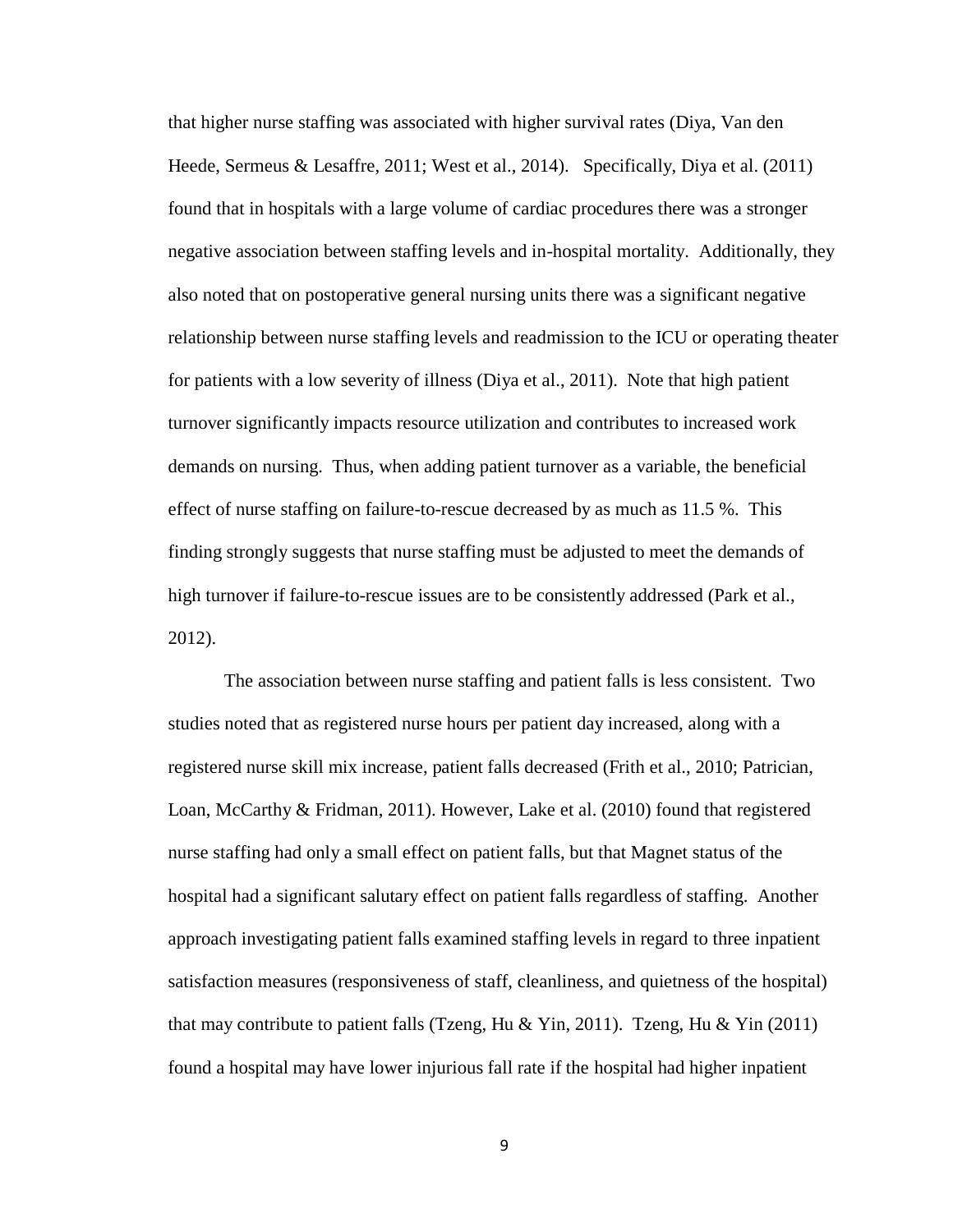satisfaction measures on the question related to "quietness of the hospital environment" (Tzeng, Hu & Yin, 2011). Additionally, an increase in nursing personnel and in registered nurse staff was associated with an increase in injurious fall rates (Tzeng, Hu  $\&$ Yin, 2011). Although these results contradict other studies, they contribute to the discussion regarding fall prevention and possible strategies that may be effective beyond the addition of human resources (Tzeng, Hu  $&$  Yin, 2011). With hospitals again approaching a time of nursing shortages, another variable to consider in nurse staffing is the effect of nursing turnover and the use of temporary nurse staffing. Bae, Kelly, Brewer and Spencer (2014) analyzed nurse staffing from 35 nursing units in three hospitals in relation to patient falls and unit acquired pressure ulcers (UAPU). Patient falls and injury falls were greater in units with higher temporary registered nurse staffing but decreased with higher levels of licensed practical nursing hours per patient day (Bae et al., 2014). It was noted that the temporary staff were not a substantial mix of the total hours per patient day in any unit; therefore, while important information to consider, managers and administrators might plan additional orientation or training when using temporary staff during times of high turnover (Bae et al., 2014).

The effect of nurse staffing on other adverse events, such as unit acquired pressure ulcers has also been investigated. Choi and Staggs (2014) recently evaluated six different staffing measures including both administrative measures (RN skill mix and three versions of nursing hours per patient day) and nurse-reported measures (RNreported number of assigned patients and RN-perceived staffing adequacy) in relation to UAPU. Of all six staffing variables, only "RN-perceived staffing adequacy" significantly correlated with the occurrence of UAPU (Choi & Staggs, 2014). Mark and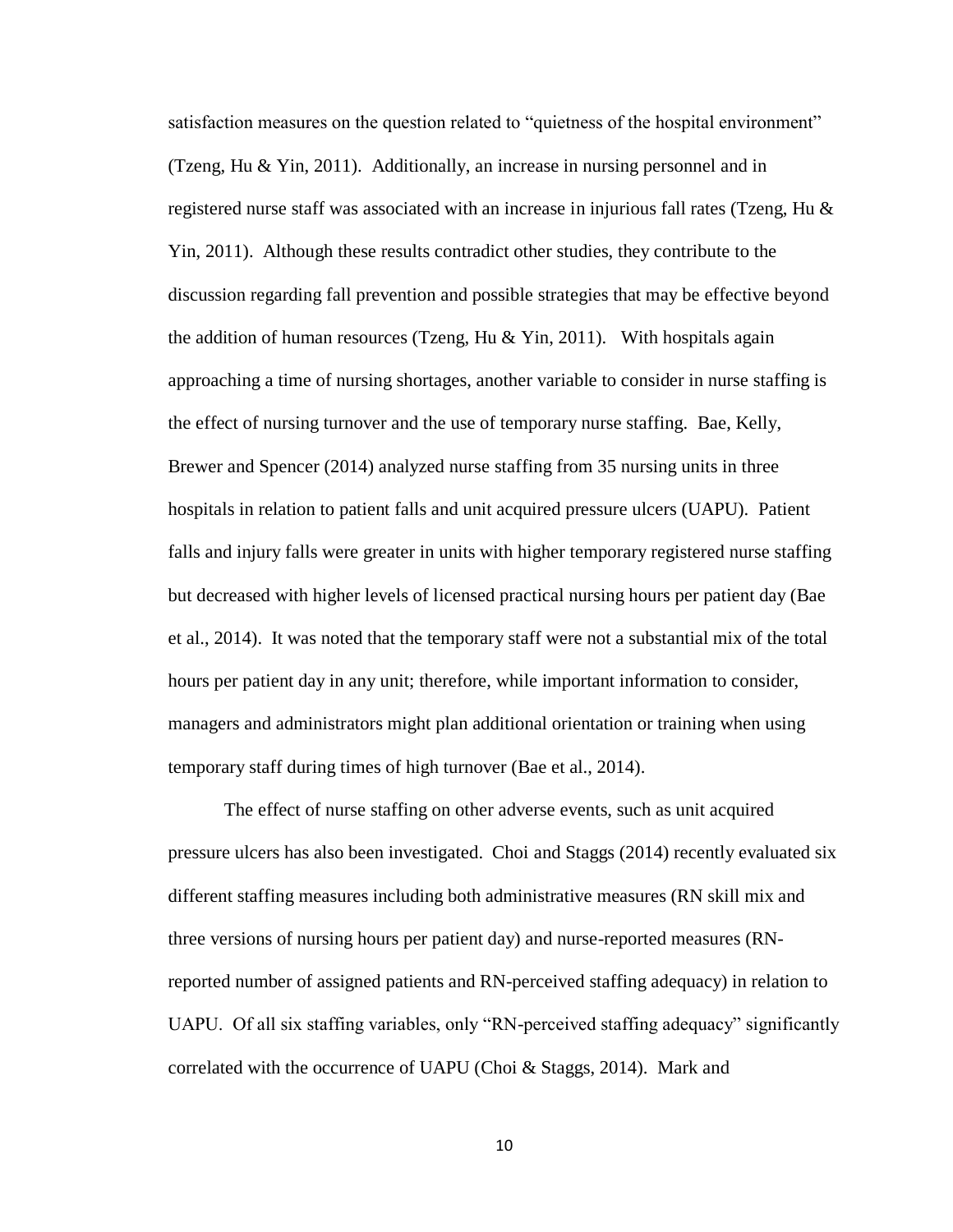Harless (2010) evaluated the relationship between nurse staffing and six post-surgical complications using the *present on admission* indicator. Their results found no significant relationship between RN staffing and any of the complications studied (Mark & Harless, 2010). On the contrary, they found an opposite trend. As RN staffing increased, there was an increase in complications (Mark & Harless, 2010). One possibility for this finding could be increased staffing allows for improved identification and documentation of complications (Mark & Harless, 2010).

Only the work of Clark et al. (2013) examined the relationship between staffing and perinatal outcomes. Clark et al. (2013) completed a retrospective analysis of patient outcomes when the patient was provided with a one-to-one nurse patient ratio while receiving oxytocin during labor. Primary cesarean section rates and rates of multiple complications increased significantly when one-to-one staffing was provided at an increased frequency (Clark et al., 2013). However, there was no evidence of a significant association between one-to-one nurse staffing ratios and birth asphyxia (Clark et al., 2013). Overall, they found similar patient outcomes at facilities that provided one-to-one staffing less than 25 % of the time and those that staffed in this manner greater than 75 % of the time. Clark and colleagues (2013) note that a variety of obstetrical patients receive oxytocin in labor, recommending that such intense staffing should be dictated by patient acuity not by the administration of oxytocin. Ivory and Wade (2014) noted methodological flaws in both the data collection and the data analysis of the Clark et al (2013) study. First, one-to-one staffing was determined by the opinion of nurse leaders in each organization instead of chart reviews or financial data (Ivory & Wade, 2014). Additionally, the patient outcomes included in the analysis were of all patients and not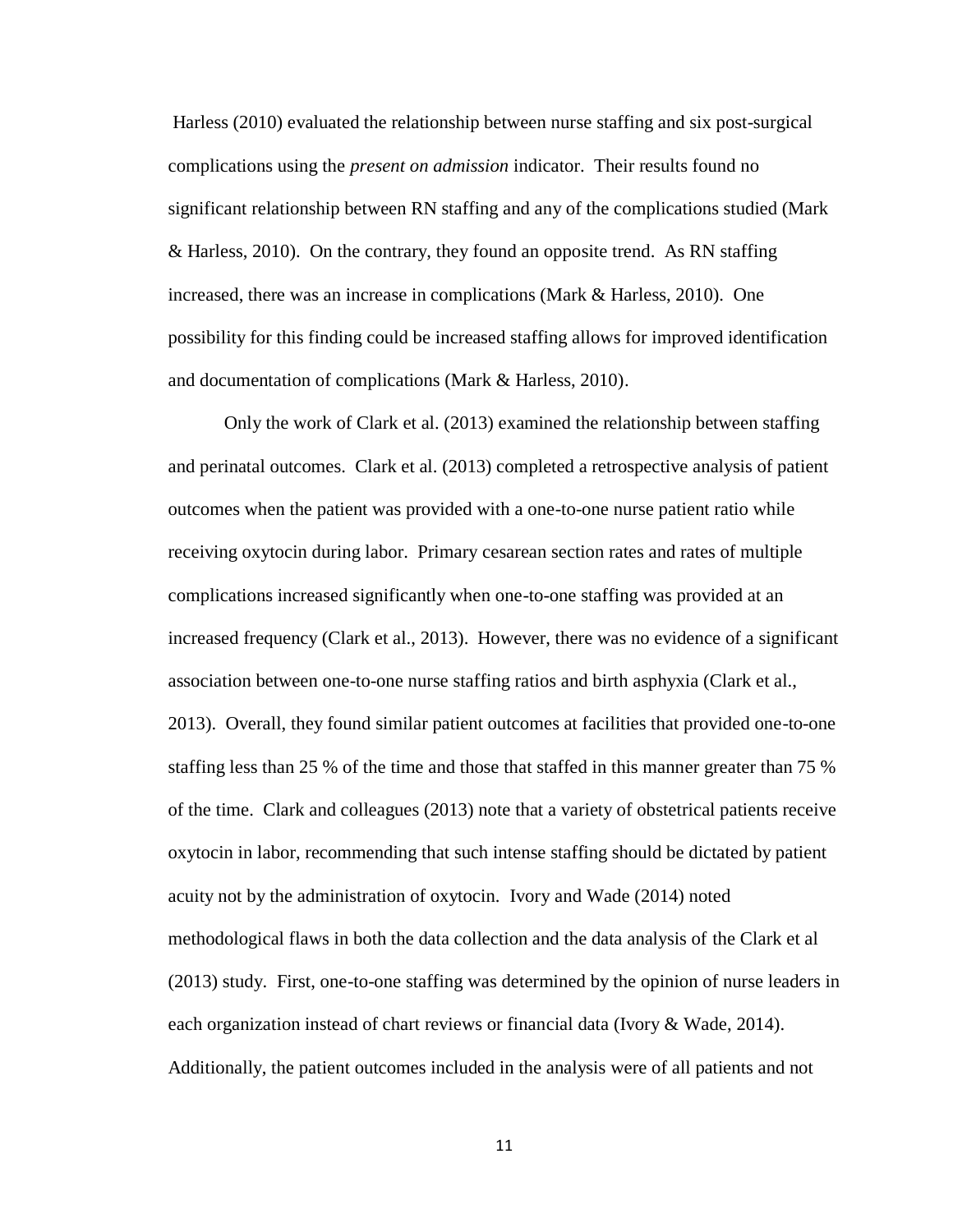just those who received oxytocin in labor. Finally, a power analysis was not completed to determine the number of patients needed to detect a statistically significant difference (Ivory & Wade, 2014).

#### **Nurse Education and Patient Outcomes**

Since Aiken's seminal study in 2003 there has been steadily growing interest in the impact of nursing education on patient outcomes, but findings are still equivocal (Blegen et al., 2013). Pennsylvania *nurse survey* and *patient discharge* data from 1999 and 2006 were used to examine if changes in the percentage of baccalaureate prepared nurses in a hospital unit would, over time, change rates of surgical patient mortality and failure-to-rescue (Kutney-Lee, Sloane & Aiken, 2013). One hundred and thirty four acute care hospitals were included in the study. On average, there was no difference in the percent of baccalaureate prepared nurses across hospitals, but some hospitals had significant increases in BSN prepared nurses while others had significantly fewer (Kutney-Lee, Sloane & Aiken, 2013). The average years of RN experience increased significantly from 14.5 to 17.9, and the nurse-reported skill mix declined over the same time period (Kutney-Lee, Sloane & Aiken, 2013). The study revealed an increase in the percentage of nurses with baccalaureate degrees within a hospital was associated with significant reductions in surgical mortality and failure-to-rescue (Kutney-Lee, Sloane & Aiken, 2013). Specifically, a ten-point increase in a hospital's percentage of baccalaureate prepared nurses was associated with an average reduction of 2.12 deaths for every 1,000 patients (Kutney-Lee, Sloane & Aiken, 2013). Notably, there were no significant reductions in mortality or failure-to-rescue related to changes in nurse-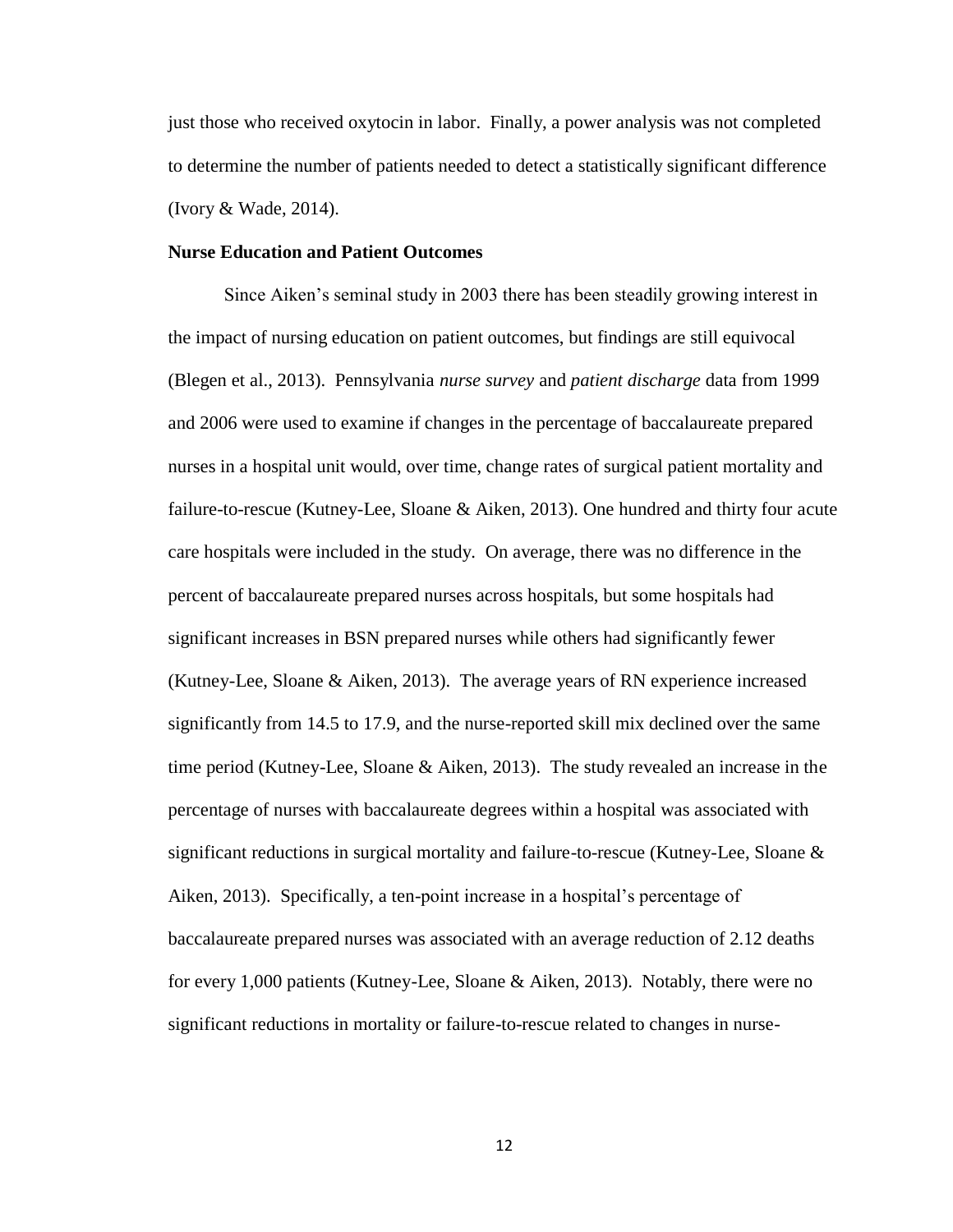reported staffing levels, skill mix, or years of experience (Kutney-Lee, Sloane & Aiken, 2013).

Blegen, Goode, Park, Vaughn and Spetz (2013) examined the effects of baccalaureate education on other nurse-sensitive outcomes while controlling for hospital characteristics such as case-mix index, nurse staffing, and hospital type. Hospitals with higher proportions of baccalaureate prepared nurses were found to have lower rates of congestive heart failure related mortality, failure-to-rescue, hospital acquired pressure ulcers, post-operative deep vein thrombosis, and pulmonary embolism (Blegen et al., 2013). In addition to a reduction in adverse patient events, shorter lengths of stay were observed. The only nurse-sensitive indicator without a significant association was hospital acquired infection. Although the correlation was negative, it was not statistically significant (Blegen et al., 2013).

Researchers have combined variables to evaluate the impact of both a baccalaureate-educated workforce and specialty certifications on patient outcomes (Kendall-Gallagher, Aiken, Sloane & Cimiotti, 2011). Once again, a significant decrease in inpatient 30-day mortality and failure-to-rescue was associated with a higher proportion of baccalaureate prepared nurses. Additionally, there was a separate and significant association with lower mortality and failure-to-rescue when the nurses were baccalaureate prepared and held a specialty certification (Kendall-Gallagher et al., 2011). Aiken et al (2011) evaluated the association between staffing, education and the work environment on mortality and failure-to-rescue for general, orthopedic and vascular surgery patients at 665 hospitals in four large states. Although all of these variables had been studied independently or in various combinations, Aiken et al (2011) evaluated their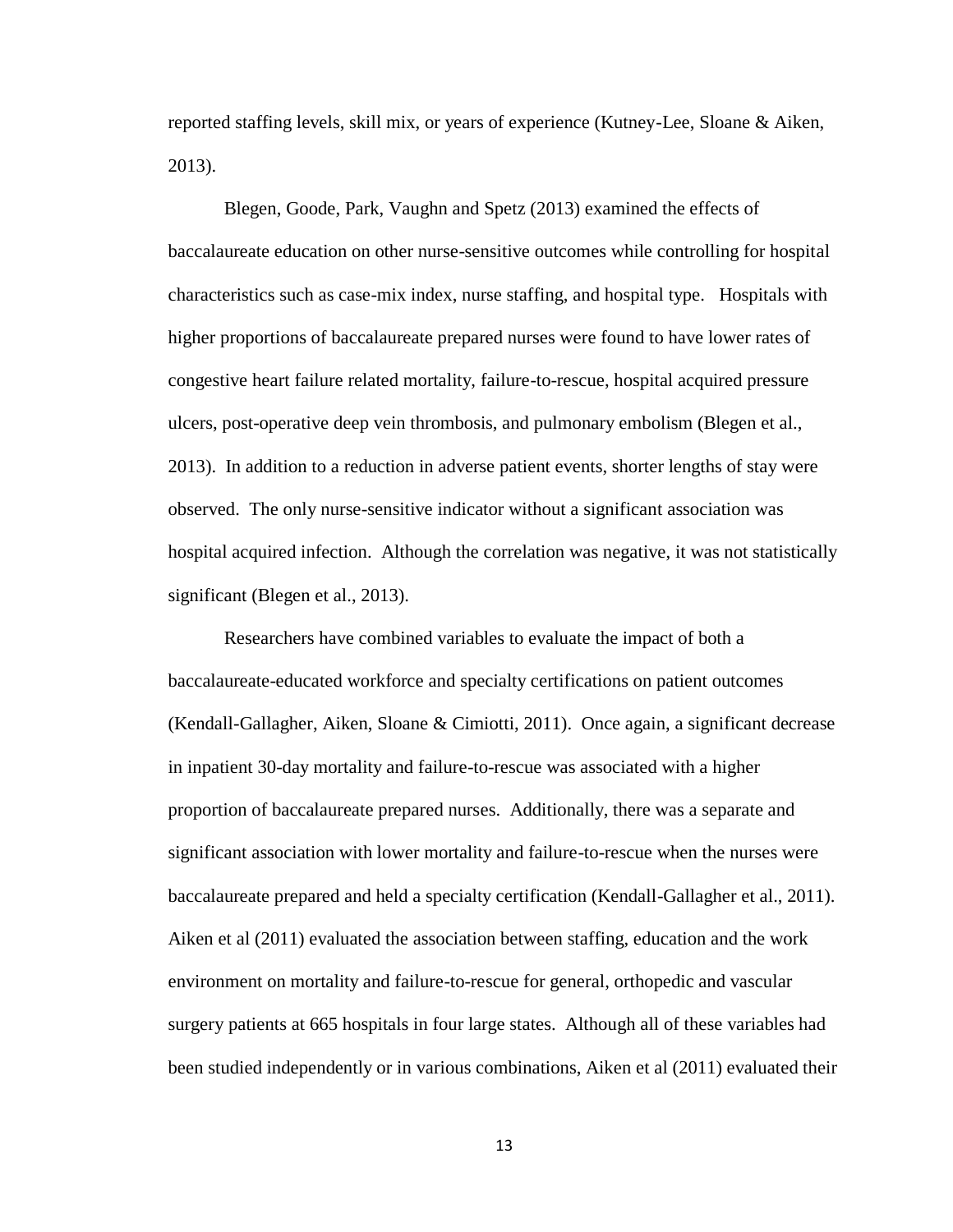impact concomitantly. As seen in previous studies, a ten percent increase in Bachelor of Science in Nursing degree nurses (BSN) decreased the odds of inpatient mortality and failure-to-rescue by four percent regardless of work environment (Aiken et al., 2011). Remarkably, decreasing the workload of nurses by one patient per nurse did not change the odds of death or failure-to-rescue if the work environment was poor, but in hospitals with the best work environments inpatient mortality was reduced by nine percent and failure to rescue by ten percent when nursing work load was reduced by one patient (Aiken et al., 2011).

The United States is not alone in their concern regarding healthcare expenditures and the quality and safety of care (Aiken, Sloane, Bruyneel, et al., 2014). The European Commission funded RN4CAST to provide scientific evidence for decision making and guidance relevant to their nursing workforce (Aiken, Sloane, Bruyneel, et al., 2014). Aiken, Sloane, Bruyneel, et al., (2014) evaluated differences in patient-to-nurse workloads and educational qualifications in association with mortality after common surgical procedures in nine European countries. An increase of one patient in a nurse's assignment was associated with a seven percent increase in the likelihood of an inpatient dying within 30 days of admission. However, every ten percent increase in BSN prepared nurses was associated with a decrease in the likelihood of death by seven percent (Aiken, Sloane, Bruyneel, et al., 2014).

All but one of the studies reviewed used a cross-sectional or correlational design at the hospital or unit level. The one exception was a study investigating the effect of nurses with a BSN at the patient level (Yakusheva, Lindrooth & Weiss, 2014). Yakusheva, Lindrooth and Weiss (2014) evaluated the proportion of care received from a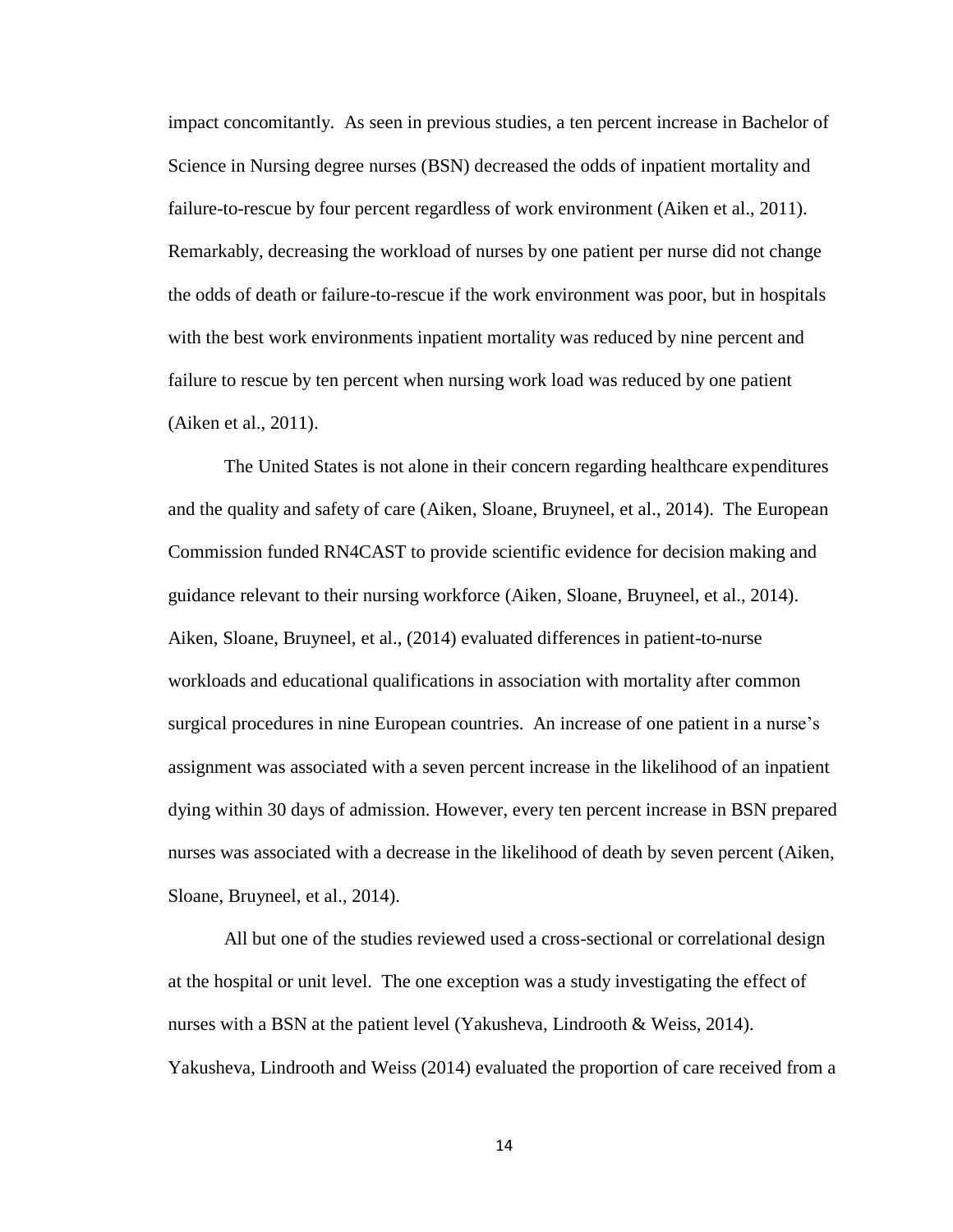BSN-educated nurse on mortality, readmission, length of stay and inpatient costs (Yakusheva, Linrooth & Weiss, 2014). Individual patients were matched with the nurses who provided care for them based on nursing assessments documented in the electronic health record. The unique electronic identifier of each nurse was linked to their level of education to calculate the dose of BSN-level care (Yakusheva, Linrooth & Weiss, 2014). Proportion of BSN-care was measured as a continuous variable and as a categorical variable (greater than 80% of care). When evaluated as a continuous variable, a ten percent increase in the BSN dose was associated with a 10.9% decrease in in-patient mortality (Yakusheva, Linrooth & Weiss, 2014). In the analysis of the categorical variable, there was an 18.7% decrease in the odds of readmission and a 1.9% reduction in length of stay if the patient received at least 80% of their care by BSN prepared nurses (Yakusheva, Linrooth & Weiss, 2014).

#### **Nurse Specialty Certification and Patient Outcomes**

Specialty nurse certifications are voluntary credentials for which nurses may qualify and sit for exams when they have obtained a certain level of experience and knowledge in their specialty area. Once certified in a specialty area, the nurse must continue to advance her/his professional knowledge and development in that area in order to maintain the certification. Magnet designated hospitals usually have a higher percentage of nurses with specialty certifications as well as higher levels of education due to the professional engagement of the staff. McHugh and colleagues (2013) compared risk-adjusted mortality and episodes of failure-to-rescue in Magnet hospitals and non-Magnet hospitals. They found that Magnet hospitals had significantly more BSN prepared nurses, higher proportions of nurses with specialty certifications, and better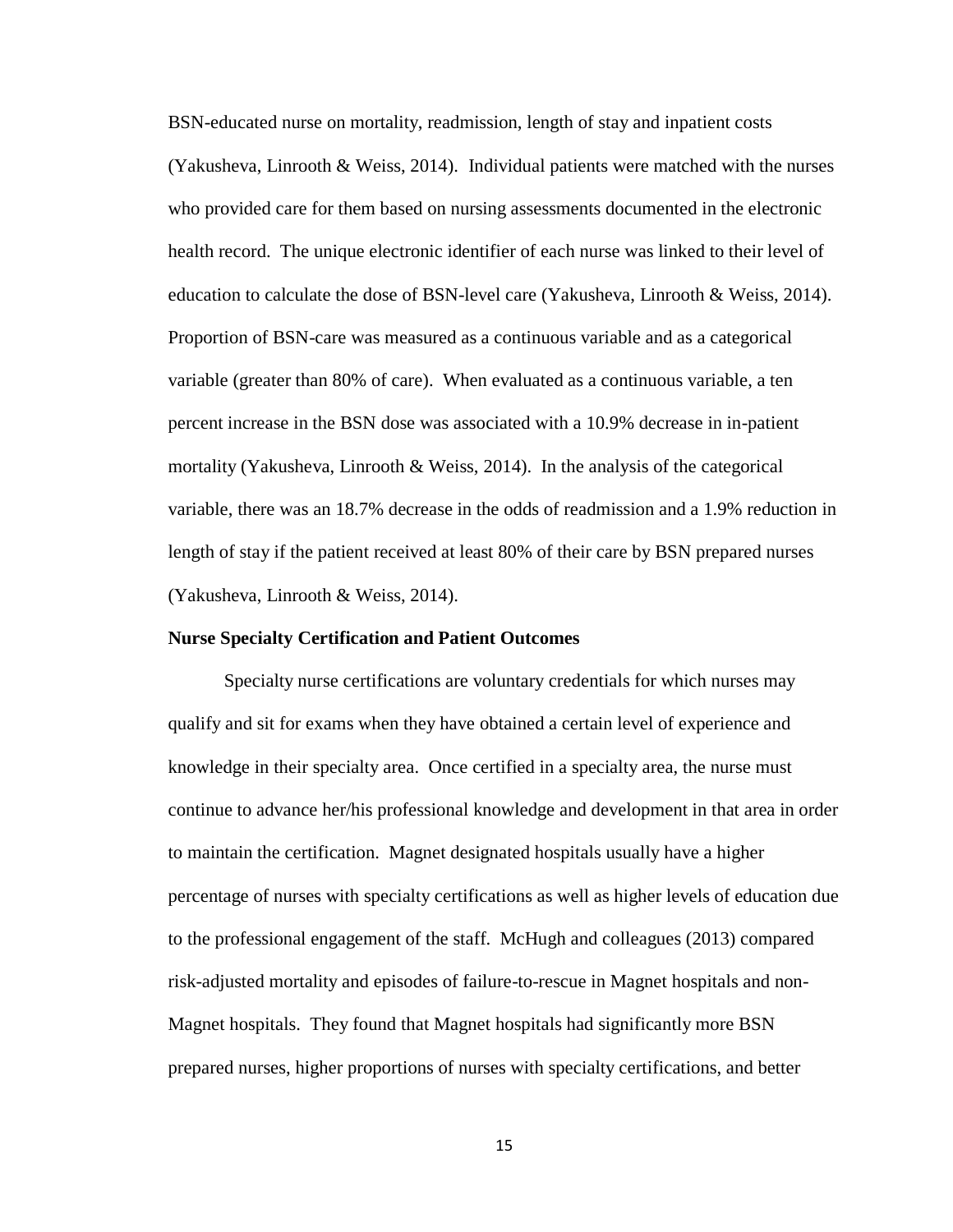work environments (McHugh et al., 2013). Additionally, patients in Magnet hospitals had a 14% lower chance of mortality and 12% less likelihood of failure-to-rescue while controlling for nursing and hospital characteristics (McHugh, et al., 2013). Thus, while higher education, specialty certifications and better work environments are associated with better outcomes, there appeared to be a larger effect of Magnet designation that could not be completely explained by the organizational characteristics (McHugh et al., 2013).

Additional studies evaluated the proportion of specialty certified nurses in relation to adverse outcomes such as falls, injurious falls and pressure ulcers. Boltz, Capezuti, Wagner, Rosenberg and Secic (2013) assessed the relationship between nurse certification and nursing-sensitive outcomes that primarily serve older adults. An inverse relationship was noted between the proportion of nurses with a specialty certification and the unit fall rate. However, no relationship was demonstrated with injurious falls, UAPU or use of restraints (Boltz et al., 2013). Boyle, Cramer, Potter and Staggs (2015) evaluated patient falls in relation to nursing specialty certifications over time and found a small, statistically significant inverse relationship as well.

Boyle, Cramer, Potter, Gatua and Stobinski (2014) explored the relationship between specialty-certified nurses providing direct care in perioperative units, surgical intensive care units and surgical units, and the occurrence of central-line associated blood stream infections, catheter-associated urinary tract infections, and hospital-acquired pressure ulcers. Significantly lower rates of central-line associated bloodstream infections in surgical intensive care units were associated with higher rates of care delivered by certified post-anesthesia nurses (CPAN) and certified nurse operating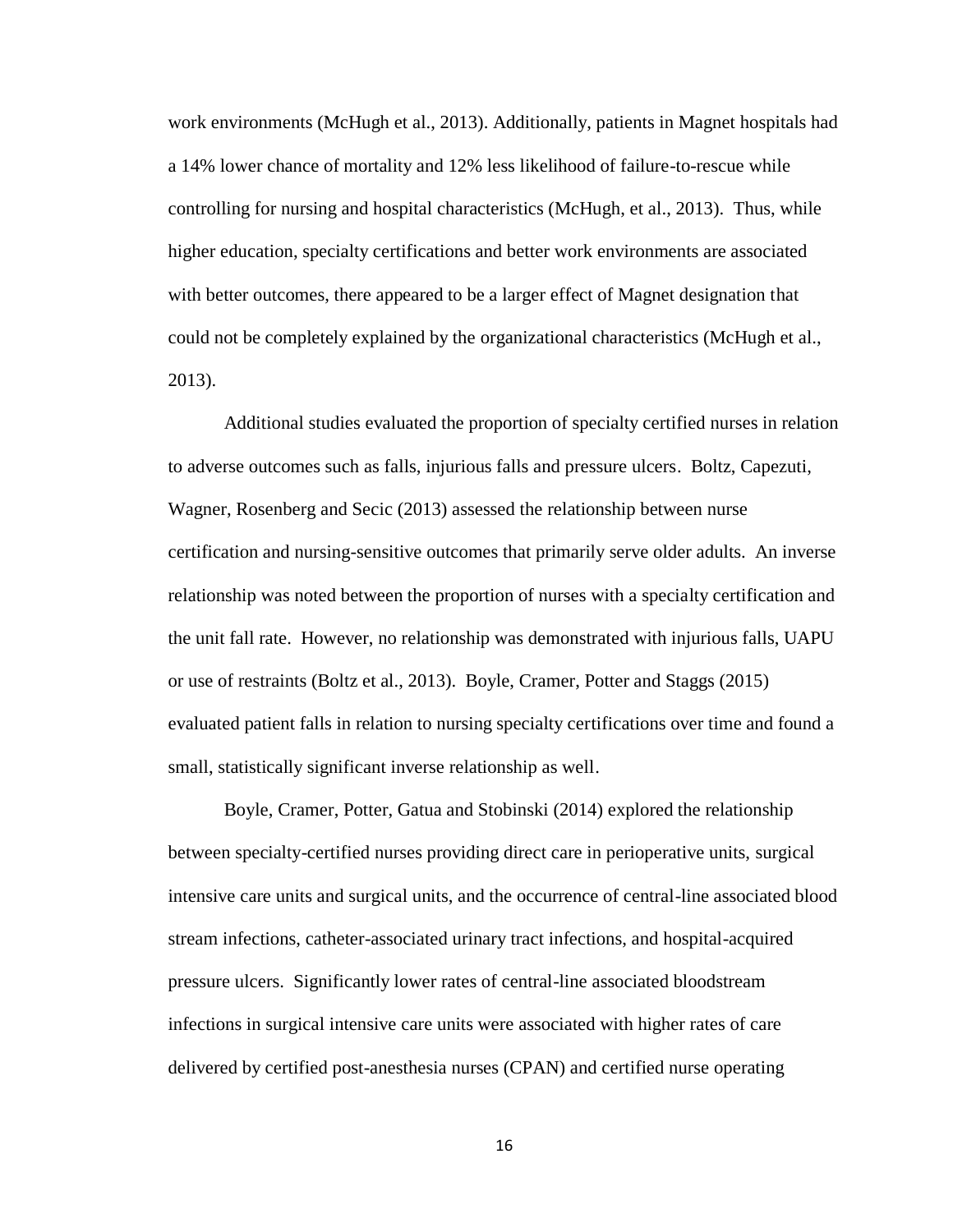room/certified RN first assistants (CNOR/CRNFA) (Boyle et al., 2014). However, in this same study, higher rates of CNOR/CRNFAs were also associated with higher rates of hospital acquired pressure ulcers. Without further evaluation it is unclear if this association was related to this particular patient population being at higher risk for pressure ulcers or significantly linked to nursing factors in some other way (Boyle et al., 2014).

Krapohl, Manojlovich, Redman and Zang (2010) evaluated the association between the proportion of certified nurses in intensive care units with three outcomes: (a) rate of central line catheter associated blood stream infections, (b) rate of ventilatorassociated pneumonia, and (c) prevalence of pressure ulcers. In addition, Krapohl et al. (2010) examined the relationship between nurses' perceptions of workplace empowerment (measured by the questionnaire Conditions for Work Effectiveness Questionnaire-II) and the three clinical outcome measures. There were no significant relationships found between the proportion of certified nurses on a unit and any of the three patient outcomes. The only statistically significant finding in this study was a positive association between workplace empowerment and the proportion of nurses who were certified in the intensive care unit (Krapohl et al., 2010).

Finally, Schuelke, Young, Folkerts and Hawkins (2014) examined the relationship between nursing intensity, nursing education and specialty certification as related to occurrence of adverse events and patient satisfaction. Lower nursing intensity was related to a significantly higher incidence of patient falls (Schuelke et al., 2014). Nursing education was positively associated with two patient satisfaction questions, "Nurse Communicates" and "Patient Advocacy". However, the percent of certified nurses or the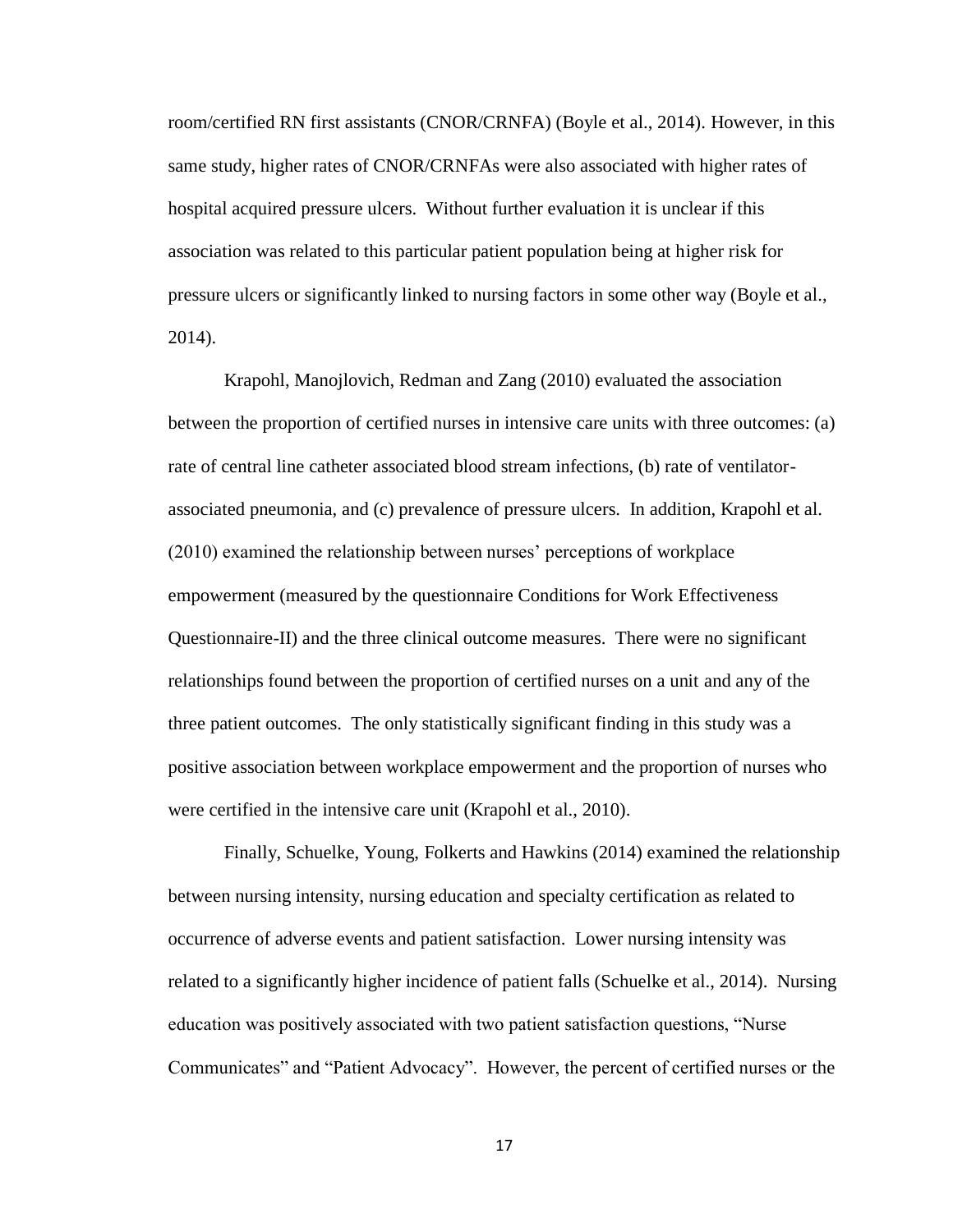professional level of the nurses was not associated with any of the patient outcomes or the patient satisfaction questions (Schuelke et al., 2014).

#### **Nurse Dose and Patient Outcomes**

Previous studies have attempted to link the contributions of nurse staffing to positive outcomes for patients (Manojlovich & Sadani, 2008). However, dissimilar definitions of staffing variables and nurse characteristics limited the impact of findings (Monojlovich, Sidani, Covell & Antonakos, 2011). In order to advance these investigations, the concept of *nurse dose* has been posited as a standard, composite variable that could provide the needed structure for comparing, contrasting and aggregating future studies (Manojlovich & Sadani, 2008). *Nurse dose* encompasses two attributes: *active ingredient* (education, experience, skill mix) and *intensity* (FTEs, nurse: patient ratio, RN-HPPD) (Manojlovich, et al., 2011). Manojlovich et al. (2011) examined *nurse dose* and its association with methicillin-resistant Staphylococcus aureus (MRSA) infections as well as patient falls in adult acute care units. A significant relationship was found between both attributes of *nurse dose* and both outcomes (Manojlovich et al., 2011). The attribute of *active ingredient* was significantly correlated with MRSA (r = - .43,  $p = .03$ ) and reported patient falls ( $r = -.44$ ,  $p = .03$ ). Likewise, *intensity* was also significantly correlated with MRSA infections ( $r = -.70$ ,  $p = .001$ ) and reported patient falls  $(r = -0.44, p = 0.03)$ . However, in the regression model with reported patient falls as the outcome, the *active ingredients* coefficient  $(-0.66, p = .001)$  was higher than that of *intensity* (-0.48,  $p = .001$ ), suggesting that the mix of education, experience and skill mix may be more influential on patient falls than the *intensity* component of *nurse dose* (Manojlovich et al., 2011).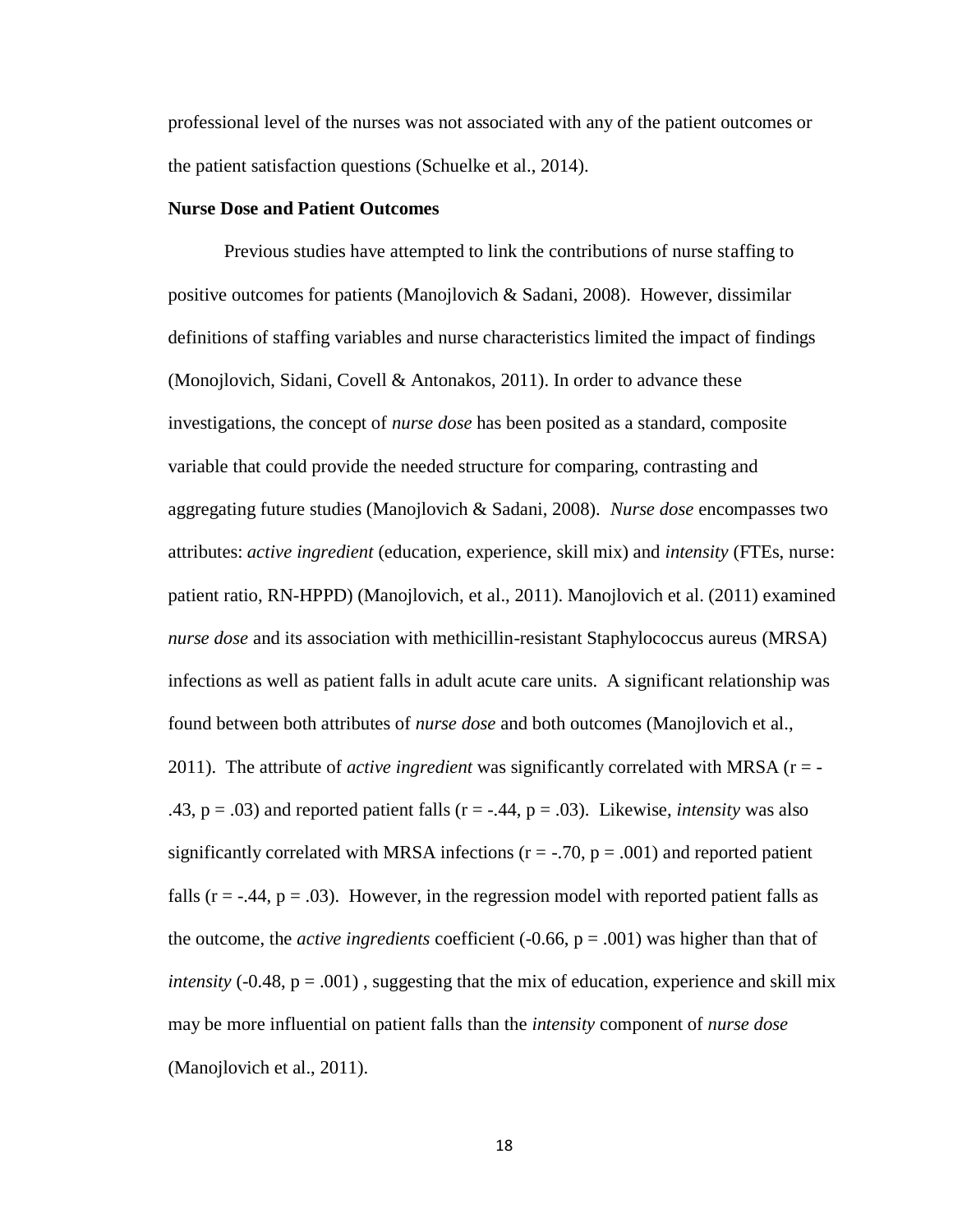#### **Discussion**

Studies reviewed from the past five years present inconsistent conclusions in determining the association between nurse staffing, nurse characteristics and patient outcomes. The most consistent findings demonstrate an association between nurse staffing and nurse educational level with inpatient mortality and failure-to-rescue (Aiken, Cimiotti et al., 2011; Aiken, Sloane, Bruyneel, et al., 2014). Associations with other nurse-sensitive indicators such as patient falls and hospital-acquired conditions were inconsistent across studies (Blegen et al., 2013; Choi & Stagg, 2014). Notably, in the studies considered, nurse certifications alone were the least predictive of decreasing adverse events. However, some evidence suggested that emphasizing the importance of certification leads to nurses feeling empowered as well as positive about their overall work environments. This was also indicative in Magnet-designated facilities which tend to have higher proportions of baccalaureate prepared nurses and nurses with specialty certifications, improved staffing and better work environments (McHugh et al., 2013). To date, there are a limited number of studies examining the relationship between specialty certifications and patient outcomes. Thus, additional research will be required to fully appreciate the overall impact of specialty training on patients and the work environment.

Post review, there are two well defined gaps apparent in the literature. First, there is a need to increase research beyond an exclusive concern with intensive care and acute care units, expanding the focus to include the linkage of nurse sensitive indicators/outcomes in other specialty areas, such as in the perinatal setting. Limited studies have been published on the impact of nursing care on adverse obstetrical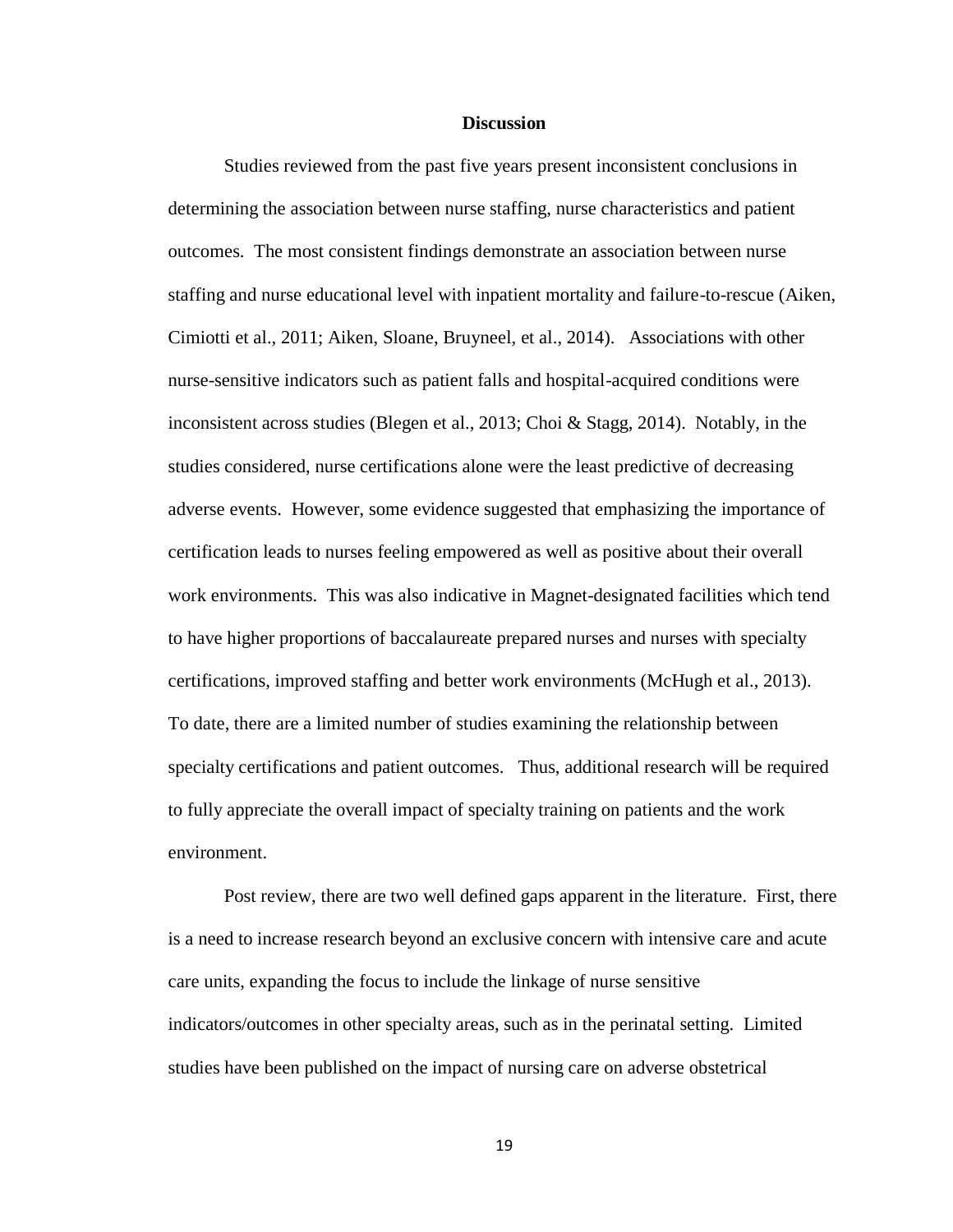outcomes. This body of work has primarily concentrated on the impact of continuous labor support on cesarean section rates in low-risk women (Gagnon, Meier & Waghorn, 2007; Hodnett, Lowe, & Hannah, 2002; Wilson & Blegen, 2010). Additionally, most studies related to neonatal outcomes are focused on the staffing and care neonates receive post-delivery instead of evaluating the impact of nurse staffing on neonatal well-being during labor (Wilson & Blegen, 2010). In settings such as a mother/baby unit, adverse events are rare which renders them generally ineffective as valid outcome measures. As noted by Simpson (2005), "even care that would be judged by expert peers to be substandard rarely results in injury or death" (p. 26). In this example, nurse sensitive care is better described through positive nurse driven outcomes like skin-to-skin contact after delivery and breastfeeding exclusivity at discharge.

The second deficiency in the current literature is the use of single nursing variables. More research needs to utilize the concept of *nurse dose*, facilitating the evaluation of outcomes based on a combination of nursing variables. The composite variable of *nurse dose* better reflects the complexity of nursing characteristics and allows for the evaluation of the level of nursing staff required to produce intended patient outcomes (Manojlovich et al., 2011; Sidani, Manojlovich & Covell, 2010).

#### **Conclusion**

Health care in the United States is under increased scrutiny due to higher costs and underperformance when compared with other industrialized nations (Kavanaugh, Cimiotti, Abusalem and Coty, 2012). The United States ranks behind other countries for quality outcomes, access to care, and efficiency in care (Davis, Stremikis, Squires  $\&$ Schoen, 2014). The Patient Protection and Affordable Care Act (PPACA) directed the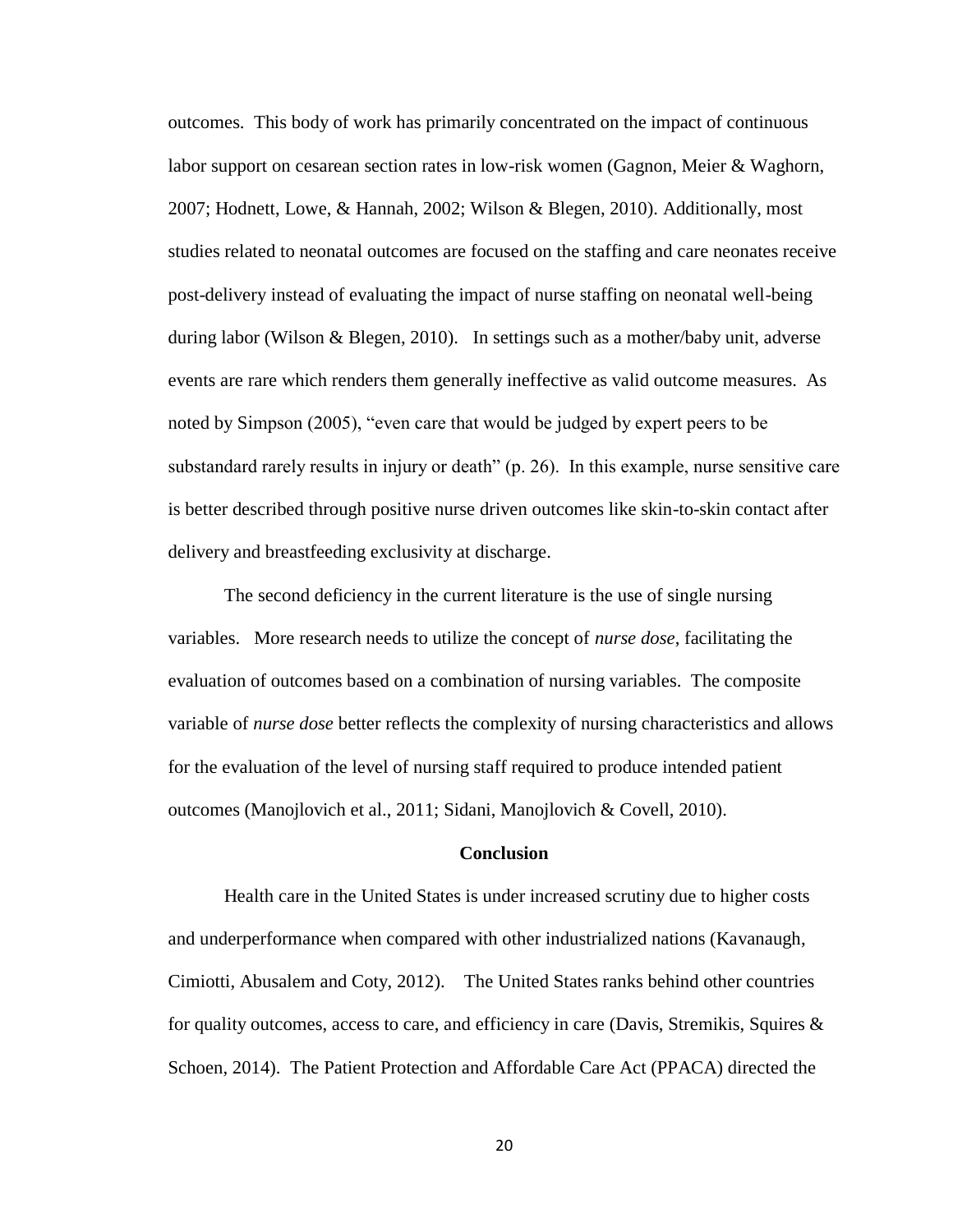Centers for Medicare and Medicaid Services (CMS) to initiate a value-based purchasing model as a means of controlling costs and improving quality of care (Kavanaugh et al., 2012). Value-based care provides incentives for improving quality of care and financially penalizes organizations for not improving or meeting benchmarks. Additionally, value-based purchasing provides transparency to consumers by publicizing patient experience data and rates of hospital-acquired conditions (Kavanaugh, et al, 2012). It is important that nurse leaders and nurse scholars understand this healthcare climate. Nursing comprises one of the largest labor forces in healthcare, but also provides the most hands-on care (Welton & Harper, 2015). Even with evidence linking nurse staffing to inpatient mortality and failure-to-rescue, hospitals still enforce lay-offs as a means to control cost and meet budgetary requirements (Kavanaugh et al., 2012). With the increasing cost of care and the need for further healthcare reform, nursing scholars must inspire and drive enhanced research initiatives that continue to quantify and qualify the role of nursing care in improving patient outcomes as well as decreasing costs. Evidence to date provides a compelling argument that the correct number of nurses and a higher proportion of baccalaureate prepared nurses improves outcomes. However, more information is needed to delineate the correct mix of staffing ratios and nurse attributes for optimal outcomes on any particular hospital service. The work evaluating the concept of *nurse dose*, and its attributes of *active ingredients* and *intensity*, provides a robust composite variable that has the potential to capture the influence and value of nursing care. Research utilizing the *nurse dose* concept could add evidencebased decision criteria to guide nurse administrators in specifying the optimal combination of *active ingredients* and *intensity* of nursing staff for different patient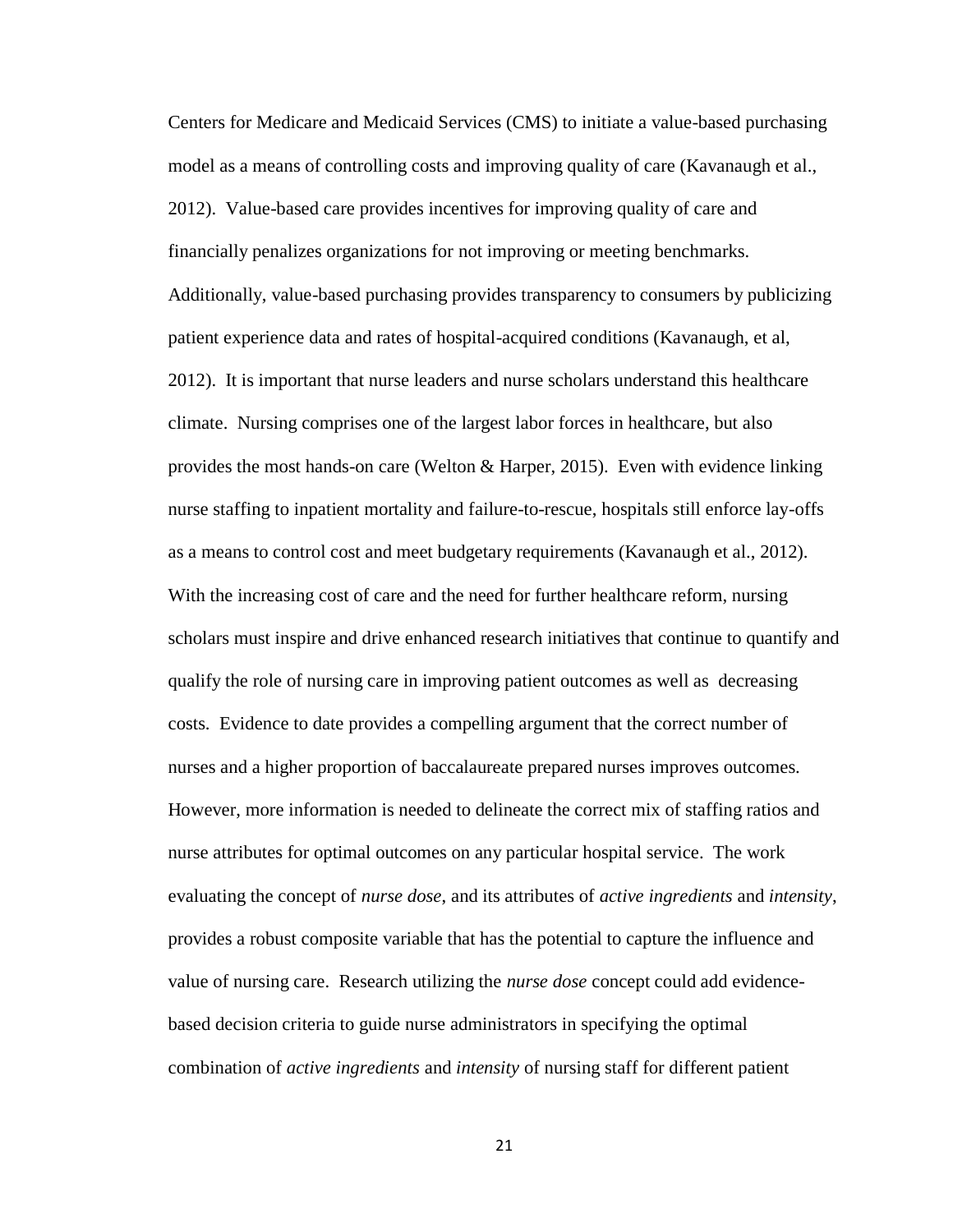populations (Manojlovich et al., 2011). To achieve this kind of specificity in the application of *nurse dose*, future research must expand beyond that of medical/surgical patient populations to define the differences in other populations such as pediatrics, mother/baby and long-term care.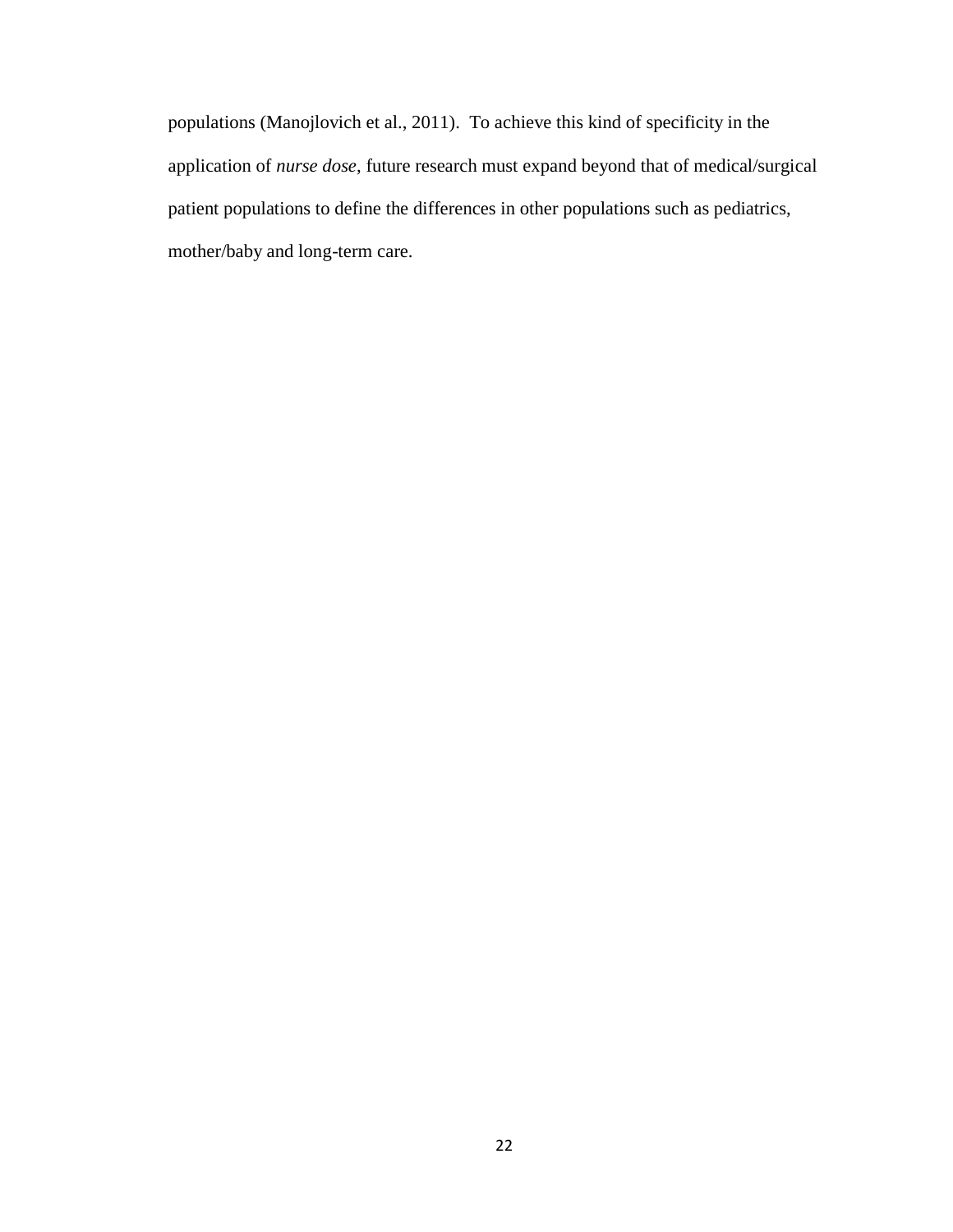# Table 1

## *Literature Review Results*

| Author/Year                                               | Design          | Variables/Measures                                                                                                                                                                                                                                                  | Country/Participants                                                                                                                                                                                 | Key Findings                                                                                                                                                                                                                                                                                                                                                                                                                                                                                                                                                           |
|-----------------------------------------------------------|-----------------|---------------------------------------------------------------------------------------------------------------------------------------------------------------------------------------------------------------------------------------------------------------------|------------------------------------------------------------------------------------------------------------------------------------------------------------------------------------------------------|------------------------------------------------------------------------------------------------------------------------------------------------------------------------------------------------------------------------------------------------------------------------------------------------------------------------------------------------------------------------------------------------------------------------------------------------------------------------------------------------------------------------------------------------------------------------|
| Aiken, Cimiotti, Sloane,<br>Smith, Flynn, Neff<br>(2011). | Cross-sectional | Nurse staffing<br>$\bullet$<br>Nurse education<br>$\bullet$<br>Nurse work<br>$\bullet$<br>environment (Practice<br><b>Environment Scale of</b><br>the Nursing Work<br>Index-Revised<br>30-day Inpatient<br>$\bullet$<br>Mortality<br>Failure-to-rescue<br>$\bullet$ | <b>United States</b><br>665 hospitals<br>1,262,120<br>$\bullet$<br>general,<br>orthopedic and<br>vascular surgery<br>patients<br>Random sample<br>$\bullet$<br>of 39,038<br>hospital staff<br>nurses | Reducing nursing<br>$\bullet$<br>workloads by one patient<br>per nurse, did not reduce the<br>odds of death or failure-to-<br>rescue in hospitals with<br>poor work environments.<br>In average work<br>$\bullet$<br>environments, the odds of<br>both were decreased by 4%<br>In the best work<br>$\bullet$<br>environments, the odds of<br>death was decreased by 9%<br>& the odds of failure-to-<br>rescue by 10%.<br>Increase the proportion of<br>$\bullet$<br>BSN nurses by 10%<br>decreases the odds of both<br>outcomes by 4% despite the<br>work environment. |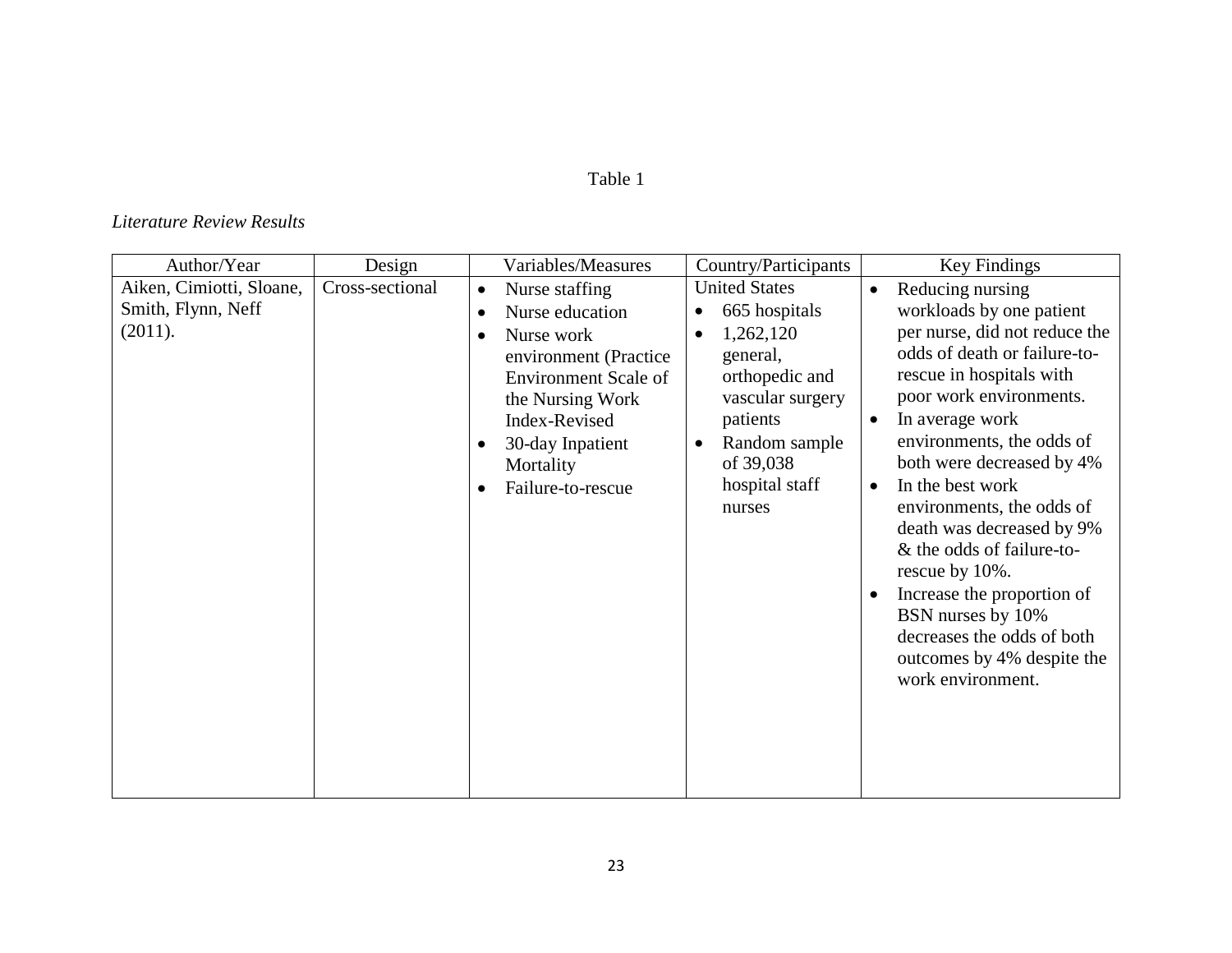| Author/Year                                                                   | Design          | Variables/Measures                                                                                                                          | Country/Participants                                                                                                                                                                                            | Key Findings                                                                                                                                                                                                                                                                                                                                                                                                                                                                        |
|-------------------------------------------------------------------------------|-----------------|---------------------------------------------------------------------------------------------------------------------------------------------|-----------------------------------------------------------------------------------------------------------------------------------------------------------------------------------------------------------------|-------------------------------------------------------------------------------------------------------------------------------------------------------------------------------------------------------------------------------------------------------------------------------------------------------------------------------------------------------------------------------------------------------------------------------------------------------------------------------------|
| Aiken, Sloane,<br>Bruyneel, Van Den<br>Heede,<br>GriffithsSermeus,<br>(2014). | Observational   | Nurse staffing<br>$\bullet$<br>Nurse education<br>$\bullet$<br>30-day in-hospital<br>$\bullet$<br>mortality                                 | Europe<br>300 hospitals in<br>9 European<br>countries<br>422,730 patients<br>$\bullet$                                                                                                                          | Increase in a nurses'<br>$\bullet$<br>workload by one patient,<br>increased odds of inpatient<br>death within 30 days of<br>admission by 7%.<br>Every 10% increase in<br>$\bullet$<br>proportion of BSN prepared<br>nurses was associated with a<br>decrease in likelihood of<br>dying by 7%.                                                                                                                                                                                       |
| Aiken, Sloane, Cimiotti,<br>Clarke, Flynn,<br>Seago $Smith$ , $(2010)$        | Cross-sectional | Nurse staffing<br>$\bullet$<br>Nurse work<br>$\bullet$<br>environment<br>Inpatient mortality<br>$\bullet$<br>Failure-to-rescue<br>$\bullet$ | <b>United States</b><br>22,336 hospital<br>$\bullet$<br>staff nurses<br>Discharge data<br>$\bullet$<br>from 604 adult<br>nonfederal acute<br>care hospitals in<br>California, New<br>Jersey and<br>Pennsylvania | California nurses cared for<br>$\bullet$<br>one less ICU patient and<br>two less medical/surgical<br>floor patients than those in<br>comparison states.<br>Lower nurse/patient ratios<br>$\bullet$<br>were associated with lower<br>inpatient mortality.<br>Nurses reported fewer<br>$\bullet$<br>patient complaints, fewer<br>episodes of verbal abuse by<br>patients and less concerns<br>about quality of care when<br>nurse/patient ratios equal<br>that of California mandate. |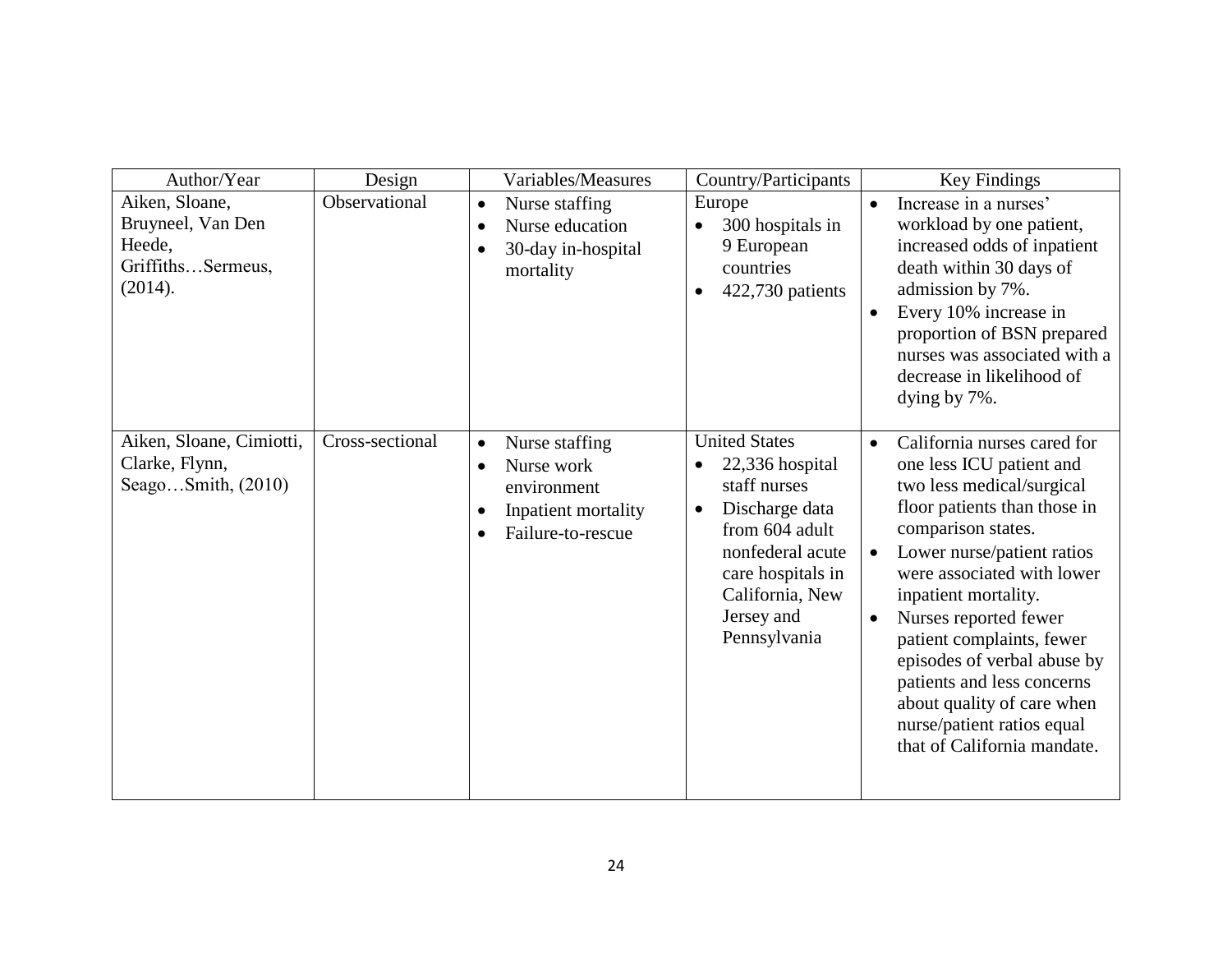| Author/Year                                              | Design                              | Variables/Measures                                                                                                                                                                                                                                                       | Country/Participants                                                                                                           | Key Findings                                                                                                                                                                                                                                                                                                               |
|----------------------------------------------------------|-------------------------------------|--------------------------------------------------------------------------------------------------------------------------------------------------------------------------------------------------------------------------------------------------------------------------|--------------------------------------------------------------------------------------------------------------------------------|----------------------------------------------------------------------------------------------------------------------------------------------------------------------------------------------------------------------------------------------------------------------------------------------------------------------------|
| Bae, Kelly, Brewer,<br>Spencer, (2014).                  | Longitudinal                        | Nurse staffing<br>$\bullet$<br>Skill mix<br>$\bullet$<br>Turnover<br>$\bullet$<br>Temporary nursing<br>$\bullet$<br>staff<br>Patient falls<br>$\bullet$<br><b>UAPU</b><br>$\bullet$                                                                                      | <b>United States</b><br>Data from 35<br>$\bullet$<br>units in 3<br>hospitals.                                                  | Patient falls/injurious falls<br>$\bullet$<br>were greater with higher<br>temporary RN staff levels,<br>but decreased with<br>increased LPN hours/patient<br>day                                                                                                                                                           |
| Blegen, Goode, Park,<br>Vaughn, Spetz, (2013).           | Cross-sectional                     | Nurse education<br>$\bullet$<br>CHF mortality<br>$\bullet$<br>Pressure ulcers<br>$\bullet$<br>Failure-to-rescue<br>$\bullet$<br>Hospital-acquired<br>$\bullet$<br>infection<br>Postoperative DVT/PE<br>$\bullet$<br>Length of stay greater<br>$\bullet$<br>than expected | <b>United States</b><br>21 University<br>$\bullet$<br>Health<br>Consortium<br>hospitals                                        | Hospitals with a higher<br>$\bullet$<br>proportion of BSN prepared<br>nurses had lower rates of<br>UAPU, postoperative<br>DVT/PE, failure-to-rescue,<br>CHF mortality and length of<br>stay.<br>The correlation between<br>$\bullet$<br>hospital acquired infections<br>was negative but not<br>statistically significant. |
| Boltz, Capezuti,<br>Wagner, Rosenberg,<br>Secic, (2013). | Retrospective<br>descriptive design | Nursing specialty<br>$\bullet$<br>certification<br>Patient falls/injurious<br>$\bullet$<br>falls<br><b>UAPU</b><br>$\bullet$<br>Restraint prevalence<br>$\bullet$                                                                                                        | <b>United States</b><br>25 NICHE<br>$\bullet$<br>(Nurses)<br><b>Improving Care</b><br>for<br>Healthsystem<br>Elders) hospitals | Units with a lower<br>$\bullet$<br>percentage of certified<br>nurses were more likely to<br>have falls.<br>Gerontology certification<br>$\bullet$<br>was not a significant<br>predictor of any of the<br>patient outcomes.                                                                                                 |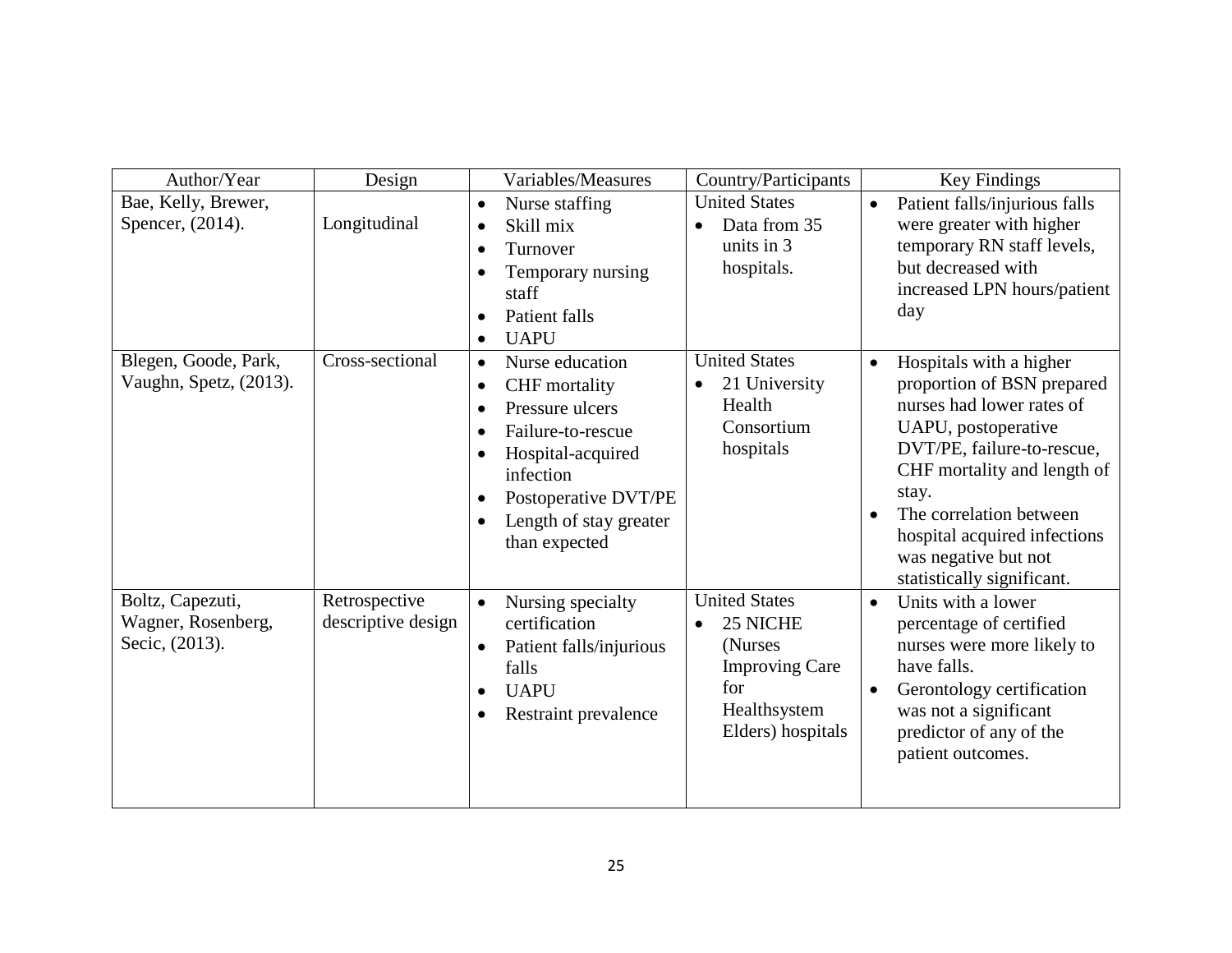| Author/Year                                        | Design                                         |                                                  | Variables/Measures                                                                                                                                                                                                                                                   | Country/Participants                                                                                                                                                                                                                                               |                        | Key Findings                                                                                                                                                                                                                                                                                                                                                                                                                                       |
|----------------------------------------------------|------------------------------------------------|--------------------------------------------------|----------------------------------------------------------------------------------------------------------------------------------------------------------------------------------------------------------------------------------------------------------------------|--------------------------------------------------------------------------------------------------------------------------------------------------------------------------------------------------------------------------------------------------------------------|------------------------|----------------------------------------------------------------------------------------------------------------------------------------------------------------------------------------------------------------------------------------------------------------------------------------------------------------------------------------------------------------------------------------------------------------------------------------------------|
| Boyle, Cramer, Potter,<br>Gatua, Stobinski, (2014) | Retrospective<br>repeated measures<br>analysis | $\bullet$<br>$\bullet$<br>$\bullet$<br>$\bullet$ | Nurse specialty<br>certification in<br>perioperative units and<br>surgical units (CAPA,<br>CPAN, CNOR,<br>CRNFA)<br>Central line associated<br>blood stream<br>infections<br>Catheter associated<br>urinary tract infections<br>Hospital acquired<br>pressure ulcers | <b>United States</b><br>Sample 1: 178<br>$\bullet$<br>Surgical<br>intensive care<br>units matched<br>with<br>perioperative<br>units in the same<br>hospital.<br>Sample 2: 269<br>Surgical units<br>matched with<br>perioperative<br>units in the same<br>hospital. | $\bullet$<br>$\bullet$ | Lower central line blood<br>stream infections in surgical<br>intensive care units were<br>associated with higher rates<br>of CPAN and<br><b>CNOR/CRNFA</b> in<br>perioperative units.<br>Higher rates of<br><b>CNOR/CRNFA</b> were<br>associated with higher rates<br>of hospital acquired<br>pressure ulcers in surgical<br>units. These facilities<br>demonstrated higher case<br>mix index which indicates<br>patients maybe at higher<br>risk. |
| Boyle, Cramer, Potter<br>and Staggs, $(2015)$ .    | Secondary<br>analysis of<br>longitudinal data  | $\bullet$<br>$\bullet$                           | Nurse specialty<br>certification<br>Total patient fall rates                                                                                                                                                                                                         | <b>United States</b><br>$7,582$ units in<br>$\bullet$<br>903 hospitals<br>who participate<br>in the National<br>Database of<br><b>Nursing Quality</b><br>Indicators                                                                                                | $\bullet$              | Small statistically<br>significant relationship<br>between RN national<br>nursing specialty<br>certification rates between<br>2004-2010 and total fall<br>rates.                                                                                                                                                                                                                                                                                   |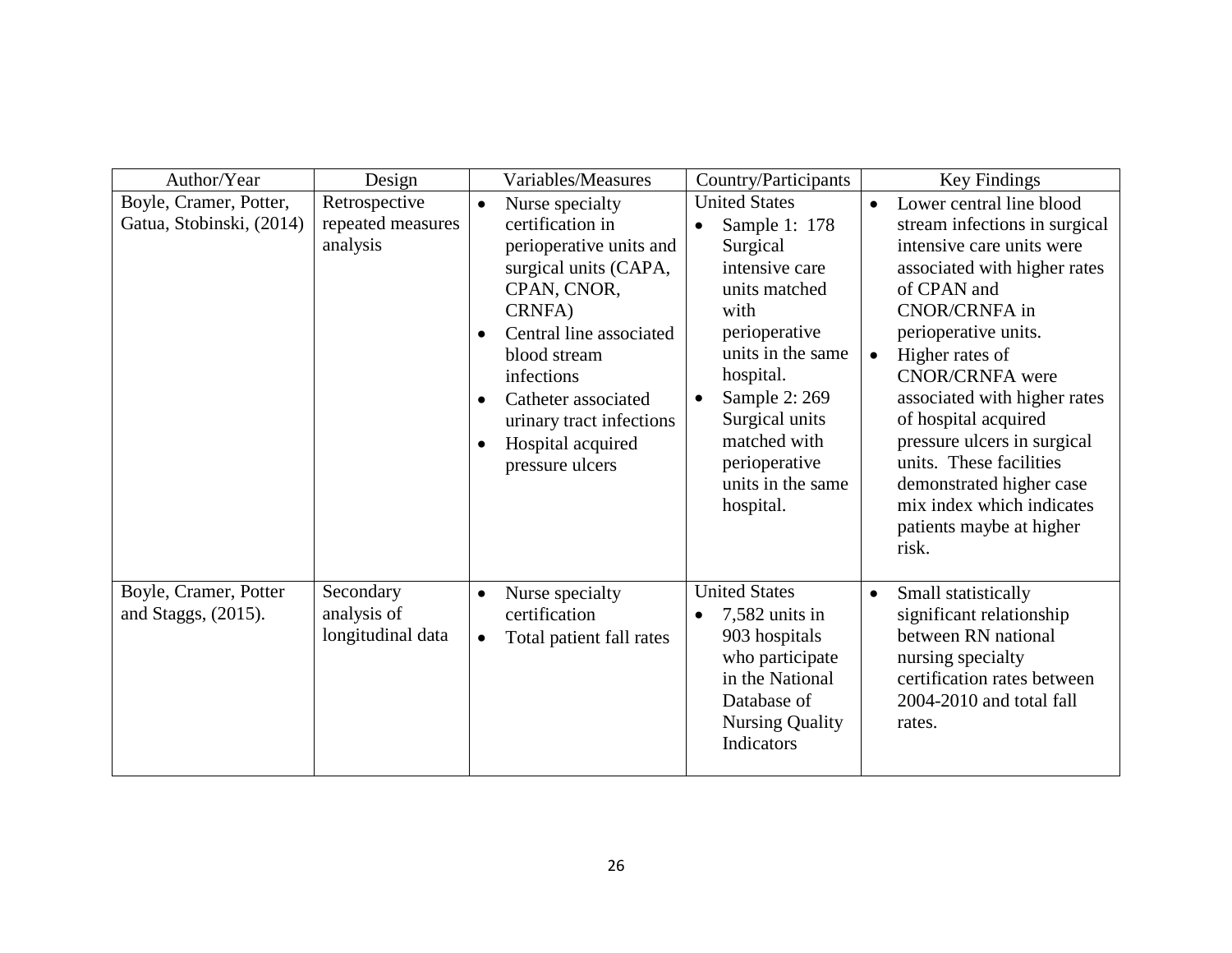| Author/Year                                                         | Design          | Variables/Measures                                                                                                                                                                                                                                               | Country/Participants                                                                                                                                       | Key Findings                                                                                                                                                                                                                                                                                                                                                                                                          |
|---------------------------------------------------------------------|-----------------|------------------------------------------------------------------------------------------------------------------------------------------------------------------------------------------------------------------------------------------------------------------|------------------------------------------------------------------------------------------------------------------------------------------------------------|-----------------------------------------------------------------------------------------------------------------------------------------------------------------------------------------------------------------------------------------------------------------------------------------------------------------------------------------------------------------------------------------------------------------------|
| Carthon, Kutney-Lee,<br>Jarrin, Sloane, Aiken,<br>(2012).           | Cross-sectional | Nurse staffing<br>$\bullet$<br>Post-surgical<br>$\bullet$<br>outcomes for older<br>black adults including<br>30-day mortality<br>Failure-to-rescue<br>$\bullet$                                                                                                  | <b>United States</b><br>548,397 patients<br>ages 65 an older<br>undergoing<br>general,<br>orthopedic, and<br>vascular surgery<br>(94% white; 6%)<br>black) | 30-day mortality was<br>$\bullet$<br>significantly higher for<br>black than white<br>participants when adjusting<br>for age and sex.<br>One additional patient in the<br>$\bullet$<br>average nurses' workload<br>was associated with higher<br>odds of 30-day mortality for<br>all patients.<br><b>Black patients experienced</b><br>$\bullet$<br>higher odds of death with<br>each additional patient per<br>nurse. |
| Cho, Sloane, Kim, E.,<br>Kim, S., Choi, Yoo,<br>Lee, Aiken, (2015). | Cross-sectional | Hospital<br>$\bullet$<br>characteristics<br>Nurse staffing<br>$\bullet$<br>Nurse education<br>$\bullet$<br>Nurse work<br>$\bullet$<br>environment (Korean<br><b>Practice Environment</b><br>Scale of the Nursing<br>Work Index)<br>30-day mortality<br>$\bullet$ | South Korea<br>14 hospitals<br>$\bullet$<br>1024 nurses<br>$\bullet$<br>76,036 patients                                                                    | Nurse staffing, the work<br>$\bullet$<br>environment and the nurse<br>educational level were all<br>significantly associated with<br>patient mortality.                                                                                                                                                                                                                                                               |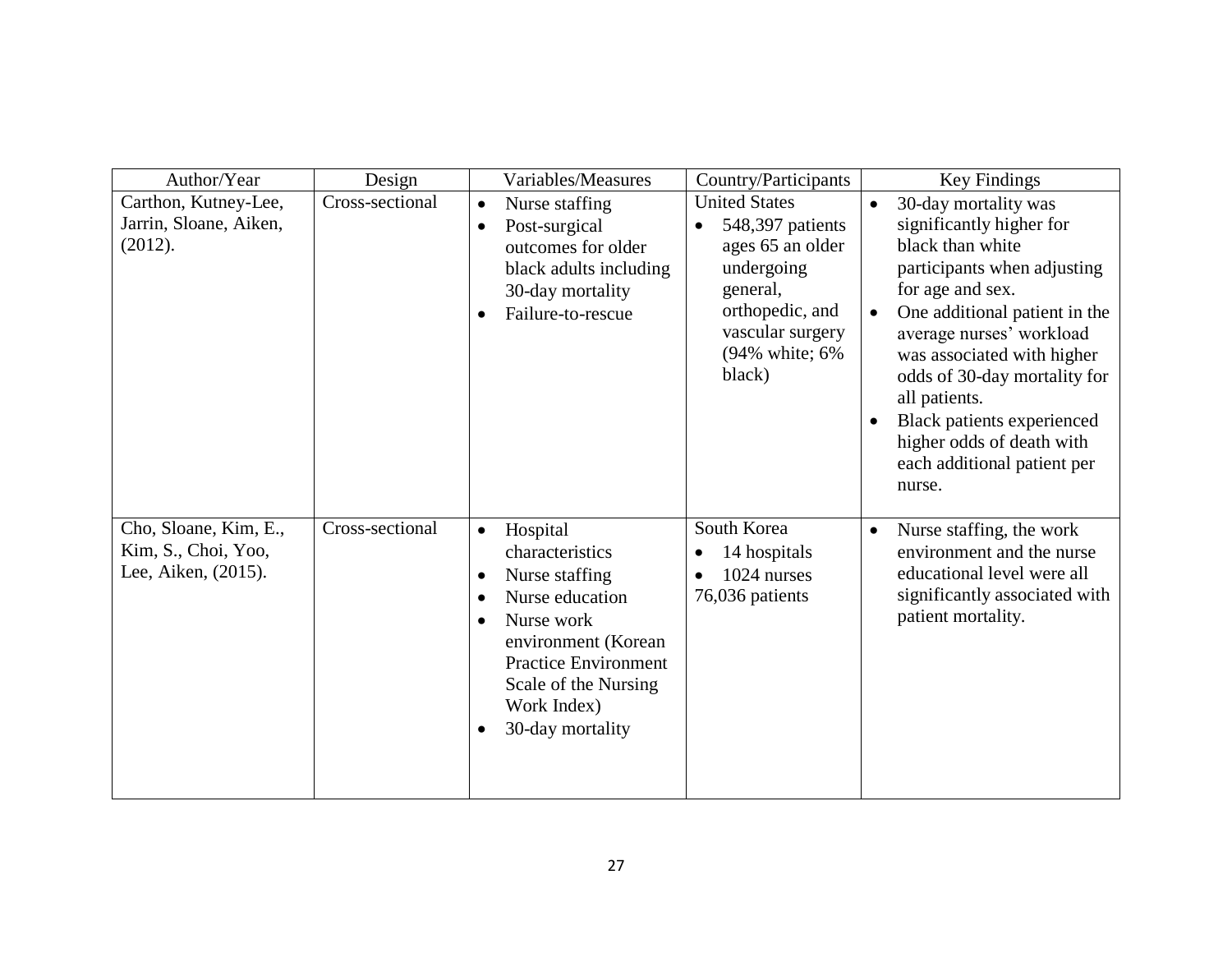| Author/Year                                    | Design                        | Variables/Measures                                                                                                                                                                                                                                                                                                                                                                                                                 | Country/Participants                                                                                                                                                    | Key Findings                                                                                                                                                                                                                                                                                                                                  |
|------------------------------------------------|-------------------------------|------------------------------------------------------------------------------------------------------------------------------------------------------------------------------------------------------------------------------------------------------------------------------------------------------------------------------------------------------------------------------------------------------------------------------------|-------------------------------------------------------------------------------------------------------------------------------------------------------------------------|-----------------------------------------------------------------------------------------------------------------------------------------------------------------------------------------------------------------------------------------------------------------------------------------------------------------------------------------------|
| Choi & Staggs, (2014).                         | Descriptive-<br>correlational | Nurse staffing: RN<br>$\bullet$<br>HPPD, Non-RN<br>HPPD, Total nursing<br>HPPD, RN skill mix,<br>RN-reported number<br>of assigned patients,<br>RN-perceived staffing<br>adequacy.<br><b>UAPU</b><br>$\bullet$<br>Unit-level<br>$\bullet$<br>RN education<br>$\circ$<br>Unit tenure<br>$\circ$<br>Hospital<br>$\bullet$<br>Characteristics<br>Staffed beds<br>$\circ$<br>Teaching<br>$\circ$<br>status<br>Magnet status<br>$\circ$ | <b>United States</b><br>Critical care: 558<br>units<br>Step-down: 406<br>units<br>Medical: 441<br>units<br>Surgical: 339<br>units<br>Medical-<br>surgical: 653<br>units | Total nursing HPPD, RN<br>$\bullet$<br>HPPD and RN skill mix<br>were highly correlated with<br>RN-reported number of<br>assigned patients.<br>RN-perceived staffing<br>$\bullet$<br>adequacy and RN skill mix<br>were significantly<br>associated with UAPU<br>rates, with RN-perceived<br>staffing adequacy being the<br>stronger predictor. |
| Clark, Saade, Meyers,<br>Frye, Perlin, (2013). | Retrospective<br>analysis     | <b>Perinatal Outcomes:</b><br>$\bullet$<br>fetal distress, birth<br>asphyxia, primary<br>cesarean delivery,<br>chorioamnionitis,<br>endomyometritis and a<br>composite of adverse<br>events<br>Frequency of 1:1<br>$\bullet$<br>nurse staffing: based<br>on quartiles of 1:1 care                                                                                                                                                  | <b>United States</b><br>101,777 women<br>$\bullet$<br>who delivered<br>and received<br>oxytocin for<br>induction or<br>augmentation.                                    | Facilities that provided 1:1<br>$\bullet$<br>staffing less than 25% of the<br>time had similar outcomes<br>to those that provided 1:1<br>staffing greater than 75% of<br>the time.                                                                                                                                                            |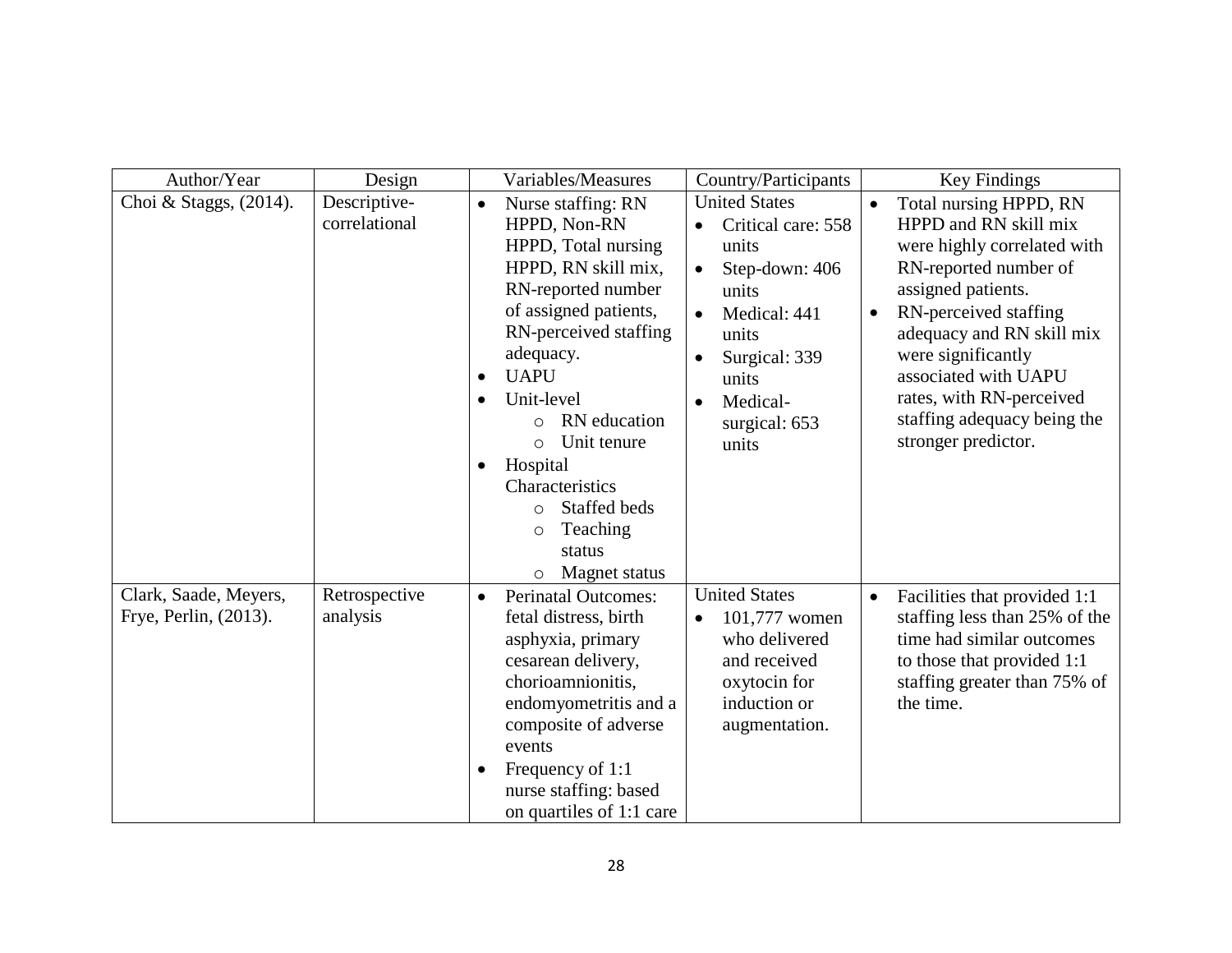| Author/Year                                                             | Design                                                | Variables/Measures                                                                                                                                                                                                                                                                                            | Country/Participants                                                                                             | Key Findings                                                                                                                                                                                                                                                                                                                                                                                                                                                                     |
|-------------------------------------------------------------------------|-------------------------------------------------------|---------------------------------------------------------------------------------------------------------------------------------------------------------------------------------------------------------------------------------------------------------------------------------------------------------------|------------------------------------------------------------------------------------------------------------------|----------------------------------------------------------------------------------------------------------------------------------------------------------------------------------------------------------------------------------------------------------------------------------------------------------------------------------------------------------------------------------------------------------------------------------------------------------------------------------|
| Diya, Van den Heede,<br>Sermeus & Lesaffre<br>(2011)                    | Retrospective<br>analysis of cross-<br>sectional data | In-hospital mortality<br>$\bullet$<br>in the first post-<br>operative intensive<br>care unit<br>Unplanned<br>$\bullet$<br>readmission into the<br>intensive care unit or<br>operating room.<br>Nurse staffing<br>$\bullet$<br>variables: Nurse<br>HPPD, educational<br>level and intensity of<br>nursing care | Belgium<br>9054 patients<br>who received a<br>coronary artery<br>bypass graft or a<br>heart valve<br>procedures. | Hospitals with large volume<br>$\bullet$<br>of cardiac procedures saw a<br>negative association<br>between staffing and in-<br>hospital mortality (higher<br>staffing, less mortality).<br>In patient groups with low<br>$\bullet$<br>severity of illness, there was<br>a relationship between nurse<br>staffing levels and<br>readmission to ICU or<br>operating room.                                                                                                          |
| Frith, Anderson,<br>Caspers, Tseng,<br>Sanford, Hoyt, Moore,<br>(2010). | Cross-sectional                                       | Nurse staffing: RN or<br>$\bullet$<br>LPN hours per<br>equivalent patient day<br>(HPEqPD), skill mix<br>Adverse events:<br>$\bullet$<br>CAUTI, HAPU,<br>hospital-acquired<br>injuries<br>Length of stay<br>$\bullet$                                                                                          | <b>United States</b><br>4 small to<br>medium<br>community<br>hospitals<br>34, 837 patients                       | For every 1% increase in<br>$\bullet$<br>the percentage of RN staff,<br>there would be a 3.38%<br>decrease in the total number<br>of adverse events.<br>Every 1 hour increase in RN<br>hours would results in a<br>decrease in length of stay by<br>16.54%.<br>Every 1 hour increase in<br>LPN hours would decrease<br>length of stay by 5.69%.<br>A 1% increase in percentage<br>$\bullet$<br>of RNs in the skill mix<br>would expect a decrease in<br>length of stay by 4.18%. |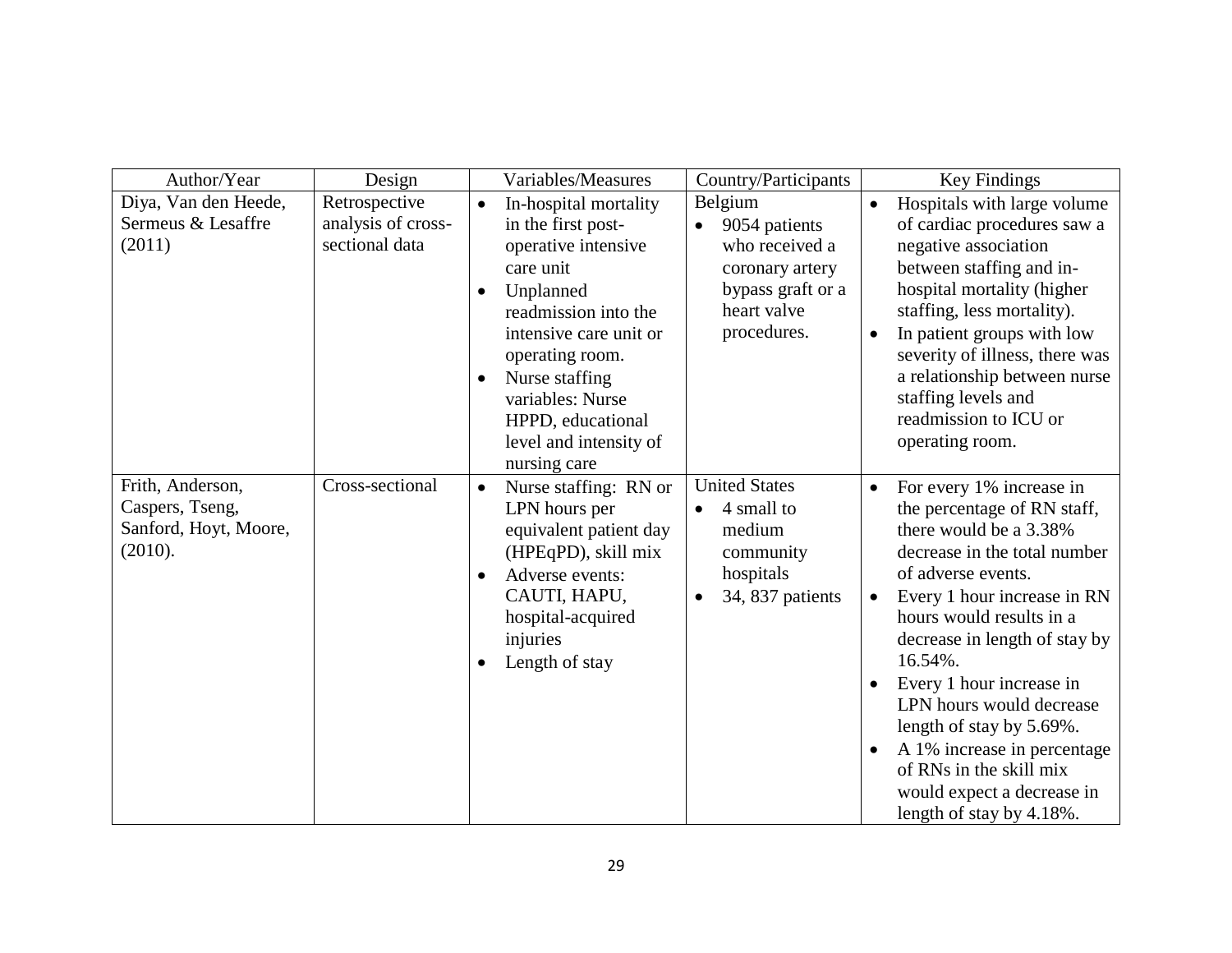| Author/Year                          | Design                               | Variables/Measures                                                                                                                                                                                                                                                                                                | Country/Participants                                                                                                                                                                                 | Key Findings                                                                                                                                                                                                                                                                                                                                                                                  |
|--------------------------------------|--------------------------------------|-------------------------------------------------------------------------------------------------------------------------------------------------------------------------------------------------------------------------------------------------------------------------------------------------------------------|------------------------------------------------------------------------------------------------------------------------------------------------------------------------------------------------------|-----------------------------------------------------------------------------------------------------------------------------------------------------------------------------------------------------------------------------------------------------------------------------------------------------------------------------------------------------------------------------------------------|
| Kendall-Gallagher,                   | Secondary                            | Nurse educational<br>$\bullet$                                                                                                                                                                                                                                                                                    | <b>United States</b>                                                                                                                                                                                 | A 1% increase in percentage<br>$\bullet$<br>of LPNs in the skill mix<br>would result in a decreased<br>length of stay by 2.49%.<br>For every 10% increase in<br>$\bullet$                                                                                                                                                                                                                     |
| Aiken, Sloane &<br>Cimiotti, (2011). | analysis of cross-<br>sectional data | level<br>Nurse specialty<br>$\bullet$<br>certification<br>Hospital<br>$\bullet$<br>characteristics:<br>teaching status, bed<br>size, high-technology<br>Inpatient deaths within<br>$\bullet$<br>30 days of admission<br>Failure-to-rescue:<br>$\bullet$<br>Inpatient deaths for<br>patients with<br>complications | 652 nonfederal<br>$\bullet$<br>hospitals<br>1,283,241 adult<br>$\bullet$<br>general,<br>orthopedic and<br>vascular surgical<br>inpatients<br>Nurse survey<br>$\bullet$<br>data from 28,598<br>nurses | the proportion of BSN<br>nurses in hospitals is<br>associated with a 6%<br>decrease in the odds of<br>dying for surgical patients.<br>For every 10% increase in<br>$\bullet$<br>the proportion of BSN<br>nurses with a specialty<br>certification, there is a 2%<br>decrease in the odds of<br>dying for surgical patients.<br>The same effect is seen for<br>$\bullet$<br>failure-to-rescue. |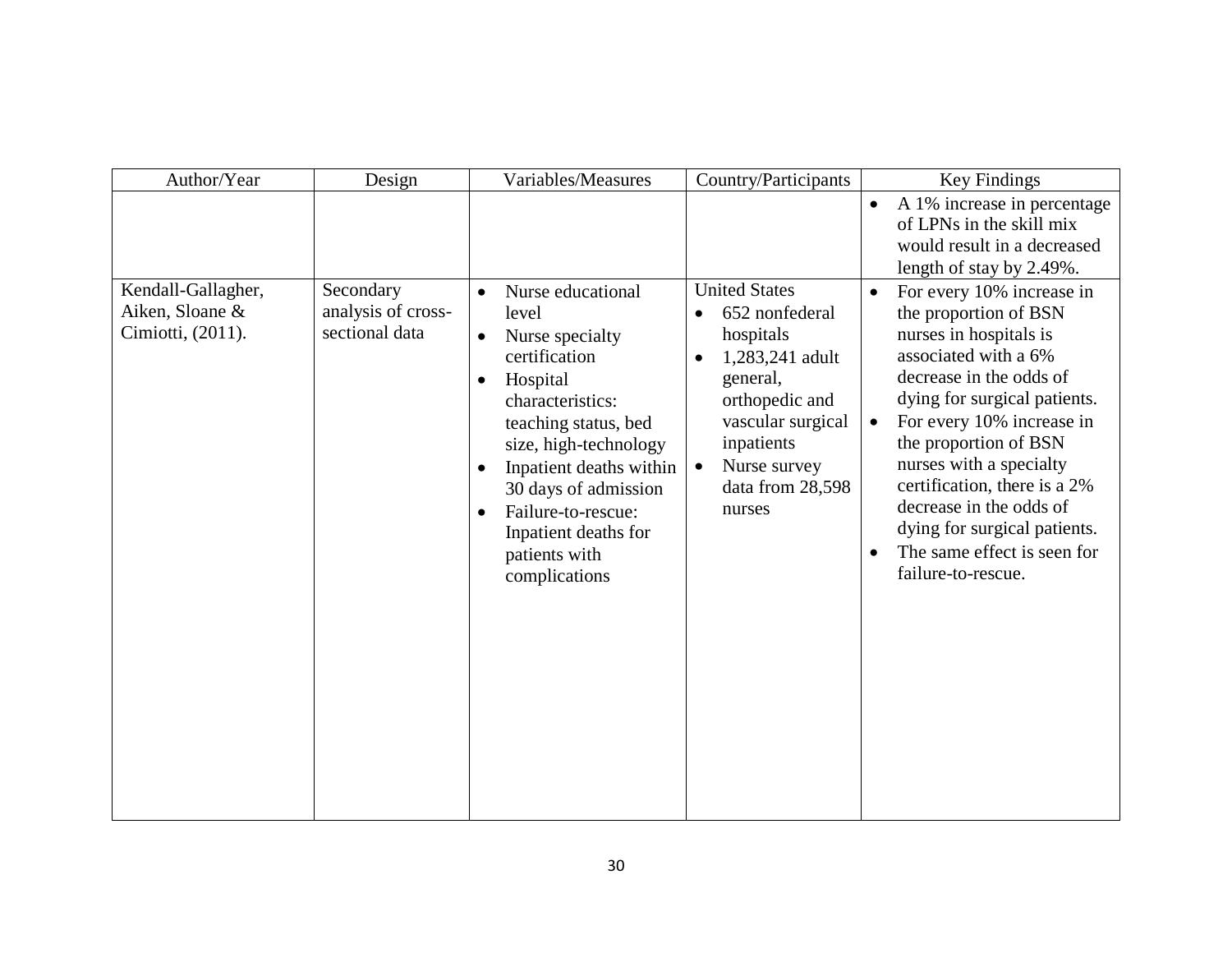| Author/Year                                   | Design                        | Variables/Measures                                                                                                                                                                                                                                                                                                                                     | Country/Participants                                                                                                                                 | Key Findings                                                                                                                                                                                                                                                                                                                                                                                                                                                                                                                                                                            |
|-----------------------------------------------|-------------------------------|--------------------------------------------------------------------------------------------------------------------------------------------------------------------------------------------------------------------------------------------------------------------------------------------------------------------------------------------------------|------------------------------------------------------------------------------------------------------------------------------------------------------|-----------------------------------------------------------------------------------------------------------------------------------------------------------------------------------------------------------------------------------------------------------------------------------------------------------------------------------------------------------------------------------------------------------------------------------------------------------------------------------------------------------------------------------------------------------------------------------------|
| Krapohl, Manojlovich,<br>Redman, Zhang (2010) | Correlational,<br>Descriptive | Nurses perception of<br>$\bullet$<br>workplace<br>empowerment<br>(Conditions for Work<br>Effectiveness<br>Questionnaire-II)<br><b>Nurse Specialty</b><br>$\bullet$<br>Certification<br>Central line catheter-<br>$\bullet$<br>associated blood<br>stream infections<br>Ventilator-associated<br>$\bullet$<br>pneumonia<br>Pressure ulcers<br>$\bullet$ | <b>United States</b><br>25 adult<br>$\bullet$<br>intensive care<br>units from 8<br>hospitals<br>Nurse survey<br>$\bullet$<br>data from 450<br>nurses | There was a positive and<br>$\bullet$<br>statistically significant<br>relationship between nurses'<br>perception of overall<br>workplace empowerment<br>and specialty certification<br>$(r=397, P=.05)$<br>A strong, statistically<br>$\bullet$<br>significant inverse<br>association between nurses'<br>perception of empowerment<br>and their reported level of<br>experience was noted $(r =$<br>$-.505, P=.01)$<br>No statistically significant<br>$\bullet$<br>relationship was noted<br>between specialty<br>certification and any of the<br>nurse-sensitive patient<br>outcomes. |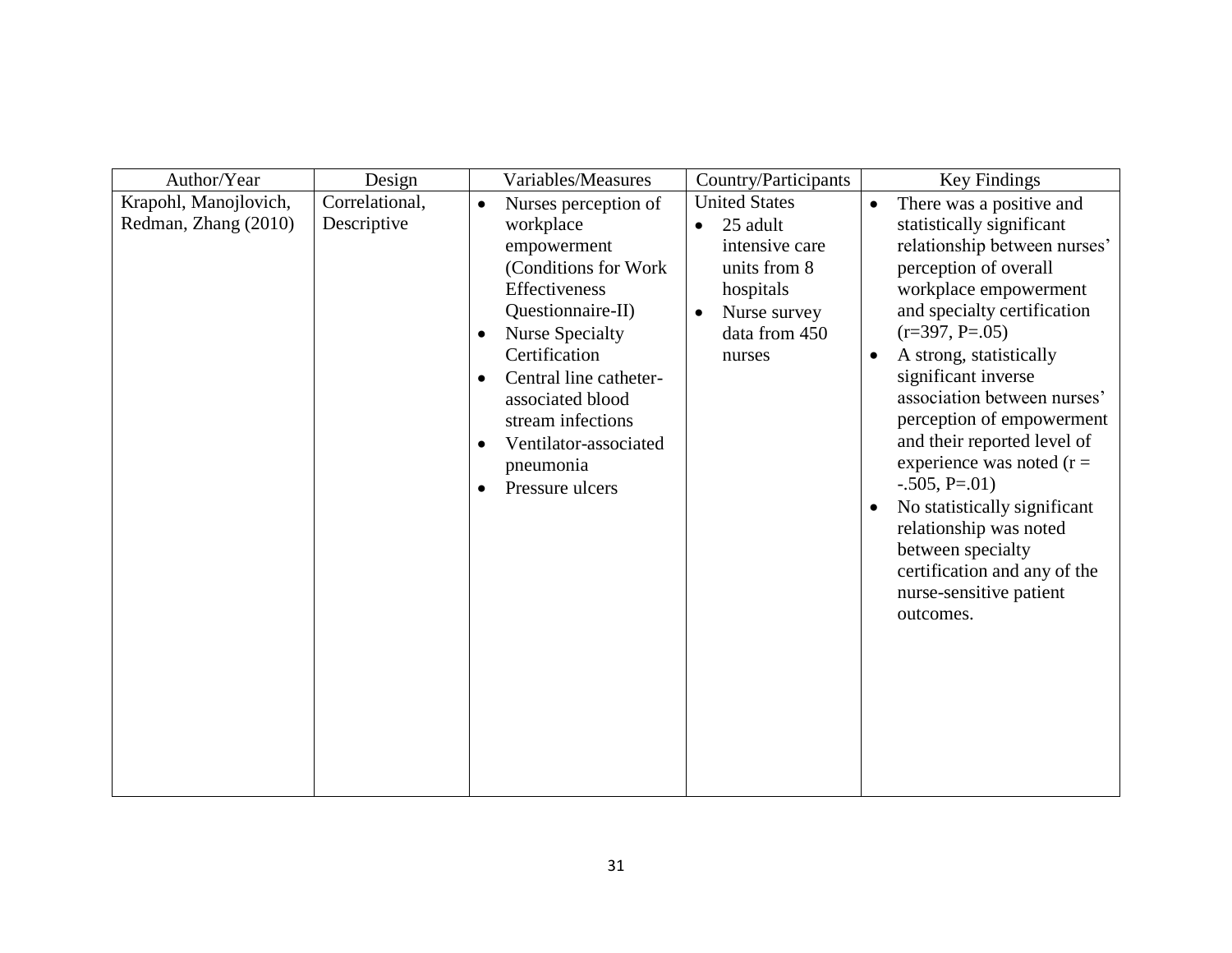| Author/Year                                           | Design                                                        | Variables/Measures                                                                                                                                                                                                                              | Country/Participants                                                                                                                                        | Key Findings                                                                                                                                                                                                                                                                                                           |
|-------------------------------------------------------|---------------------------------------------------------------|-------------------------------------------------------------------------------------------------------------------------------------------------------------------------------------------------------------------------------------------------|-------------------------------------------------------------------------------------------------------------------------------------------------------------|------------------------------------------------------------------------------------------------------------------------------------------------------------------------------------------------------------------------------------------------------------------------------------------------------------------------|
| Kutney-Lee, Sloane, &<br>Aiken, (2013).               | Retrospective,<br>two-stage panel<br>design<br>(longitudinal) | Nurse survey data<br>$\bullet$<br>from 1999 and 2006.<br>Nurse education level<br>$\bullet$<br>Nurse reported<br>$\bullet$<br>staffing<br>Mortality within 30<br>days of admission<br>Failure-to-rescue<br>$\bullet$                            | <b>United States</b><br>134 hospitals<br>$\bullet$<br>Total patients in<br>$\bullet$<br>1999: 223,187<br>Total patients in<br>$\bullet$<br>2006: 244,147    | A ten-point increase in the<br>$\bullet$<br>percentage of nurses with a<br>BSN over the time period<br>was associated with an<br>average reduction of 2.12<br>deaths for every 1000<br>patients.<br>If the patient had<br>$\bullet$<br>complications, the average<br>reduction of death was 7.47<br>deaths.            |
| Lake, Shang, Klaus &<br>Dunton, (2010).               | Retrospective<br>Cross-sectional                              | Patient falls<br>$\bullet$<br>Nurse staffing<br>$\bullet$<br>RN staff composition<br>$\bullet$<br><b>Hospital Magnet status</b><br>$\bullet$                                                                                                    | <b>United States</b><br>108 Magnet<br>$\bullet$<br>hospitals<br>528 Non-Magnet<br>hospitals                                                                 | Magnet hospitals had a 5%<br>$\bullet$<br>lower fall rate.<br>An additional hour of RN<br>$\bullet$<br>care per patient day reduced<br>the fall rate by 3% in ICU's.<br>Additional LPN and NA<br>$\bullet$<br>hours increased the fall rate<br>in non-ICUs.                                                            |
| Manojlovich, Sidani,<br>Covell, Antonakos,<br>(2011). |                                                               | Nurse active<br>$\bullet$<br>ingredient (education,<br>experience, skill mix)<br>Nurse intensity (FTE,<br>$\bullet$<br>RN: patient ratio, RN-<br>HPPD)<br>Hospital acquired<br>$\bullet$<br><b>MRSA</b> rate<br>Patient falls rate<br>$\bullet$ | <b>United States</b><br>12 units from a<br>$\bullet$<br>health system in<br>Michigan<br>Canada<br>14 units in a<br>$\bullet$<br>health system in<br>Ontario | Both attributes of nurse<br>$\bullet$<br>dose had a significant<br>inverse relationship with<br>MRSA infections.<br>Both attributes of nurse<br>$\bullet$<br>dose were also significantly<br>associated with patient falls.<br>However, the coefficient for<br>active ingredient was bigger<br>than that of intensity. |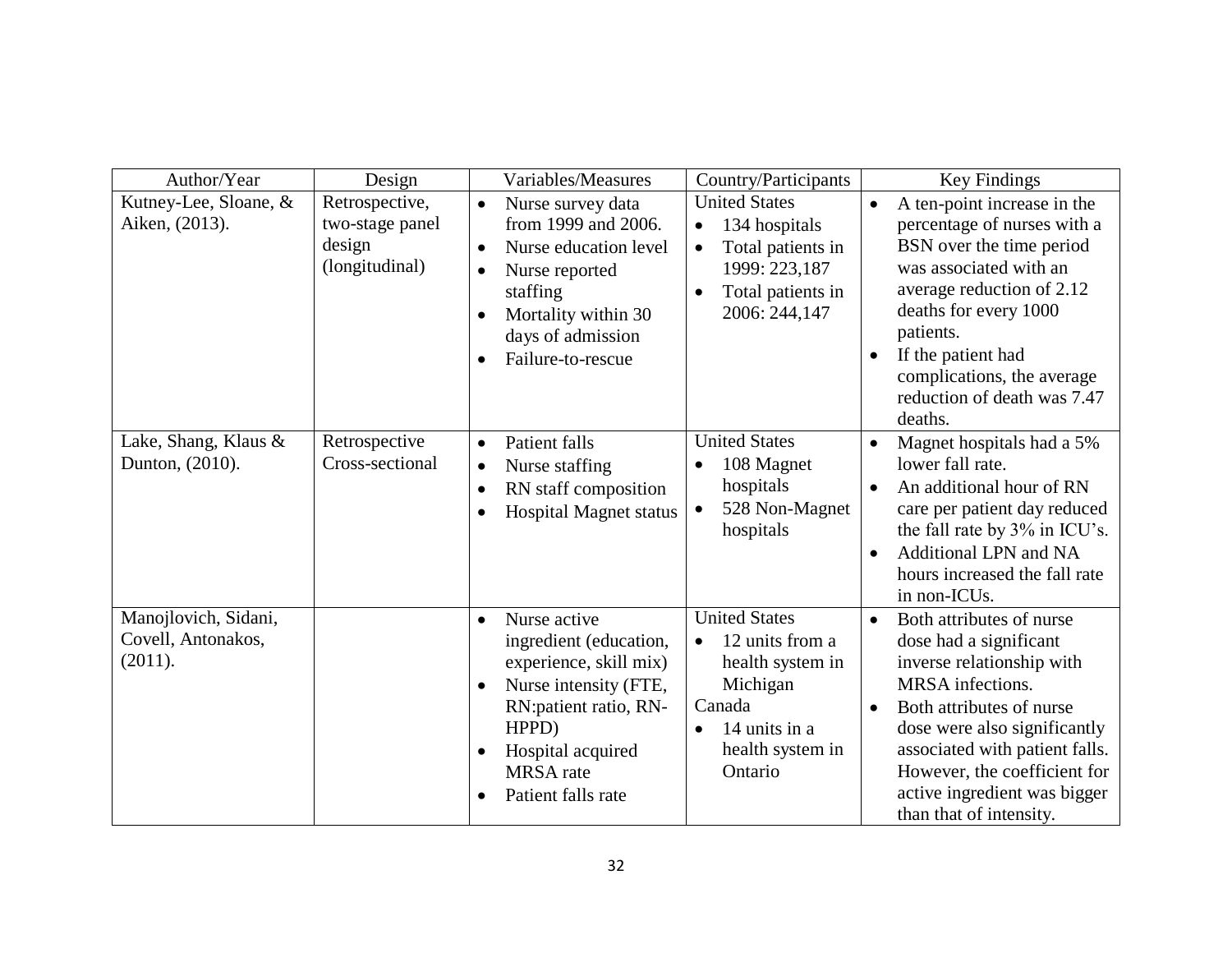| Author/Year                                           | Design       | Variables/Measures                                                                                                                                                                                                                                                                                                                               | Country/Participants                                                                                                                                | Key Findings                                                                                                                                                                                                                                                                                                                                                                             |
|-------------------------------------------------------|--------------|--------------------------------------------------------------------------------------------------------------------------------------------------------------------------------------------------------------------------------------------------------------------------------------------------------------------------------------------------|-----------------------------------------------------------------------------------------------------------------------------------------------------|------------------------------------------------------------------------------------------------------------------------------------------------------------------------------------------------------------------------------------------------------------------------------------------------------------------------------------------------------------------------------------------|
| Mark & Harless, $(2010)$                              | Longitudinal | Hospital<br>$\bullet$<br>Characteristics<br><b>RN</b> staffing<br>$\bullet$<br>Post-surgical<br>$\bullet$<br>complications (data<br>with the present on<br>admission indicator):<br>pneumonia,<br>septicemia, urinary<br>tract infections.<br>thrombophlebitis, fluid<br>overload and<br>decubitus ulcers.                                       | <b>United States</b><br>238 acute care<br>hospitals in<br>California                                                                                | No statistically significant<br>$\bullet$<br>relationship was found<br>between nurse staffing and<br>post-surgical complications.                                                                                                                                                                                                                                                        |
| McHugh, Kelly, Smith,<br>Wu, Vanak & Aiken,<br>(2013) |              | Hospital<br>$\bullet$<br>Characteristics<br>Nurse reported<br>$\bullet$<br>staffing<br>Nurse education<br>$\bullet$<br>Nurse work<br>$\bullet$<br>environment measured<br>by the Practice<br><b>Environment Scale of</b><br>the Nursing Work<br>Index (PES-NWI).<br>30-day inpatient<br>$\bullet$<br>mortality<br>Failure-to-rescue<br>$\bullet$ | <b>United States</b><br>56 Magnet<br>$\bullet$<br>general acute<br>care hospitals<br>508 non-Magnet<br>$\bullet$<br>general acute<br>care hospitals | Magnet hospitals had a 14%<br>$\bullet$<br>lower odds of mortality and<br>a 12% lower odds of<br>failure-to-rescue for surgical<br>patients than the non-<br>Magnet facilities.<br>Magnet facilities had<br>$\bullet$<br>significantly better nurse<br>work environments along<br>with higher proportions of<br>bachelor prepared nurses<br>and nurses with specialty<br>certifications. |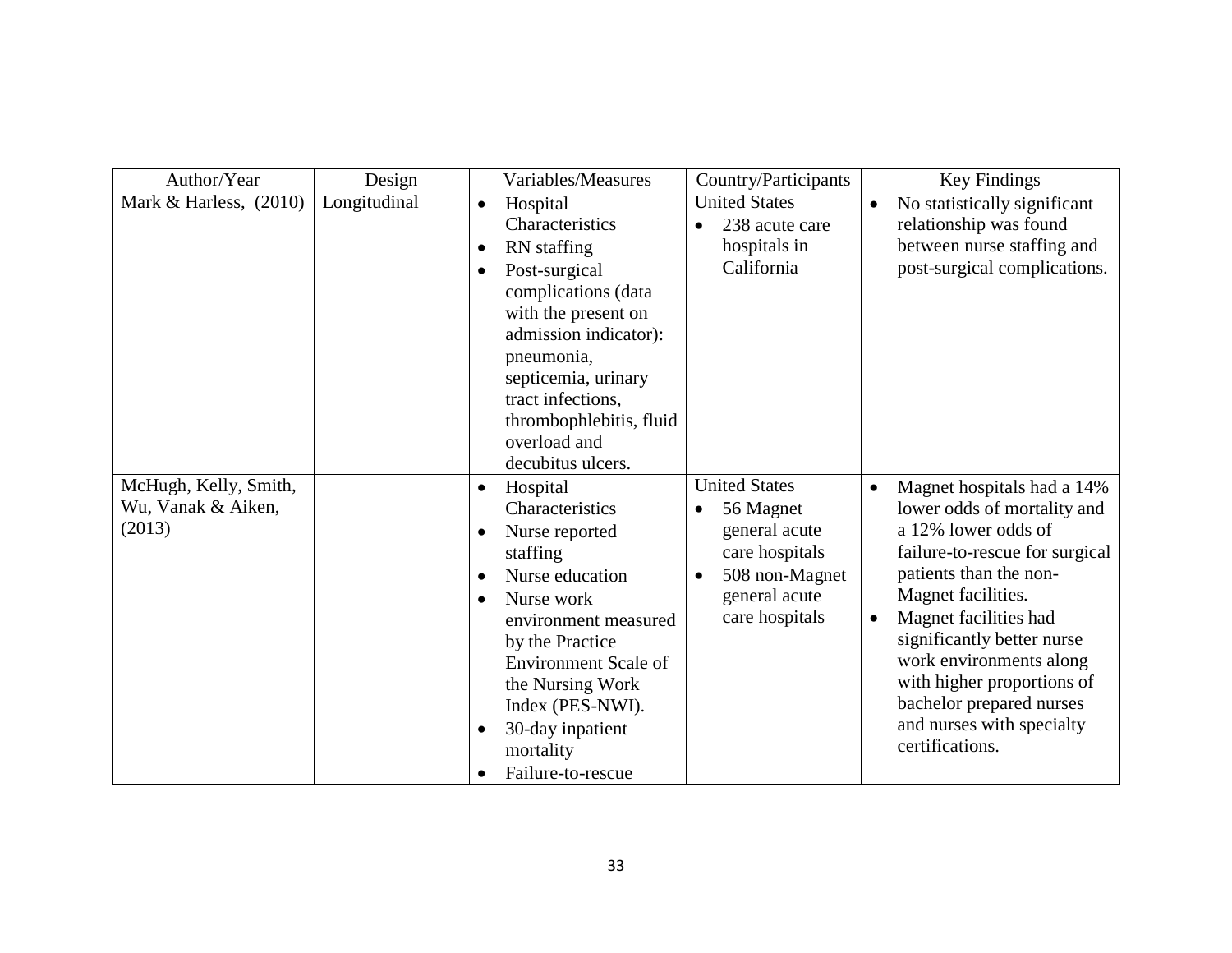| Author/Year                                                            | Design                                  | Variables/Measures                                                                                                                                | Country/Participants                                                                                                                                          | Key Findings                                                                                                                                                                                                                                                                                                                                                                         |
|------------------------------------------------------------------------|-----------------------------------------|---------------------------------------------------------------------------------------------------------------------------------------------------|---------------------------------------------------------------------------------------------------------------------------------------------------------------|--------------------------------------------------------------------------------------------------------------------------------------------------------------------------------------------------------------------------------------------------------------------------------------------------------------------------------------------------------------------------------------|
| Needleman, Buerhaus,<br>Pankratz, Leibson,<br>Stevens, Harris, (2011). | Retrospective,<br>Observational         | Inpatient mortality<br>$\bullet$<br>RN staffing per 8 hour<br>$\bullet$<br>shift<br>Patient turnover<br>$\bullet$                                 | <b>United States</b><br>197,961 patients<br>$\bullet$                                                                                                         | There was a significant<br>$\bullet$<br>association between risk of<br>death and exposure to<br>below-target or high-<br>turnover shifts.                                                                                                                                                                                                                                            |
| Park, Blegen, Spetz,<br>Chapman & De Groot,<br>(2012).                 | Descriptive,<br>correlational<br>design | Nurse staffing (HPPD)<br>$\bullet$<br>Patient turnover<br>$\bullet$<br>Hospital<br>$\bullet$<br>characteristics<br>Failure-to-rescue<br>$\bullet$ | <b>United States</b><br>42 hospitals:<br>$\bullet$<br>759 nursing units<br>ICU and non-<br>ICU units<br>Approximately 1<br>$\bullet$<br>million<br>inpatients | In non-ICU's, higher RN<br>$\bullet$<br>staffing was associated with<br>lower failure-to-rescue<br>rates.<br>In non-ICU's, as patient<br>$\bullet$<br>turnover increased from<br>48.6% to 60.7%, the<br>beneficial effect of<br>increased RN staffing on<br>failure-to-rescue is<br>diminished by 11.5%.                                                                             |
| Patrician, Loan,<br>McCarthy & Fridman,<br>(2011).                     |                                         | Nurse staffing<br>$\bullet$<br>Patient falls (with and<br>$\bullet$<br>without injury)<br>Medication<br>$\bullet$<br>administration errors        | <b>United States</b><br>13 Military<br>$\bullet$<br>hospitals                                                                                                 | Greater proportion of RNs<br>$\bullet$<br>was significantly associated<br>with fewer falls in medical-<br>surgical and critical care<br>units, but not in step-down<br>units.<br>When a higher proportion<br>civilian workers were on<br>duty, less falls were noted.<br>A higher percentage of RNs<br>$\bullet$<br>was significantly associated<br>with fewer medication<br>errors. |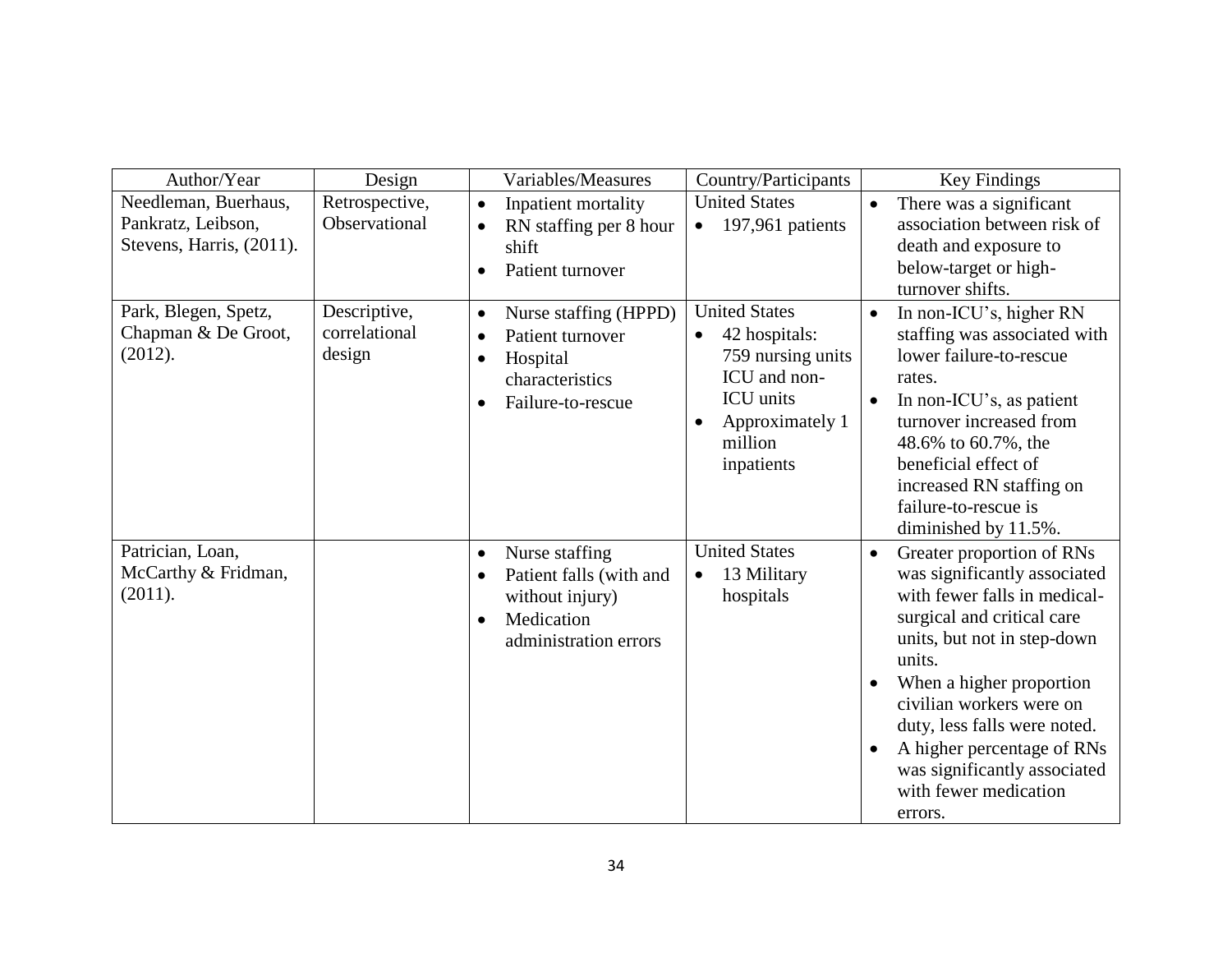| Author/Year                                         | Design                        | Variables/Measures                                                                                                                                                                                                                                                                                                                                                                                                      | Country/Participants                                                                              | Key Findings                                                                                                                                                                                                                                                                                                                                                                                                                                                                                                                                                |
|-----------------------------------------------------|-------------------------------|-------------------------------------------------------------------------------------------------------------------------------------------------------------------------------------------------------------------------------------------------------------------------------------------------------------------------------------------------------------------------------------------------------------------------|---------------------------------------------------------------------------------------------------|-------------------------------------------------------------------------------------------------------------------------------------------------------------------------------------------------------------------------------------------------------------------------------------------------------------------------------------------------------------------------------------------------------------------------------------------------------------------------------------------------------------------------------------------------------------|
|                                                     |                               |                                                                                                                                                                                                                                                                                                                                                                                                                         |                                                                                                   | Again, higher proportions of<br>$\bullet$<br>civilian workers was<br>associated with fewer<br>medication administration<br>errors, particularly in step-<br>down and critical care units.                                                                                                                                                                                                                                                                                                                                                                   |
| Schuelke, Young,<br>Folkerts, & Hawkins,<br>(2014). | Correlational,<br>descriptive | Nurse characteristics:<br>$\bullet$<br>(Level of professional<br>development, specialty<br>certification, highest<br>nursing degree, nurse<br>intensity)<br>Patient outcomes:<br>$\bullet$<br>Incidence of falls,<br>medication errors,<br>pressure ulcers,<br>ventilator-associated<br>pneumonia, central<br>line associated blood<br>stream infections,<br>catheter-associated<br>urinary tract<br>infections, HCAHPS | <b>United States</b><br>Tertiary care<br>$\bullet$<br>center (4 units)<br>213 nurses<br>$\bullet$ | The unit with a significantly<br>$\bullet$<br>lower value of nurse<br>intensity also had a<br>significantly higher<br>incidence of patient falls.<br>The units with higher<br>$\bullet$<br>proportion of nurses with a<br>higher education had a<br>significant difference in<br>their HCAHPS scores on<br>"Nurse Communication"<br>and "Patient Advocacy".<br>No statistical significance<br>$\bullet$<br>between adverse patient<br>outcomes and HCAHPS<br>scores for nursing<br>certification or professional<br>development level (clinical<br>ladder). |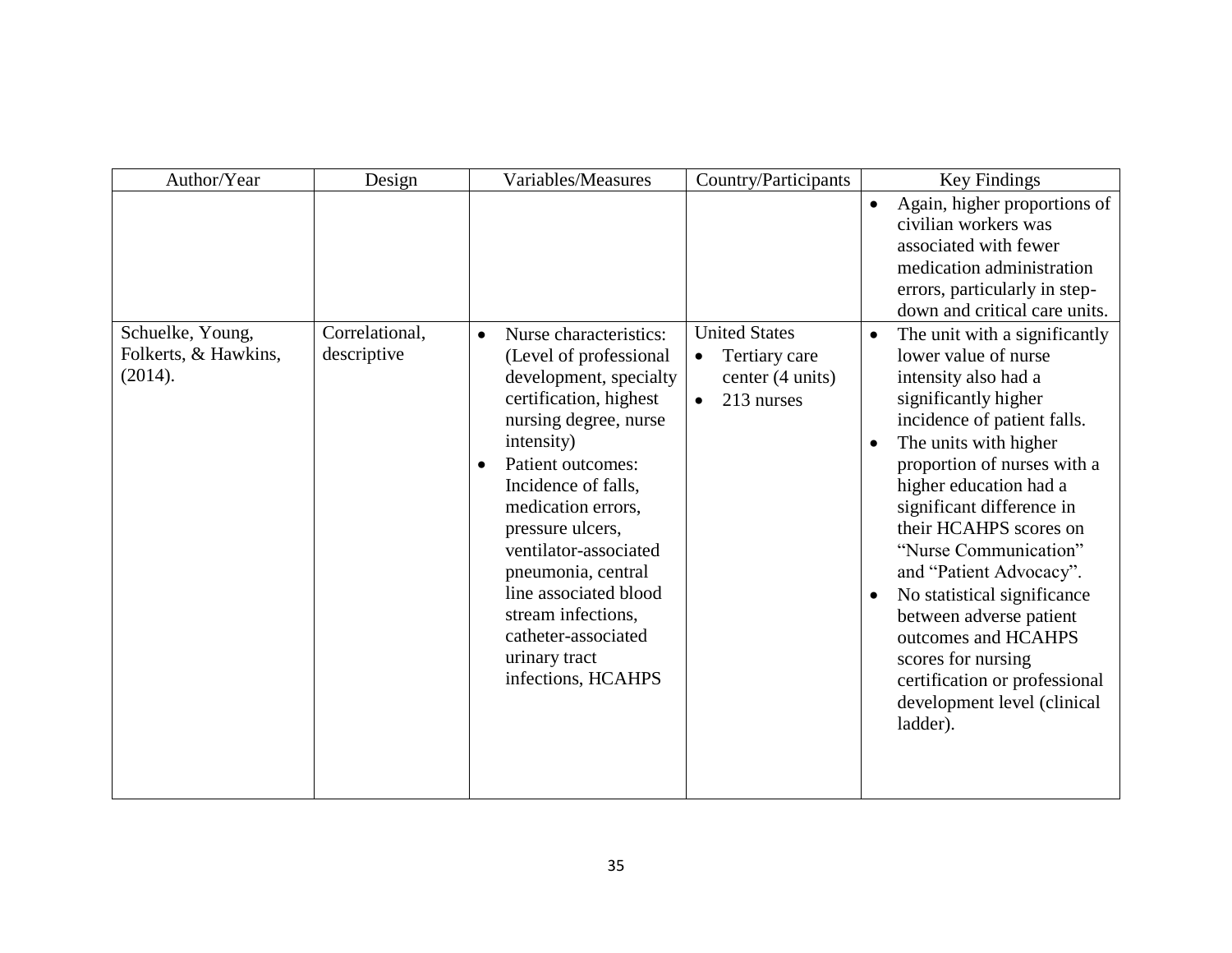| Author/Year                                                       | Design                                                               | Variables/Measures                                                                                                                                                                                                                                                                                                                                                                                                                                                 | Country/Participants                                                                             | Key Findings                                                                                                                                                                                                                                                                                                                                                               |
|-------------------------------------------------------------------|----------------------------------------------------------------------|--------------------------------------------------------------------------------------------------------------------------------------------------------------------------------------------------------------------------------------------------------------------------------------------------------------------------------------------------------------------------------------------------------------------------------------------------------------------|--------------------------------------------------------------------------------------------------|----------------------------------------------------------------------------------------------------------------------------------------------------------------------------------------------------------------------------------------------------------------------------------------------------------------------------------------------------------------------------|
| Tzeng, Hu & Yin,<br>(2011)                                        | Exploratory                                                          | Inpatient satisfaction<br>$\bullet$<br>measures: satisfaction<br>with the<br>responsiveness of<br>hospital staff,<br>satisfaction with the<br>cleanliness of the<br>hospital environment,<br>satisfaction with the<br>quietness of hospital<br>environment.<br>Nurse characteristics:<br>$\bullet$<br>FTEs per 1000<br>discharges, percentage<br>of RN FTEs by total<br>nursing personnel<br><b>FTEs</b><br>Hospital acquired<br>$\bullet$<br>injurious fall rates | <b>United States</b><br>244 hospitals<br>$\bullet$                                               | Higher inpatient satisfaction<br>$\bullet$<br>measures with the quietness<br>of the hospital environment<br>was statistically significant<br>for lowering injurious fall<br>rates.<br>Lower all nursing personnel<br>FTEs per 1,000 discharges<br>and a lower percentage of<br>RN FTEs was also<br>significantly associated with<br>decreasing injurious patient<br>falls. |
| West, Barron, Harrison,<br>Rafferty, Rown &<br>Sanderson, (2013). | Cross-sectional,<br>retrospective,<br>risk-adjusted<br>observational | Risk-adjusted<br>$\bullet$<br>mortality for ICU<br>patients<br>Nurse staffing<br>$\bullet$<br>Consultant staffing<br>$\bullet$<br>Intensivist staffing<br>$\bullet$<br>Support staff<br>$\bullet$<br>Workload<br>$\bullet$                                                                                                                                                                                                                                         | <b>United Kingdom</b><br>65 Intensive<br>$\bullet$<br>Care Units<br>38,168 patients<br>$\bullet$ | Higher number of nurses<br>$\bullet$<br>and higher number of<br>consultants were associated<br>with higher survival rates<br>after controlling for patient<br>characteristics and<br>workload.<br>Number of nurses had the<br>greatest impact on patients<br>at high risk of death.                                                                                        |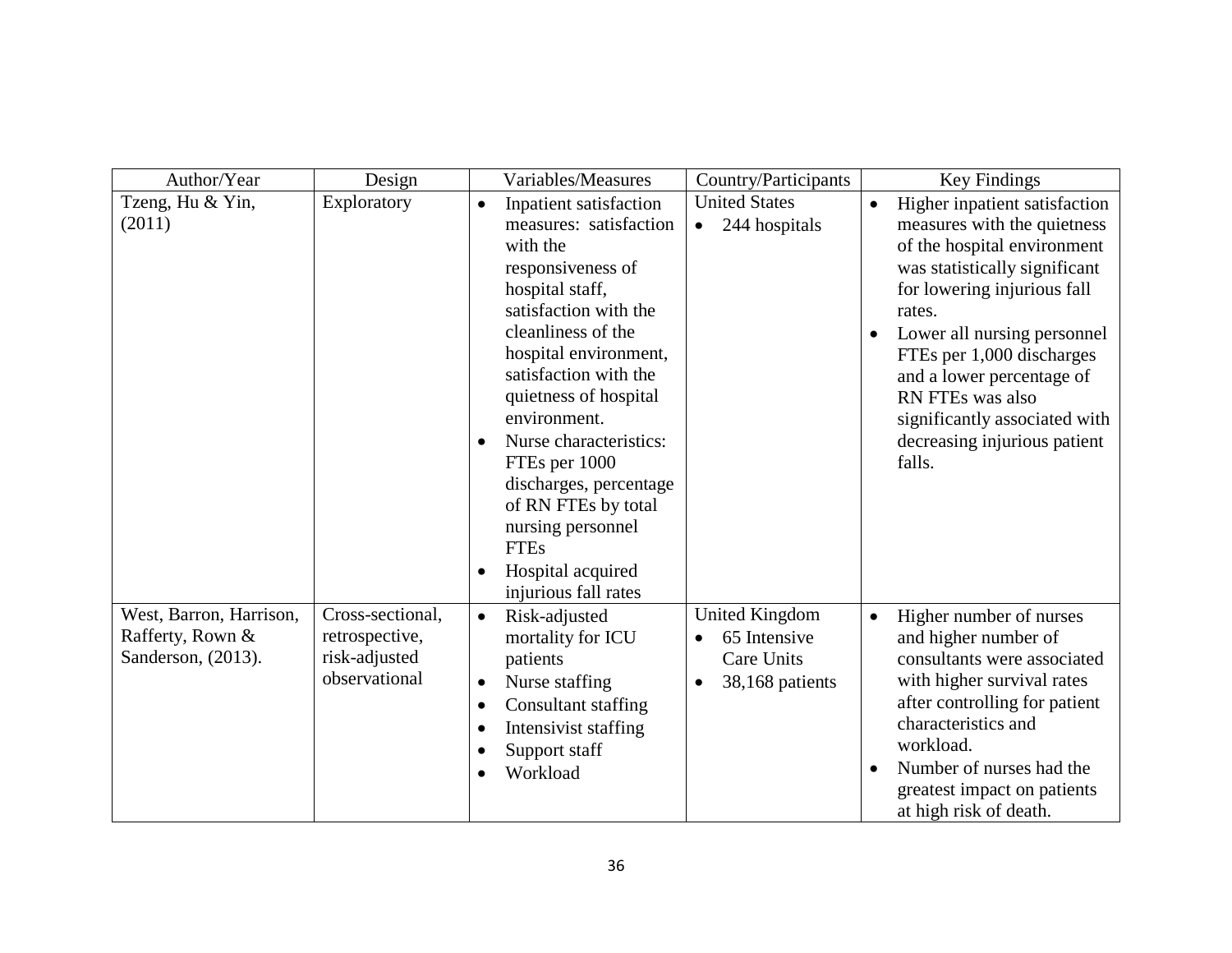| Author/Year                               | Design                                                      | Variables/Measures                                                                                                                                                         | Country/Participants                                                                                                                    | Key Findings                                                                                                                                                                                                                                                                                                                                                                                                                                               |
|-------------------------------------------|-------------------------------------------------------------|----------------------------------------------------------------------------------------------------------------------------------------------------------------------------|-----------------------------------------------------------------------------------------------------------------------------------------|------------------------------------------------------------------------------------------------------------------------------------------------------------------------------------------------------------------------------------------------------------------------------------------------------------------------------------------------------------------------------------------------------------------------------------------------------------|
| Yakusheva, Lindrooth,<br>& Weiss, (2014). | Retrospective<br>observational<br>patient-level<br>analysis | Proportion of BSN<br>$\bullet$<br>care<br>Patient mortality<br>$\bullet$<br>Readmission<br>$\bullet$<br>Length of stay<br>$\bullet$<br><b>Inpatient Costs</b><br>$\bullet$ | <b>United States</b><br>Urban Magnet-<br>designated<br>academic<br>medical center<br>$10,310$ patients<br>c<br>1477 nurses<br>$\bullet$ | A 10% increase in the<br>$\bullet$<br>proportion of BSN-educated<br>care (continuum variable)<br>was associated with a<br>10.9% reduction in the odds<br>of mortality<br>When evaluating the<br>$\bullet$<br>categorical BSN-educated<br>nurse variable, patients who<br>received greater than 80%<br>BSN care had 18.7% lower<br>odds of readmission and a<br>1.9% shorter length-of-stay<br>compared to those who<br>received less than 80% BSN<br>care. |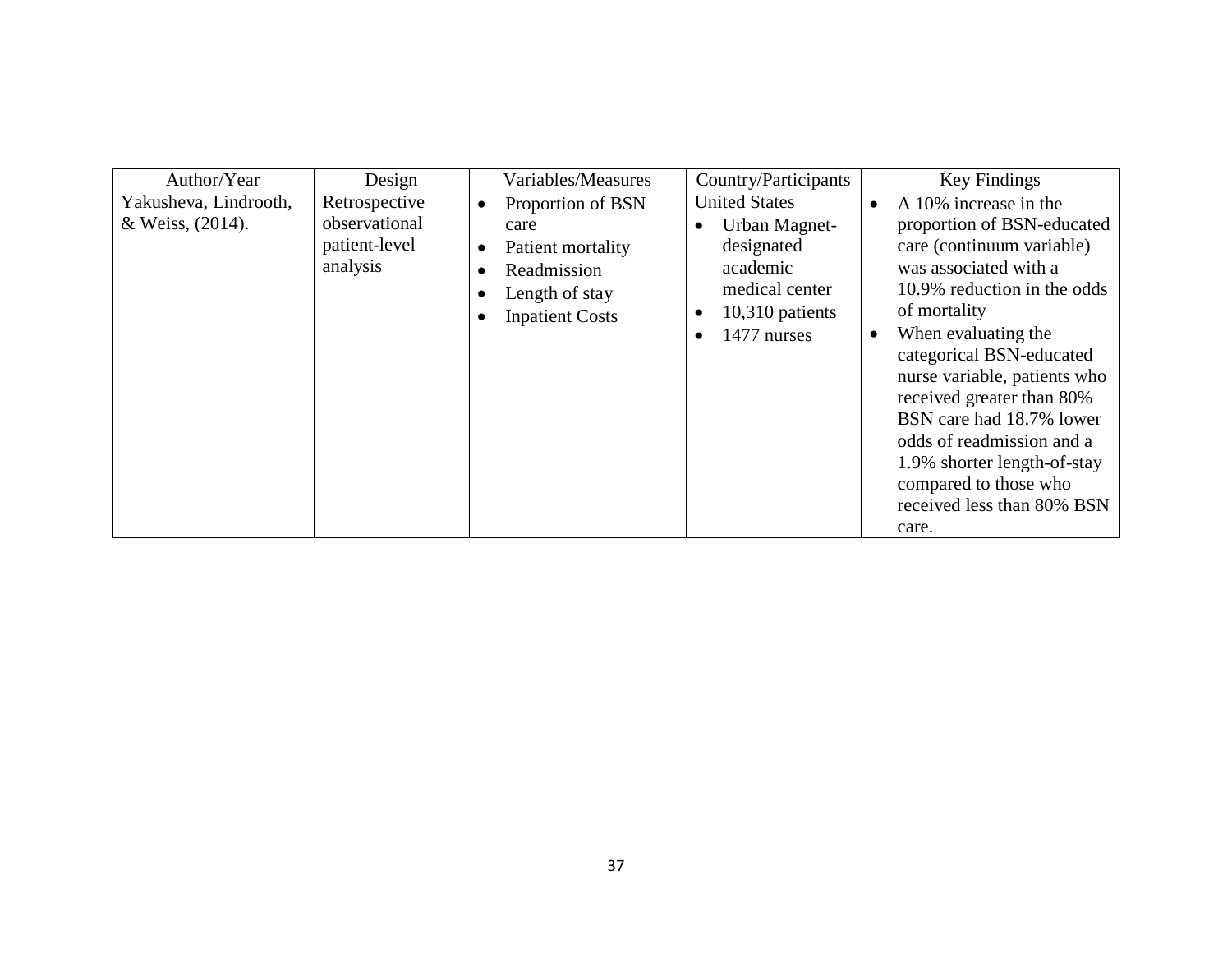#### References

- Aiken, L.H., Cimiotti, J.P., Sloane, D.M., Smith, H.L., Flynn, L., Neff, D.F. (2011). Effects of nurse staffing and nurse education on patient deaths in hospitals with different nurse work environments. *Medical Care*, 49(12), 1047-1053.
- Aiken, L.H., Clarke, S.P., Cheung, R.B., Sloane, D.M., Silber, J.H. (2003). Educational levels of hospital nurses and surgical patient mortality. *JAMA,* 290(12), 1617- 1623.
- Aiken, L.H., Sloane, D.M., Bruyneel, L., Vand Den Heede, K., Griffiths, P., Busse, R.,… Sermeus, W. (2014). Nurse staffing and education and hospital mortality in nine European countries: a retrospective observational study. *Lancet*, 383, 1824-1830.
- Aiken, L. H., Sloane, D. M., Cimiotti, J. P., Clarke, S. P., Flynn, L., Seago, J. A., . . . Smith, H. L. (2010). Implications of the California nurse staffing mandate for other states. *Health Services Research, 45*(4), 904-921. doi: 10.1111/j.1475- 6773.2010.01114.x
- Association of Women's Health Obstetric and Neonatal Nurses. (2010). *Guidelines for professional registered nurse staffing for perinatal units*. Washington, DC: Author.
- Bae, S., Kelly, M., Brewer, C.S., Spencer, A. (2014). Analysis of nurse staffing and patient outcomes using comprehensive nurse staffing characteristics in acute care nursing units. *Journal of Nursing Care Quality*, 29(4), 318-326. doi: 10.1097/NCQ.0000000000000057.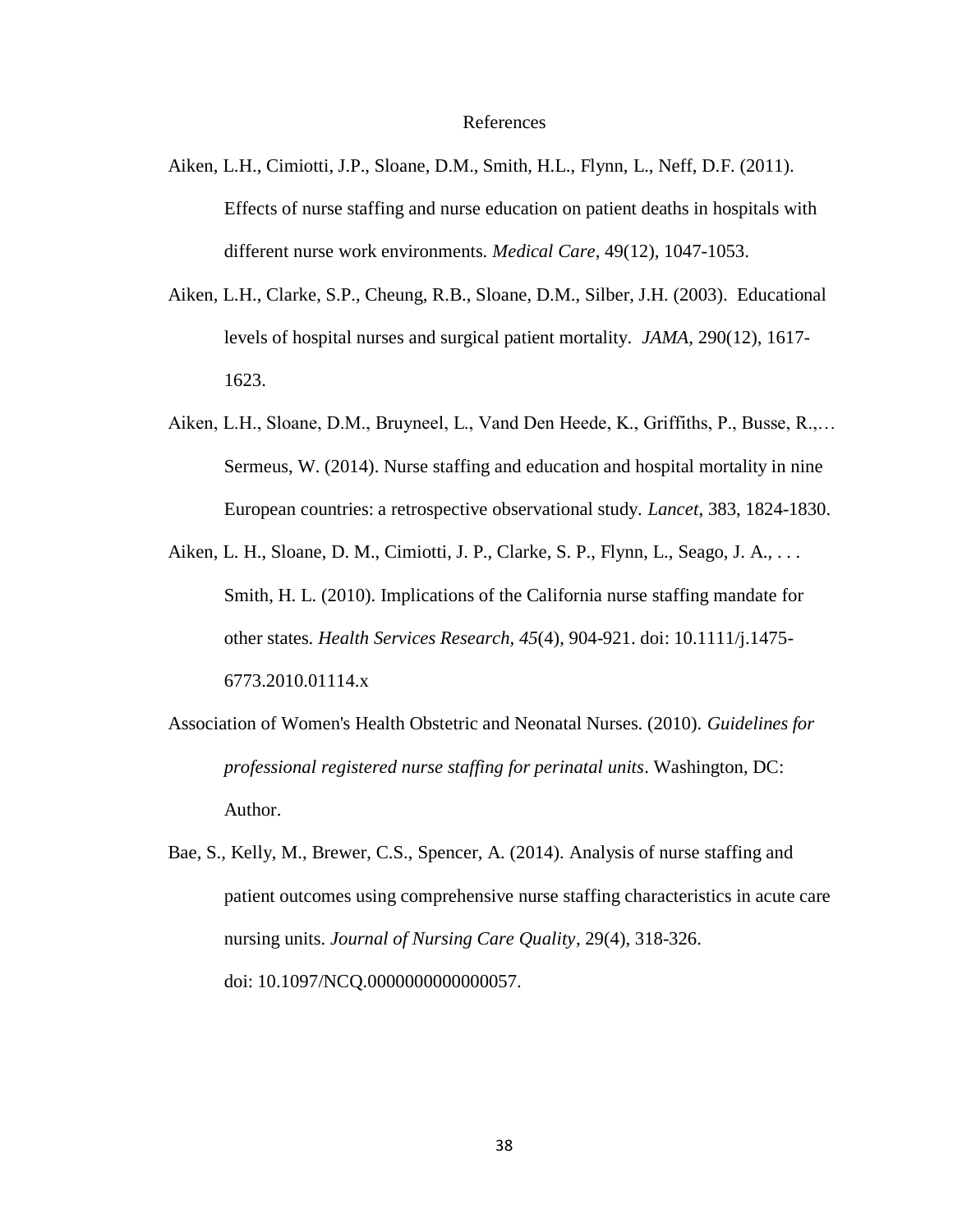- Blegen, M.A., Goode, C.J., Park, S.H., Vaughn, T., Spetz, J. (2013). Baccalaureate education in nursing and patient outcomes. *The Journal of Nursing Administration*, 43(2), 89-94. doi: 10.1097/NNA.0b013e31827f2028.
- Boltz, M., Capezuti, E., Wagner, L., Rosenberg, M. & Secic, M. (2013). Patient safety in medical-surgical units: Can nurse certification make a difference? *MEDSURG Nursing,* 22(1), 26-37.
- Boyle, D.K., Cramer, E., Potter, C., Gatua, M.W. & Stobinski, J.X. (2014). The relationship between direct-care RN specialty certification and surgical patient outcomes. *AORN J*, 100(5), 511-528.
- Boyle, D.K., Cramer, E., Potter, C., & Staggs, V.S. (2015). Longitudinal association of registered nurse national nursing specialty certification and patient falls in acute care hospitals. *Nursing Research*, 64(4), 291-299. doi: 10.1097/NNR.0000000000000107.
- Brooten, D & Youngblut, J.M. (2006). Nurse dose as a concept. *Journal of Nursing Scholarship*, 38, 94-99.
- Carthon, J.M.B., Kutney-Lee, A., Jarrin, O., Sloane, D., Aiken, L.H. (2012). Nurse staffing and postsurgical outcomes in black adults. *Journal of the American Geriatrics Society*, 60(6), 1078-1084. doi: 10.1111/j.1532-5415.2012.03990.x
- Cho, E., Sloane, D.M., Kim, E., Kim, S., Choi, M., Yoo, I., Lee, H.S., Aiken, L.H. (2015). Effects of nurse staffing, work environments, and education on patient mortality: An observational study. *International Journal of Nursing Studies*, 52, 535-542.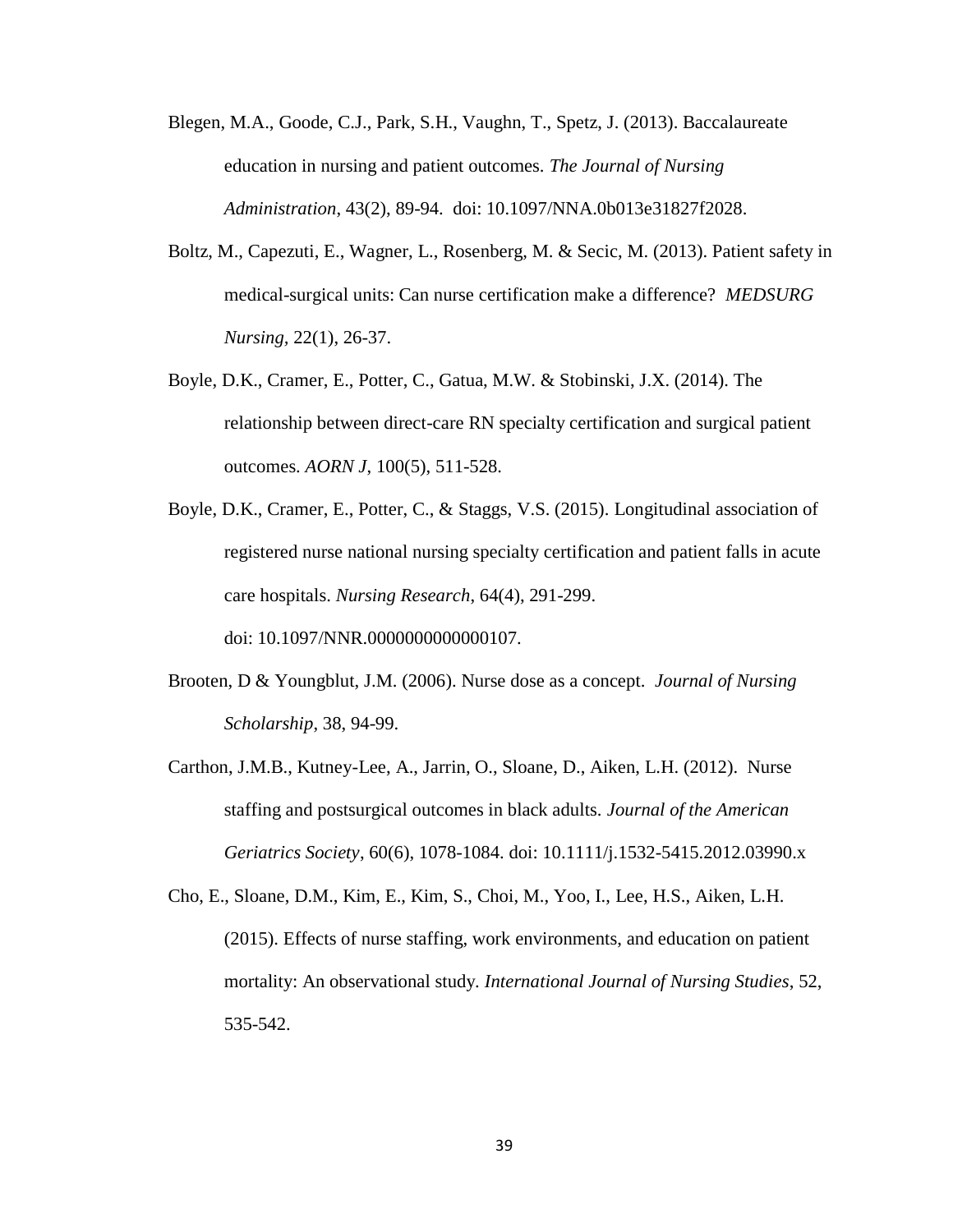- Choi, J. & Staggs, V. (2014). Comparability of nurse staffing measures in examining the relationship between RN staffing and unit-acquired pressure ulcers: A unit-level descriptive, correlational study. *International Journal of Nursing Studies*, 51, 1344-1352.
- Clark, S. L., Saade, G. A., Meyers, J. A., Frye, D. R., & Perlin, J. B. (2013). The Clinical and Economic Impact of Nurse to Patient Staffing Ratios in Women Receiving Intrapartum Oxytocin. *American Journal of Perinatology*. doi: 10.1055/s-0033-1338175
- Davis, K., Stremikis, K., Squires, D. & Schoen, C. (2014). Mirror, mirror on the wall: How the performance of the U.S. Health Care System Compares Internationally. *2014 Update*, *The Commonwealth Fund*, June 2014.
- Diya, L., Van den Heede, K., Sermeus, W., & Lesaffre, E. (2011). The relationship between in-hospital mortality, readmission into the intensive care nursing unit and/or operating theatre and nurse staffing levels. *Journal of Advanced Nursing*, 68(5), 1073-1081.

doi: 10.1111/j.1365-2648.2011.05812.x

- Frith, K. H., Anderson, E. F., Caspers, B., Tseng, F., Sanford, K., Hoyt, N. G., & Moore, K. (2010). Effects of nurse staffing on hospital-acquired conditions and length of stay in community hospitals. *Quality Management in Health Care, 19*(2), 147- 155. doi: 10.1097/QMH.0b013e3181dafe3f
- Gagnon, A.J., Meier, K.M., & Waghorn, K. (2007). Continuity of nursing care and its link to cesarean birth rate. *Birth*, 34(1), 26-31.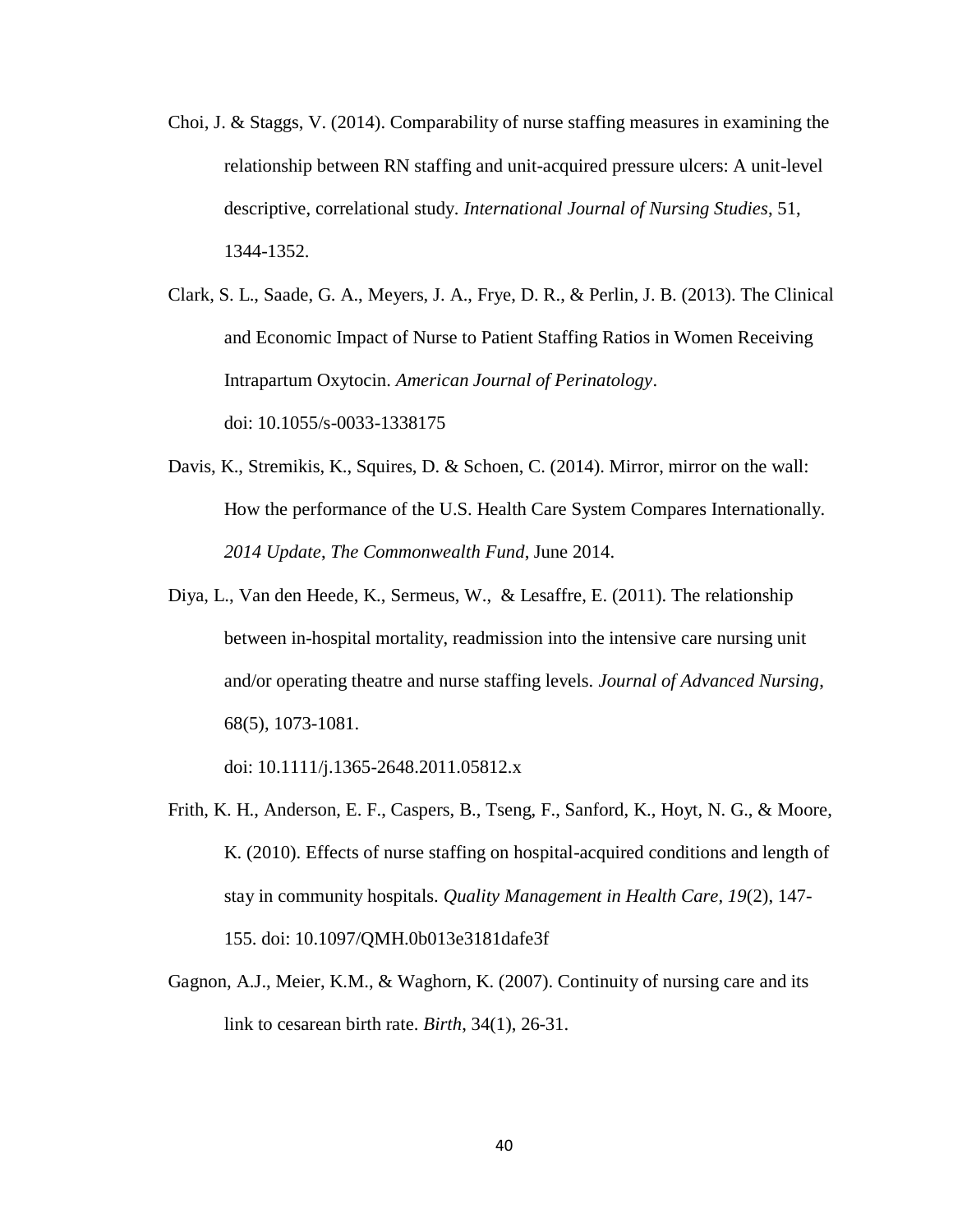Hodnett, E., Lowe, N.K., Hannah, M.E., Willan, A.R., Stevens, B. Weston,

J.A….Stremler, R. (2002). Effectiveness of nurses as providers of birth labor support in north american hospitals. *JAMA*, 288(11), 1373-1381.

- Institute of Medicine. (2011). *The Future of Nursing: Leading Change, Advancing Health*. Washington, DC: National Academy Press.
- Institute of Medicine. (2001) *Crossing the Quality Chasm: A New Health System for the 21st Century*. Washington, DC: National Academy Press.
- Ivory, C. & Wade, K. (2015). Methodological flaws in "The clinical and economic Impact of nurse to patient staffing ratios in women receiving intrapartum oxytocin". *American Journal of Perinatology*, 32, 113-114. doi: http://dx/doi.org/10.1055/s-0034-1374819.
- Kavanagh, K.T., Cimiotti, J.P., Abusalem, S. & Coty, M. (2012). Moving healthcare quality forward with nursing-sensitive value-based purchasing. *Journal of Nursing Scholarship*, 44(4), 385-395. doi: 10.1111/j.1547-5069.2012.01469.x
- Kendall-Gallagher, D., Blegen, M.A. (2009). Competence and certification of registered nurses and safety of patients in intensive care units. *American Journal of Critical Care*, 18(2), 106-116. doi: 10.4037/ajcc2009487.
- Kendall-Gallagher, D., Aiken, L.H., Sloane, D.M. & Cimiotti, J.P. (2011). Nurse specialty certification, inpatient mortality, and failure to rescue. *Journal of Nursing Scholarship*, 43(2), 188-194. doi: 10.1111/j.1547-5069.2011.01391.x.
- Krapohl, G., Manojlovich, M., Redman, R., & Zhang, L., (2010). Nursing specialty Certification and nursing-sensitive patient outcomes in the intensive care unit. *American Journal of Critical Care*, 19(6), 490-498. doi: 10.4037/ajcc2010406.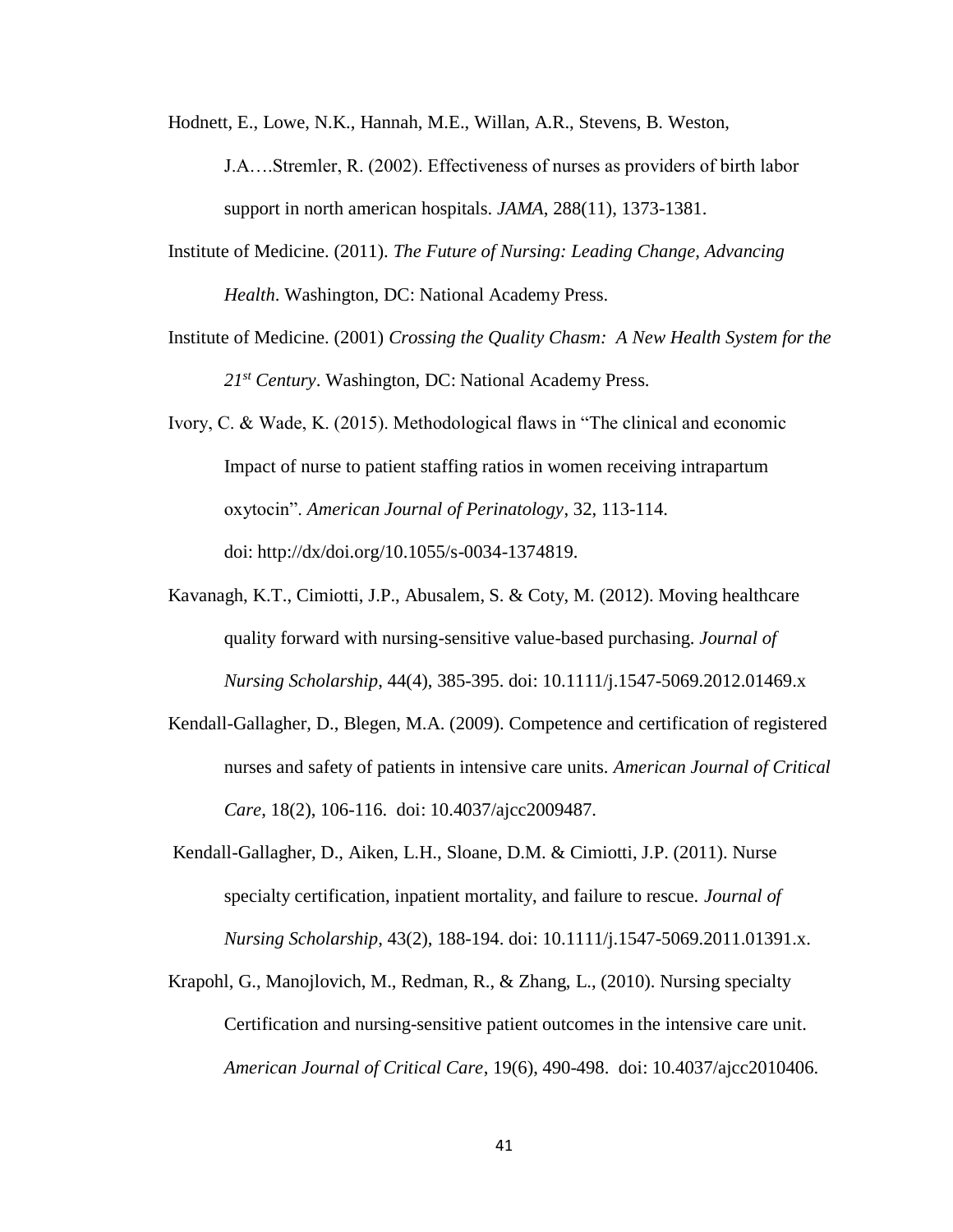- Kutney-Lee, A., Sloane, D.M., Aiken, L.H. (2013). An increase in the number of nurses with baccalaureate degrees is linked to lower rates of postsurgery mortality. *Health Affairs*, 32(3), 579-586. doi: 10.1377/hlthaff.2012.0504.
- Lake, E. T., Shang, J., Klaus, S., & Dunton, N. E. (2010). Patient falls: association with hospital magnet status and nursing unit staffing. *Research in Nursing and Health, 33*(5), 413-425. doi: 10.1002/nur.20399
- Manojlovich, M., Sidani, S. (2008). Nurse dose: *What's in a concept? Research in Nursing & Health*, 31, 310-319. doi: 10.1002/nur.20265.
- Manojlovich, M., Sidani, S., Covell, C., & Antonakos, C.L. (2011). Nurse dose: Linking Staffing variables to adverse patient outcomes. *Nursing Research*, 60(4), 214-220.
- Mark, B.A., & Harless, D.W. (2010). Nurse staffing and post-surgical complications using the Present on admission indicator. *Research in Nursing & Health*, 33, 35-47. doi: 10.1002/nur.20361.
- McHugh, M., Kelly, L.A., Smith, H.L., Wu, E.S., Vanak, J.M. & Aiken, L.H. (2013). Lower mortality in magnet hospitals. *Medical Care*, 51(5), 382-388.
- Needleman, J., Buerhaus, P., Pankratz, V.S., Leibson, C.L., Stevens, S.R., Harris, M. (2011). Nurse staffing and inpatient hospital mortality. *The New England Journal of Medicine*, 364, 1037-1045.
- Newhouse, R.P., Johantgen, M., Pronovost, P.J., Johnson, E. (2005). Perioperative nurses and patient outcomes – mortality, complications, and length of stay. *AORN Journal*, 81(3), 508-528.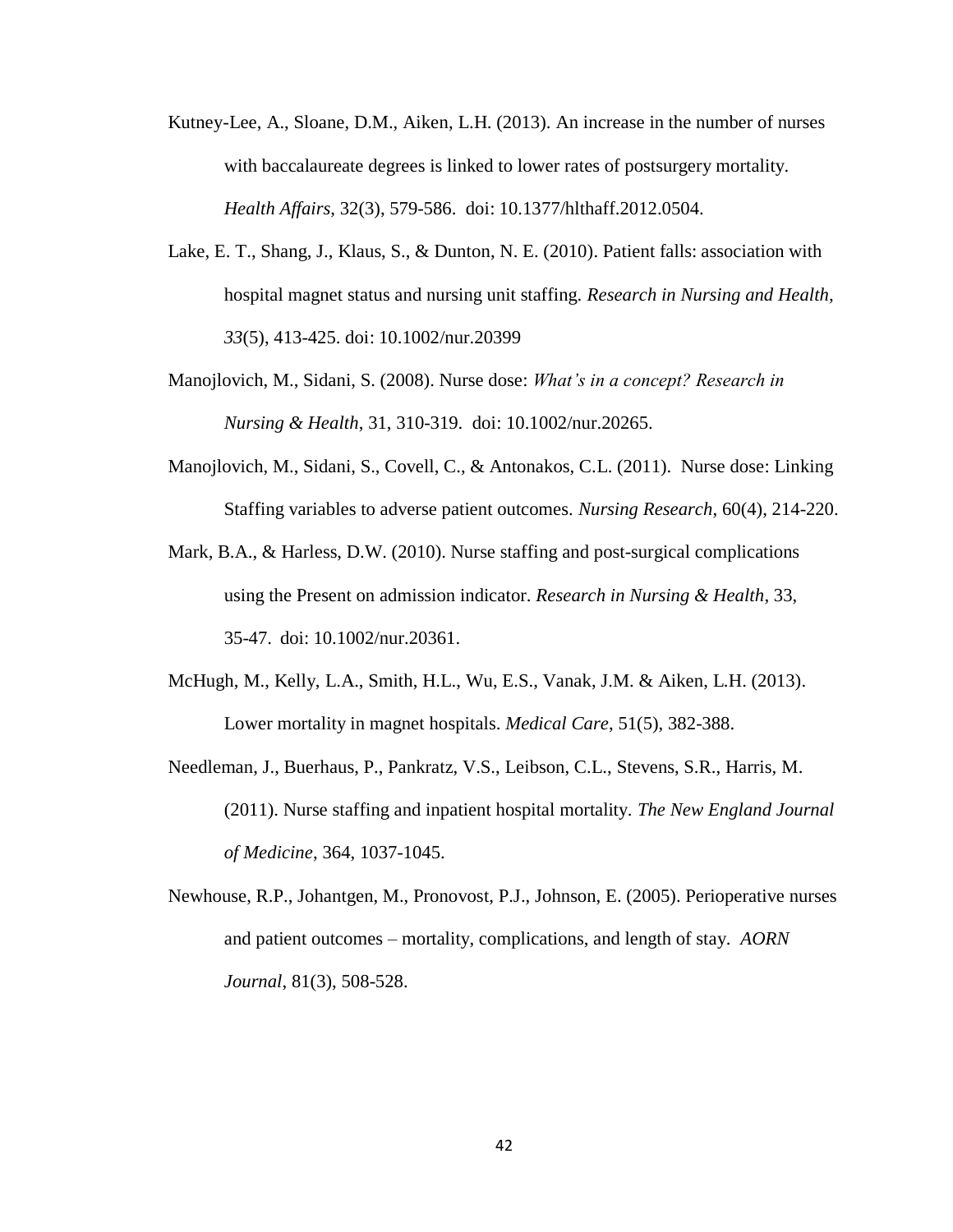- Park, S. H., Blegen, M. A., Spetz, J., Chapman, S. A., & De Groot, H. (2012). Patient turnover and the relationship between nurse staffing and patient outcomes. *Research in Nursing and Health, 35*(3), 277-288. doi: 10.1002/nur.21474
- Patrician, P. A., Loan, L., McCarthy, M., Fridman, M., Donaldson, N., Bingham, M., & Brosch, L. R. (2011). The association of shift-level nurse staffing with adverse patient events. *Journal of Nursing Administration, 41*(2), 64-70. doi: 10.1097/NNA.0b013e31820594bf
- Reed, D., Titler, M.G., Dochterman, J.M., Shever, L.L., Kanak, M., Picone, D.M. (2007). Measuring the dose of nurse intervention. *International Journal of Nursing Terminologies and Classifications*, 18(4), 121-130.
- Schuelke, S., Young, S., Folkerts, J., Hawkins, P. (2014). Nursing characteristics and patient outcomes. *Nursing Economic\$*, 32(1), 26-31.
- Sidani, S., Manojlovich, M., Covell, C. (2010). Nurse dose: Validation and refinement of a Concept. *Research and Theory for Nursing Practice: An International Journal*, 24(3), 159-171. doi: 10.1891/1541-6577.24.3.159.
- Simpson, K.R. (2004). Failure to rescue: Implications for evaluating quality of care during labor and birth. *Journal of Perinatal/Neonatal Nursing*, 19(1), 24-34.
- Tzeng, H. Hu, H.M. Y, C. (2011). The relationship of the hospital-acquired injurious fall rates with the quality profile of a hospital's care delivery and nursing staff patterns. *Nursing Economic\$*. 29(6), 299-316.
- Van den Heede, K. Clarke, S.P., Sermeus, W., Vleugels, A. & Aiken, L. (2007). International experts' perspectives on the state of the nurse staffing and patient outcomes literature. *Journal of Nursing Scholarship*, 39(4), 290-297.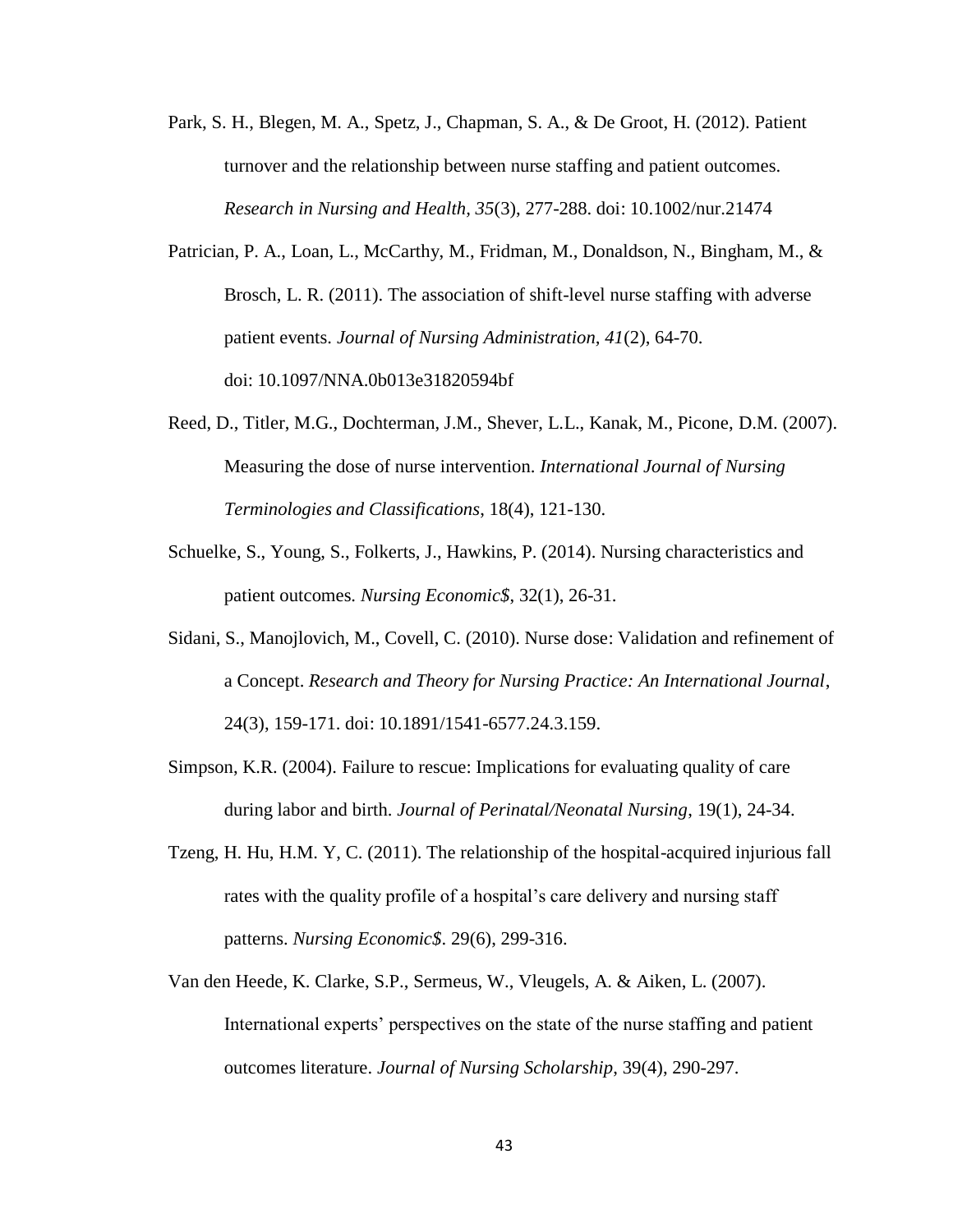- West, E., Barron, D.N., Harrison, D., Rafferty, A.M., Rowan, K., Sanderson, C. (2014). Nurse staffing, medical staffing and mortality in Intensive Care: An observational Study. *International Journal of Nursing Studies*, 51, 781-794.
- Whittemore, R. & Knafl, K. (2005). The integrative review: updated methodology. *Journal of Advanced Nursing*, 52(5), 546-553.
- Welton, J.M. & Harper, E.M. (2015). Nursing care value-based financial models. Nursing *Economic\$,* 33(1), 14-25.
- Wilson, B.L.& Blegen, M. (2010). Labor and delivery nurse staffing as a cost-effective safety intervention. *Journal Perinatal/Neonatal Nursing*, 24(4), 312-319.
- Yakusheva, O., Lindrooth, R., Weiss, M. (2014). Economic evaluation of the 80% baccalaureate nurse workforce recommendation. A patient level analysis. *Medical Care*, 52(10), 864-869.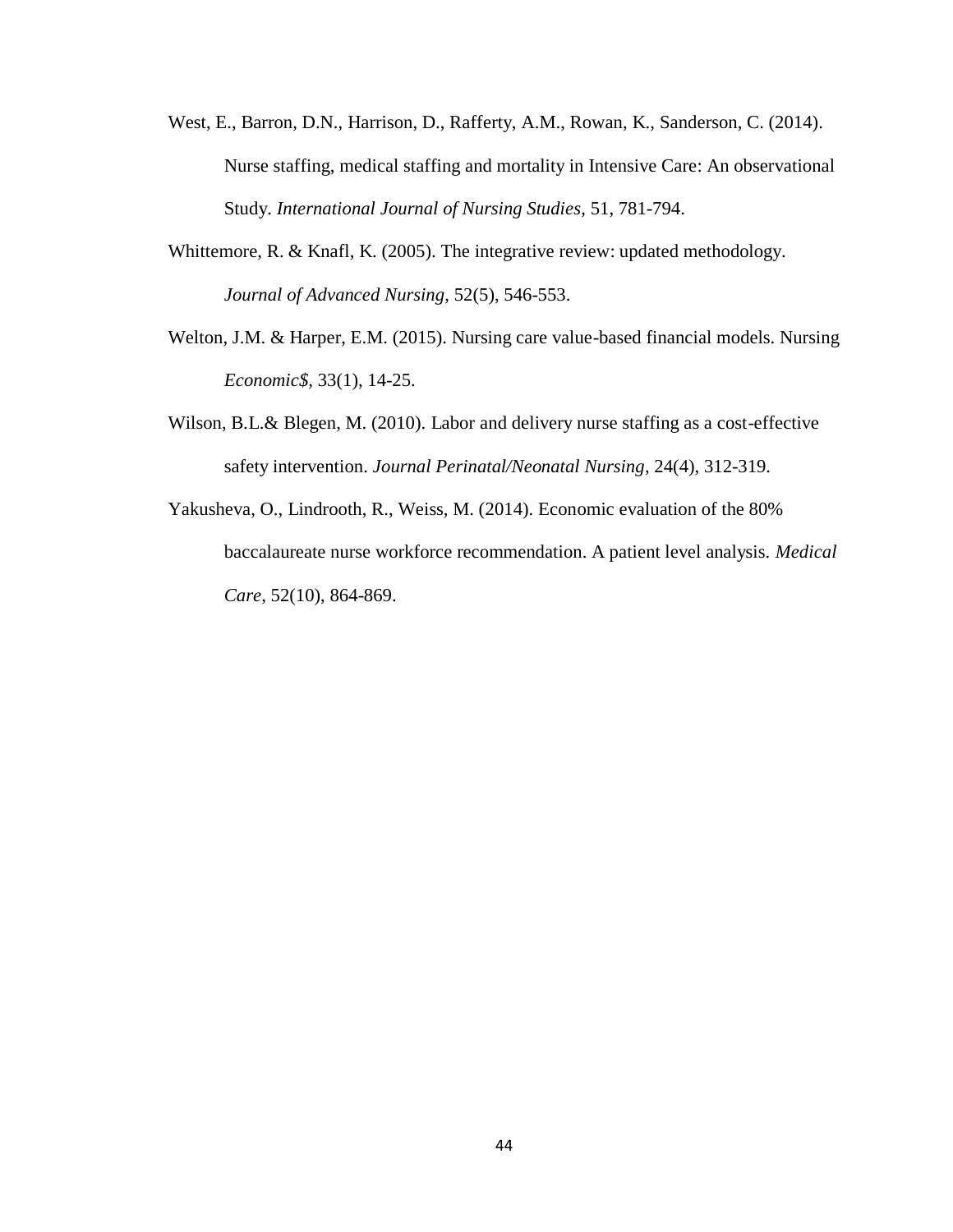Manuscript 2

The Effect of Nurse Dose on Breastfeeding Exclusivity – A Patient Level Analysis Gwen Moreland, MSN, RN University of Kentucky College of Nursing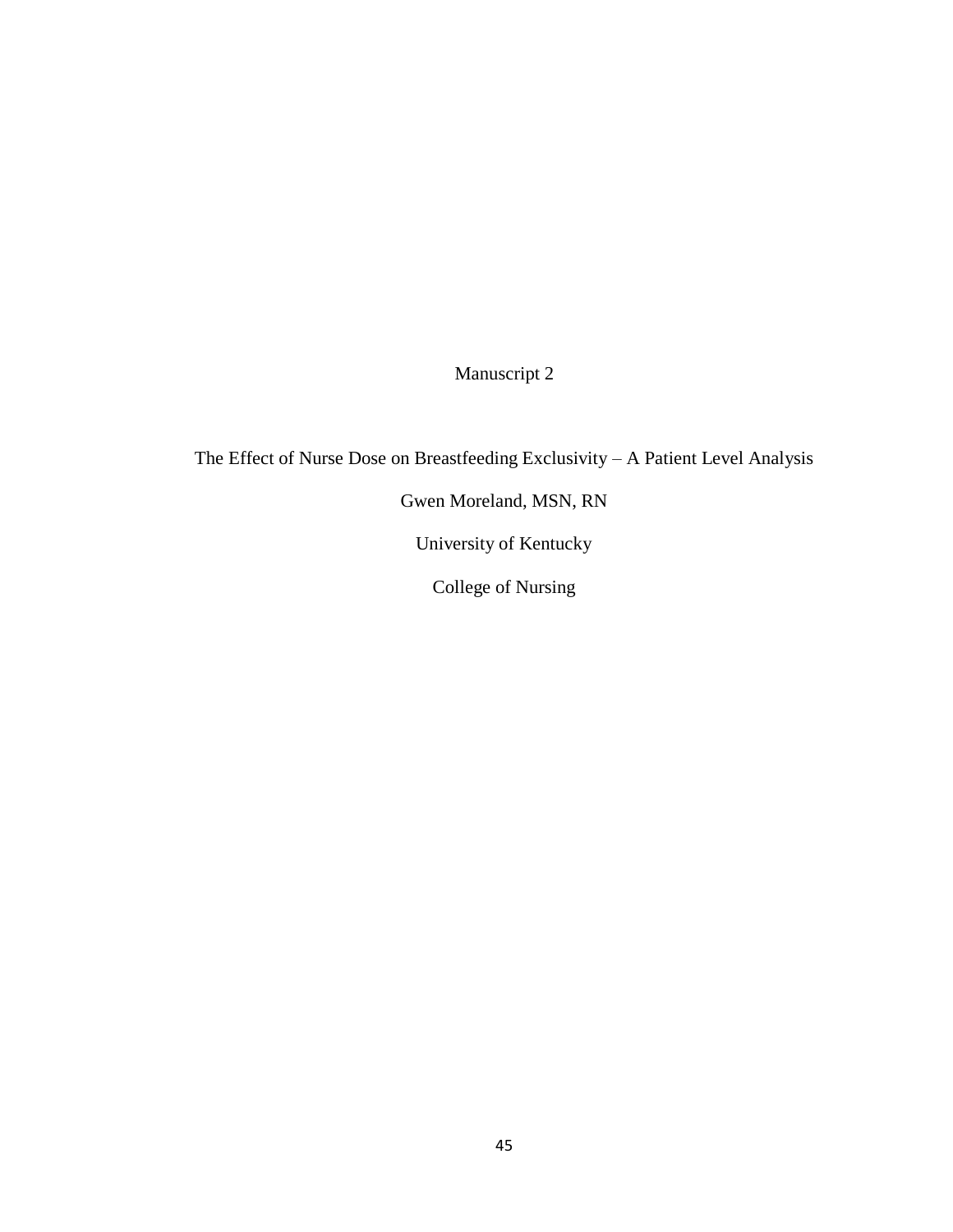#### Abstract

**Background:** Breastfeeding is strongly associated with health benefits for children and their mothers. Despite this knowledge, breastfeeding rates in the United States have increased only slightly. Current research examines the relationship between nurse characteristics and patient outcomes in adult intensive care and acute care settings. To date there is very limited research examining nurse variables and outcomes in women and children, and very little knowledge regarding the characteristics of the nurse in relation to patient's breastfeeding success.

**Purpose:** The purpose of this practice inquiry project was to evaluate the relationship between the attributes of *nurse dose* and the immediacy and duration of skin-to-skin contact, as well as breastfeeding exclusivity at discharge.

**Methods:** A retrospective design was used to complete a patient-level analysis of electronic data. Logistic regression modeling was completed to evaluate mother and nurse variables in relation to skin-to-skin contact after delivery and breastfeeding exclusivity at discharge from the hospital.

**Results:** Mother's educational level and ethnicity were statistically significant predictors of breastfeeding exclusivity at discharge. The only significant nurse variable was specialty certification. Of those mother/baby couplets cared for by nurses with specialty certifications in obstetrics or lactation, 78.1% of them exclusively breastfed until discharge. Of those couplets not cared for by a certified nurse only 58.6% were exclusively breastfeeding at discharge from the hospital.

**Key Words**: *nurse dose, nurse staffing, nurse educational level, specialty certification, patient outcome, breastfeeding*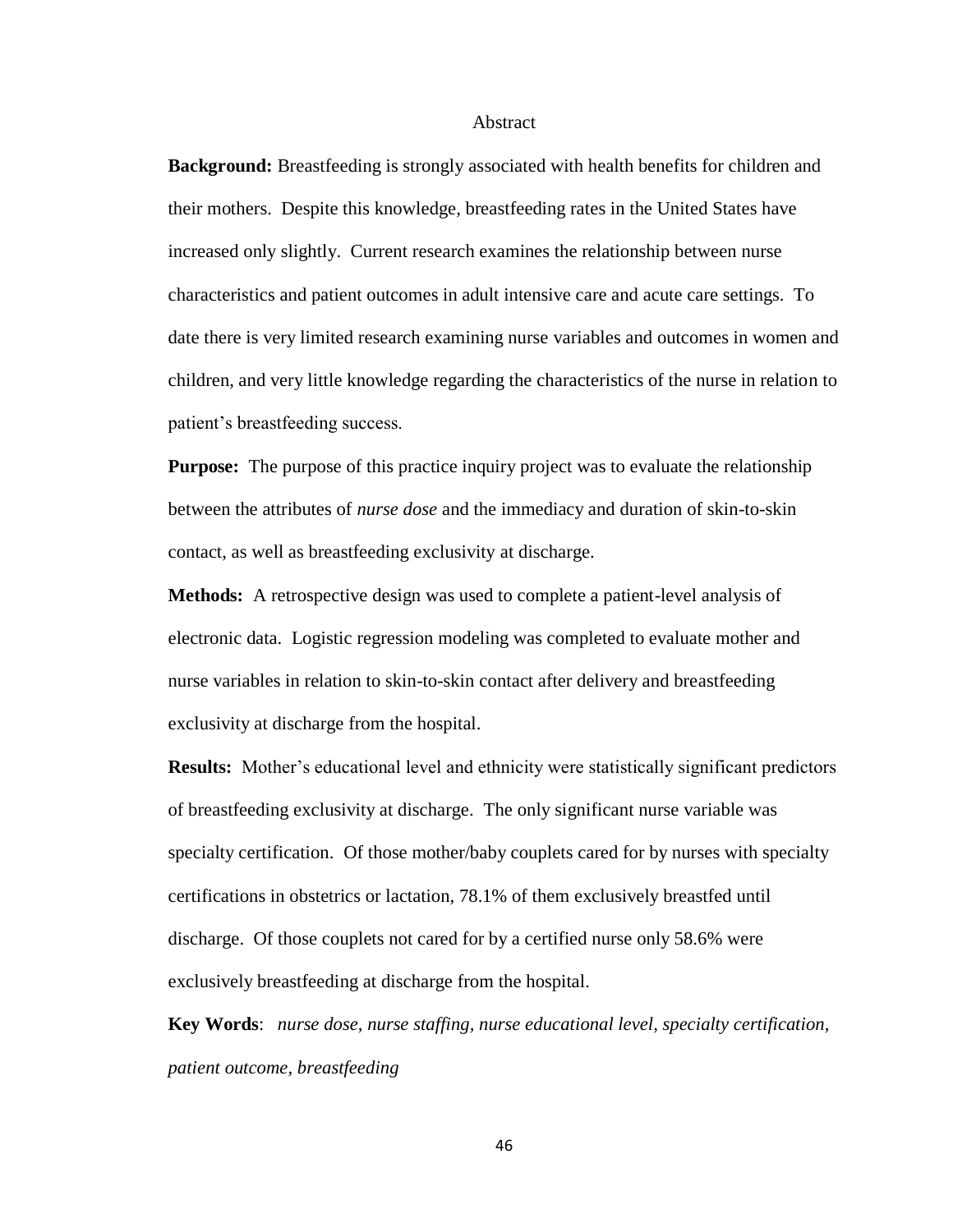The Effect of Nurse Dose on Breastfeeding Exclusivity – A Patient Level Analysis

Breastfeeding is strongly associated with health benefits for children including an improved immune system, reduced incidence and severity of diarrhea, reduction in urinary tract infections and bacterial meningitis, as well as reduced risk of diabetes, lymphoma, leukemia and asthma (Murtagh & Moulton, 2011). Mothers experience health benefits as well, especially in the postpartum period with decreased postpartum and menstrual bleeding, increased child spacing and an earlier return to pre-pregnancy weight (Murtagh & Mouton, 2011). The Surgeon General's *Call to Action* to support breastfeeding in 2011 highlighted breastfeeding as the most effective measure a mother can take to protect her health and the health of her infant (United States Department of Health and Human Services, 2011). The American Academy of Pediatrics (AAP) recommends that infants should exclusively breastfeed for six months due to the health benefits for both infants and mothers (AAP, 2005). Despite this recommendation, breastfeeding rates in the United States have increased only slightly to 75% of mothers initiating breastfeeding with only 16.4% of babies continuing exclusive breastfeeding until 6 months of age (Centers for Disease Control and Prevention [CDC], 2013).

The literature details factors that influence breastfeeding exclusivity post-delivery as falling into three domains. First, breastfeeding is a health behavior impacted by the cultural values of the society (Demirtas, 2012). Age, culture, socioeconomic status, educational level, and family support all impact a mother's choice to breastfeed (DiFrisco et al., 2011). A second domain of influence focuses on maternity hospital practices that guide breastfeeding outcomes (DiFrisco et al., 2011). Particular attention has been given to skin-to-skin (STS) contact immediately after delivery. The American Academy of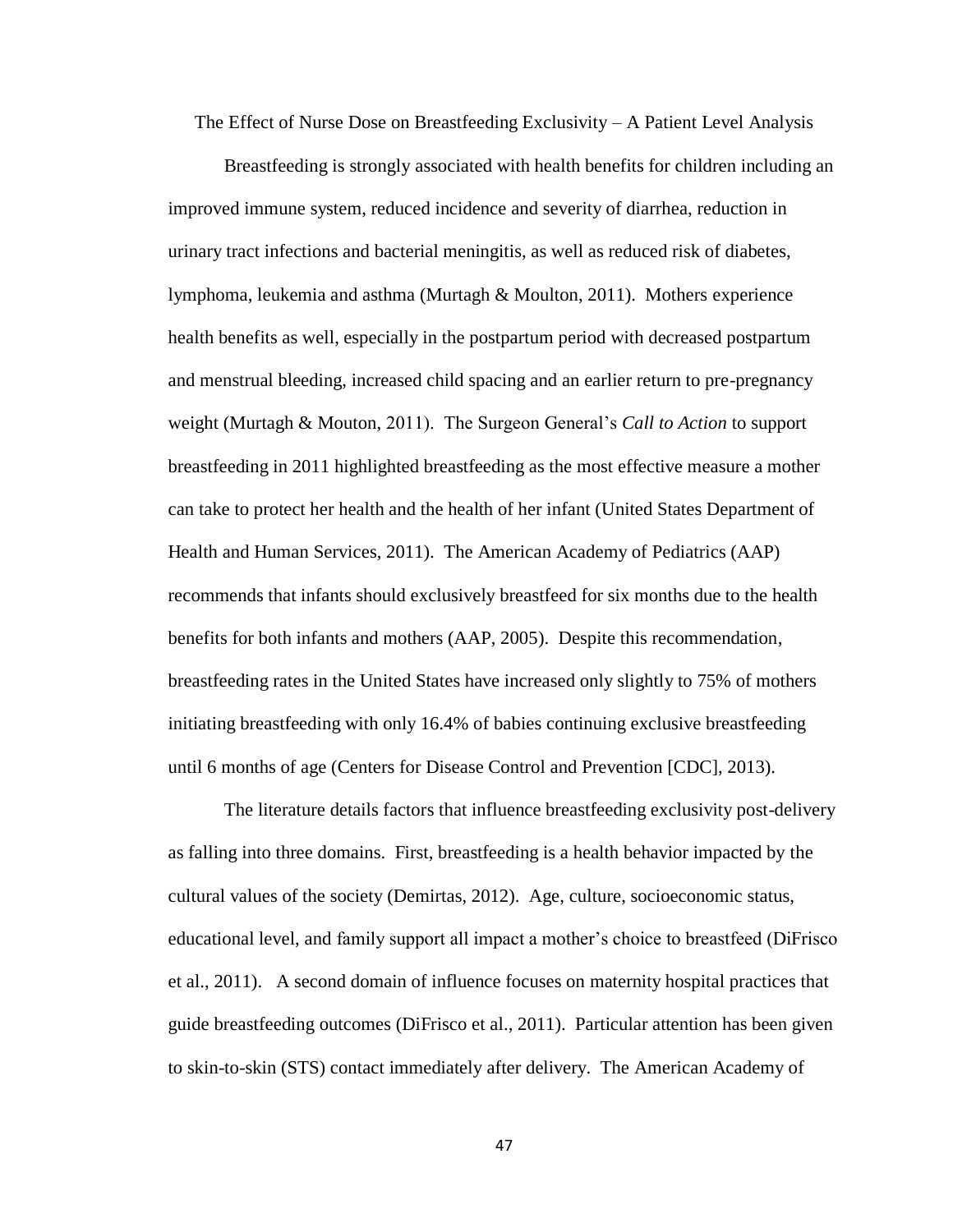Pediatrics (AAP) states that healthy infants should be placed STS with their mothers immediately after delivery until the first feeding (AAP, 2005). Placing healthy term infants STS with their mothers immediately after birth promotes positive interaction between the mother and her newborn (Anderson, Moore, Hepworth & Bergman, 2003). The contact promotes thermoregulation, eases the transition to extrauterine life and provides a natural opportunity for breastfeeding within the first hour of life (Anderson et al., 2003; Ferber & Makhoul, 2004). Additionally, other maternity practices such as providing formula to healthy breastfed infants has been associated with earlier weaning from breast feeding compared with babies who do not receive formula in the hospital (Bartick, Stuebe, Shealy, Walker & Grummer-Strawn, 2009). The third domain of influence is nursing knowledge regarding breastfeeding exclusivity and current evidence based practice (DiFrisco et al., 2011). DiGirolamo, Grummer-Strawn & Fein (2008) suggest that nurse sensitive care in the immediate postpartum period affects breastfeeding outcomes. Nurses trained and deemed competent in providing breastfeeding support and education to the mother/baby couplet inspire and motivate breastfeeding exclusivity (Baby-Friendly USA, 2010). Nurses that understand the impact of their practice on a mother's ability to successfully breastfeed her infant is a powerful incentive toward changing routine care.

As noted above, evidence based practice and nurses' knowledge of those practices has a significant effect on patient outcomes (AWHONN, 2014). Measuring the quality of nursing care is essential to demonstrate the impact of independent nursing practice (AWHONN, 2014). In order to better understand the relationship between nursing care and patient outcomes, researchers have examined different aspects of nursing such as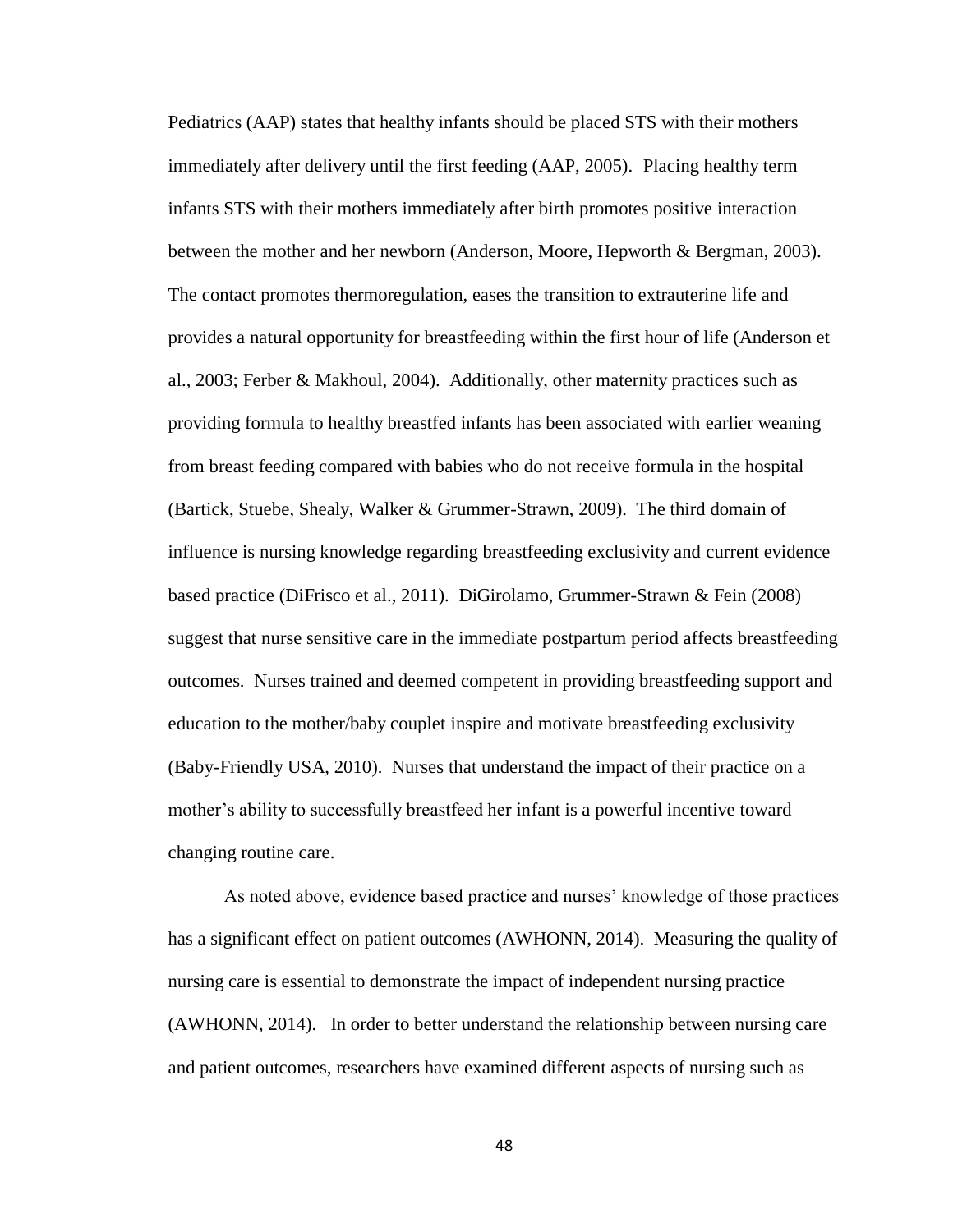staffing ratios, experience, and education in relation to a variety of adverse events like inpatient mortality, failure-to-rescue and other hospital acquired conditions. Sidani, Manojlovich & Covell (2010) introduced the concept of *nurse dose* and its attributes of *active ingredients* and *intensity* to measure nursing knowledge and practice. They defined *nurse dose* as "the level (i.e. number and type) of nursing staff required to provide care that produces intended outcomes" (Sidani, Manojlovich & Covell, 2010, pp. 169-170). The *active ingredients* attribute of *nurse dose* was defined as the theoretical and practical knowledge of nurses and can be operationalized by educational level, experience and skill mix (Sidani, Manojlovich  $& \text{Covell}, 2010$ ). The second attribute was the *intensity* of the *nurse dose*. *Intensity* captured the potential for nurse-patient interactions and can be operationalized by the amount and frequency of interactions (Sidani, Manojlovich & Covell, 2010). Thus, *intensity* is captured by the nurse-patient ration and the hours-per-patient day (HPPD) (Sidani, Manojlovich & Covell, 2010).

The purpose of this practice inquiry project was to evaluate the relationship between *nurse dose* and the immediacy and duration of STS contact, as well as breastfeeding exclusivity at discharge. The specific aims of the project were as follows: 1. What is the relationship between the attributes of nurse dose (educational level, specialty certification and experience in the unit) and the process measures of STS contact immediately after delivery and for the duration of one hour controlling for maternal characteristics such as age, educational level and previous breastfeeding experience?

2. What is the relationship between the attributes of nurse dose (education level, specialty certification, experience in the unit, number of lactation consultant visits) and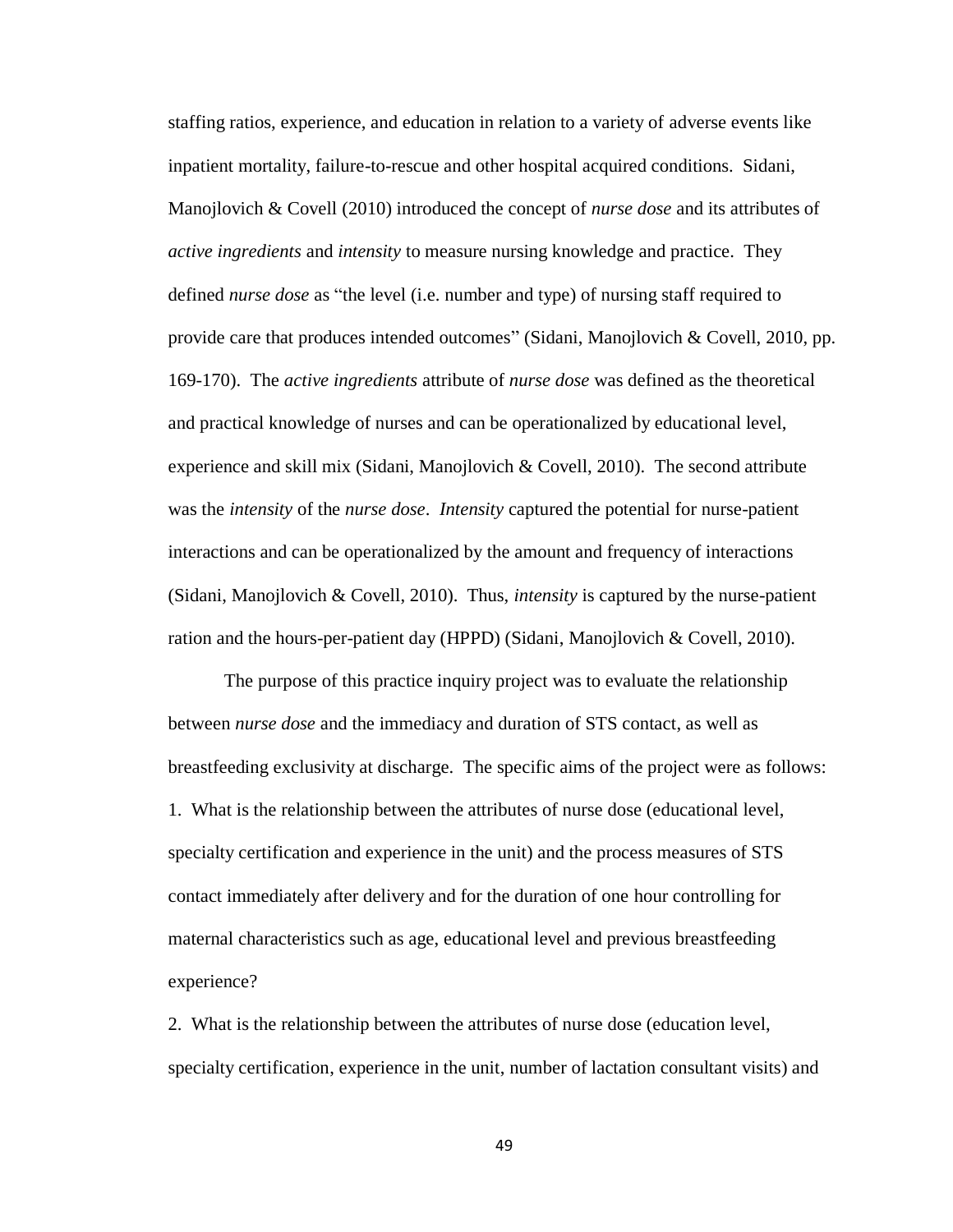the outcome of breastfeeding exclusivity at discharge from the hospital controlling for maternal characteristics such as age, educational level and previous breastfeeding experience?

## **Review of the Literature**

A search of the current literature  $(2010 - 2015)$  was conducted using the CINAHL database. Key terms used in the search were *nurse staffing*, *nurse educational level*, *nurse dose*, *specialty certification*, and *patient outcome*. After reviewing and comparing the results of the search, four themes emerged: (a) nurse staffing levels and the effect on patient outcomes, (b) nurse educational level and the effect on patient outcomes, (c) nurse specialty certification and the effect on patient outcomes and (d) nurse dose and the effect on patient outcomes.

The current literature presented inconsistent conclusions in determining the association between nurse characteristics and patient outcomes. The most consistent findings demonstrate an association between nurse staffing and nurse educational level with inpatient mortality and failure-to-rescue (Aiken, Cimiotti, et al., 2011; Aiken, Sloane, Bruyneel, et al., 2014; Aiken, Sloane, Cimiotti, et al., 2010; Blegen, Goode, Park, Vaughn, & Spetz, et al., 2013; Carthon, Kutney-Lee, Jarrin, Sloane, & Aiken et al., 2012; Kutney-Lee, Sloane & Aiken, 2013). However, associations with other nurse-sensitive indicators such as patient falls and hospital-acquired conditions were inconsistent across studies (Blegen et al., 2013; Clark et al., 2013; Mark & Harless, 2010). Notably, in the studies reviewed, nurse certifications were the least predictive of decreasing adverse events. Boltz, Capezuti, Wagner, Rosenberg and Secic (2013) found that units with a lower percentage of certified nurses were more likely to experience patient falls, but they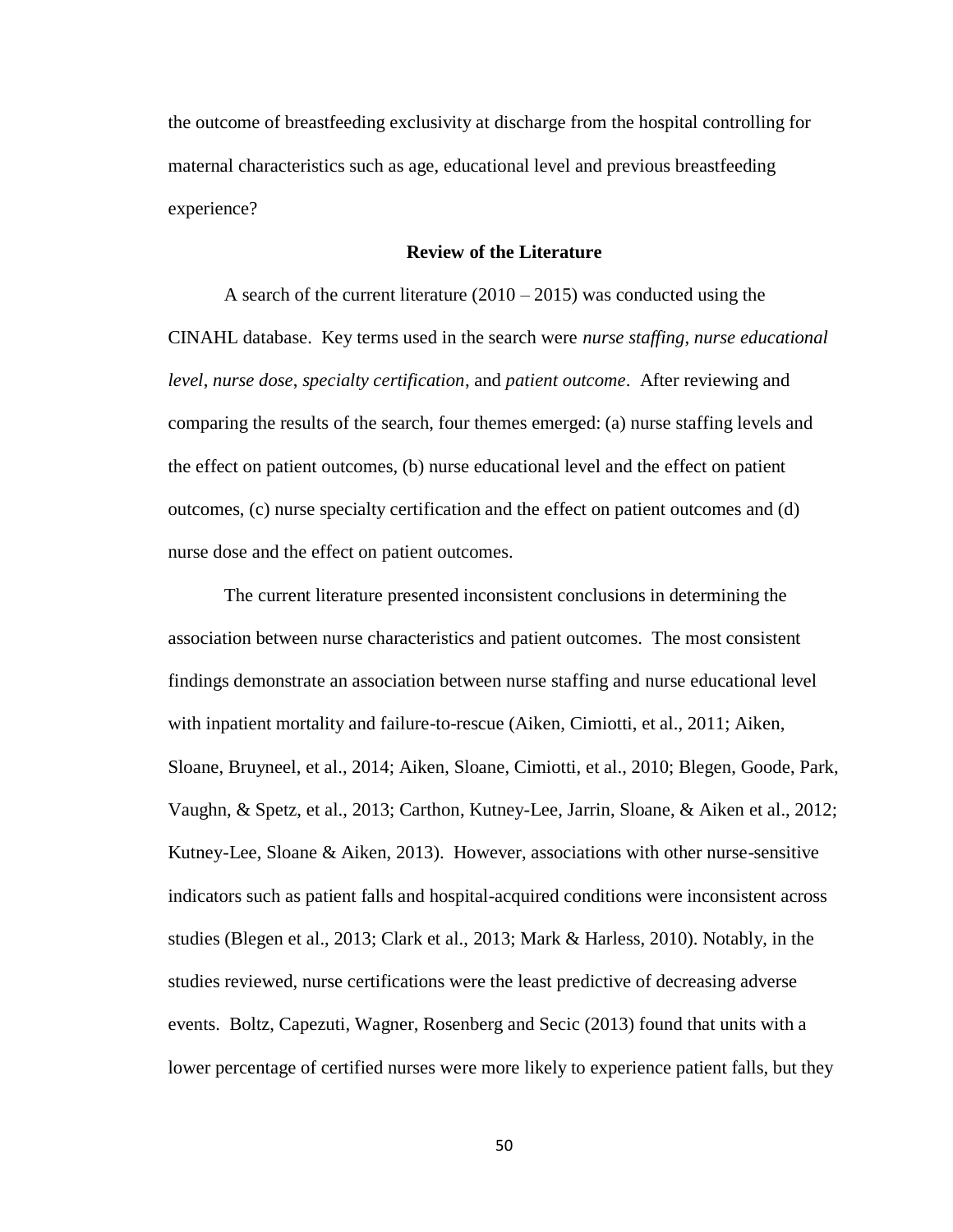did not find any relationship between gerontology certification and patient falls, pressure ulcers or restraint prevalence. Additionally, Boyle, Cramer, Potter, Gatua, and Stobinski (2014) found an association between lower central line blood stream infections in surgical intensive care units and higher rates of certified post-anesthesia nurses (CPAN) and certified nurse – operating room (CNOR) in perioperative units. But, there was also an association between higher incidences of hospital-acquired pressure ulcers with higher rates of CNOR/CRNFA (Boyle et al., 2014). Finally, one study examined the concept of nurse dose in relation to its association with methicillin-resistant Staphylococcus aureus (MRSA) and patient falls in adult acute care units. A significant relationship was found between both attributes of nurse dose and both outcomes (Manojlovich, Sidani, Covell, & Antonakos, 2011).

Post review, there are two well defined gaps apparent in the literature. First, there is a need to increase research beyond patient outcomes in the intensive care and acute care units. Limited studies have been published on the impact of nurse sensitive care in specialty areas such as obstetrics and neonatal care. In settings such as a mother/baby unit, adverse events are rare which renders them generally ineffective as valid outcome measures (Simpson, 2005). In this case, nurse-sensitive care is better described through positive nurse driven outcomes like skin-to-skin contact and breastfeeding exclusivity at discharge. The second deficiency is the use of single nursing variables. The composite variable of nurse dose better reflects the complexity of nursing characteristics and allows for the evaluation of the level of nursing staff required to produce intended patient outcomes (Manojlovich et al., 2011; Sidani, Maojlovich & Covell, 2010).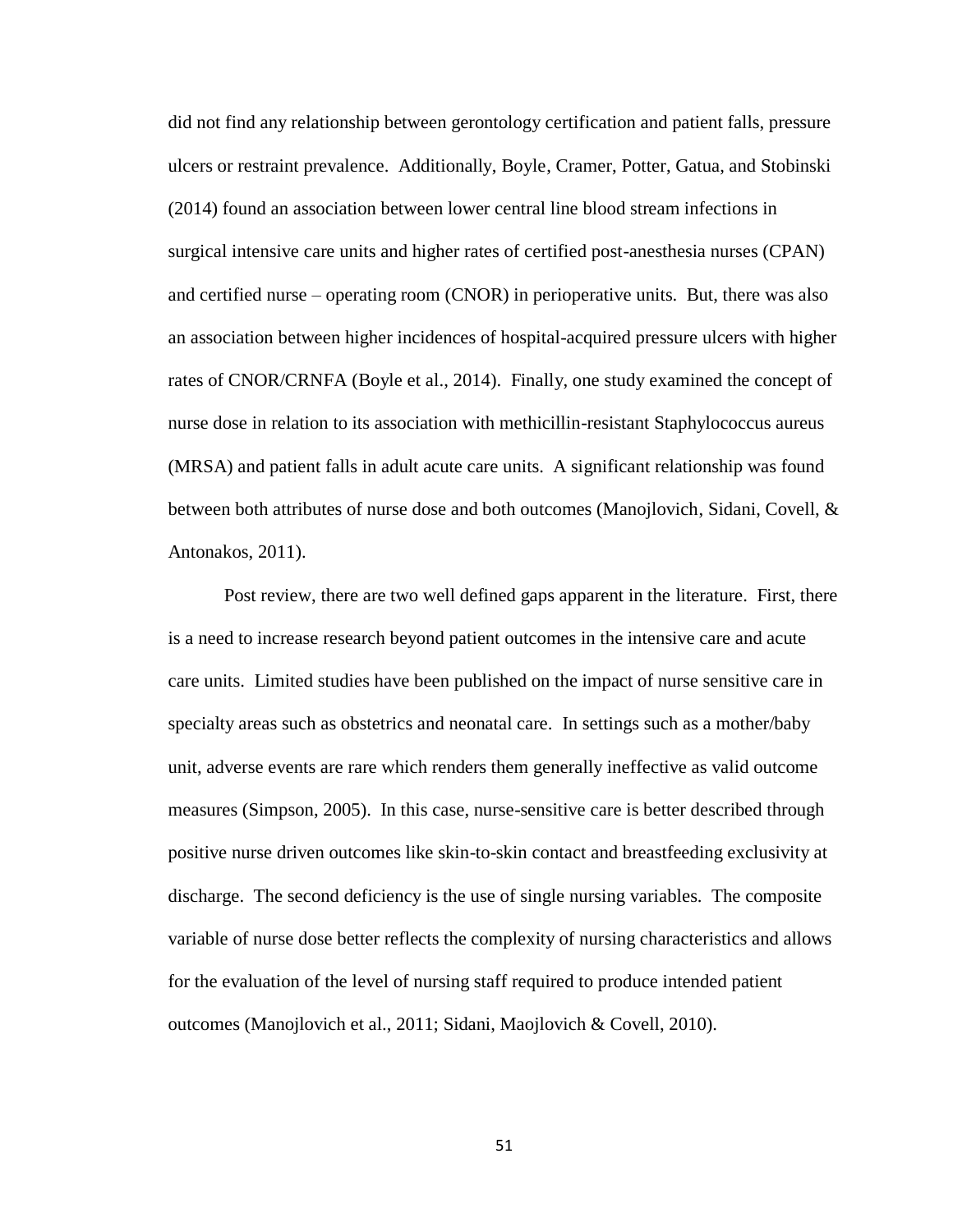## **Theoretical Model**

Wilson and Blegen (2010) proposed a model to evaluate whether obstetrical staffing patterns impact the type of delivery a mother has or if it affects certain adverse maternal and neonatal outcomes. The proposed model was based on Donabedian's Quality of Care Framework (Wilson & Blegen, 2010). This classic model consists of three constructs: *structure, process* and *outcomes*. The *structure* and *processes* affect the outcomes (Wilson & Blegen, 2010). For this practice inquiry project, the *structure* is posited as the attributes of nurse dose (*active ingredients* and *intensity*). The *process* construct relates to the actual process of the care provided to patients. In this model, skin-to-skin contact is a process of care. Finally, the *outcomes* construct monitors metrics such as breastfeeding exclusivity at discharge.

## **Methods**

#### **Design**

This practice inquiry project used a retrospective design to evaluate the effects of *nurse dose* on the immediacy and duration of STS contact between mother and newborn immediately after delivery and breastfeeding exclusivity at discharge from the hospital. The association was measured at the individual patient level. All data were extracted from the electronic health record and the registered nurse profile database. This project was reviewed and approved by the University of Kentucky institutional review board. Documentation of consent was waived.

## **Sample**

The project was conducted at the birthing center of an academic medical center. The birthing center consists of a four bed triage unit, 12 labor/delivery/recovery rooms,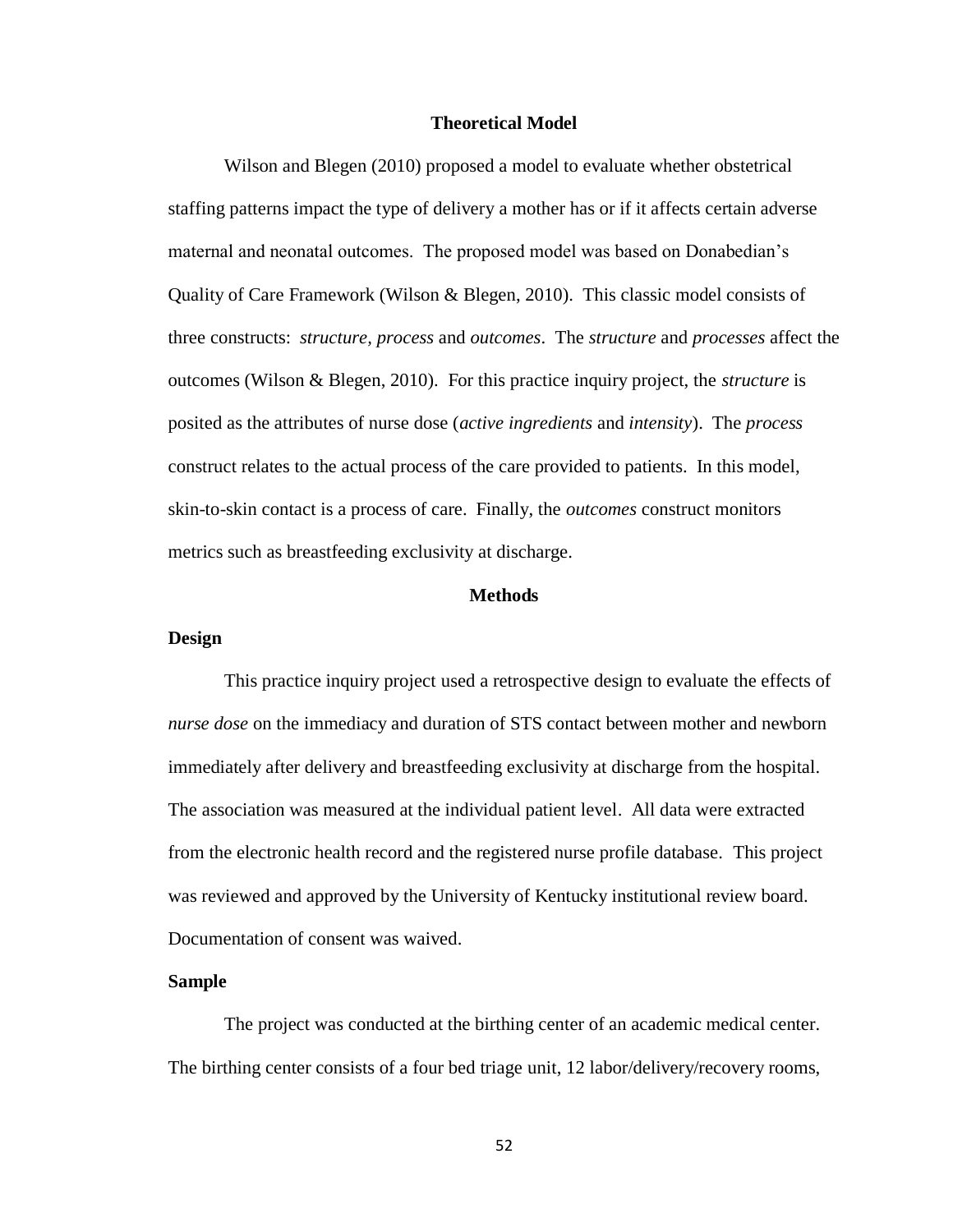three operating room suites, four bed post-anesthesia care unit and a 26 bed postpartum unit. Approximately 1800 deliveries are performed each year. The birthing center focuses on high risk obstetrics which comprises 62% of all deliveries, but also has a lowrisk population of primarily medical center and campus employees. A convenience sampling of all patients who began with the intent of breastfeeding and vaginally delivered a healthy term neonate (greater than 37 weeks, 0 days gestation) were included. Any term neonates requiring admission to the neonatal intensive care unit were excluded. Additionally, any mothers who were not alert or had a severe illness that prevented them from caring for their newborn were also excluded.

An *a priori* power analysis was conducted. Using up to 10 predictor variables, setting an alpha of 0.95, a power of 0.80, and assuming a moderate effect size of 0.15 indicated that at least 100 mother/baby couplets were needed to conduct a logistic regression. For this analysis, a sample size of 150 mother/baby pairs who delivered between July 1, 2015 and October 1, 2015 were included. Data were collected via electronic chart review including the direct care nurses, which resulted in a sample of n=149. One record was excluded as the medical record number was incorrect. An additional 18 records were excluded for the exclusive breastfeeding outcome analysis because these mothers noted the intent to formula feed on admission, and were noted as exclusive formula feeding at discharge. The final sample for the exclusive breastfeeding analysis consisted of 131 mother/baby pairs and 90 registered nurses. All 149 record were utilized in the analysis for skin-to-skin contact because this is offered to all patients of healthy term newborns despite their feeding choice.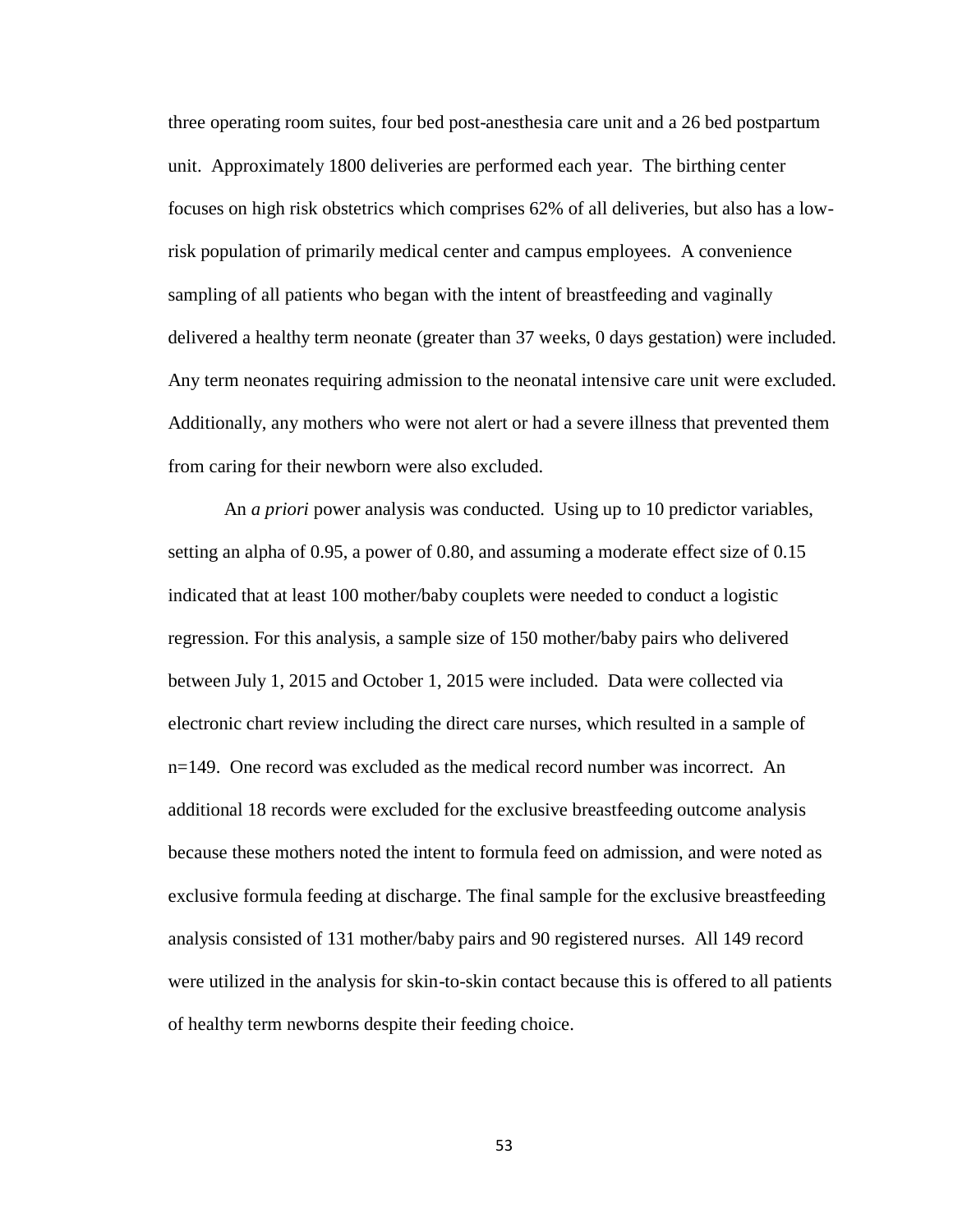## **Measures**

## **Patient Outcomes**

Skin-to-skin contact was coded as a dichotomous variable with nonoccurrence as the reference category. Exclusive breastfeeding at discharge was also coded as a dichotomous variable with formula supplementation noted as the reference category.

# **Patient Control Variables**

Patient demographics were collected regarding age, race, ethnicity, educational level, gravida/para and breastfeeding history. Race and ethnicity were combined and coded as "Caucasian," "African American," or "Asian/other. Breastfeeding history was collapsed into a dichotomous variable ("yes" or "no"), regardless the range of prior breastfeeding difficulty. Educational level was consolidated into four categories including "some high school," "high school graduate," "some college" or "graduate level".

#### **Registered Nurse Variables**

As previously noted, *nurse dose* consists of two attributes, *active ingredients*, operationalized as education, experience and skill mix, and *intensity,* operationalized as amount and frequency of direct nursing care. In order to capture *nurse dose* at the patient level, each nurse assessment was considered as assignment of the nurse for that time period. The electronic signatures of the nurses were extracted and linked to the hospitals RN profile database. The educational level, certification status and years of experience in the unit were retrieved from this database. The BSN proportion was calculated as the ratio of nurse assessments completed by BSN or post-baccalaureate degree nurses to the total of nurse assessments completed for the patient. The proportion of BSN care was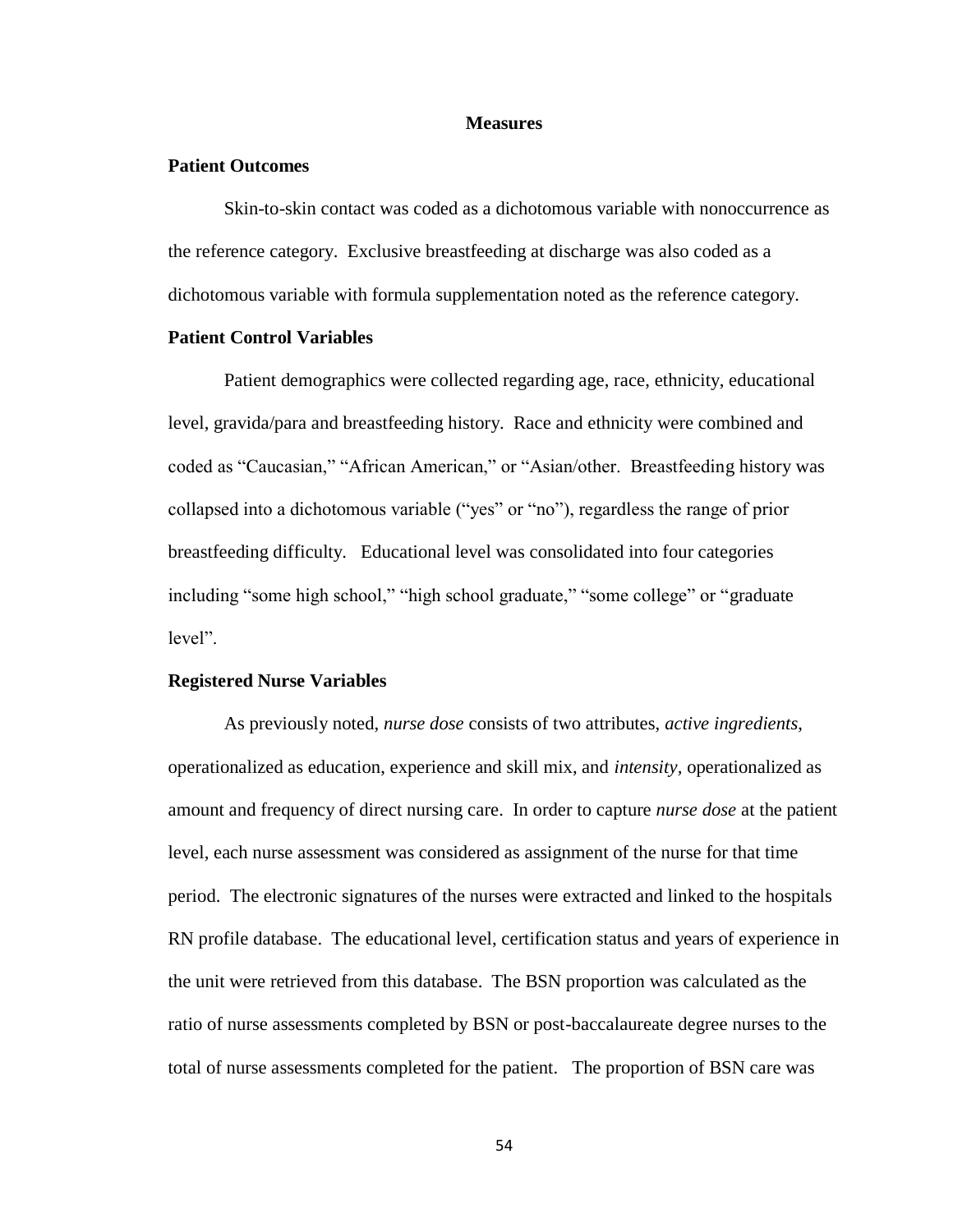calculated as a continuous variable ranging from 0% to 100% BSN care, and as a categorical variable (greater than 80% BSN care). Specialty certifications were counted if current, and this variable was also calculated as a continuous variable ranging from 0% to 100% of care received by nurses with specialty certifications.

Because relatively few nurses had specialty certification (16.5% of the total nurse sample), a binary variable was used in analysis to represent whether any nurse who had an encounter with the patient had a certification. Nursing experience was coded as a categorical variable (greater than five years of experience in the unit). The five-year mark was used for two reasons. First, the staff ranged from less than one year to greater than twenty-six years, and was documented in multiple range categories. A dichotomous variable ensured adequate numbers in each category for analysis. Additionally, according to Benner, a "competent" nurse is one with two to three years of experience, but a proficient nurse performs with a more holistic understanding and has the ability for improved decision-making (Benner, 1982). Five years of experience allowed for nurses to have moved from the competent to a proficient skill level.

#### **Analysis**

Descriptive statistics and frequencies were used to describe the characteristics of the patient population and the nurse characteristics. Bivariate analyses, including the two-sample t- test, Mann Whitney U or chi-square test of association, were completed to test for differences in patient- and nurse-level characteristics for both STS contact and breastfeeding exclusivity as the outcome variables. Based on the bivariate analysis, logistic regression models were used to estimate the effects of the nursing characteristics on STS and breastfeeding exclusivity, controlling for patient-level characteristics. Data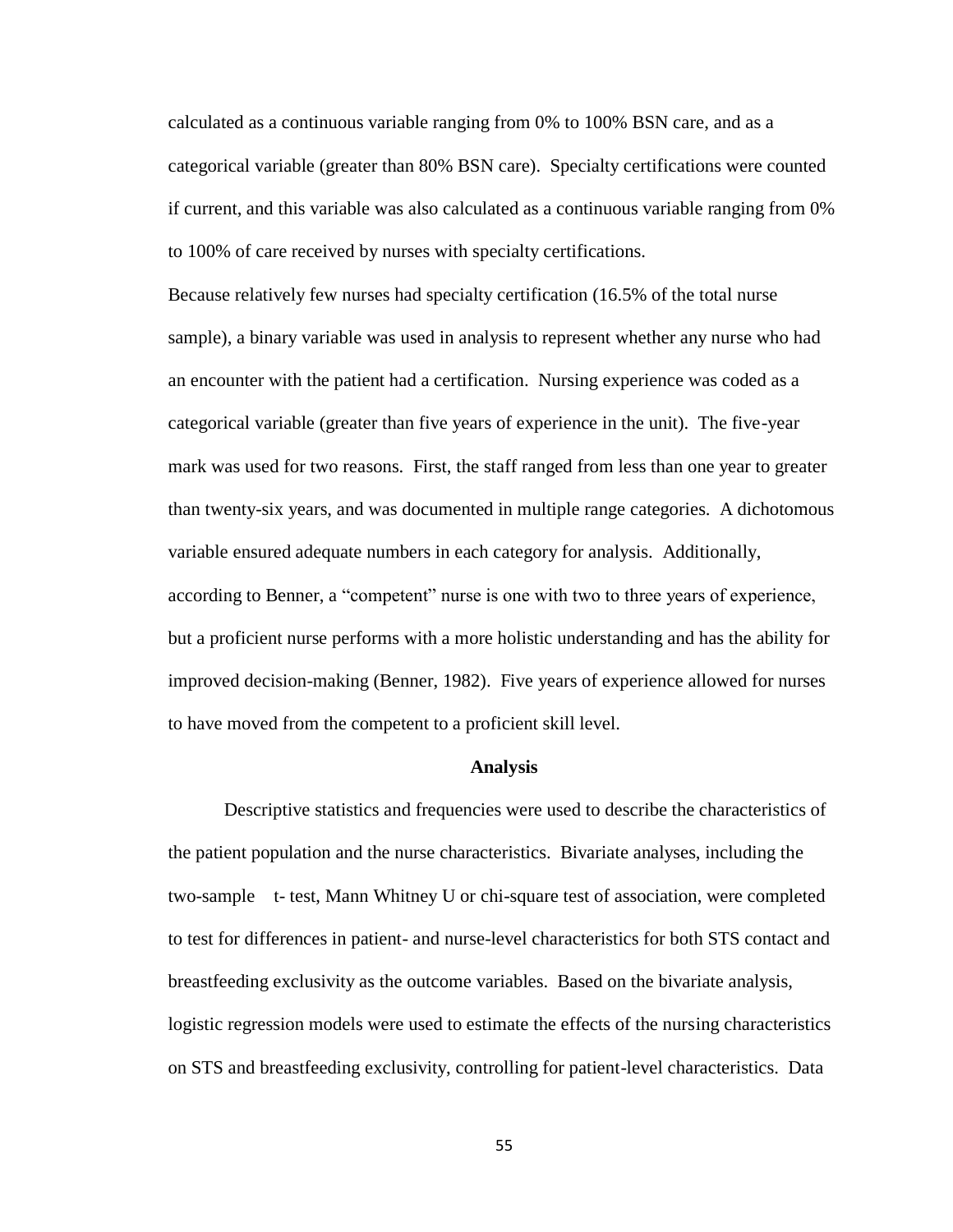were analyzed using the SPSS statistical software program, Version 23 (SPSS, Inc); an alpha level of .05 was used throughout.

# **Results**

The patient population consisted of 74% Caucasian, 14.5% Asian/unreported and 11.5% African American. Of this group, 26% reported an ethnicity of Hispanic/Latino. The mean age was 27.62 (ranging from 17-44). The sample had variability in educational level ranging from less than high school education to graduate level. Although this was a first pregnancy for 33.6% of the sample, 41.2% did not have any previous experience breastfeeding. Overall, 91.6% of the mothers held their newborns STS after delivery, but only 63.4% of the mom/baby couplets were exclusively breastfeeding at discharge from the hospital (Appendix A, Table 1).

Analysis of nurse characteristics showed that 64.8% of nurses held a BSN or higher degree with 16.5% of nurses holding a specialty certification (Appendix B, Table 2). On average, patients were linked to 7.12 nurses from the point of delivery to discharge home (range of 5-12). Only 16.8% of patients received greater than or equal to 80% of their care from BSN-educated nurses. Approximately a quarter of patients (24.4%) received some care from a nurse with a specialty certification.

#### **Bivariate Analyses**

A bivariate analysis was completed to test the effect of each variable individually on the two patient outcomes of STS and breastfeeding exclusivity at discharge. Table 3 displays the effects of maternal variables and nurse characteristics on STS. There were no significant relationships detected between maternal variables and the outcome. However, there was a significant positive relationship between RN certification and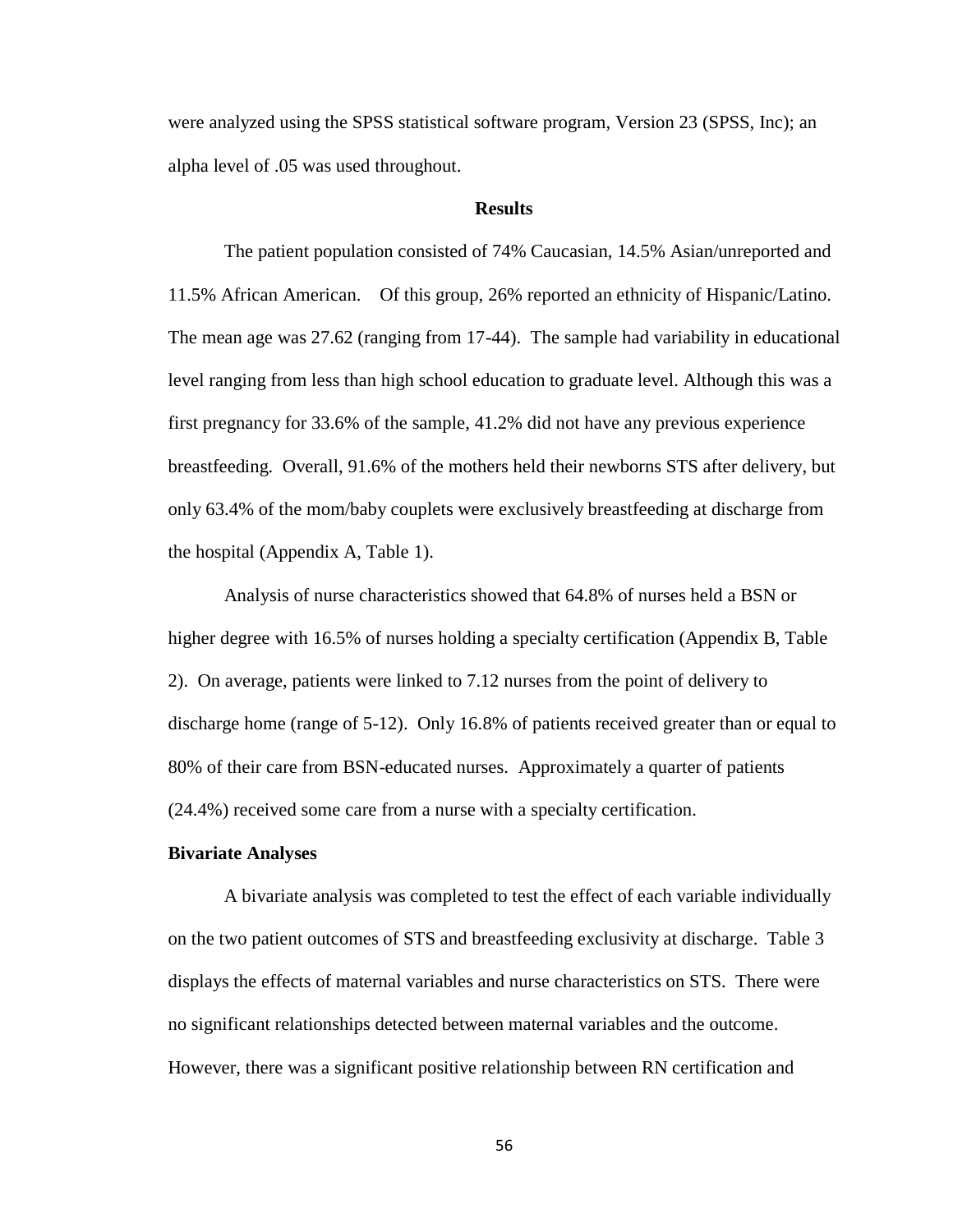placing newborns STS after delivery ( $p = .046$ ). Registered nurse education and years of experience in the unit were not significant.

A second bivariate analysis with the outcome of breastfeeding exclusivity revealed a significant positive relationship between mother's educational level and breastfeeding exclusivity at discharge ( $p = .004$ ). The additional variables of maternal age, race and ethnicity as well as mother's breastfeeding experience and average breastfeeding scores while in the hospital were analyzed but did not demonstrate an association with breastfeeding exclusivity. When evaluating BSN education as a continuous variable or as a categorical variable with a threshold of 80% BSN care, the relationship was not significant. However, with specialty certification as a categorical variable, the relationship was significant in a positive direction ( $p = .046$ ).

Direct logistic regression was performed to assess the impact of a number of maternal and nurse factors on the likelihood that mother's would perform STS contact with their newborns after delivery. The model contained four maternal variables (age, race, ethnicity and education) and three nurse variables (nurse educational level, nurse certification and years of experience in the unit). The full model containing all predictors was not statistically significant, ( $\chi^2$  = 6.943, p = .54). This finding was likely due to limited variability in STS because over 90% of the mother/baby couplets performed STS post-delivery.

A separate logistic regression model was completed to evaluate the impact of maternal characteristics and nurse characteristics on the likelihood that mothers would exclusively breastfeed their newborn until discharge from the hospital. The model contained ten independent variables (age, education, race and ethnicity of mother,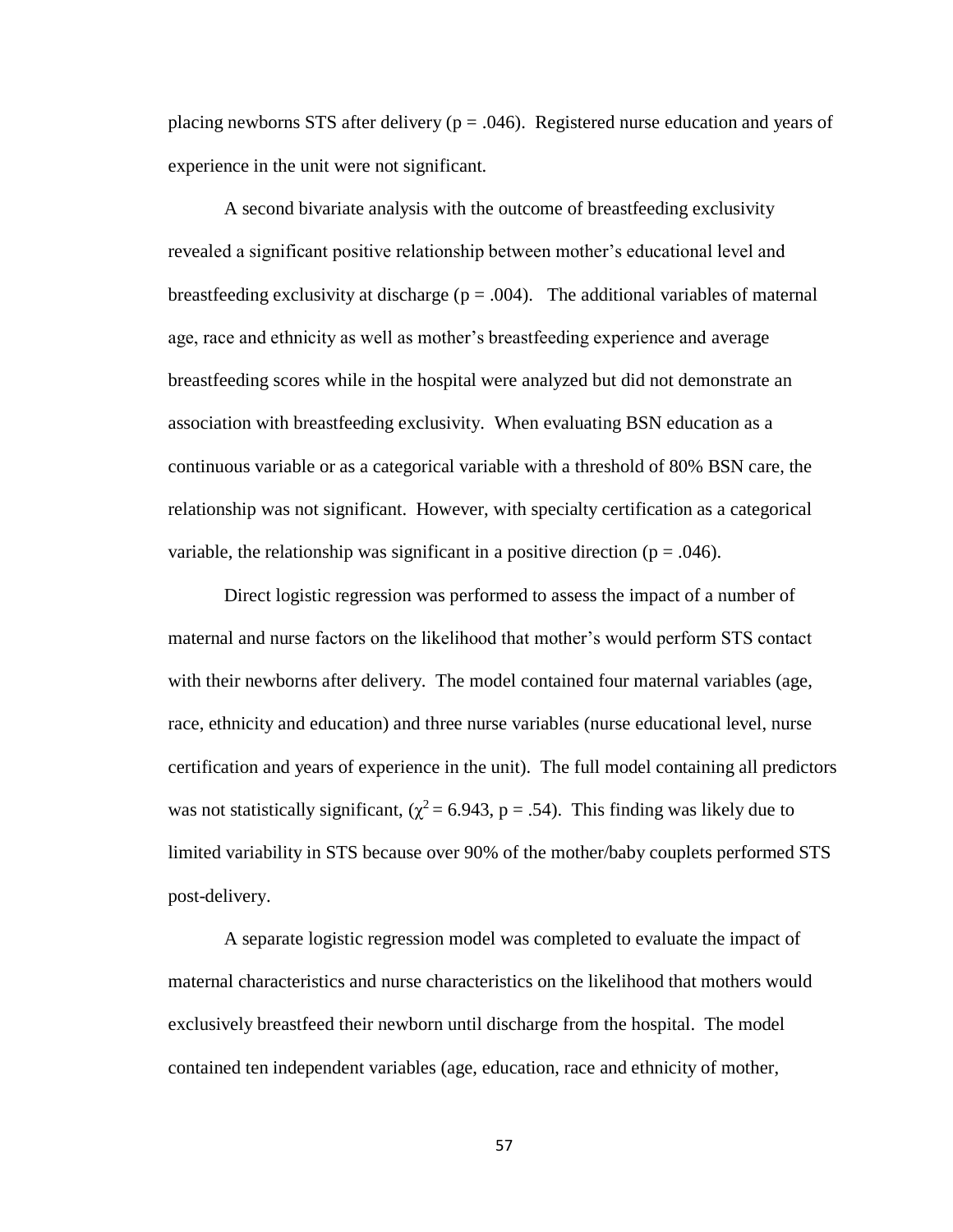breastfeeding history, STS post-delivery, number of lactation consult visits during hospitalization, nurse education, nurse experience and nurse certification). The full model containing all predictors was statistically significant, ( $\chi^2 = 27.18$ , p < .001), indicating that the model was able to distinguish between mothers who did and those who did not exclusively breastfeed until discharge. The model as a whole explained between 21.7% (Cox and Snell R square) and 30.2% (Nagelkerke R squared) of the variance in exclusively breastfeeding mothers and their care, and correctly classified 75.7% of the cases. As seen in Table 5, only three of the independent variables made a unique statistically significant contribution to the model (mother's educational level, ethnicity and nurse certification). When examining the variables related to the mother, mother's educational level recorded an odds ratio of 2.73. This result indicates that for every category increase in education, mothers were more than twice as likely to breastfeed exclusively until discharge from the hospital. Additionally, ethnicity (Hispanic/Latino) was significant ( $OR = 4.26$ ,  $p = .03$ ). Only one measure of *nurse dose*, certification, was statistically significant. Mother/baby couplets cared for by nurses with specialty certifications were four times more likely to exclusively breastfeed during hospitalization than those mothers who received none of their care from a certified nurse (OR = 4.46,  $p =$ .02).

## **Discussion**

The purpose of this project was to evaluate the effects of the *active ingredients* of *nurse dose* on both STS contact and breastfeeding exclusivity. Unlike other studies that have demonstrated a relationship between nurse educational level and patient outcomes, BSN education was not a significant predictor of STS contact or breastfeeding exclusivity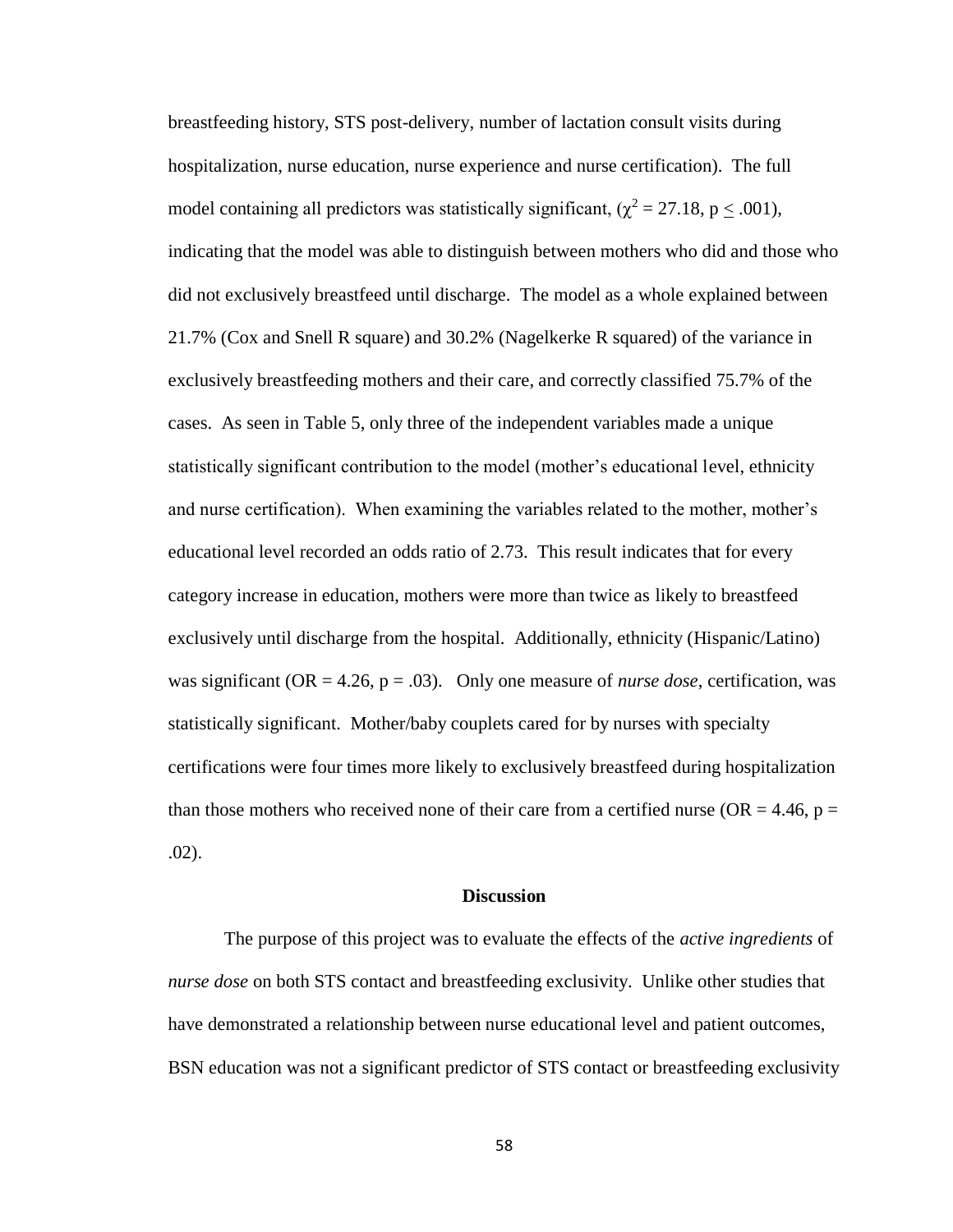at discharge (Aiken, Cimiotti, et al., 2011; Aiken, Sloane, Bruyneel, et al., 2014; Aiken, Sloane, Cimiotti, et al., 2010; Blegen et al., 2013; Carthon et al., 2012; Kutney-Lee, Sloane & Aiken, 2013). This finding may be related to the outcomes of being examined. In a traditional BSN program, only basic education is provided on lactation support. Additionally, nurse experience, of five years or greater, was also not a significant predictor. Nurses tend to equate experience with clinical expertise despite the findings of previous research that notes nurse experience was not a significant predictor of patient outcomes (Aiken, Clarke, Cheung, Sloane, & Silber, 2003; Kendall-Gallagher & Blegen, 2009). Additionally, it has been asserted that nurse experience does not substitute for education and certification (Kendall-Gallagher & Blegen, 2009; Stobinski, 2015). Basically, experience, by itself, does not appear to result in the same quality of nursing care delivered when a nurse is engaged in some form of life-long learning germane to her/his clinical work (Stobinski, 2015). The only nurse characteristic significantly associated with breastfeeding exclusivity at discharge was specialty certification.

Specialty certification is a means for registered nurses to validate their knowledge and skill in a particular area of expertise (Wilkerson, 2011; Kleinpell, 2009). Previous studies have shown that nurses with specialty certification have increased confidence and a sense of empowerment regarding their nursing practice (Wilkerson, 2011). Additionally, care provided by nurses with specialty certification has been associated with a decrease in adverse events such as patient falls and central-line associated blood stream infections (Boltz et al., 2013; Boyle, Cramer, Potter, & Staggs, 2015; Boyle, et al., 2014). However, other researchers have not found a significant relationship between specialty certifications and hospital-acquired infections, pressure ulcers, patient falls or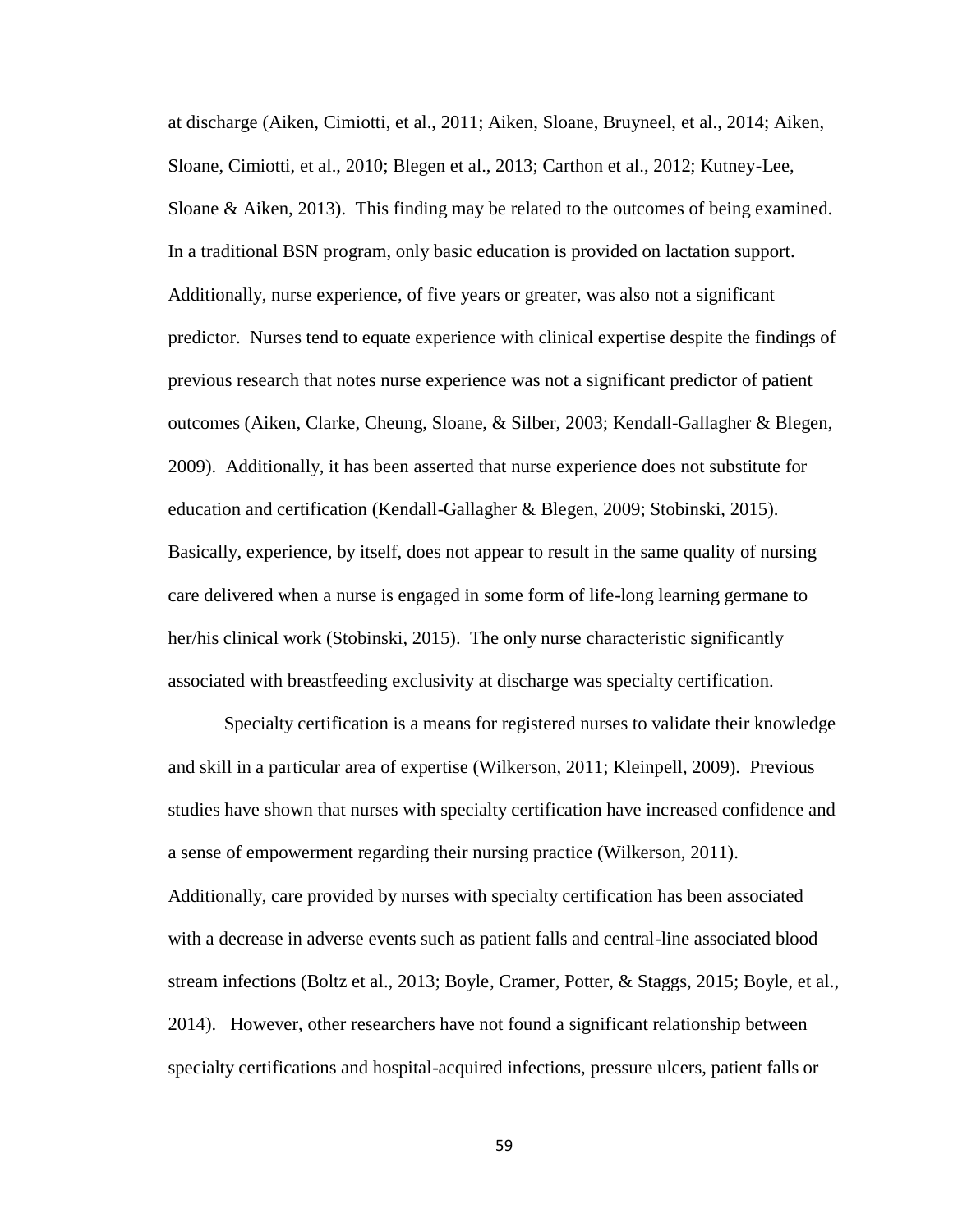medication errors (Schuelke, Young, Folkerts & Hawkins, 2014; Krapohl, Manojlovich, Redman, Zhang, 2010).

Regarding the current investigation, 16.5% of the nursing staff held a specialty certification, excluding the lactation consultants. Patients cared for by bedside certified nurses were four times more likely to exclusively breastfeed at discharge when those nurses were involved in their care compared to those patients who did not have certified nurses. There are several possible explanations for this impact. First, nursing certification is not mandatory. Consequently, nurses that self-select to put in the added time and energy to pursue certification, that demonstrate a drive toward continuing clinical development are already the staff members that are clinically advanced, knowledgeable and interested in professional development (Cary, 2001; Wilkerson, 2011). However, in a 2001 international study of the Certified Nurse Workforce, 40% or more of nurses who were certified five years or less attributed the certification process to their improved confidence and ability in detecting patient complications and implementing the requisite interventions (Cary, 2001). This finding suggests the next possible, and most probable, explanation for the current inquiry's significant finding: the certification itself makes a difference.

 Nine of the registered nurses held certification in inpatient obstetrical nursing, and six nurses held certification as certified lactation counselors (CLC) or international board certified lactation consultants (IBCLC). In order to seek certification from the National Certification Corporation (NCC) in inpatient obstetrics, the nurse must have a sound knowledge base and a minimum of two years clinical practice in the full spectrum of obstetrical care: antepartum, intrapartum, postpartum and normal newborn.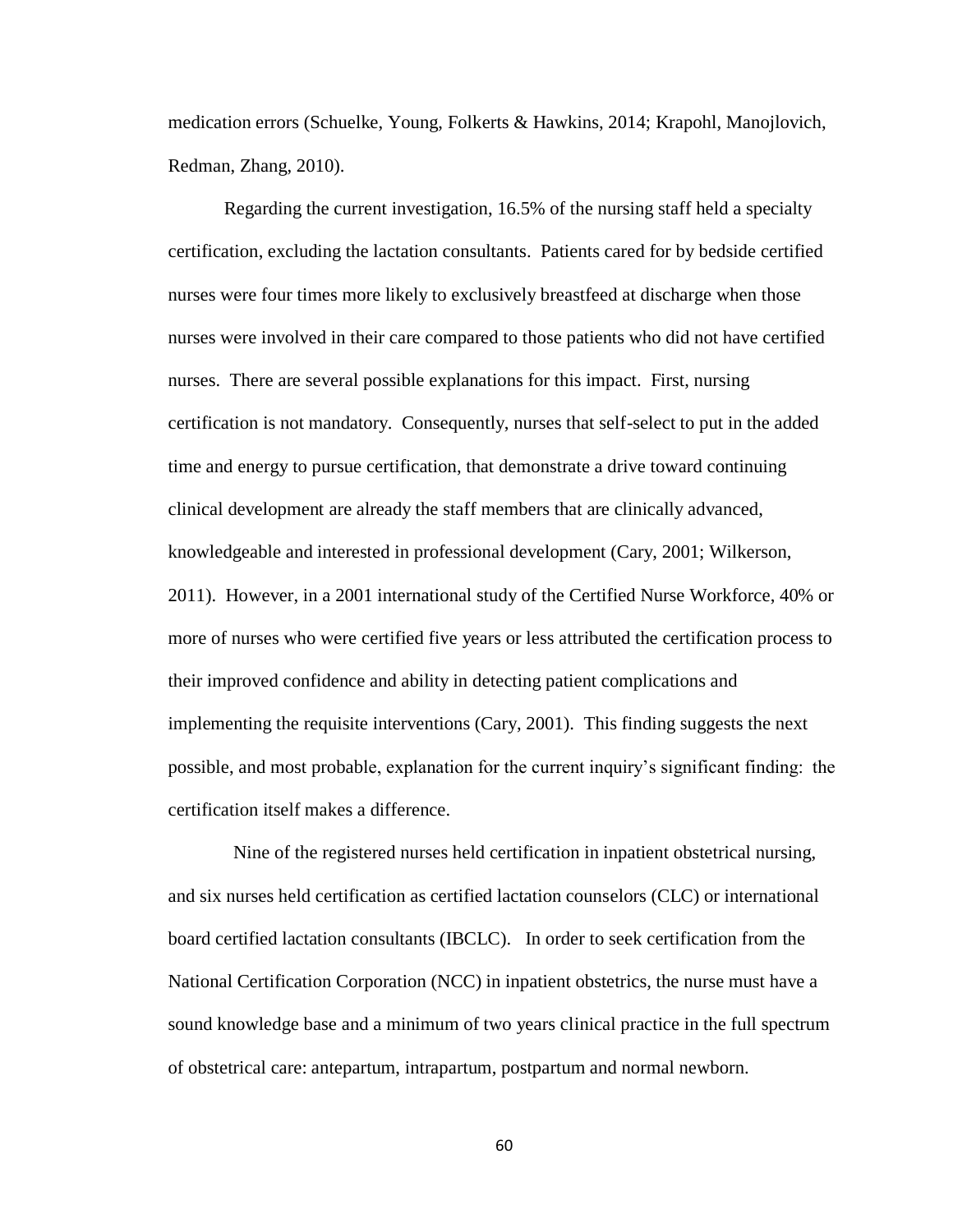Approximately 15% of the questions are specifically focused on the postpartum period and the care of the newborn, including lactation and infant nutrition (The Center for Breastfeeding, 2012). The CLC process requires a 45 hour course, skill sessions and an exam that includes a practical and multiple choice exam. The IBCLC is similar but also requires clinical time under the supervision of an IBCLC prior to sitting for the exam. The rigor of the certification process, including both the didactic component and the practical skills, provides the nurse with a level of understanding and coaching skill simply not available through traditional nursing education or the typical experience gained through working on an obstetrical unit. In this study, only specialty certification was predictive of breastfeeding exclusivity. It is important to note that the number of lactation consultant visits alone was not statistically significant despite the training and specialty certification lactation consultants obtain. A plausible explanation is lactation consultants are not available to the patient around the clock and do not have the same amount of time and personal engagement with the patient that the bedside couplet nurse can bring. Lactation consultants concentrate their efforts on couplets experiencing difficulties beyond the commonly encountered struggles or complications the bedside nurse supports and solves with the patient as a matter of course.

Two attributes of the mother were significantly associated with breastfeeding exclusivity at discharge. First, Hispanic/Latino ethnicity was found to be a significant predictor of breastfeeding exclusivity at discharge. This result may be due to the fact that only those mothers who were admitted with the intent to breastfeed were included. Linares, Raynes, Gomez, Gokun, and Dignan (2014) previously reported that infant feeding intention was a strong predictor of exclusive breastfeeding at discharge in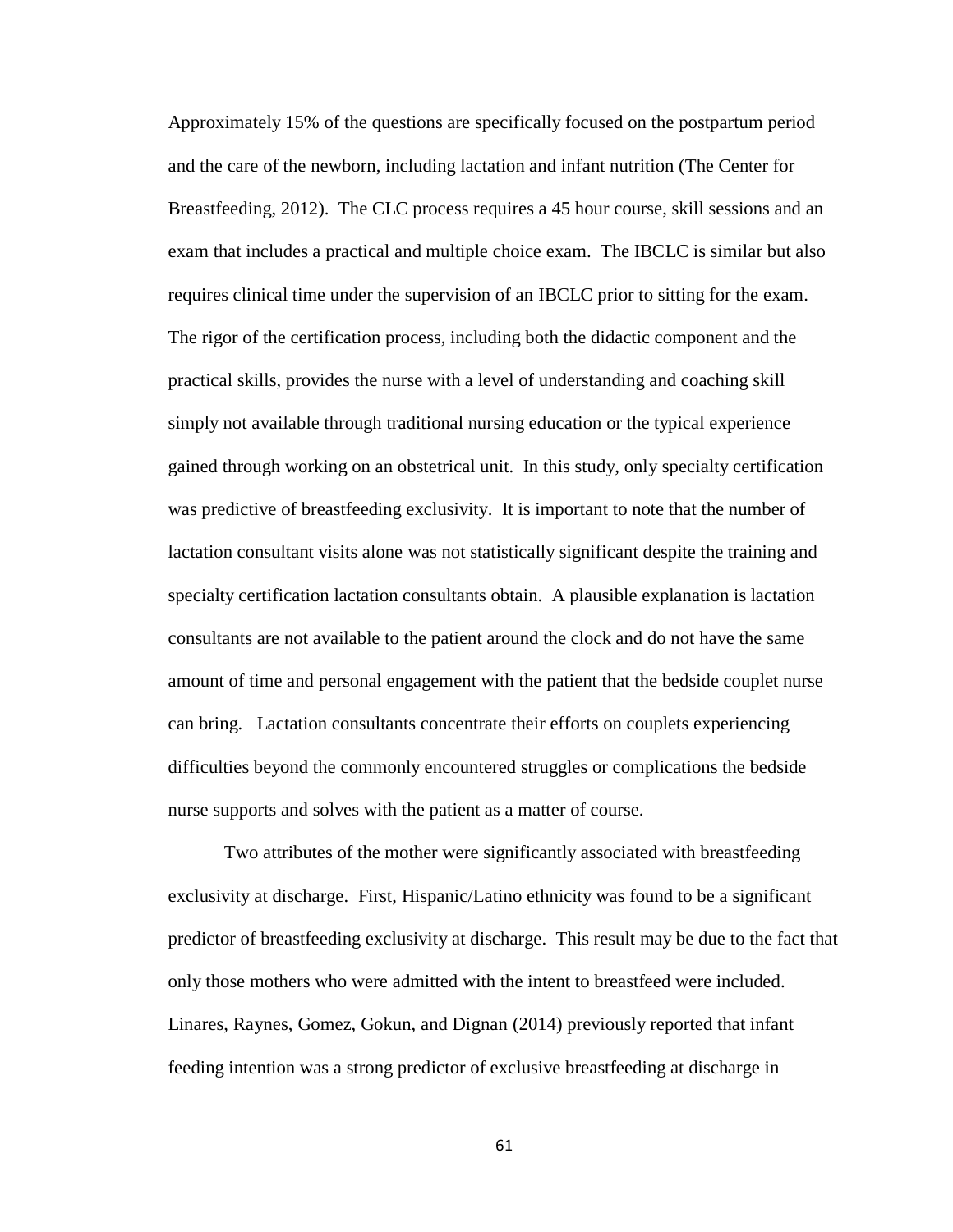Hispanic mothers in Kentucky. Second, Sutherland, Pierce, Blomquist and Handa (2012) reported women who had less than a college degree were less likely to initiate breastfeeding or were unsuccessful initiators. Likewise, this study found that the higher the mother's educational level, the more likely she was to exclusively breastfeed.

For the outcome of STS contact, bivariate analysis also showed a statistically significant relationship for certification, but the logistic regression model was not significant. This finding may be due to the lack of variability between the group that did STS and the patients who did not participate. Over 90% of newborns were placed STS after delivery which demonstrates this practice as the standard of care for term healthy newborns.

## **Limitations**

Several limitations regarding the analysis should be noted. Due to the design of the project, causation could not be established. With logistic regression models, only the odds or probability of an outcome occurring can be predicted based on the conditions provided (Munro, 2005). Furthermore, evidence based practice notes that STS contact should persist until the first feed, or at least one hour without interruption (Dabrowski, 2007). Documentation of STS duration was missing on the majority of the patients in the study, preventing its inclusion as a variable for evaluation. Additionally, data on nurse experience extracted from the RN profile database was entered as various ranges instead of completed years of experience in the unit. Without years of experience as a continuous variable, it was impossible to create a true picture of the broad and varied experience within the study unit. Finally, as this project was a patient-level analysis, the nursing hours per patient day metric was not included. Additional research should be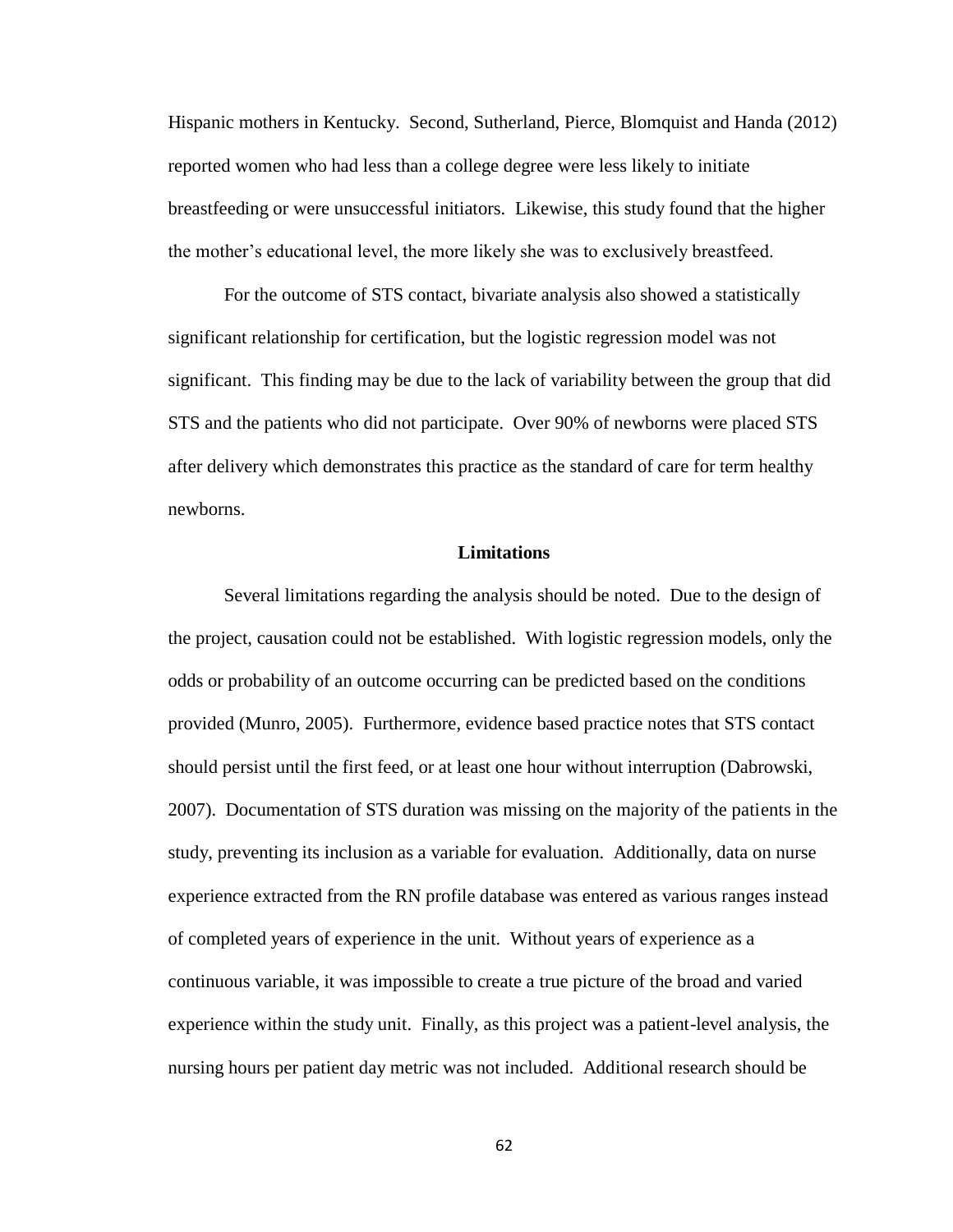completed inclusive of hours per patient day to better capture the composite variable of *nurse dose.*

## **Implications for Practice**

Evidence based findings regarding nurse characteristics and their impact on nursesensitive outcomes in the perinatal population have been slim, at best. This study provides statistically significant findings supporting the notion that nurse specialty certification may be more predictive of successful breastfeeding outcomes for mother/baby couplets than a nurse's educational level, or years of clinical experience in obstetrics. Notably, in this study, number of for lactation consultant visits also was not predictive of breastfeeding success. This organization has traditionally relied on lactation consultants, separate from mother/baby nurses, to drive the focus and interactions regarding breastfeeding support. These results indicate that when considering healthy term newborns, it may be more beneficial for mother/baby nurses to achieve certification allowing lactation consultants to focus primarily on high-risk concerns like breastfeeding in the neonatal intensive care unit and outpatient support for mother/baby couplets postdischarge.

In light of the above findings that years of experience and nursing degree do not equate to clinical acumen how, then, do nurse leaders assimilate and utilize this information for future organizational planning? First, additional research needs to utilize the concept of *nurse dose.* As a composite variable, *nurse dose* better reflects the complexity of nursing characteristics and allows for evaluation of the level of nursing staff required to produce intended patient outcomes (Manojlovich et al., 2011; Sidani, Manojlovich & Covell, 2010).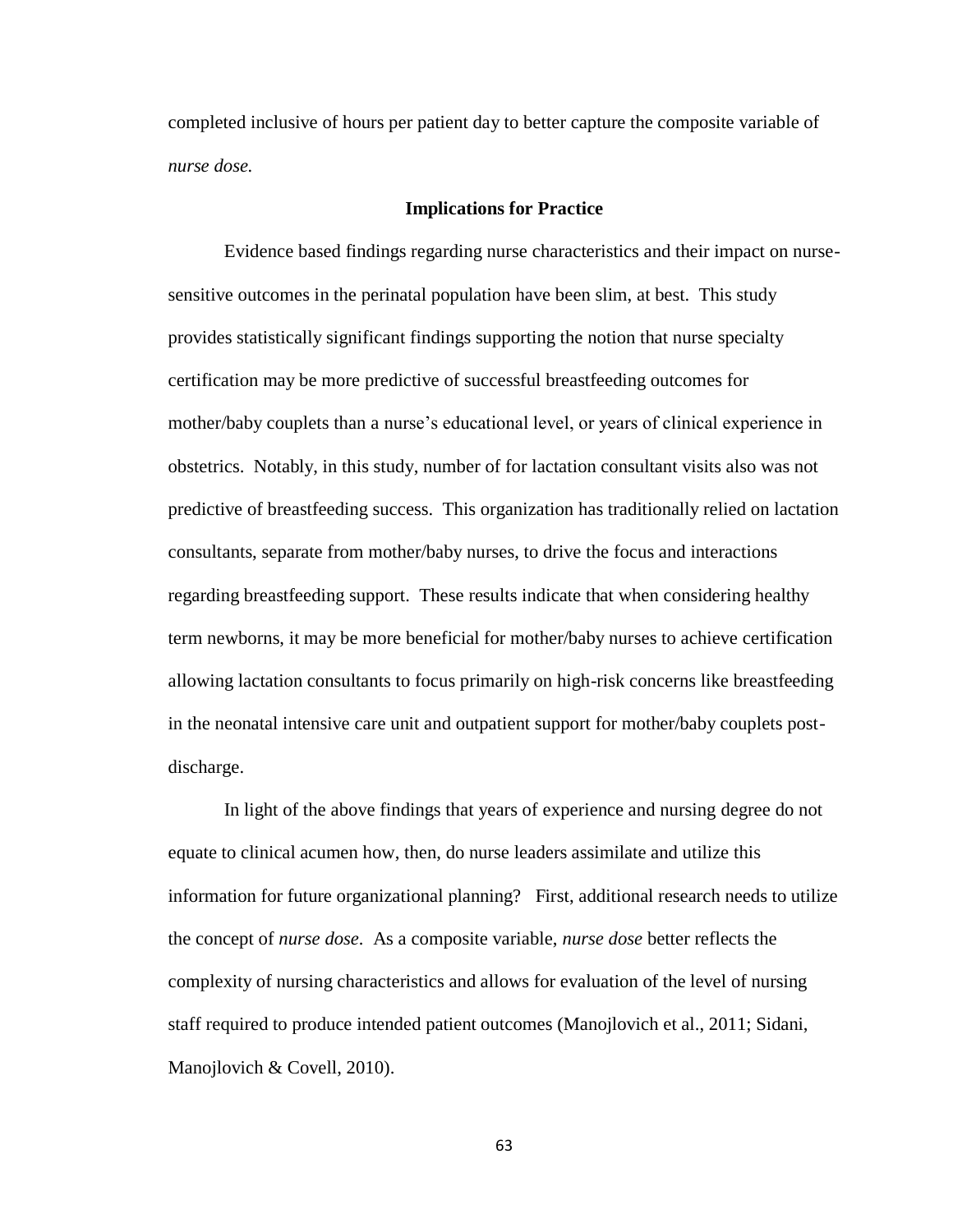Second, there is a need to extend research beyond that of medical/surgical units and expand the breadth of inquiry to specialty areas. As demonstrated in this study, different nurse characteristics may be significantly associated with promotion of positive outcomes rather than merely avoidance of adverse events such as mortality, patient falls, etc.

Finally, nurse leaders and hospital administrators are the decision-makers for institutional policies to support the recruitment, retention and preparation of employees. If researchers can demonstrate which nurse characteristics, or combination thereof, are most strongly associated with specific patient outcomes, then leadership can create programs that incentivize clinical staff to meet those requirements. For example, this study implies that breastfeeding exclusivity rates could be improved if additional nurses were specialty certified in obstetrics and/or lactation. If organizations established programs that incentivized mother/baby nurses to gain certification, then more mothers and babies would experience the best opportunity to be successful in a healthy start together. Additionally, the institution would realize an impact through an improved family-centered experience, improved efficiencies and quality outcomes. Moreover, a societal return on investment would be captured through improved health for mom and baby, less sick visits to the pediatrician, and working mothers missing less time for care of an ill child.

# **Conclusion**

The rising cost of U.S. healthcare, coupled with its shortcomings in outcomes, has raised an acute awareness that a problem with our healthcare system exists. The Patient Protection and Affordable Care Act directed the creation of a value-based purchasing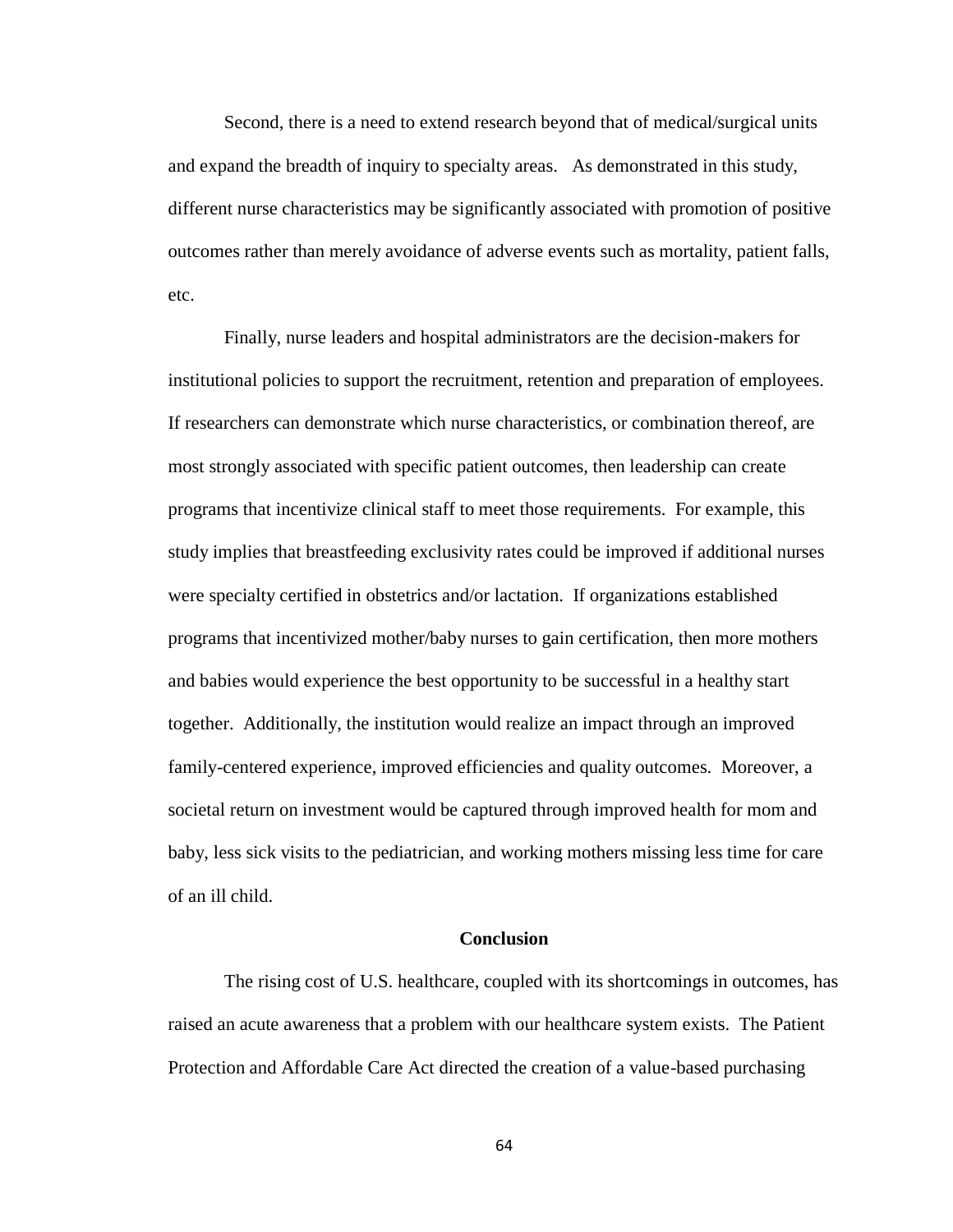system to financially incentivize healthcare quality (Kavanagh et al., 2012). These concerns, coupled with changes in healthcare reimbursements require nurse leaders to continuously evaluate nurse-sensitive measures as a means to facilitate efficient quality care.

There is already consistent evidence supporting the relationship between nurse staffing, nurse education, nurse work environment and patient outcomes such as inpatient mortality (Aiken et al., 2003; Aiken et al., 2013). This practice improvement project adds to the current body of knowledge in two ways. First, specialty certification may be more influential on patient outcomes than education or experience, depending on the outcome being evaluated. Second, this project now raises the question as to whether the current findings regarding nurse characteristics and patient outcomes in medical/surgical units can be generalized to other patient care venues. Additional research must be conducted focusing on specialty areas in order for organizational leaders to translate the results into operational plans.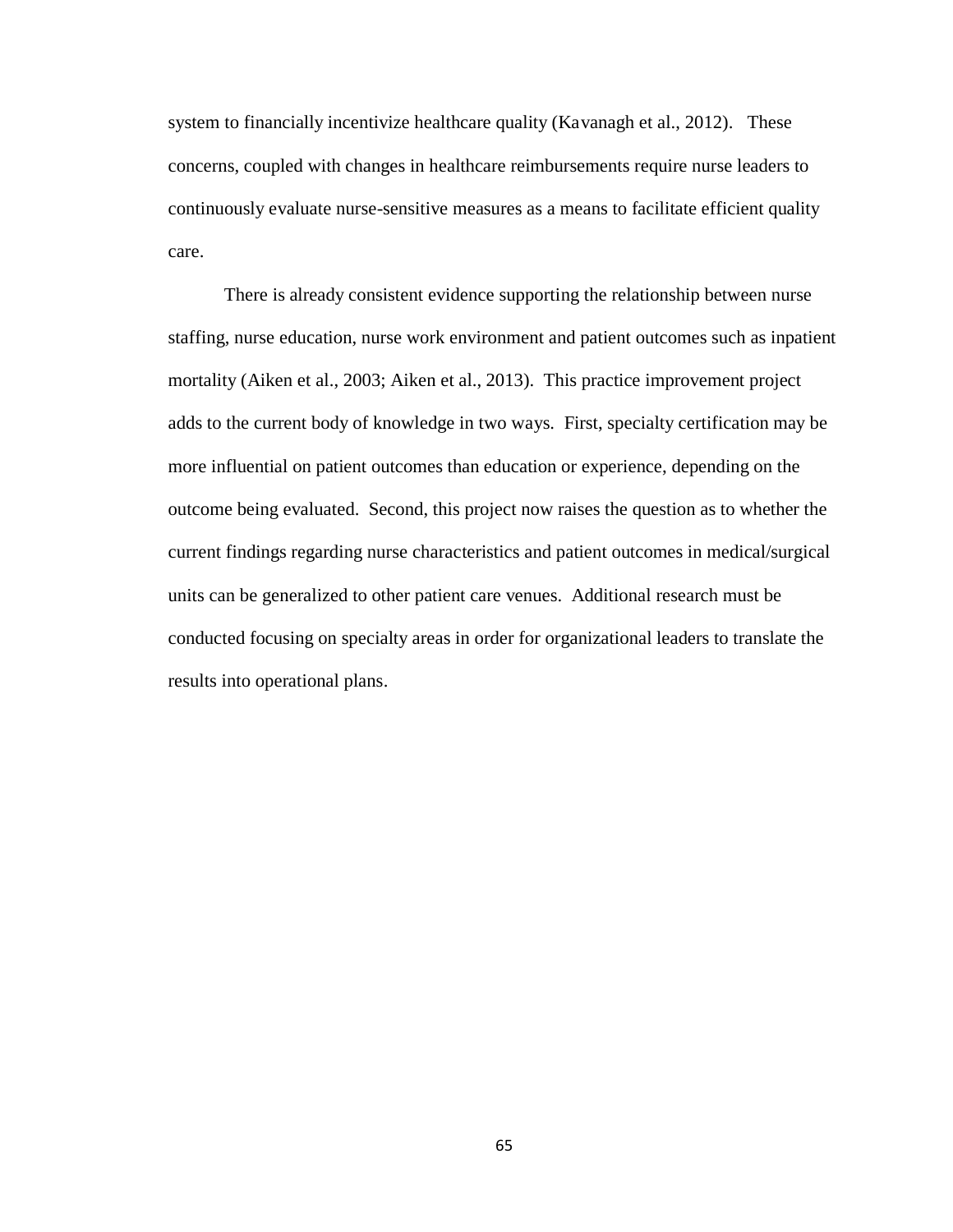# Table 1

| Variables                                   | $n(\%)$    |  |
|---------------------------------------------|------------|--|
| Age                                         |            |  |
| Range                                       | $17 - 44$  |  |
| Mean (SD)                                   | 28 (5.959) |  |
| Race                                        |            |  |
| African American                            | 15(11.5)   |  |
| Caucasian                                   | 97 (74.0)  |  |
| Asian/Unreported                            | 19(14.5)   |  |
| Ethnicity                                   |            |  |
| Hispanic/Latino                             | 34(26.0)   |  |
| Non-Hispanic                                | 97 (74.0)  |  |
| Gravida                                     |            |  |
| One (First Pregnancy)                       | 44 (33.6)  |  |
| Two                                         | 31(23.7)   |  |
| $>$ Three                                   | 56 (42.7)  |  |
| Education*                                  |            |  |
| Less than high school                       | 25(19.1)   |  |
| High school graduate                        | 37(28.2)   |  |
| Some College                                | 38 (29.0)  |  |
| Graduate                                    | 27(20.6)   |  |
| Breastfeeding Experience*                   |            |  |
| No previous experience                      | 54 (41.2)  |  |
| Some previous experience                    | 60(45.8)   |  |
| Skin-to-Skin after delivery                 |            |  |
| No STS                                      | 11(8.4)    |  |
| STS after vaginal delivery                  | 120(91.6)  |  |
| <b>Exclusive Breastfeeding at Discharge</b> |            |  |
| Breastfeeding with Formula                  | 48 (36.6)  |  |
| Supplementation                             |            |  |
| <b>Exclusive Breastfeeding</b>              | 83 (63.4)  |  |
| *Missing data                               |            |  |

*Descriptive Statistics of Sample (N=131)*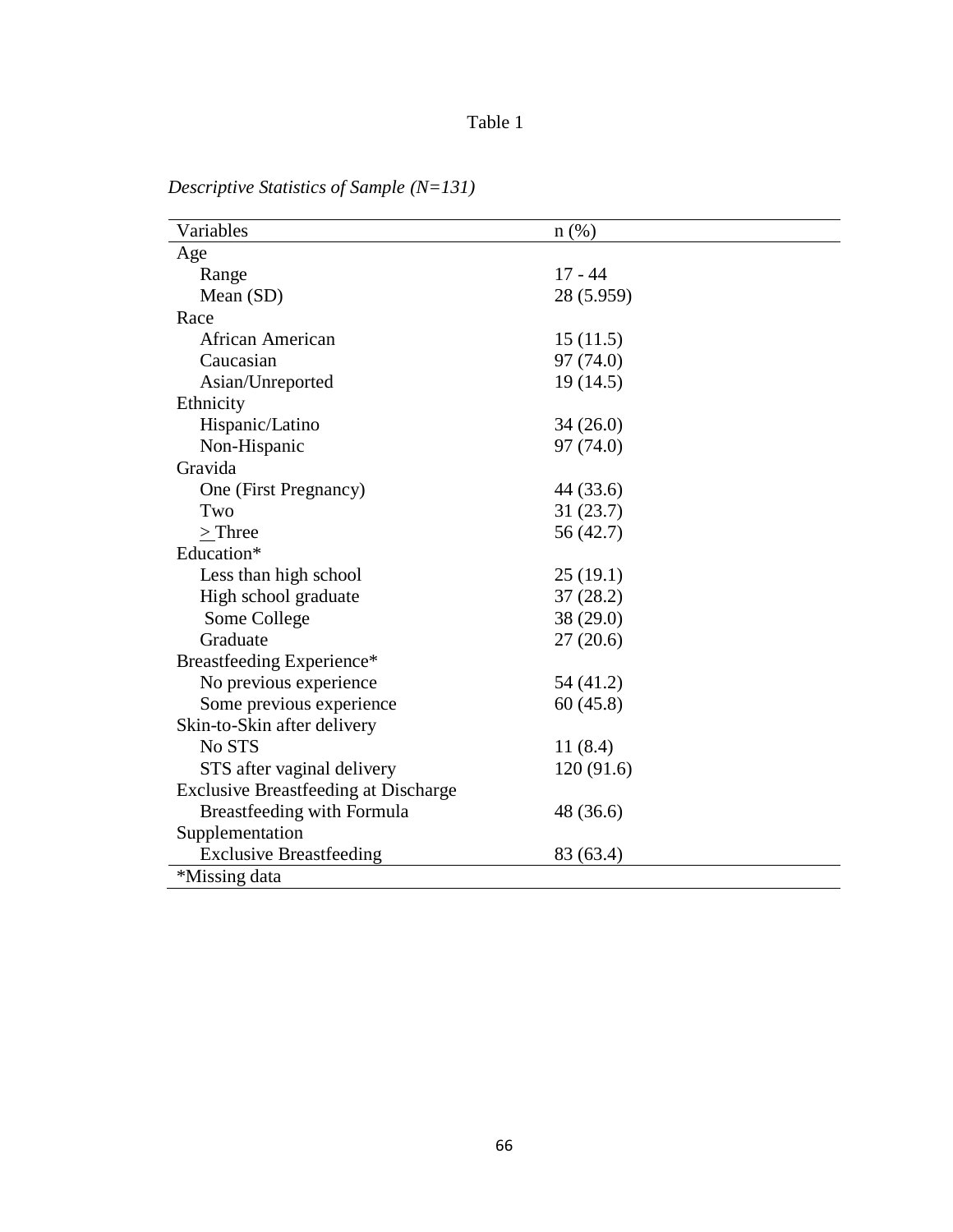| Variables                        | $n(\%)$   |  |
|----------------------------------|-----------|--|
|                                  |           |  |
| Nurse Experience (years in unit) |           |  |
| Less than 5 years                | 50 (54.9) |  |
| More than 5 years                | 40(44.0)  |  |
| <b>Educational Level</b>         |           |  |
| <b>ADN</b>                       | 31(34.1)  |  |
| <b>BSN</b>                       | 59 (64.8) |  |
| Certifications                   |           |  |
| Yes                              | 15(16.5)  |  |
| N <sub>o</sub>                   | 76 (83.5) |  |

*Descriptive Statistics of Nurse Level Data (N=90)*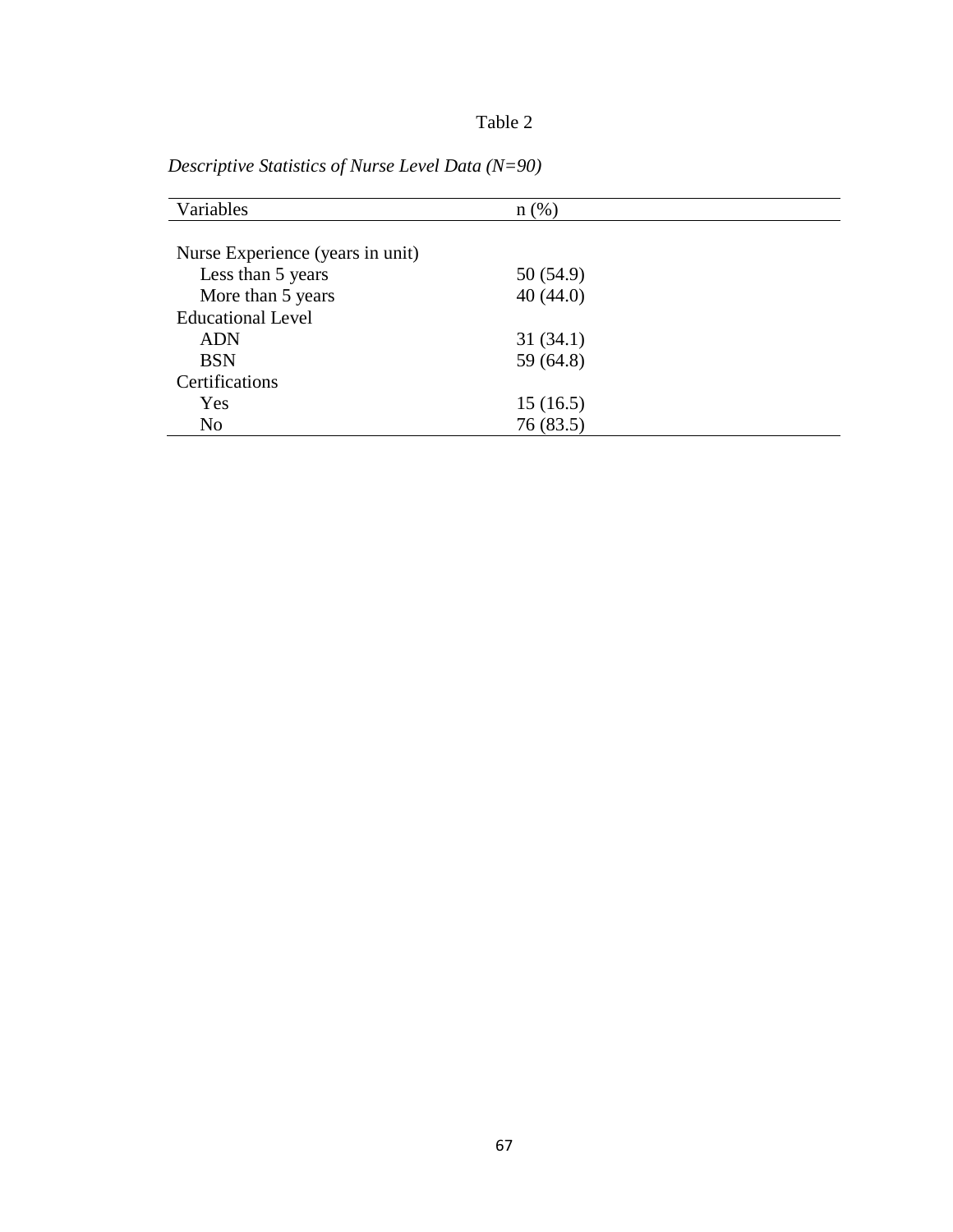| <b>Variables</b>              | <b>Skin-to-Skin Contact</b> |                     | P value |
|-------------------------------|-----------------------------|---------------------|---------|
|                               | No $(n = 14)$               | Yes $(n = 135)$     |         |
|                               | Mean $(SD) / n$ (%)         | Mean $(SD) / n$ (%) |         |
| <b>Maternal Variables</b>     |                             |                     |         |
| Age                           | 28.29 (7.36)                | 27.25 (5.86)        | .54     |
| Race                          |                             |                     | .19     |
| Caucasian                     | 9(8.4)                      | 98 (91.6)           |         |
| African American              | 1(4.5)                      | 21 (95.5)           |         |
| Asian/Unreported              | 4(20.0)                     | 16(80.0)            |         |
| Ethnicity                     |                             |                     | .71     |
| Not Hispanic/Latino           | 11(9.9)                     | 100(90.1)           |         |
| Hispanic/Latino               | 3(7.9)                      | 35(92.1)            |         |
| Mother's Education*           |                             |                     | .34     |
| < High School Graduate        |                             | 25(92.6)            |         |
| <b>High School</b>            | 2(7.4)                      |                     |         |
| Graduate/GED                  | 4(8.2)                      | 45 (91.8)           |         |
| Undergraduate                 | 4(10.0)                     | 36(90.0)            |         |
| Graduate/Post-Graduate        | 4(14.8)                     | 23 (85.2)           |         |
| <b>Missing Education Data</b> |                             | 5(100.0)            |         |
| <b>Nurse Variables</b>        |                             |                     |         |
| <b>RN BSN</b>                 |                             |                     | .17     |
| N <sub>o</sub>                | 3(5.3)                      | 54 (94.7)           |         |
| Yes                           | 11(12.0)                    | 81 (88.0)           |         |
| RN Cert                       |                             |                     |         |
| No                            | 9(7.3)                      | 115 (92.7)          | .046    |
| Yes                           | 5(20.0)                     | 20(80.0)            |         |
|                               |                             |                     |         |
| $>$ 5 years of experience     |                             |                     | .31     |
| No                            | 7(7.5)                      | 86 (92.5)           |         |
| Yes                           | 7(12.5)                     | 49 (87.5)           |         |

*Bivariate Analysis Skin-to-Skin Contact (N= 149)*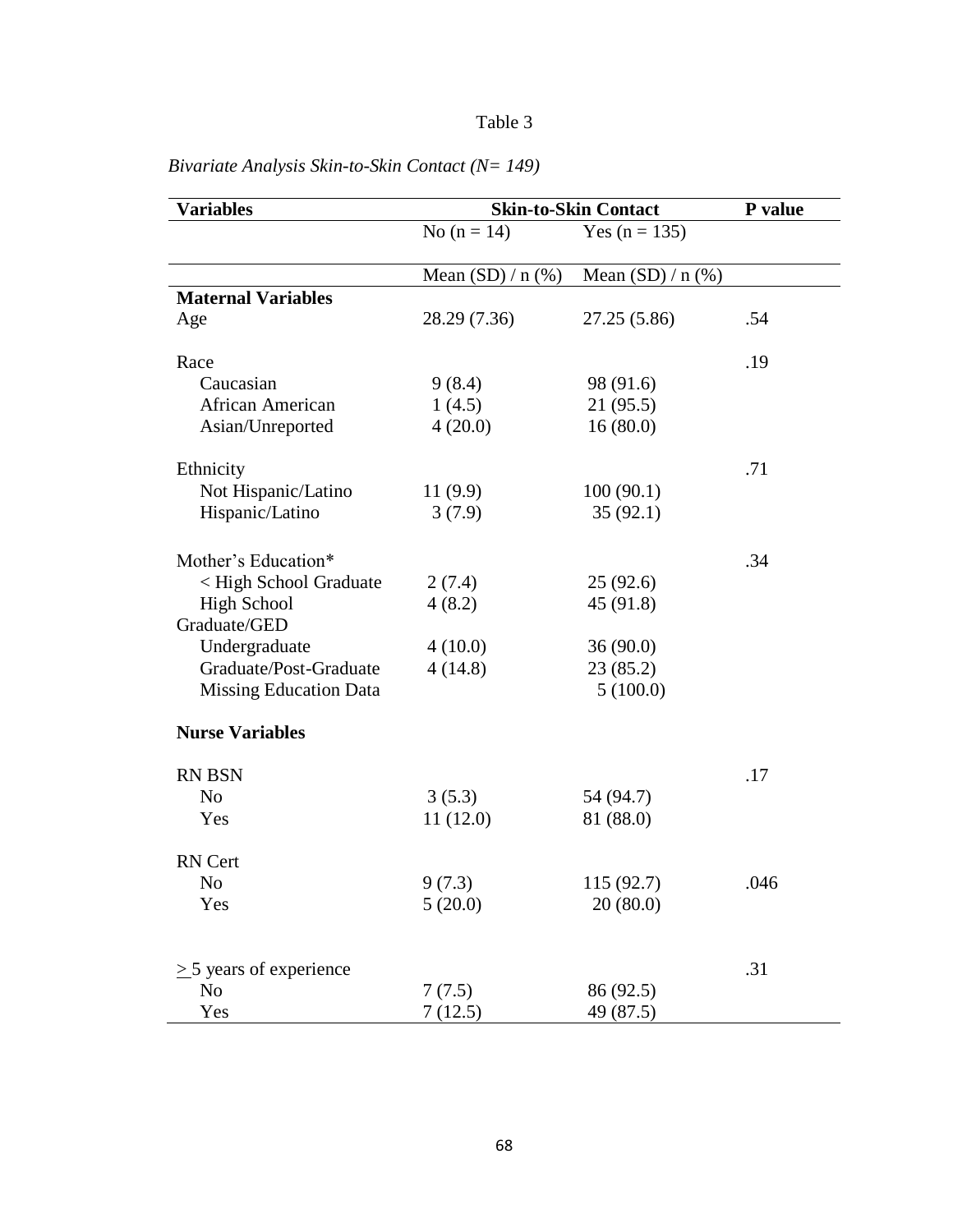| <b>Variables</b>                   | <b>Breastfeeding Exclusivity</b> | P value             |      |
|------------------------------------|----------------------------------|---------------------|------|
|                                    | No $(n = 48)$                    | Yes $(n = 83)$      |      |
|                                    | Mean $(SD) / n$ (%)              | Mean $(SD) / n$ (%) |      |
| <b>Maternal Variables</b>          |                                  |                     |      |
| Age                                | 27.08(6.5)                       | 27.93(5.6)          | .44  |
| Race                               |                                  |                     | .35  |
| Caucasian                          | 37(38.1)                         | 60(61.9)            |      |
| African American                   | 3(20.0)                          | 12(80.0)            |      |
| Asian/Unreported                   | 8(42.1)                          | 11(57.9)            |      |
| Ethnicity                          |                                  |                     | .14  |
| Not Hispanic/Latino                | 32(33.0)                         | 65(67.0)            |      |
| Hispanic/Latino                    | 16(47.1)                         | 18 (52.9)           |      |
| Mother's Education                 |                                  |                     | .004 |
| < High School Graduate             | 14(56.0)                         | 11(44.0)            |      |
| <b>High School</b>                 | 19(51.4)                         | 18 (48.6)           |      |
| Graduate/GED                       |                                  |                     |      |
| Undergraduate                      | 10(26.3)                         | 28 (73.7)           |      |
| Graduate School/Post-              | 5(18.5)                          | 22 (81.5)           |      |
| grad                               |                                  |                     |      |
| <b>Missing Education Data</b>      |                                  | 4(100.0)            |      |
| Previous Breastfeeding Exp         |                                  |                     | .99  |
| N <sub>o</sub>                     | 17(45.9)                         | 37(48.1)            |      |
| Yes                                | 20(54.1)                         | 40(51.9)            |      |
| <b>Average Breastfeeding Score</b> | 7.06(1.15)                       | 7.24(.99)           | .35  |
| <b>Nurse Variables</b>             |                                  |                     |      |
| <b>Lactation Consultant Count</b>  | 1.97(1.14)                       | 2.32(1.09)          | .12  |
| Percent BSN                        |                                  |                     | .06  |
| $<80\%$ BSN                        | 36(75.0)                         | 73 (88.0)           |      |
| $> 80\%$ BSN                       | 12(25.0)                         | 10(12.0)            |      |
| Certification                      |                                  |                     | .046 |
| N <sub>o</sub>                     | 41 (85.4)                        | 58 (69.9)           |      |
| Yes                                | 7(4.6)                           | 25(30.1)            |      |
| Percent Experience in Unit         | .45(.26)                         | .41(.26)            | .44  |

*Bivariate Analysis Breastfeeding Exclusivity (N=131)*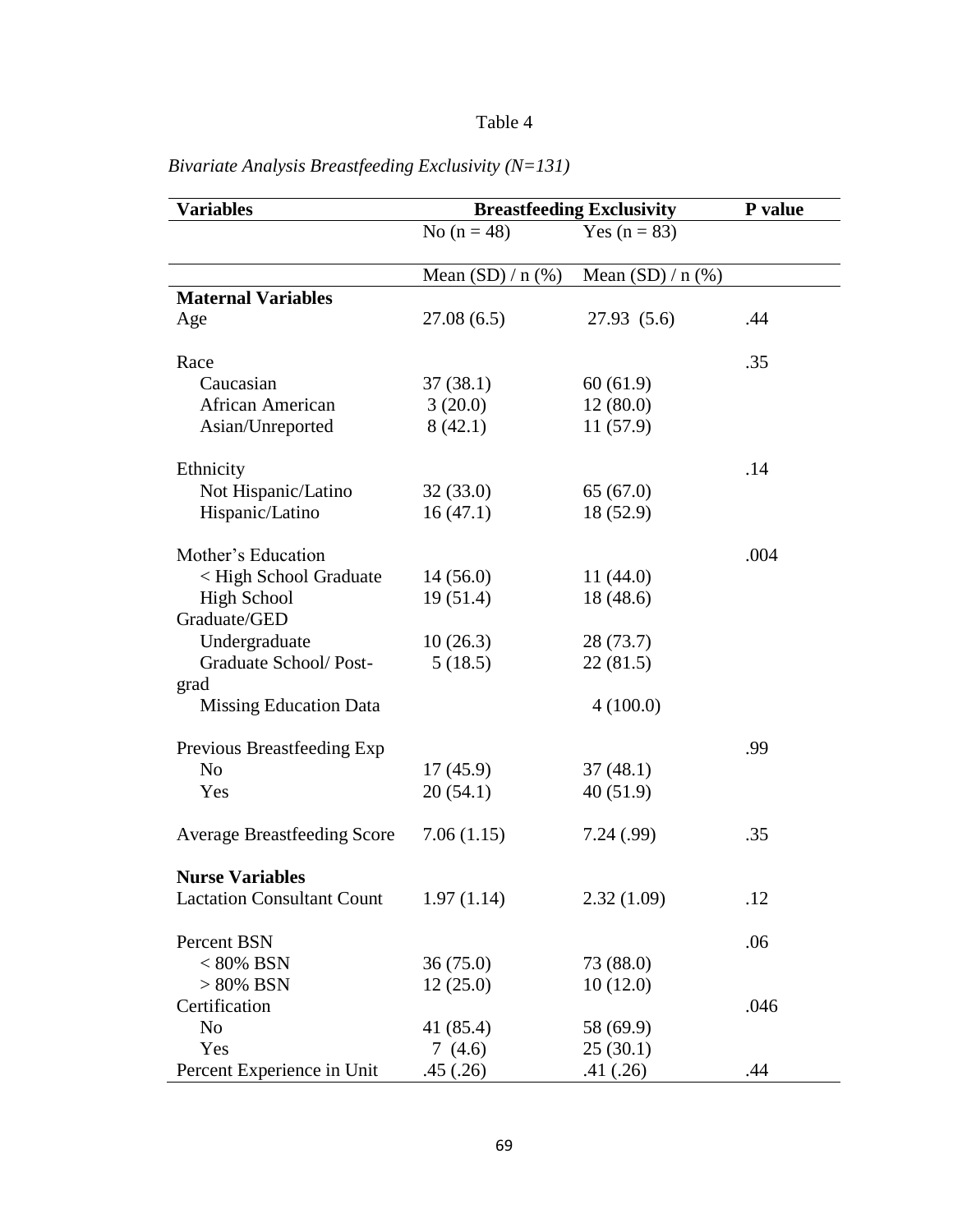|                                              | Odds ratio<br><b>OR</b> | 95% Confidence<br>Interval for OR | p    |
|----------------------------------------------|-------------------------|-----------------------------------|------|
| <b>Maternal Variables</b>                    |                         |                                   |      |
| Education                                    | 2.73                    | $1.44 - 5.18$                     | .002 |
| Race                                         |                         |                                   |      |
| Asian/Other                                  | 0.51                    | $0.64 - 21.36$                    | .31  |
| African American                             | 3.70                    | $0.14 - 1.88$                     | .14  |
| Caucasian                                    | ref                     | ref                               | .17  |
| Ethnicity: Hispanic/Latino                   | 4.26                    | $1.12 - 16.19$                    | .03  |
| Age                                          | 1.01                    | $0.91 - 1.11$                     | .88  |
| <b>Breastfeeding Experience</b>              | 1.49                    | $0.47 - 4.72$                     | .49  |
| STS after delivery                           | 0.77                    | $0.11 - 5.19$                     | .78  |
| <b>Nurse Variables</b>                       |                         |                                   |      |
| BSN > 80%                                    | 0.34                    | $0.10 - 1.20$                     | .095 |
| Experience $> 5$ years in<br>unit            | 0.36                    | $0.05 - 2.55$                     | .31  |
| <b>Certification Present</b>                 | 4.47                    | $1.22 - 16.29$                    | .02  |
| <b>Lactation Consultant</b><br><b>Visits</b> | 1.41                    | $0.90 - 2.12$                     | .13  |

*Logistic regression modeling breastfeeding exclusivity (n = 131\*)*

\*Only mother-baby couplets with complete data on all variables included in the mode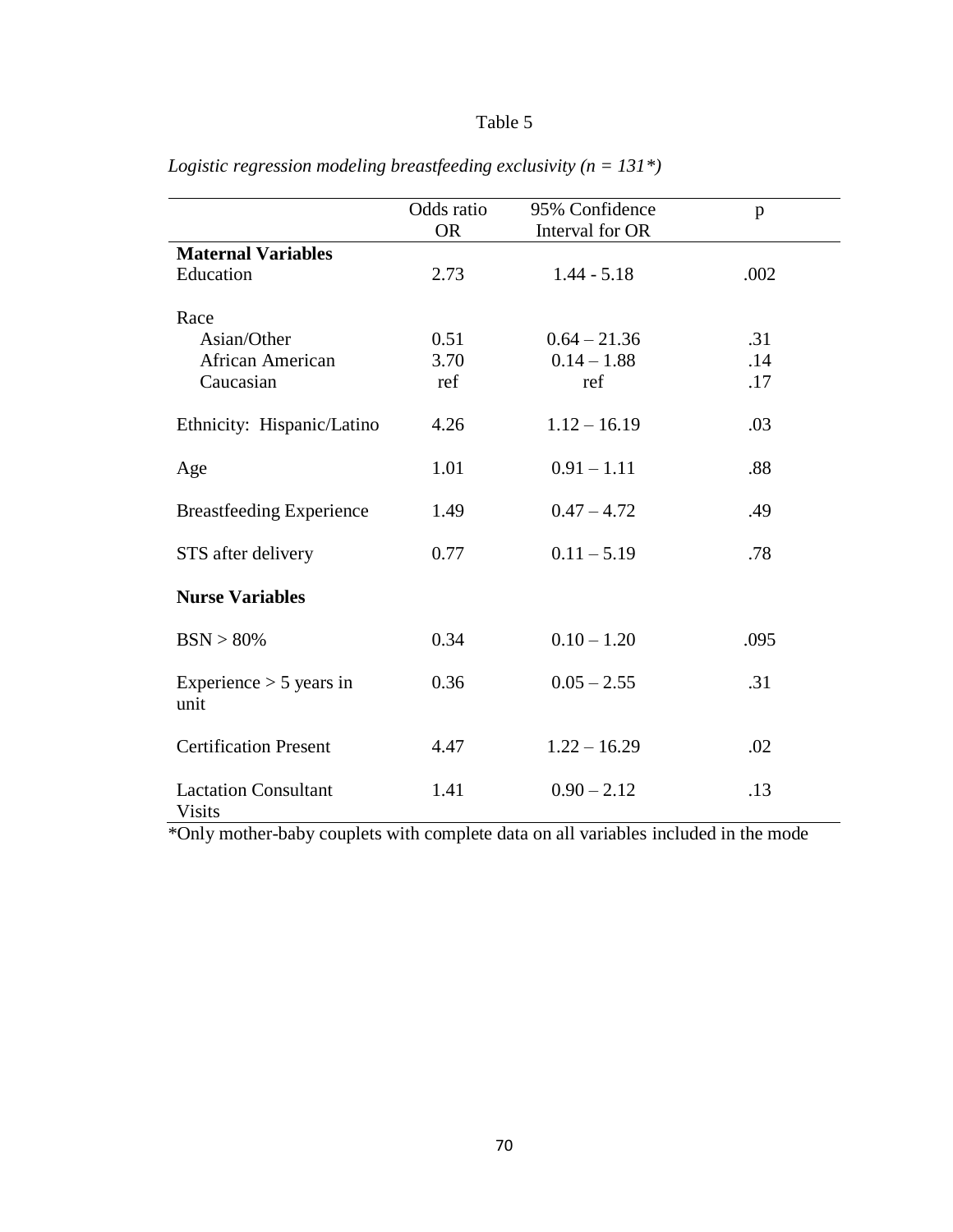- Aiken, L.H., Cimiotti, J.P., Sloane, D.M., Smith, H.L., Flynn, L., Neff, D.F. (2011). Effects of nurse staffing and nurse education on patient deaths in hospitals with different nurse work environments. *Medical Care*, 49(12), 1047-1053.
- Aiken, L.H., Clarke, S.P., Cheung, R.B., Sloane, D.M., Silber, J.H. (2003). Educational levels of hospital nurses and surgical patient mortality. *JAMA*, 290(12), 1617- 1623.
- American Academy of Pediatrics (2005). Policy Statement: Breastfeeding and the use of human milk. *Pediatrics*, 115 (2), 496-506.
- Anderson, G.C., Moore, E., Hepworth, J., & Bergman, N. (2003). Early skin-to-skin contact for mothers and their healthy newborn infants (Cochrane Review). *Birth,* 30 (3), 206-207.
- AWHONN. (2014). AWHONN position statement: Nursing care quality measurement. *JOGNN*, 43 (1), 132-133.
- Baby-Friendly USA (2010). *Guidelines and Evaluation Criteria for Facilities Seeking Baby- Friendly Designation*. Sandwich, MA: Baby-Friendly USA.
- Bartick, M., Steube, A., Shealy, K., Walker, M., Grummer-Strawn, L. (2009). Closing the quality gap: promoting breastfeeding in the United States: A pediatric cost analysis. *Pediatrics*, 125, e1048-e1056.
- Boltz, M., Capezuti, E., Wagner, L., Rosenberg, M. & Secic, M. (2013). Patient safety in medical-surgical units: Can nurse certification make a difference? *MEDSURG Nursing,* 22(1), 26-37.
- Boyle, D.K., Cramer, E., Potter, C., Gatua, M.W. & Stobinski, J.X. (2014). The Relationship between direct-care RN specialty certification and surgical patient outcomes. *AORN J*, 100(5), 511-528.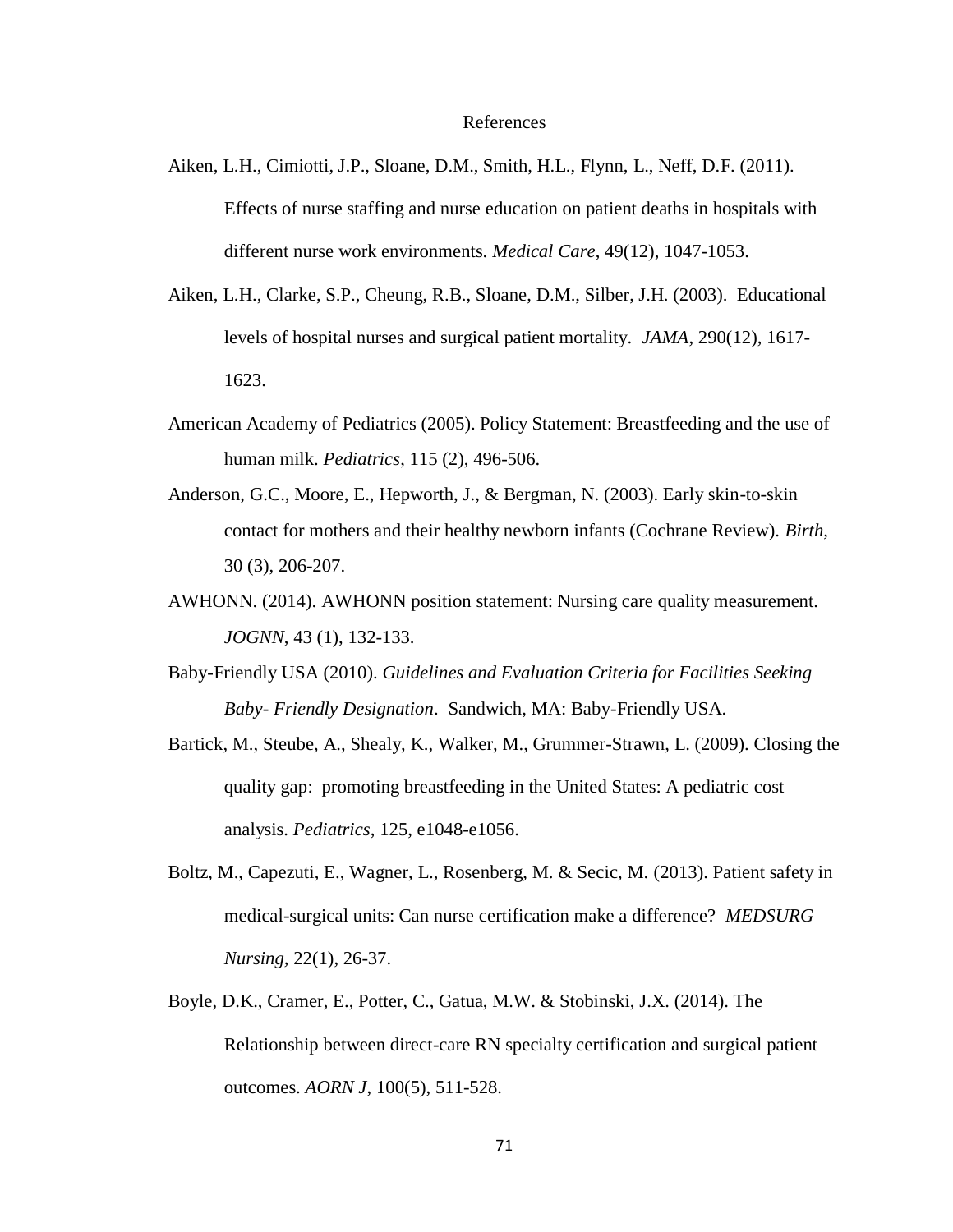Boyle, D.K., Cramer, E., Potter, C., & Staggs, V.S. (2015). Longitudinal association of registered nurse national nursing specialty certification and patient falls in acute care hospitals. *Nursing Research*, 64(4), 291-299.

doi: 10.1097/NNR.0000000000000107

- Brenner, P. (1982). From novice to expert. *American Journal of Nursing*, No. 3, 402-407.
- Cary, A.H. (2001). Certified registered nurses: Results of the study of the certified workforce. *American Journal of Nursing*, 101 (1), 44-52.
- CDC (2013). Breastfeeding report card 2013, United States: Outcome Indicators. Retrieved from [www.cdc.gov/breastfeeding/data/reportcardw.htm.](http://www.cdc.gov/breastfeeding/data/reportcardw.htm)
- Cohen, J. (1988). *Statistical Power Analysis for the Behavioral Sciences*. Hillsdale, NJ: Lawrence Erlbaum Associates.
- Clark, S., Saade, G.A., Meyers, J.A., Frye, D.R., & Perlin, J.B. (2013). The clinical Economic impact of nurse to patient staffing ratios in women receiving Intrapartum oxytocin. *American Journal of Perinatology*. doi: 10.1055/s-0033-1338175
- Crenshaw, J. (2007). Care practice #6: No separation of mother and baby, with unlimited opportunities for breastfeeding. *Journal of Perinatal Education*, 16(3), 39-43.
- Dabrowski, G.A. (2007). Skin-to-skin contact: Giving birth back to mothers and babies. *Nursing for Women's Health*, 11(1), 65-71.
- Demirtas, B. (2012). Strategies to support breastfeeding: a review. *International Nursing Review,*59, 474-481.
- DiFrisco, E., Goodman, K.E., Budin, W.C., Lilienthal, M.W., Kleinman, A., Holmes, B. (2011). Factors associated with exclusive breastfeeding 2 to 4 weeks following discharge from a large, urban, academic medical center striving for baby-friendly designation. *The Journal of Perinatal Education*, 20(1), 28-35. doi: 10.1891/1058-243.20.1.28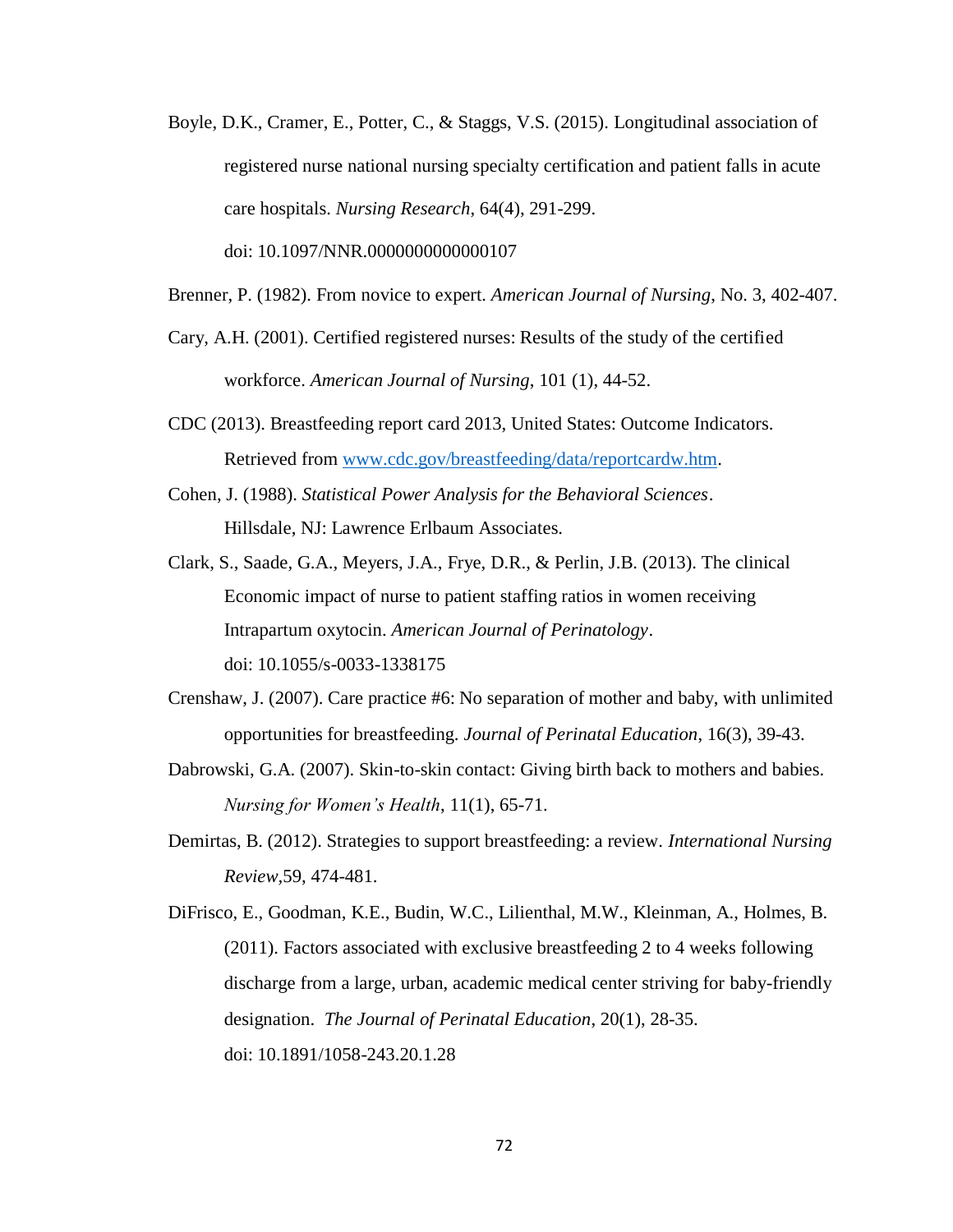- DiGirolamo, A.M., Grummer-Strawn, L & Fein, S.B.(2008). Effect of maternity-care Practices on breastfeeding. *Pediatrics.* 122(2), S43-S49.
- Ferber, S.G. & Makhoul, I.R. (2004). The effect of skin-to-skin contact shortly after birth on the neurobehavioral responses of the term newborn: a randomized controlled trial. *Pediatrics,* 113 (4), 858-865.
- Kavanagh, K.T., Cimiotti, J.P., Abusalem, S. & Coty, M. (2012). Moving healthcare quality forward with nursing-sensitive value-based purchasing. *Journal of Nursing Scholarship*, 44(4), 385-395. doi: 10.1111/j.1547-5069.2012.01469.x
- Kendall-Gallagher, D., Blegen, M.A. (2009). Competence and certification of registered nurses and safety of patients in intensive care units. *American Journal of Critical Care*, 18(2), 106-116. doi: 10.4037/ajcc2009487.
- Kendall-Gallagher, D., Aiken, L.H., Sloane, D.M. & Cimiotti, J.P. (2011). Nurse specialty certification, inpatient mortality, and failure to rescue. *Journal of Nursing Scholarship*, 43(2), 188-194. doi: 10.1111/j.1547-5069.2011.01391.x
- Kleinpell, R. (2009). Evidence-based review and discussion points. *American Journal Of Critical Care*, 18(2), 115-116.
- Linares, A.M., Raynes, M.K., Dozier, A., Wiggins, A., Dignan, M.B. (2015). Factors influencing exclusive breastfeeding at 4 months postpartum in a sample of urban Hispanic mothers in Kentucky. *Journal of Human Lactation,* 1-8. doi: 10.1177/0890334414565711
- Linares, A.M., Raynes, M.K., Gomez, M.L., Gokun, Y. & Dignan, M.B. (2014). Intention to breastfeed as a predictor of initiation of exclusive breastfeeding in Hispanic women. *Journal of Immigrant Minority Health*. doi: 10.1007/s10903-014-0049-0.
- Manojlovich, M. & Sidani, S. (2008). Nurse dose: What's in a concept? *Research in Nursing and Health*. 31, 310-319. doi: 10.1002/nur.20265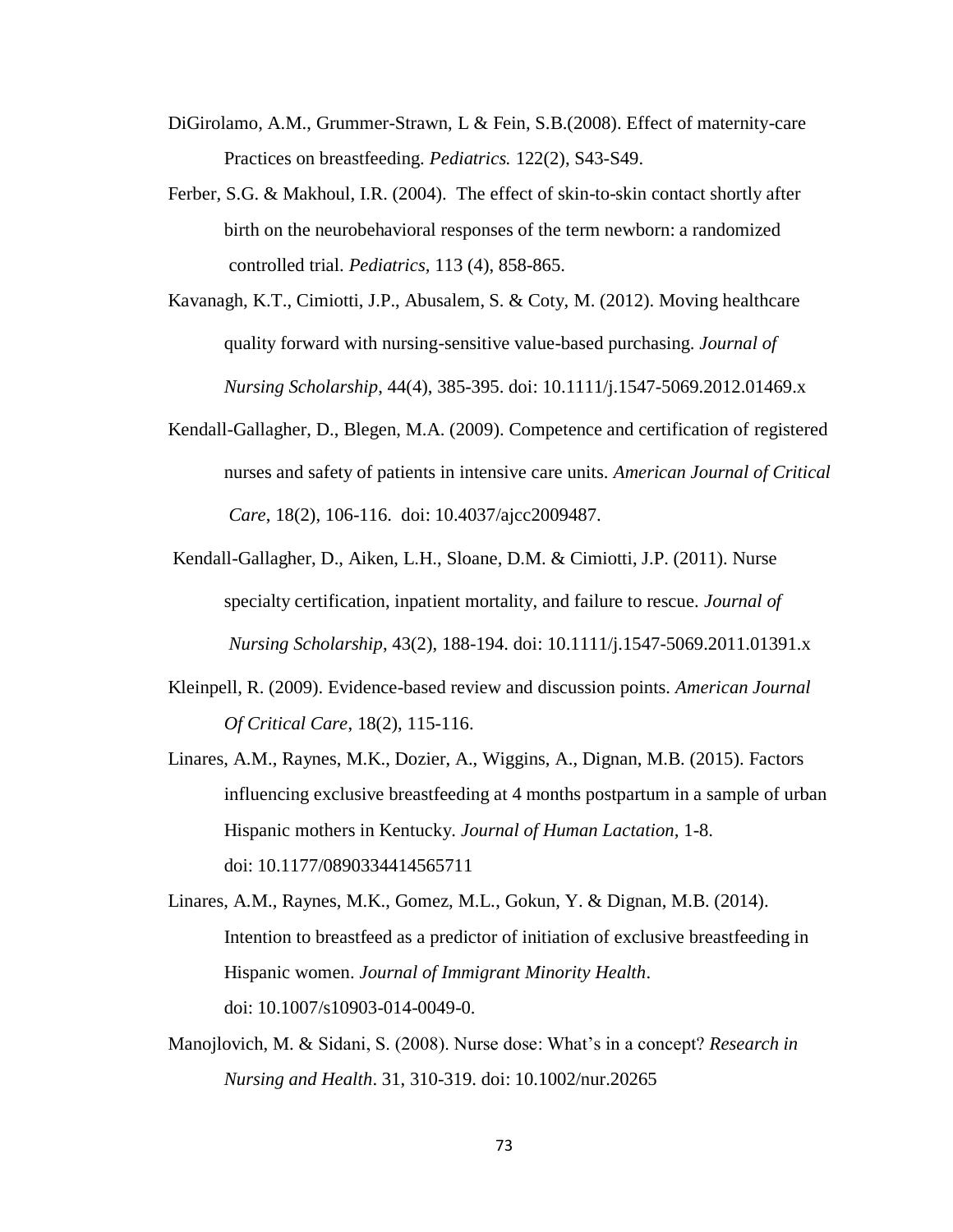- Manojlovich, M., Sidani, S., Covell, C., & Antonakos, C.L. (2011). Nurse dose: Linking Staffing variables to adverse patient outcomes. *Nursing Research*, 60(4), 214-220.
- Munro, B.H. (2005). *Statistical Methods for Health Care Research*, 5th ed. Philadelphia, PA: Lippincott, Williams & Wilkins.
- Murtagh, L. & Moulton, A.D. (2011). Strategies to protect vulnerable populations. working mothers, breastfeeding and the law. *American Journal of Public Health,* 101 (2), 217- 223.
- Sidani, S., Manojlovich, M., Covell, C. (2010). Nurse dose: Validation and refinement of a concept. *Research and Theory for Nursing Practice: An International Journal,* 24(3). doi: 10.1891/1541-6577.24.3.159

Stobinski, J.X. (2015). Certification and patient safety. *AORN Journal*, 101(3), 374-378.

- Sutherland, T., Pierce, C.B., Blomquist, J.L., & Handa, V.L. (2012). Breastfeeding practices among first-time mothers and across multiple pregnancies. *Maternal Child Health Journal*, 16, 1665-1671. doi: 10.1007/s10995-011-0866-x.
- The Center for Breastfeeding (2012). Position paper on the comparative roles and training of the IBCLC and the CLC.

Retrieved from [www.centerforbreastfeeding.org](http://www.centerforbreastfeeding.org/) on March 17, 2016.

- U.S. Department of Health and Human Services. (2011). *The Surgeon General's Call to Action to Support Breastfeeding*. Washington, DC: U.S. Department of Health and Human Services, Office of the Surgeon General; 2011.
- U.S. Department of Labor (2014). Bureau of Labor Statistics. Employment Characteristics of Families, 2013. Retrieved from www. bls.gov.
- Wilkerson, B.L. (2011). Specialty nurse certification effects patient outcomes. *Plastic Surgical Nursing*, 31 (2), 57-59. DOI: 10.1097/PSN.0b013e31821b5a9c
- Yakusheva, O., Lindrooth, R., Weiss, M. (2014). Economic evaluation of the 80% Baccalaureate nurse workforce recommendation: A patient level analysis. *Medical Care*. 52 (10), 864-868.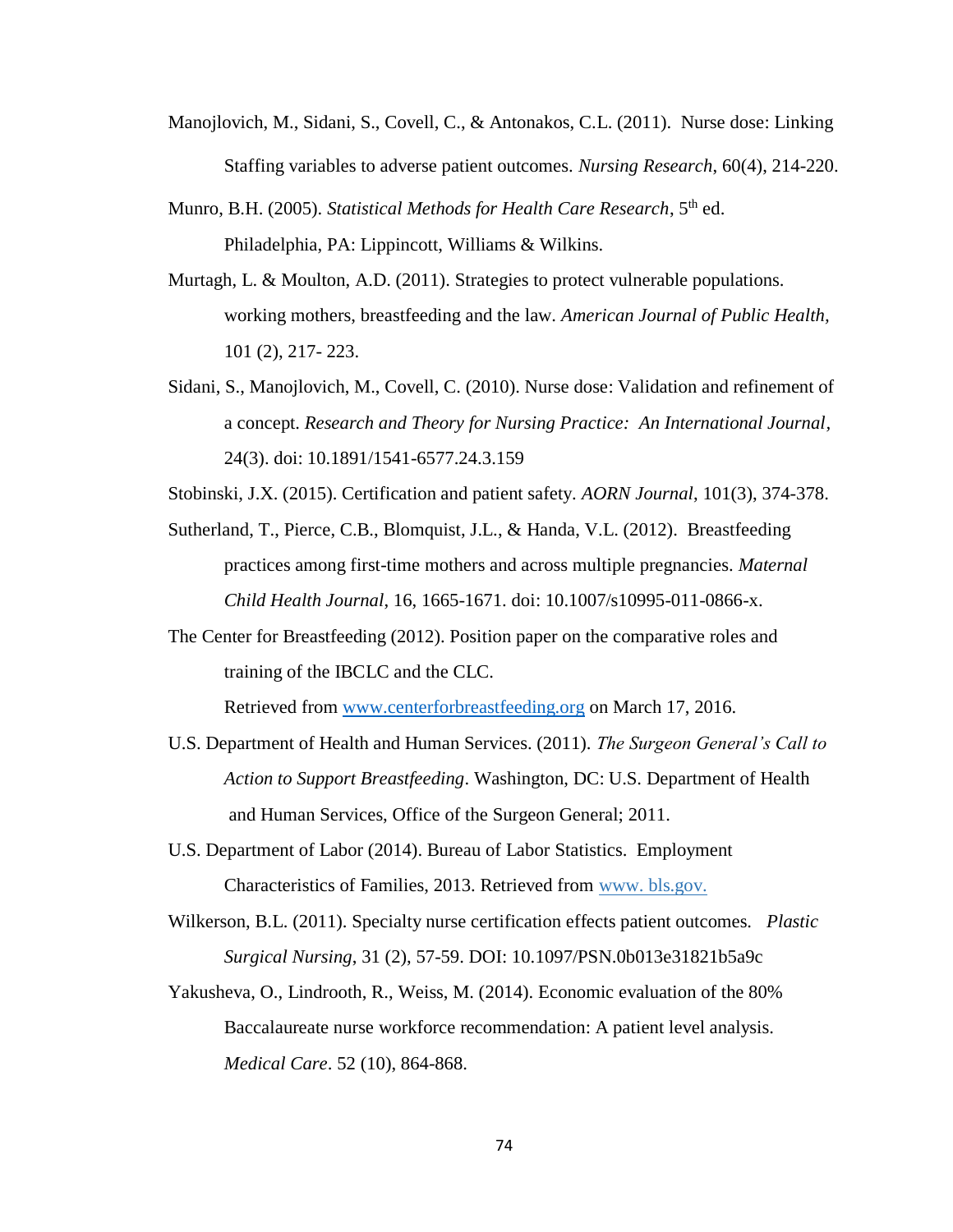Manuscript 3

Affordable Care Act of 2010, Section 4207 Reasonable Break Time for Nursing Mothers

Gwen Moreland, MSN, RN

University of Kentucky

College of Nursing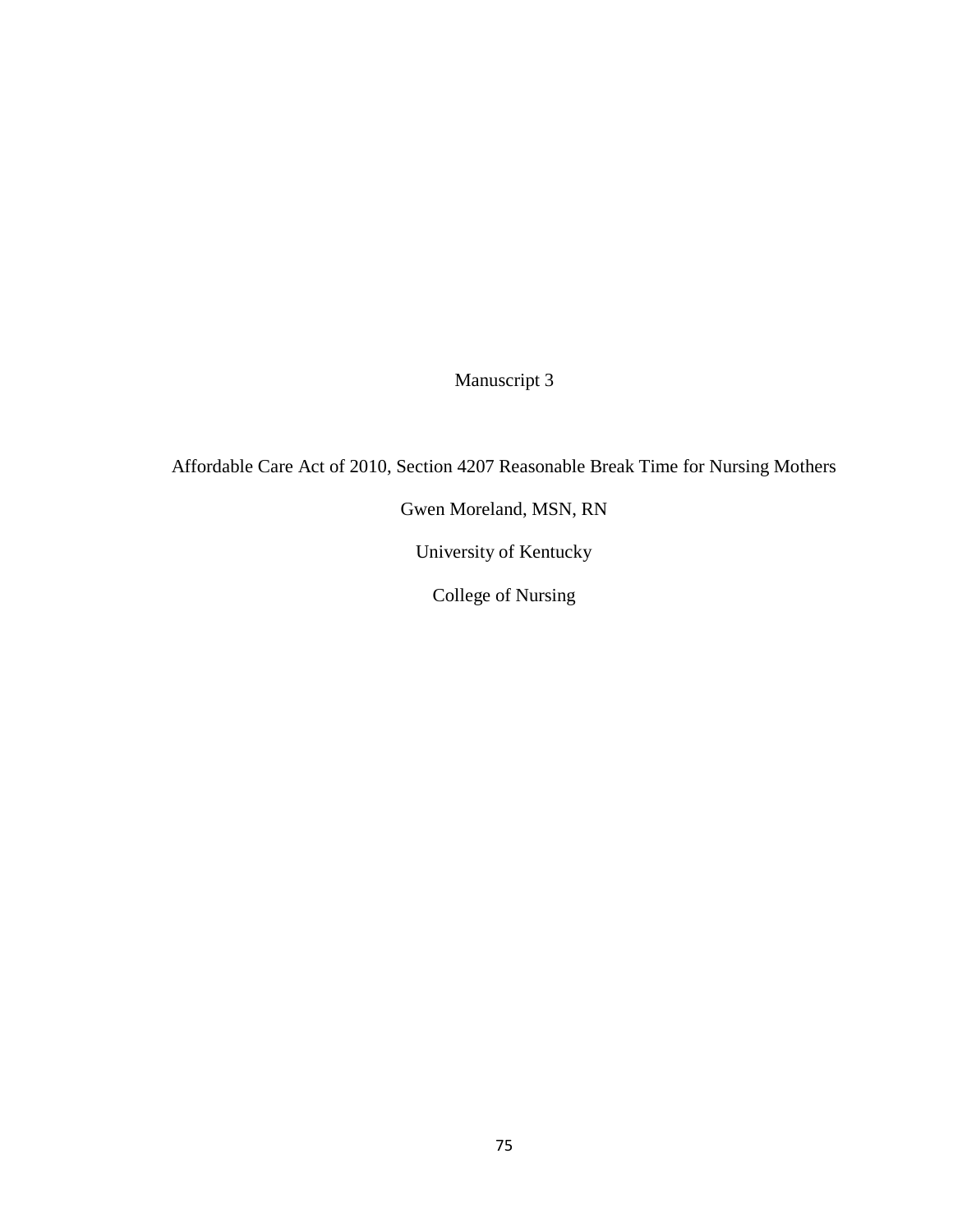## Abstract

The American Academy of Pediatrics recommends that infants should exclusively breastfeed for six months due to the health benefits for both infants and mothers (Abdulloeva & Eyler, 2013). Despite this recommendation, only 16.4% of babies born in the United States are exclusively breastfed for six months (Centers for Disease Control and Prevention [CDC], 2013). The first decline in breastfeeding usually occurs at three months of age which coincides with mothers returning to work (Abdulloeva & Eyler, 2013). The Patient Protection and Affordable Care Act (ACA) amended Section 7 of the Fair Labor Standards Act of 1938 to support breastfeeding women when returning to work. Using Kingdon's "three stream framework", this paper analyzes the ACA, and the proposed bills surrounding the support of breastfeeding for working women.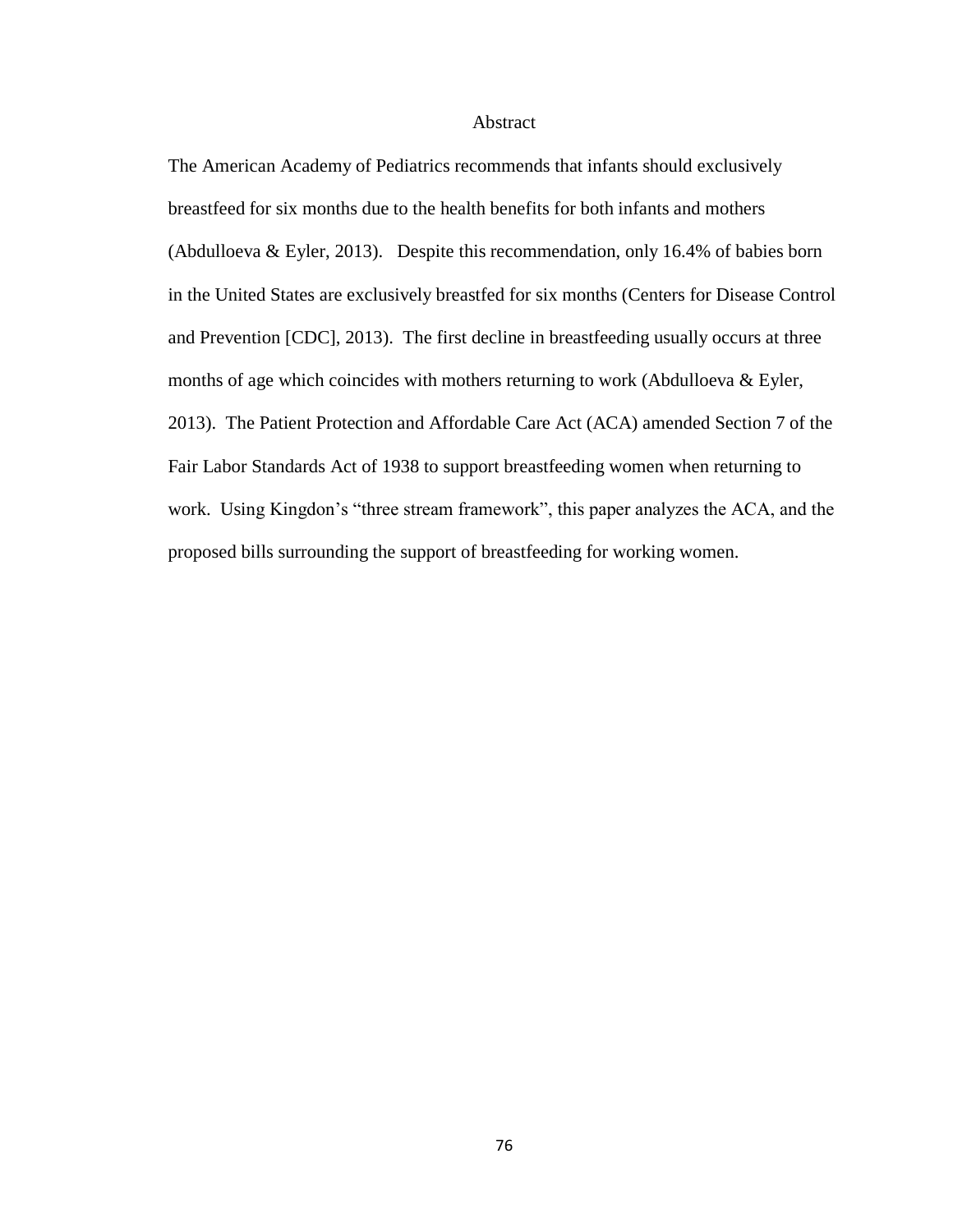Affordable Care Act of 2010 Section 4207 Reasonable Break Time for Nursing Mothers

## **Problem Statement**

The American Academy of Pediatrics recommends that infants should exclusively breastfeed for six months due to the health benefits for both infants and mothers (Abdulloeva & Eyler, 2013). Despite this recommendation, only 16.4% of babies born in the United States are exclusively breastfed for six months (Centers for Disease Control and Prevention [CDC], 2013). The first decline in breastfeeding usually occurs at three months of age which coincides with mothers returning to work (Abdulloeva  $\&$  Eyler, 2013). Additionally, research indicates that breastfeeding continuation rates are lower for mothers who work outside the home than mothers who stay at home (Bai  $&$  Wunderlich, 2013).

The Patient Protection and Affordable Care Act (ACA) of 2010 amended Section 7 of the Fair Labor Standards Act (FLSA) of 1938. This change to the FLSA requires employers to provide reasonable break time for an employee to express milk for her nursing child up to one year of age, and a private place other than a bathroom, free from intrusion by others, to use for expressing milk. Notably, it does not require employers to compensate the employee for the allotted break time. Furthermore, employers with less than 50 employees are not subject to this law if it imposes an undue hardship to the employer. The ACA does not preempt any State law that provides a greater protection for employees who wish to return to work and maintain lactation, protects only hourly employees, and does not provide any direction for a standard implementation of the law for employers.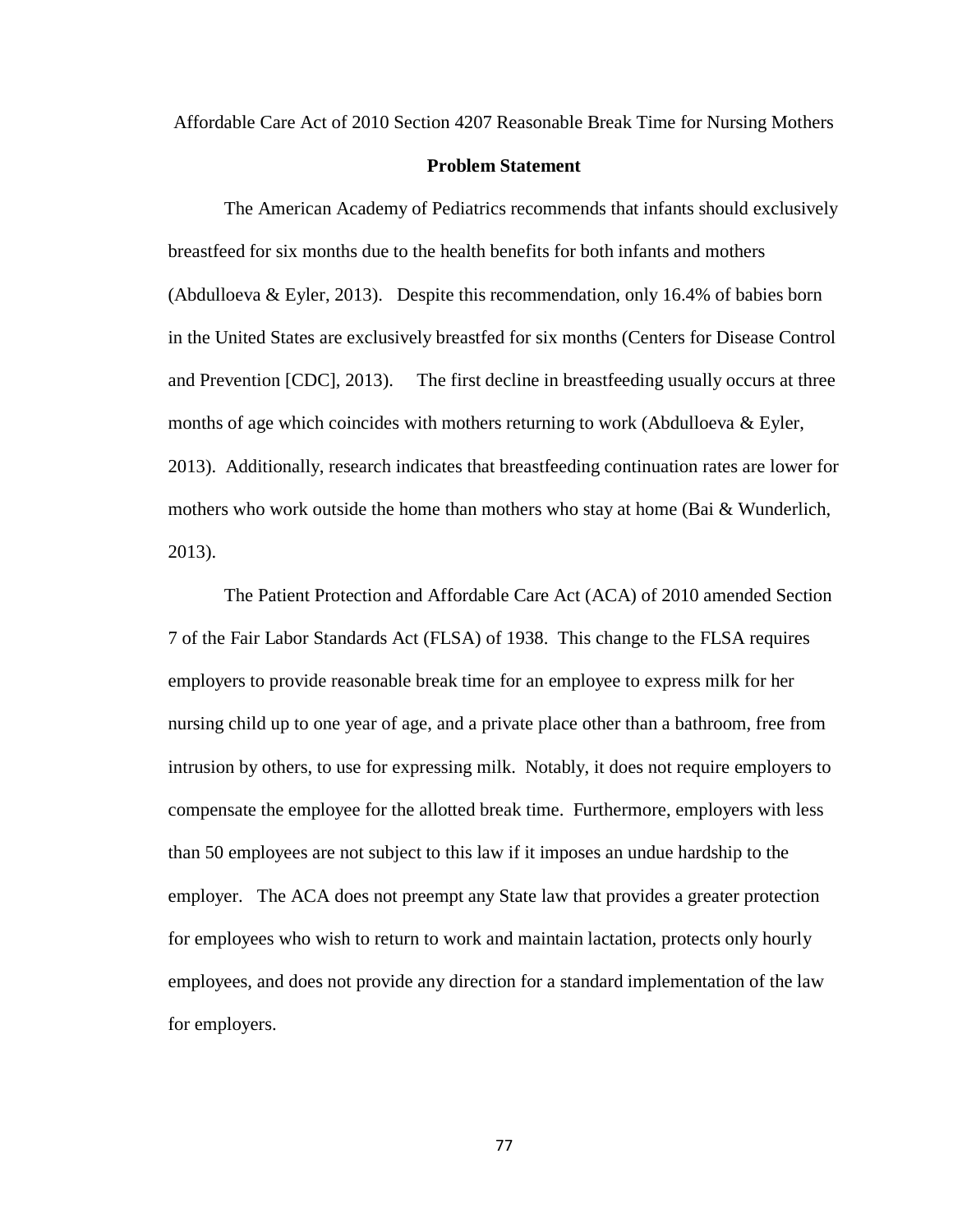## **Background and Significance**

In the early  $20<sup>th</sup>$  century, physicians recommended human milk as the best food for infants and the cornerstone of preventive medicine, but by the 1930's pasteurization of cow's milk prompted those in the lay and medical communities to believe that the difference between human milk and pasteurized cow milk was insignificant (Wolf, 2003). By early to mid-70's many mothers did not even initiate breastfeeding, relying solely on cow's milk based formulas (Wolf, 2003). It was not until the beginning of the feminist movement in the late 70's that women again rekindled an interest in breastfeeding (Wolf, 2003). Since then breastfeeding initiation rates have improved, but the practice of introducing formula prior to 6 months still persists (Wolf, 2003).

Breastfeeding is strongly associated with health benefits for children, including an improved immune system, reduced incidence and severity of diarrhea, reduction in urinary tract infections and bacterial meningitis, as well as reduced risk of diabetes, lymphoma, leukemia and asthma (Murtagh & Moulton, 2011). Mothers have seen health benefits as well, especially in the postpartum period with decreased postpartum and menstrual bleeding, increased child spacing and an earlier return to pre-pregnancy weight (Murtagh & Mouton, 2011). But many employers are unaware that research indicates there are economic benefits to breastfeeding for employers and society. For example, studies have shown higher employee productivity and lower absenteeism with working mothers who breastfeed, along with an increase in retention of these employees (U.S. Department of Health and Human Services [USDHHS], 2011). Improved breastfeeding rates save families from the cost of purchasing formula, and if exclusive breastfeeding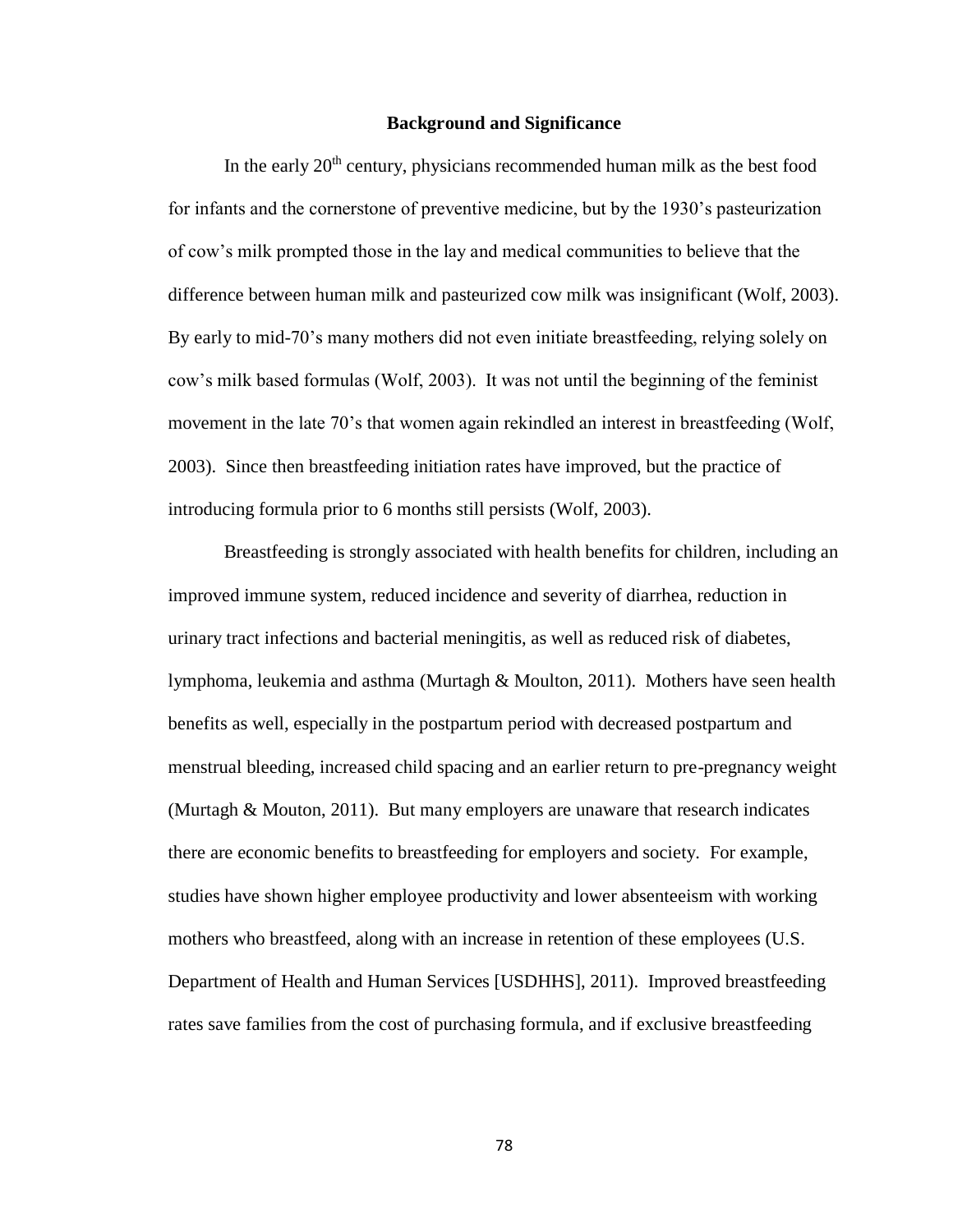rates improve, significant healthcare savings are anticipated through improved mother and child health (Murtagh & Moulton, 2011).

According to the Bureau of Labor Statistics (2013), 57.3% of mothers with infants less than a year old are working. Furthermore, 64% of mothers introduce formula to their babies by the age of three months (Abdulloeva  $\&$  Eyler, 2013). Thus, early introduction of formula may be explained in part by short maternity leaves and the lack of support for breastfeeding when these mothers return to work (Abdulloeva & Eyler, 2013).

#### **Conceptual Framework**

In the United States, policy development and implementation is a complicated process driven by special interest groups, professional organizations, politicians and people passionate about their issue (Kingdon, 2003; Greathouse, Hahn, Chizimuzo, Warnick & Riker, 2005). Kingdon (2003) describes this process as having three defined streams: Problem, Policy and Politics. The streams function independently of one another with the legislative agenda impacted more by the problem and political streams, than by the policy stream (Kingdon, 2003).

Kingdon (2003) points out, that in day-to-day legislating, many policy proposals are simply waiting to attach themselves to a problem as opposed to traditional problemsolving models where one begins with a problem and then looks for solutions. However, when all three streams are joined the probability of a significant policy change is dramatically improved (Kingdon, 2003). Kingdon's framework will be used to analyze this policy (Kingdon, 2003).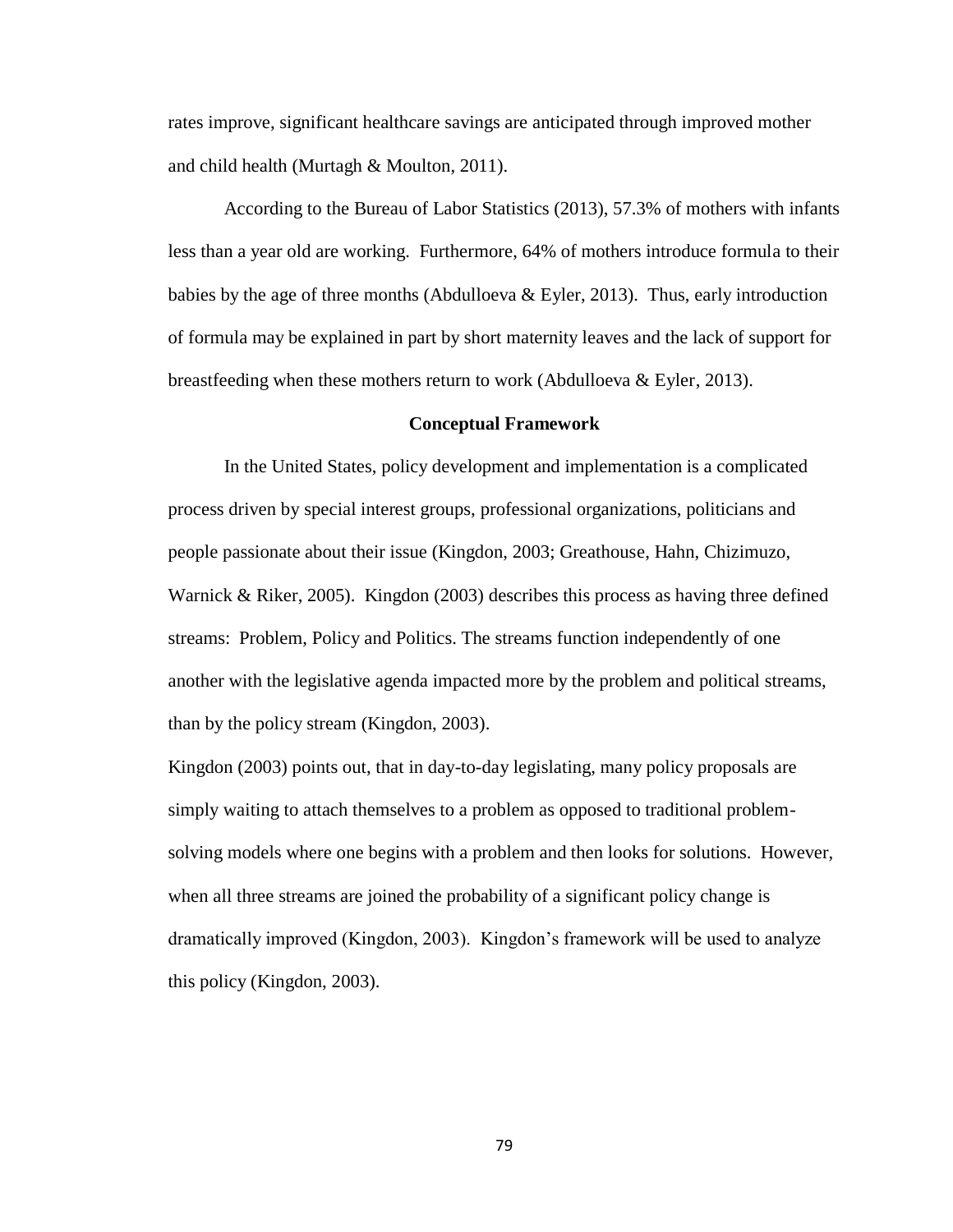#### **Analysis of the Issue**

## **Problem stream**

In Kingdom's framework, the *problem stream* describes how and why officials focus their attention on a specific problem. Problems come to their attention when there are indicators, data, a focusing event such as a disaster, or feedback that supports the notion a problem really does exist (Kingdon, 2003). In the case of breastfeeding, data and indicators have been critical to bringing about awareness. For example, the United States spent approximately \$9,255 on health per person in 2013 (Centers for Medicare  $\&$ Medicaid Services [CMS], 2014). When compared to eleven other developed countries, the United States spent approximately \$5000 more per person with the poorest outcomes in overall health and efficiency (Davis, Schoen & Stremikis, 2010). The rising cost of U.S. healthcare, coupled with its shortcomings in outcomes, has raised an acute awareness that a problem exists. The Surgeon General's Call to Action to Support Breastfeeding in 2011 highlighted breastfeeding as the most effective measure a mother can take to protect her health and the health of her infant (USDHHS, 2011). The U.S. National Immunization Survey (NIS) indicates that of all births in the United States in 2010, 76.5% experienced any breastfeeding and only 37.7 % were still exclusively breastfeeding at 3 months of age. NIS went on to report that exclusive breastfeeding dropped even further to 16.4% at 6 months of age (Centers for Disease Control and Prevention [CDC], 2013). Importantly, researchers have identified a dose-response relationship between breastfeeding and health (Wolf, 2003). For example, studies have shown an association between duration of exclusive breastfeeding and childhood obesity. Children who are breastfed for six months are less likely to become obese (USDHHS,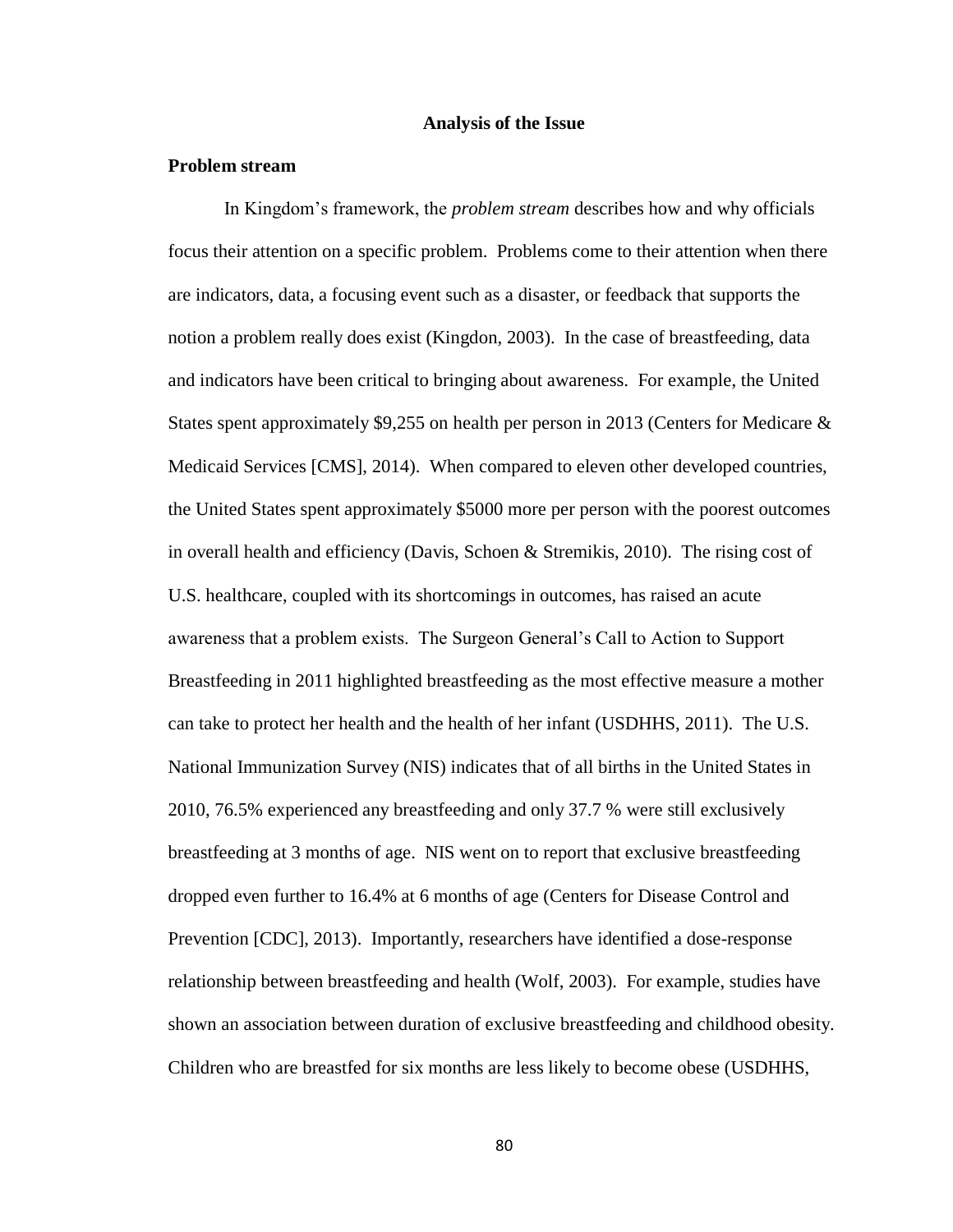2011). These findings are highly significant as childhood obesity has more than doubled in children in the past 30 years, leading to other chronic health problems (CDC, 2007).

Furthermore, disparities exist in breastfeeding rates based on race, socioeconomic status and geography (USDHHS, 2011). African American women have breastfeeding rates 15-20% less than white women for initiation and at six months of age (USDHHS, 2011). The reasons are not understood, but culture and employment may have an impact. Education is also an indicator of breastfeeding, and women with less than a high school education are less likely to breastfeed (USDHHS, 2011). Additionally, women living in the southeastern United States are less likely to initiate or continue breastfeeding than other women in the U.S. (USDHHS, 2011). Some researchers have argued that if more African American women would breastfeed, that intervention alone may narrow the gap in infant mortality which is 1.3 times higher for African Americans than Whites (Wolf, 2003).

The American Academy of Pediatrics and the World Health Organization recommend exclusive breastfeeding for six months (AAP, 2012). Evidence clearly demonstrates the health and economic benefits of breastfeeding, yet exclusive breastfeeding rates in the U.S. drop dramatically at both three and six months of age (AAP, 2012). Obstacles to breastfeeding range from a lack of experience and family support to hospital practices that interfere with breastfeeding, and to the lack of accommodations when mothers return to work (USDHHS, 2011). Although the ACA Section 4207 addresses support for women returning to work, it does not do enough. Currently no implementation or evaluation plan exists for Section 4207, and employers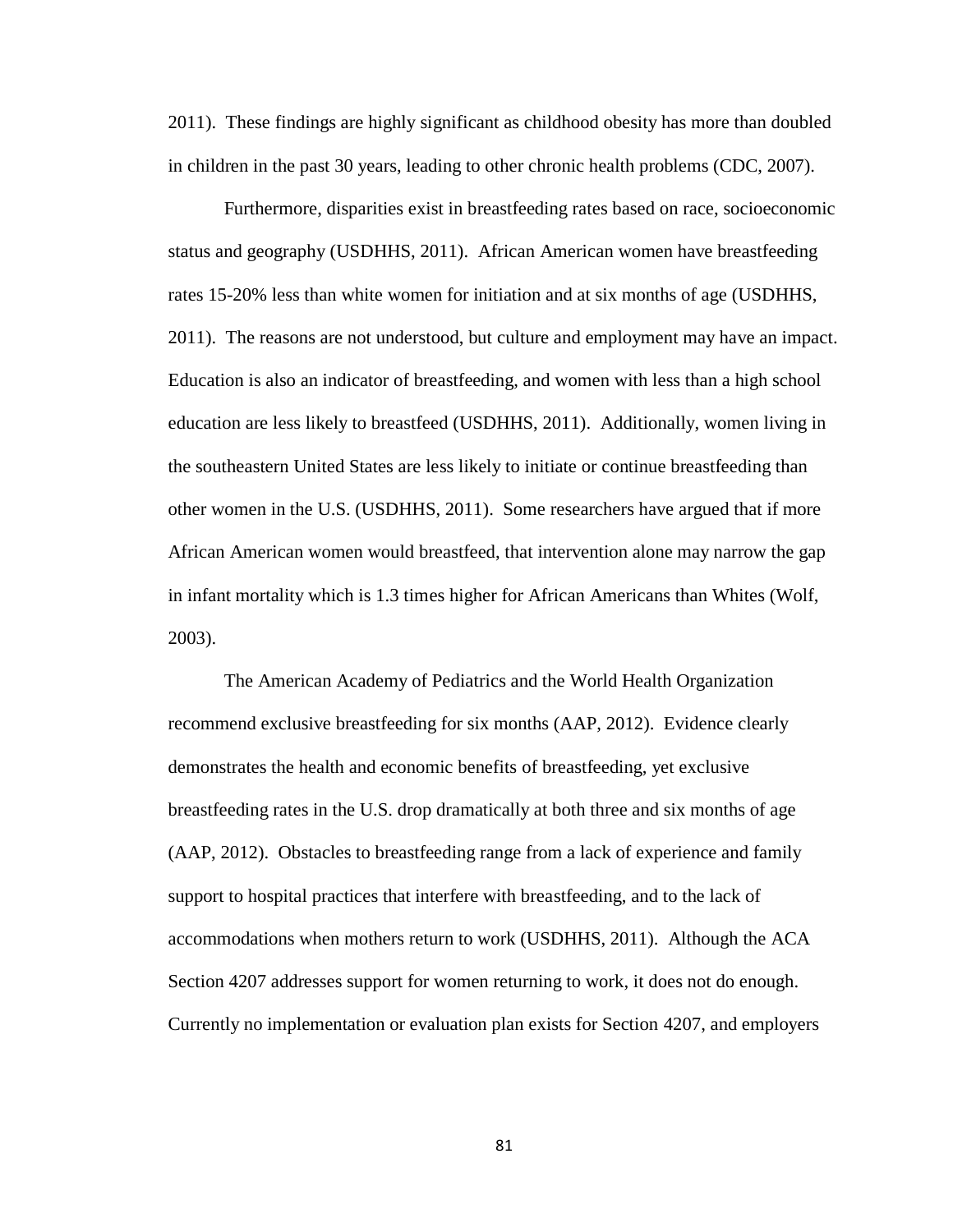are left with questions and loopholes regarding specifics about the law and who is covered.

## **Policy Stream**

The *policy stream* describes the process by which policy proposals are created, discussed and ultimately accepted as alternative solutions to the problem (Kingdon, 2003). Most of this process occurs within groups or communities of specialists that debate the possibilities (Kingdon, 2003). Only policies that are technically feasible, in line with one's values, and demonstrate effectiveness make the short list of surviving proposals (Kingdon, 2003).

Health care reform has been debated in the United States since before the enactment of Medicare and Medicaid in 1965 (Murray & Montgomery, 2010, March 22). In March 2010, President Obama signed the Patient Protection and Affordable Care Act into law and specific support for breastfeeding postpartum women returning to work was detailed in Section 4207. This section is the first federal law requiring support for mothers who wish to continue breastfeeding while working (Murtagh and Moulton, 2013). Additionally, Murtagh and Moulton (2013) note that "Congress's decision to use the FLSA as the legislative vehicle makes breastfeeding accommodation an integral part of the nation's labor laws" (p. 221). In doing so, this law provides all eligible mothers at least a minimum standard of accommodation that did not previously exist (Murtagh and Moulton, 2013). Allies of this amendment include professional organizations, special interest groups, advocacy groups and politicians. Professional organizations such as the American Academy of Pediatrics (AAP), The Association of Women's Health, Obstetrical and Neonatal Nurses (AWHONN), and The American College of Obstetrics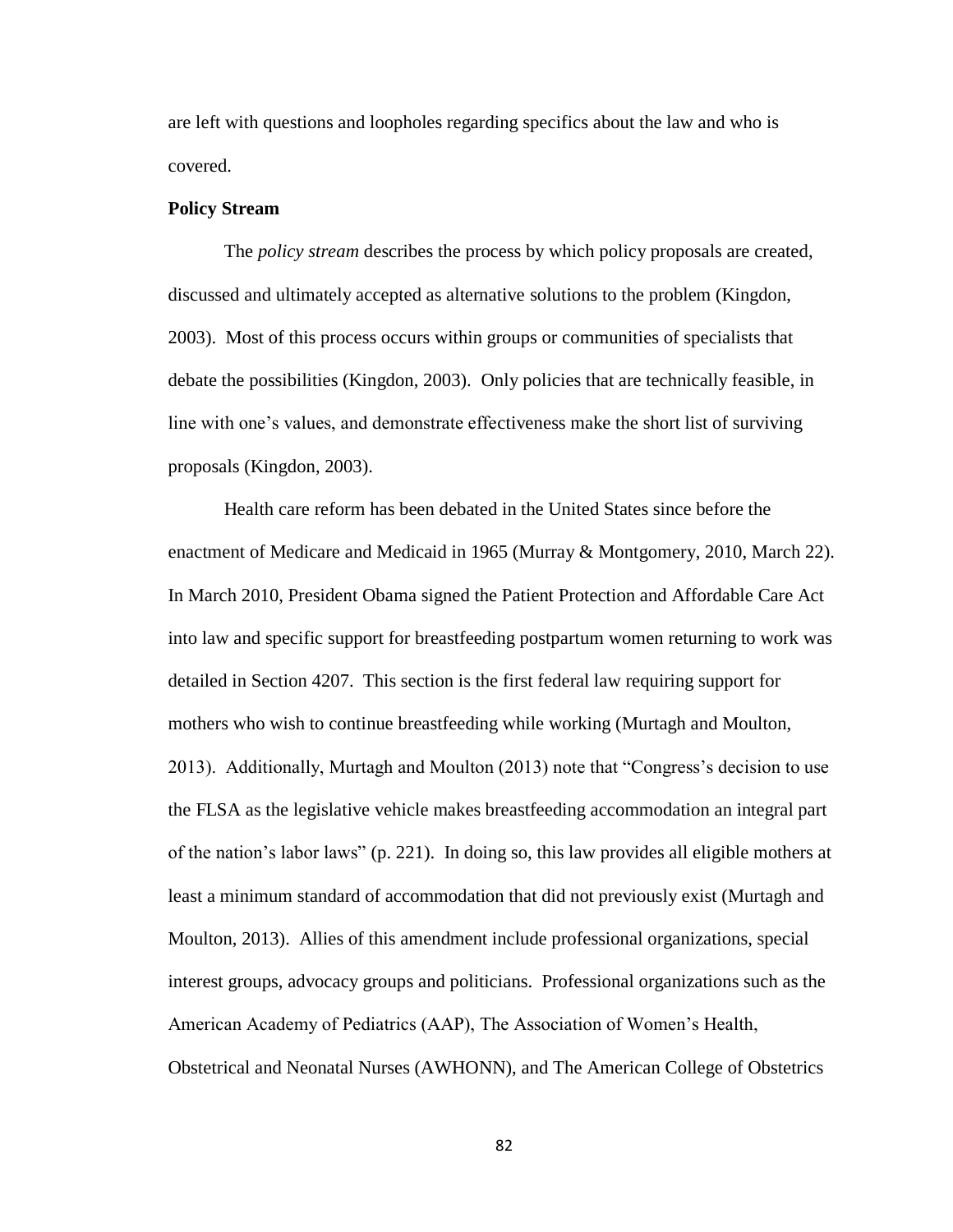and Gynecology (ACOG) all support exclusive breastfeeding up to six months of age and provide position statements citing human milk as the standard for infant feeding (AAP, 2012). Additionally, nonprofit groups such as the United States Breastfeeding Committee (USBC) and special interest groups such as the National Alliance for Breastfeeding (NABA) advocate for protection, promotion and support for breastfeeding and endeavor to push the benefits of breastfeeding into the public health arena (Chang  $\&$ Spatz, 2006). These organizations work to ensure that the public as well as the politicians understand the issues and have a knowledge base to make an informed decision.

Two different groups may oppose Section 4207 of the ACA. First, manufacturers of infant formula stand to lose generous profits if exclusive breastfeeding through six months of age improves significantly. Note that formula manufacturers are quite aware of this potential, and slant their advertising to match any changes in the national mood regarding breastfeeding. In the late  $19<sup>th</sup>$  century, formula was initially advertised as a supplement to mother's milk because "mother's milk was not enough" (Kaplan & Graff, 2008). Today formula companies still provide free samples to new mothers along with information on infant feeding in their effort to keep women using their products despite the well-documented negative health effects (Kaplan & Graff, 2008). The International Code of Marketing of Breast-milk substitutes (the Code) defines appropriate and inappropriate marketing practices and outlines rules for protection of mothers from misleading advertising (USDHHS, 2011). The Surgeon General's Call to Action (2011) encouraged providers and hospitals to enforce the Code in an effort to minimize the negative impact of such advertising on exclusive breastfeeding.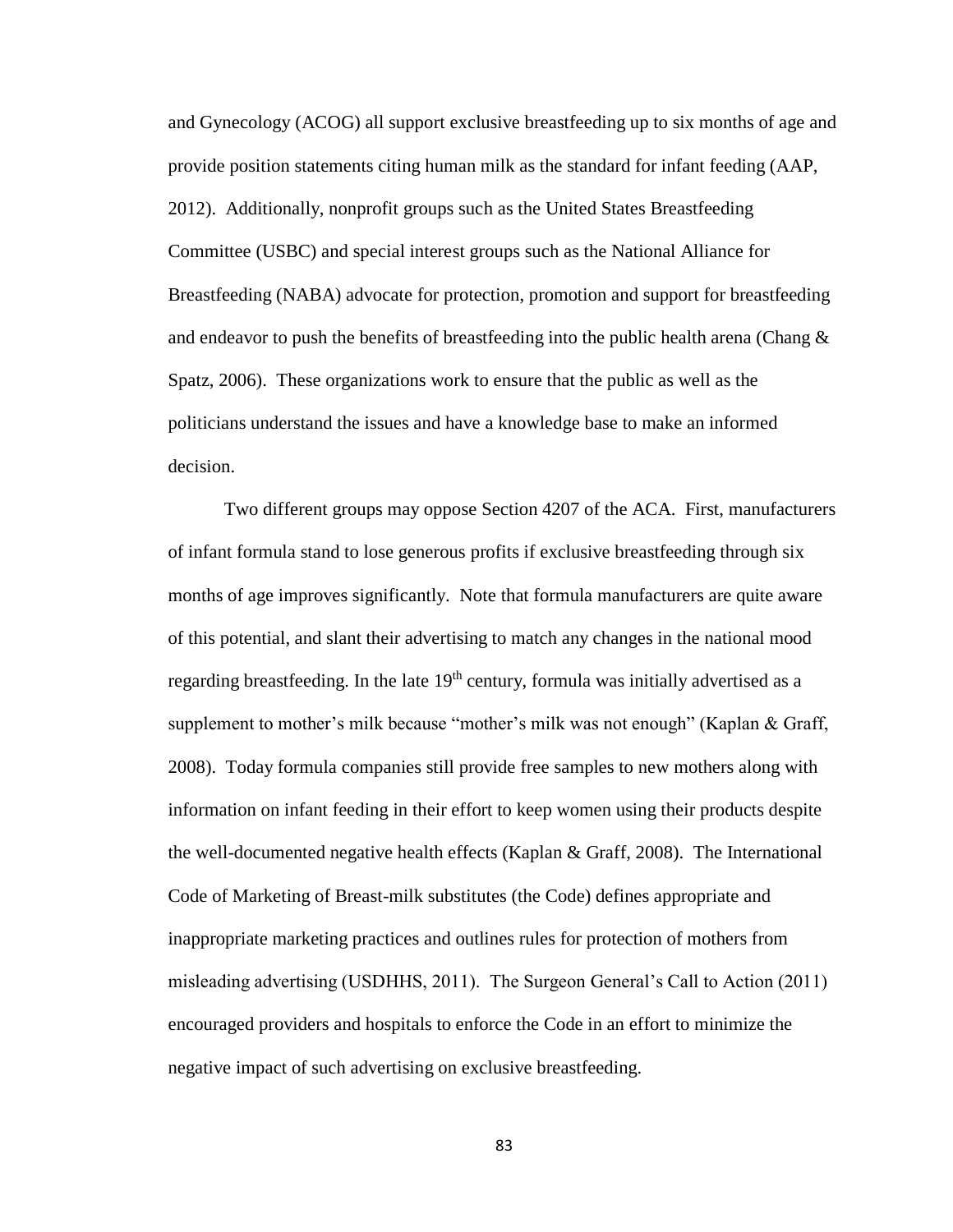The second group that may present opposition to supporting mother's breastfeeding while returning to work are companies that have limited space or that do not have an optimal coverage plan for breaks. In this case, employers may define "reasonable" differently than the employee, and they may not have a space free from intrusion to provide for the employee.

Since the passage of the ACA, two bills have been introduced to further support breastfeeding in the workplace. First, Senator Tom Harkin [D-Iowa] introduced S. 39 entitled the Healthy Lifestyles and Prevention America Act or HeLP America Act. Section 213 of this bill calls for the Secretary of Health and Human Services in conjunction with the Secretary of Labor to convene a task force to promote and support breastfeeding among working mothers. The duties of the task force will be consistent with the Surgeon General's Call to Action to support breastfeeding (2011) and to examine challenges that mothers face returning to work. The bill was read twice and referred to the Committee on Finance on January 22, 2013. No further action has been noted at this time.

A second bill, H.R. 1941, was introduced in the House on May 9, 2013 by Representative Carolyn B. Maloney [D-NY-12]. This bill, entitled the Supporting Working Moms Act of 2013, amends the Fair Labor Standards act of 1938 to extend the reasonable break time for milk expression to executive, administrative or professional capacity employees as well as hourly employees. H.R. 1941 was then referred to the House Committee on Education and the Workforce. No further action has been taken at this time.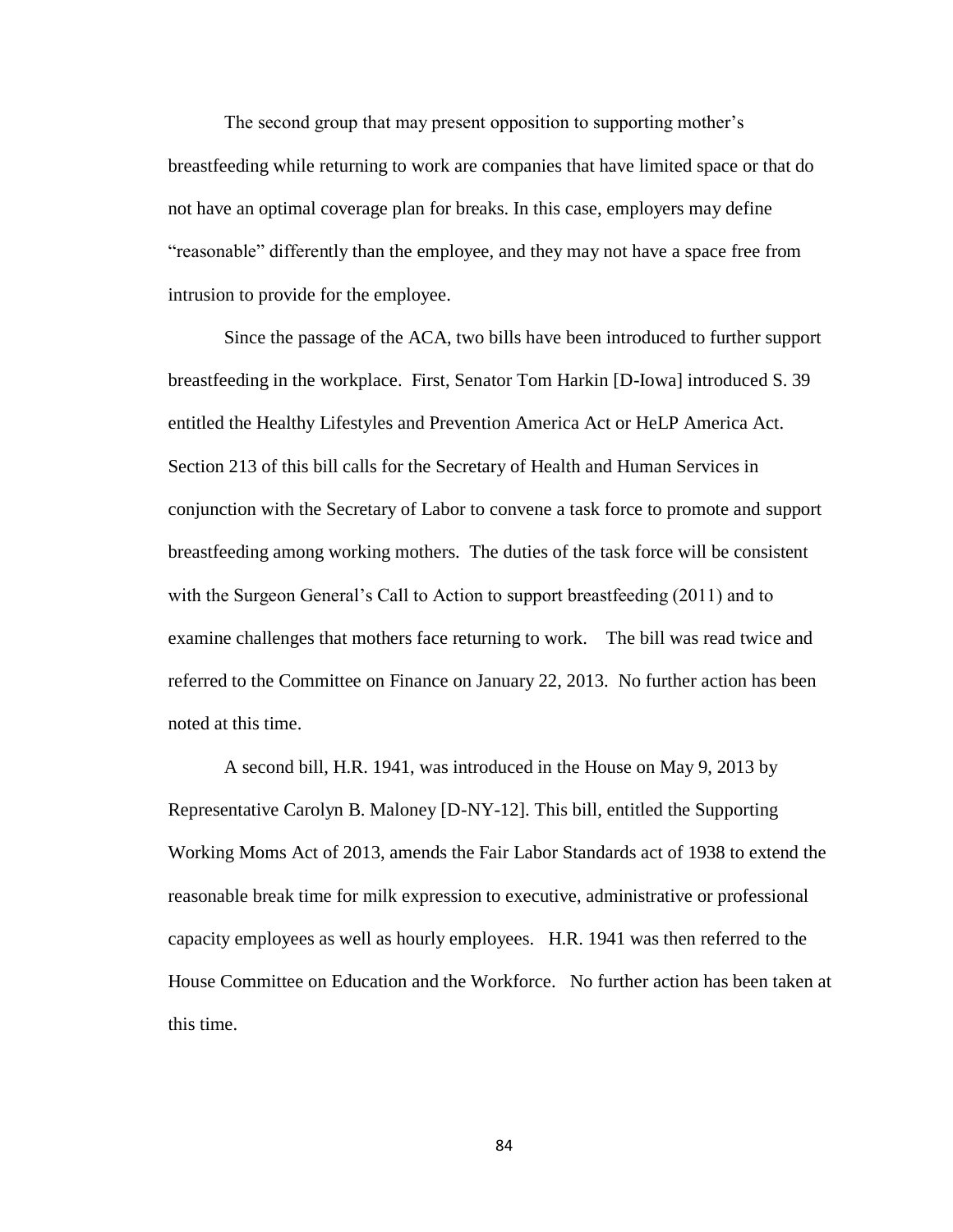## **Political Stream**

The *political stream* is independent of the problem and policy streams (Kingdon, 2003). This stream is determined by election results, the national mood, pressure from interest groups, and partisan distribution in Congress (Kingdon, 2003). After the election of 2008, Congress was divided between the two major political parties and the opposing political stances created unprecedented policy gridlock. Health care reform became the focus of both parties, but the proposed solutions varied dramatically. Since the enactment of the Patient Protection and Affordable Care Act, the debate has continued. As the mid-term elections of 2014 resulted in a Republican majority for both the House and Senate, once again, health care reform is on the legislative agenda, and threats of repeal lead the talking points. The possibility of repeal is real; however, other strategist suggest that discontinuing coverage for the millions now covered would be political suicide for any party. More than likely, new legislation will be proposed that amends parts of the law without interfering with those already covered. Additionally, a presidential election occurs in two years with women voters, married and single, an important electorate for both parties. In order to gain their support, policy agendas must be focused on family, health and fair wages for women.

#### **Policy Options**

Although evidence clearly supports breastfeeding as the best source of nutrition for babies, barriers exist that deter mothers from initiating breastfeeding and cause them to discontinue breastfeeding or supplement earlier than the recommended six months (USDHHS, 2011). One identified barrier to the continuation of exclusive breastfeeding is when nursing mothers return to work (USDHHS, 2011). Women are faced with limited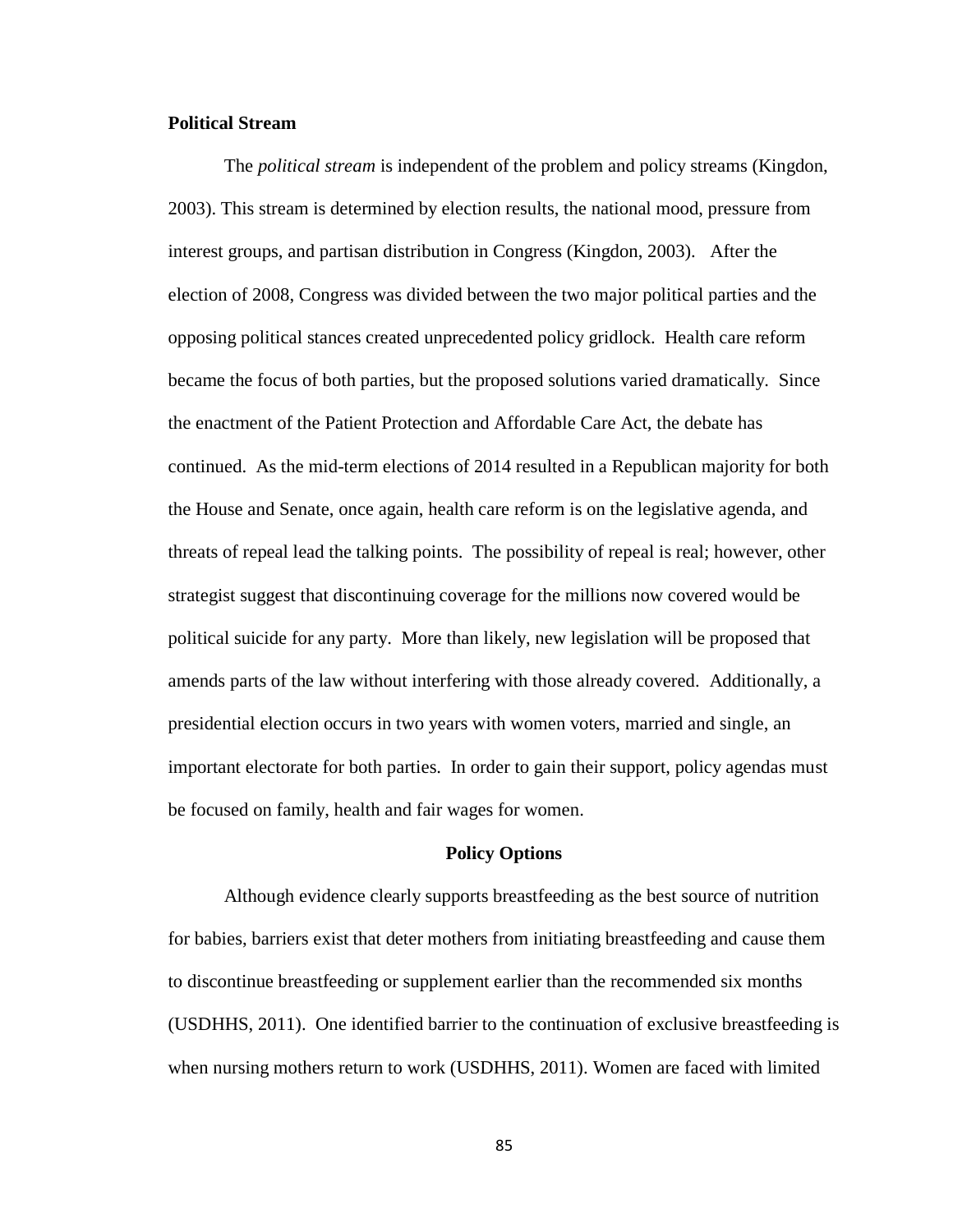break time to express milk, and many times the lack of an appropriate facility in which to express milk. The economics of maternity leave is also a limiting factor for women in whether they choose to breastfeed, or continue to breastfeed after returning to work (USDHHS, 2011).

Heymann, Raub and Earle (2013) evaluated national policies regarding the availability of breastfeeding breaks for working women and the resulting impact on breastfeeding. The review included 182 countries who had data for 2012 on the existence of a national policy for breastfeeding breaks in the workplace. The study found that 71% of the countries offered a guaranteed paid break (Heymann, Raub  $\&$  Earle, 2013). The break time ranged from 30 minutes total to 2 hours with 82% of the countries allowing one hour of paid break time for breastfeeding (Heymann, Raub & Earle, 2013). It was demonstrated that exclusive breastfeeding rates were significantly higher when countries had national policies guaranteeing paid breastfeeding breaks at least until the baby was six months old (Heymann, Raub & Earle, 2013).

One policy option is to create new legislation that would support the extension of maternity leave, and offer payment during maternity leave. In the United States, employers with 50 or more employees are required to allow parents 12 weeks of Family Medical Leave annually to care for a newborn (Bai & Wunderlich, 2013). This law guarantees the employee can take the leave without fear of losing their job, but in most situations the leave is not paid (Bai  $\&$  Wunderlich, 2013). The International Labor Organization (2014) sets the following as a benefit package for maternity leave: 1) at least 14 weeks off; 2) reimbursed at a level of at least two-thirds of their previous earnings and 3) the pay should be through state funds or social security (International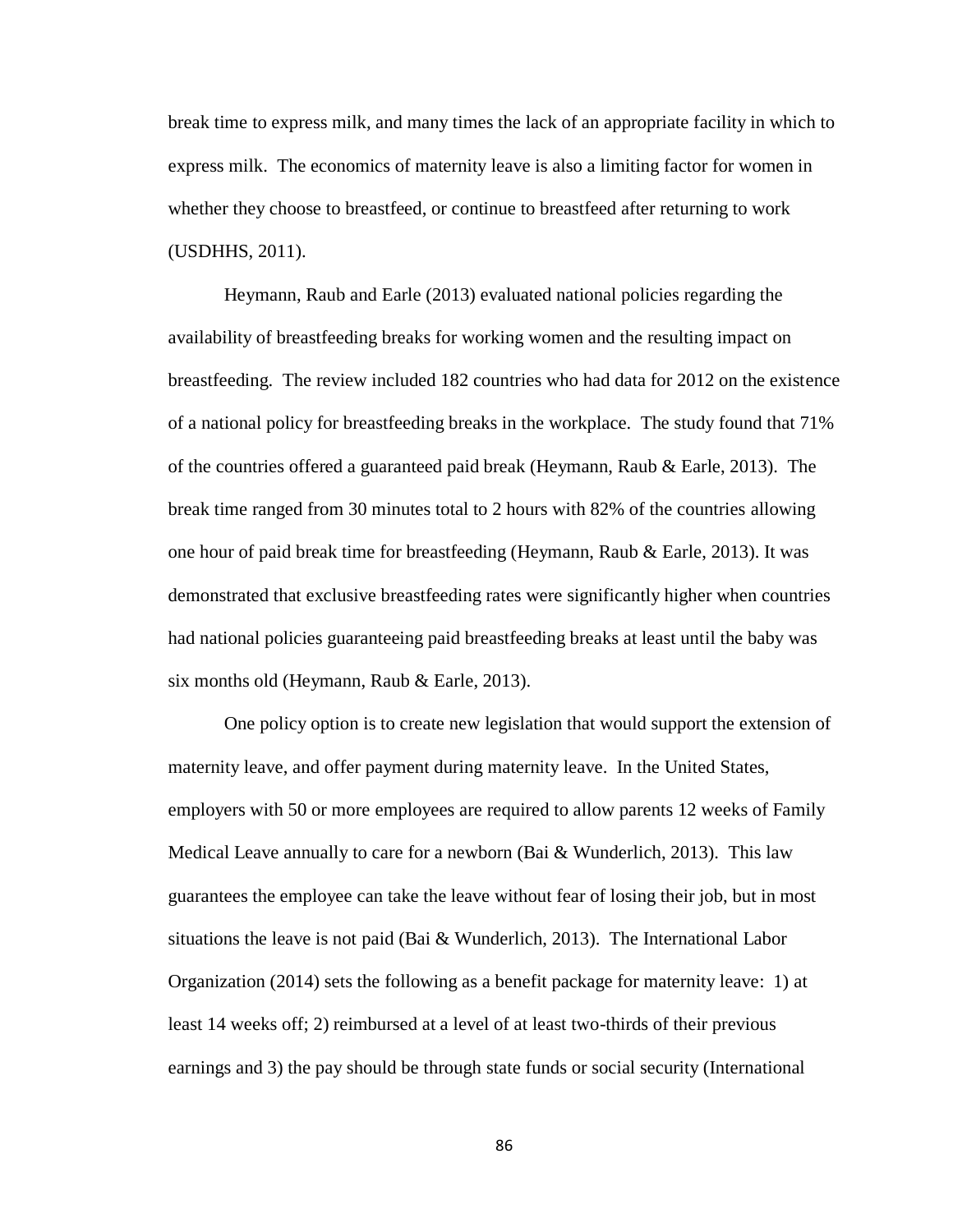Labour Organization, 2013). The United States is the only country with a developed economy that does not meet at least one of these standards (Contorno, 2014 June 24). The Surgeon General's Call to Action (2011) also identifies paid maternity leave as a means to improve the success of breastfeeding. One proposed strategy is for states to consider utilizing the State Temporary Disability Insurance program as a funding source for paid maternity leave (USDHHS, 2011).

Another policy option is to create new legislation that combines H.R. 1941 and S.39 with some additional policy points. First, this legislation would include H.R. 1941 to cover all women employees (exempt or non-exempt) returning to work after maternity leave with a provision of adequate break time to express breast milk. This combined bill would also incorporate Section 213 of S. 39 outlining the establishment of a task force for the promotion of breastfeeding in the workplace. In addition to combining the language of these two bills, a provision would be added to allow a tax credit for employer expenses accrued in providing an appropriate environment and space for women to express breast milk upon returning to work (Humenick & Gwayi-Shore, 2001). Finally, the bill would include a plan for the implementation and enforcement of the *International Code of Marketing of Breast-milk Substitutes (the Code).*

#### **Best Policy Option**

Although paid maternity leave is an important option, and the United States is significantly behind in this arena when compared to other developed countries, the likelihood of passing such a law in our current political climate is highly unlikely. However, combining the two bills currently in committees, while adding new options for employer credits and enforcement of the *Code*, will re-invigorate policy discussions on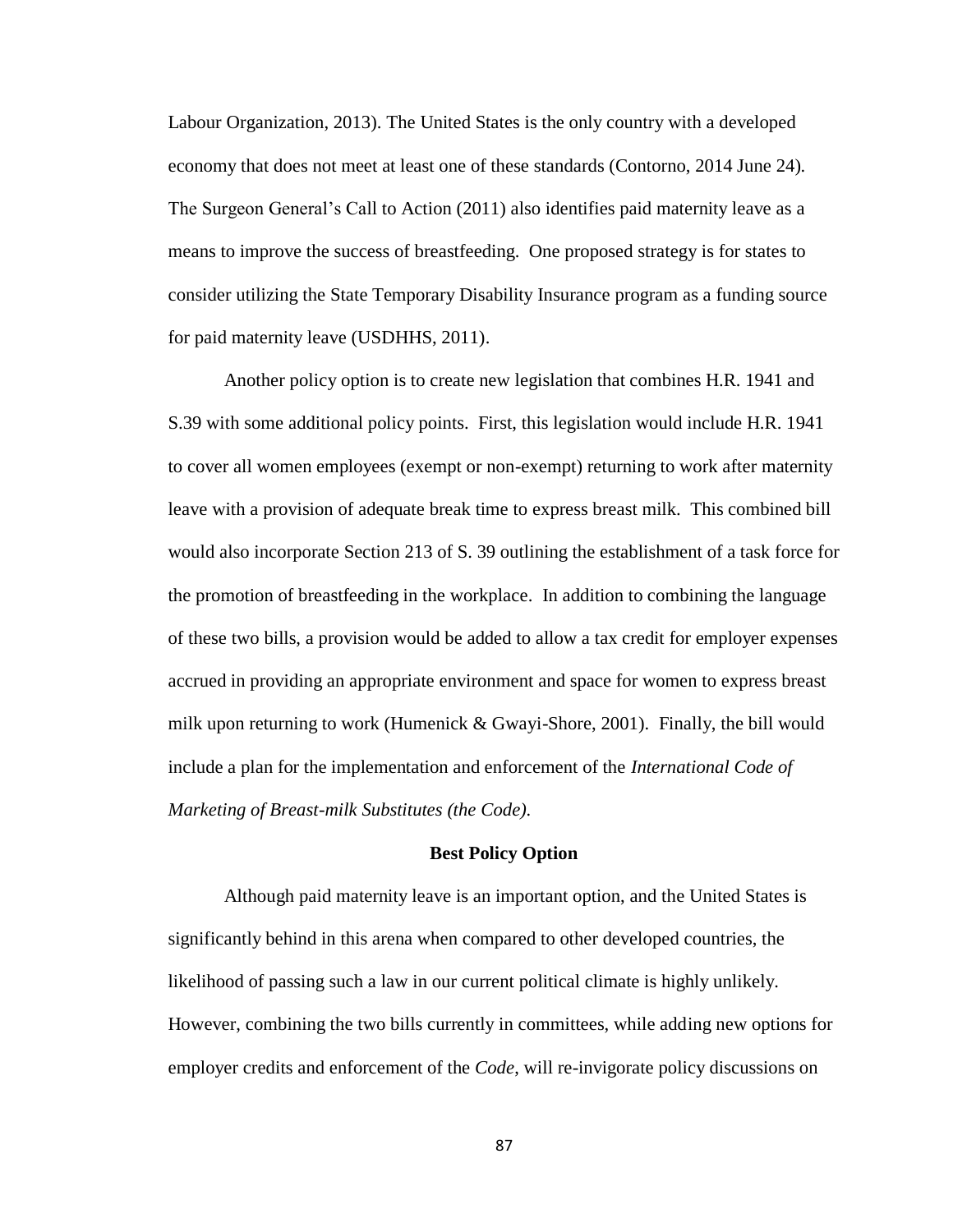health, prevention and support for women and families. Conversations focused on improvements for families, women and children are much more likely to be heard during the lead up to a presidential election, especially by Republicans who will certainly be looking for ways to keep their women supporters voting in favor of their candidates.

## **Strategies Moving Forward**

Nurses need to play an active role in the promotion and support of breastfeeding at both the individual level with patients and at the policy level (Humenick & Gwayi-Chore, 2001). Nurses caring for mothers and children are in a critical position to educate women about the benefits of breastfeeding, and to help women initiate and maintain breastfeeding. But, no matter how effective a nurse may be at helping with initiation, without the support of policies and the general public, the culture around infant nutrition will be slow to change. This resistance to change is similar to what was seen when research emerged regarding seatbelt use and the hazards of smoking tobacco (Humenick & Gwayi-Chore, 2001). Despite mounting evidence, people were slow to change until policies were implemented and enforced.

Future strategies to promote breastfeeding must begin with education for the general public through a strong public service campaign. Following this campaign, healthcare providers should aide legislators in creating new policies that enforce the *Code,* and that provide support for lactating mothers up to an infant's first birthday.

The best policy option combines H.R. 1941 and S.39 with the addition of provisions for tax credits and enforcement of the *Code*. In order to begin this process, the representative and senator who presented the initial legislation should be contacted. Senator Tom Harkin [D-IA] submitted S. 39, but he is retiring at the end of this term.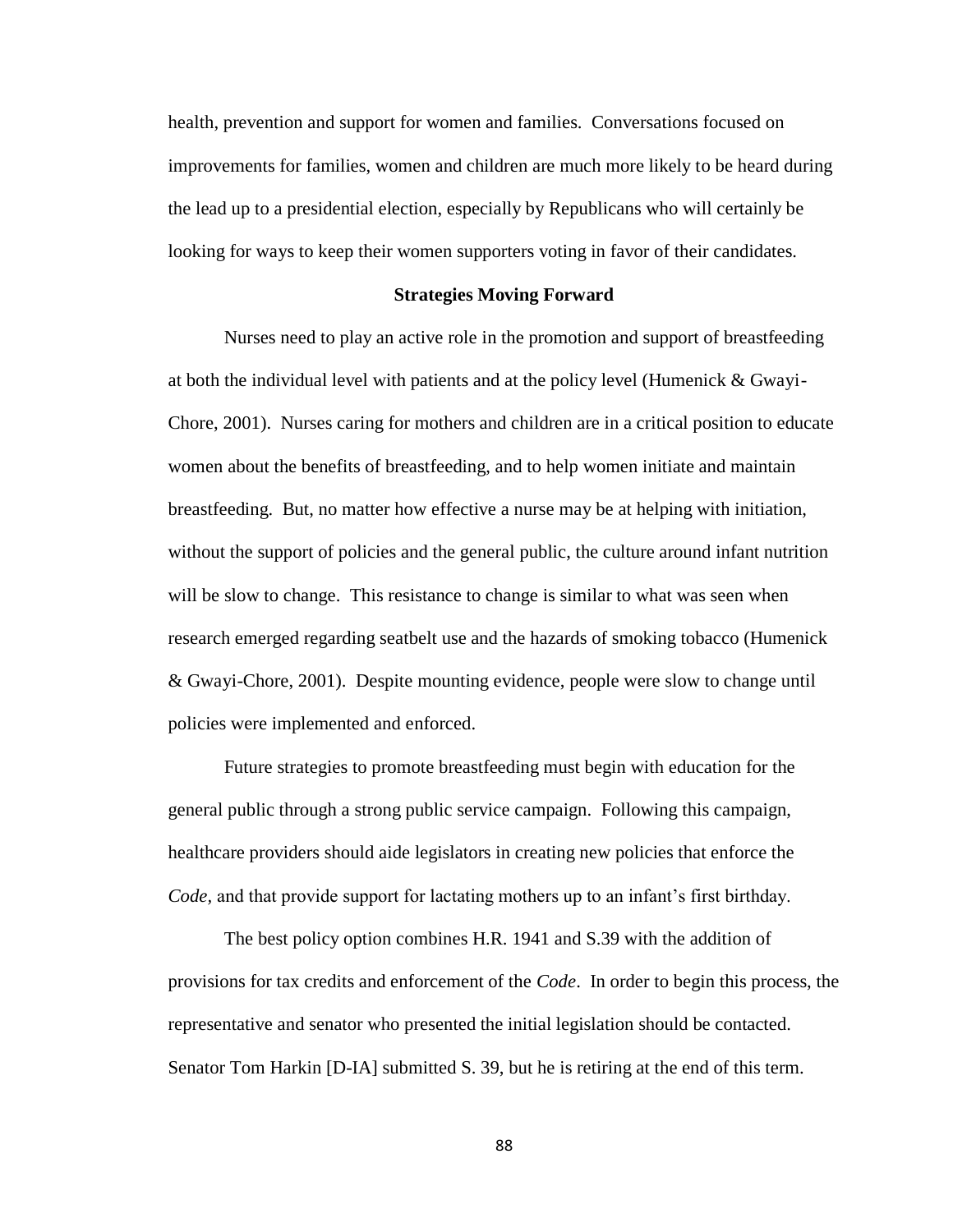Unfortunately, his bill did not have any cosponsors at the time it went to committee. Next, Representative Carolyn Maloney [D-NY-12] should be contacted, as well as the 20 co-sponsors for H.R. 1941. With the overall low breastfeeding rates and the evident disparities regarding race and socioeconomic status, other influential groups should be notified to assist in raising this as a public health issue. First among these groups is the Congressional Black Caucus (CBC). Established in 1971, the CBC has worked to empower minority citizens, with one of their prominent goals the elimination of racially based health disparities (CBC, 2014). Improving breastfeeding rates for women of color and creating policies that provide support to breastfeeding women returning to work would build a foundation towards healthier children and families. Another group of interest is the Congressional Caucus for Women's Issues. The Congressional Caucus for Women's Issues is a bipartisan caucus which has supported legislation such as the Pregnancy Discrimination Act and the Violence Against Women Act (Congressional Caucus for Women's Issues, 2014). With an upcoming presidential election, women and minority voters will play a pivotal role in the outcome. Therefore, a window of opportunity exists, and the next two years may provide the best chance for narrowing the legislative gap in support for breastfeeding mothers.

#### **Potential Unintended Consequences**

With a new Congress this year it will be difficult to develop strategies regarding any healthcare issues. Plans will need to be created for a "repeal the ACA" or "replace the ACA" outcome. The inclusion of S. 39, Section 213 which calls for the creation of a breastfeeding task force may cause additional debate if viewed as "more governmental involvement and regulation". Additionally, the enforcement of the Code will definitely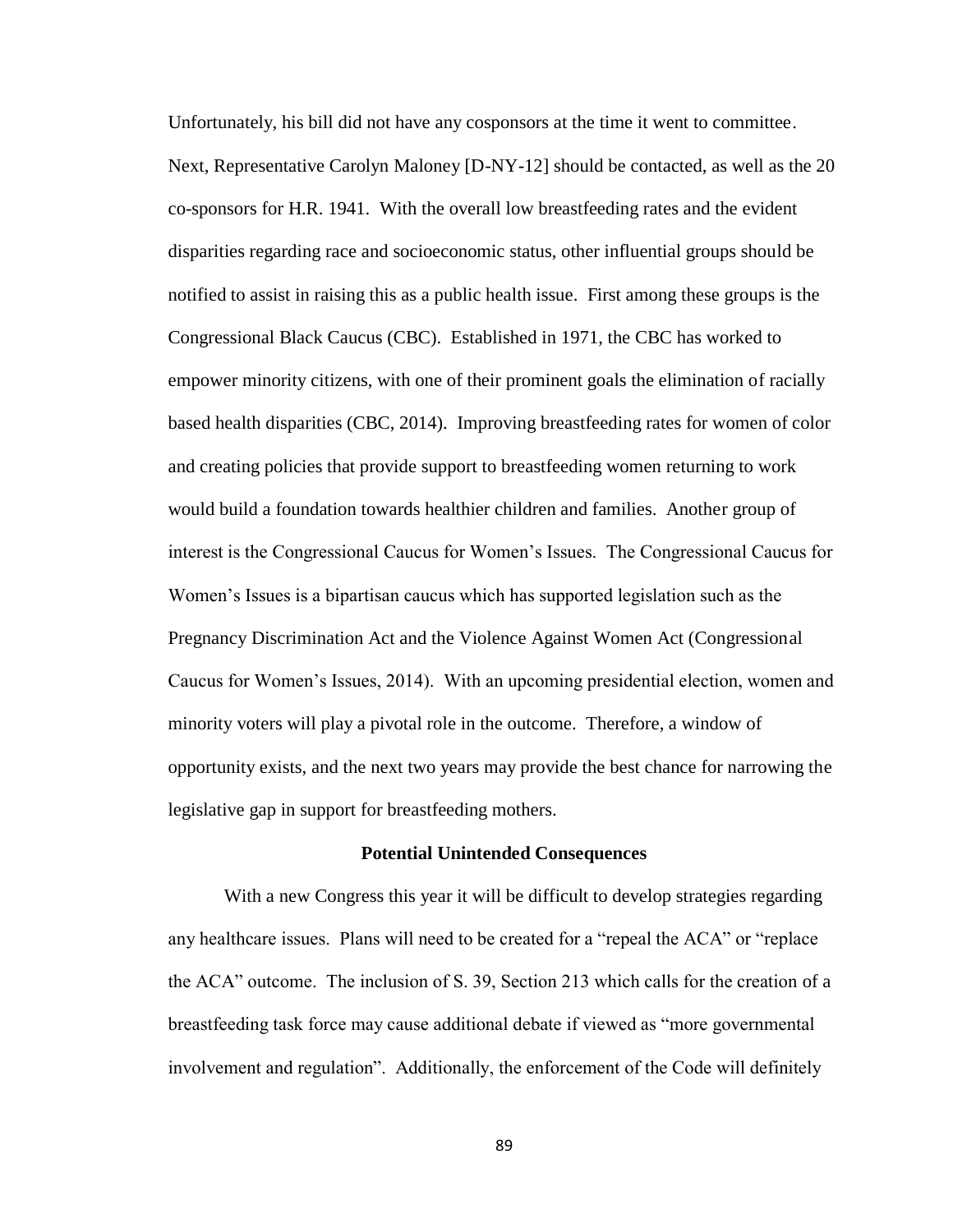impact the profits for formula manufacturers, so one would expect to meet resistance depending on the lobbying efforts of those corporations.

#### **Implementation Issues**

The implementation of this policy would involve various organizations. First, the "reasonable break time" accommodations fall under the United States Department of Labor Wage and Hour Division. A monitoring plan is not proposed in this legislation, but if any employee felt that she was being discriminated against related to this law, then a complaint would be made to the Wage and Hour Division. The tax credit for creating an appropriate space and environment in which the employee may express breast milk would be addressed by the Internal Revenue Service. Employers would need to show evidence of cost in the form of receipts, renovation plans, etc.

The creation of the breastfeeding task force is outlined in S. 39 and would be established by the Secretary of Health and Human Services and the Secretary of Labor. A report shall be issued and sent to the Committee on Health, Education, Labor and Pensions of the Senate within one year of enactment of the task force that will outline recommendations regarding state and federal laws that may further support breastfeeding among working mothers, along with evidence suggesting the impact on healthcare costs (S. 39, Section 213).

Finally, the enforcement of the *International Marketing of Breast-milk Substitutes* would be voluntary by the manufacturers and tracked through the International Formula Council (USDHHS, 2011). Healthcare providers should stop distribution of any materials with free samples, notepads, pens, or growth charts that bears the logo of breast-milk substitutes.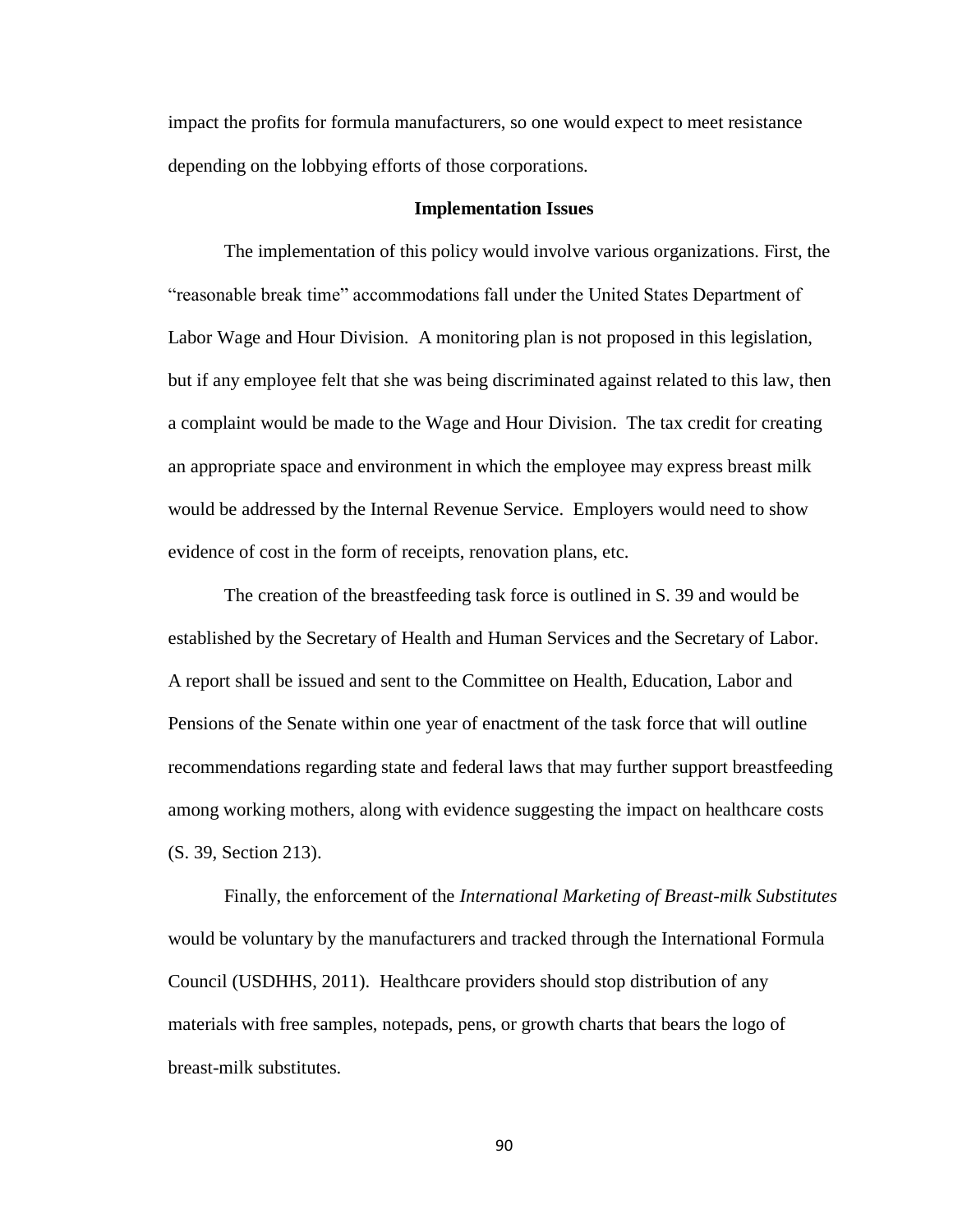### **Conclusion**

Breastfeeding and human milk are the standard for infant nutrition (AAP, 2012). Despite the evidence, breastfeeding rates in the United States drop at both three months of age and six months of age. Initiation of breastfeeding and continuation of breastfeeding are even less in minorities such as the African American population and in those of lower socioeconomic status. With the continued rising cost of healthcare in the U.S., and health outcomes not equal to that of other developed countries spending less per person on healthcare, preventive measures and best starts such as breastfeeding are essential components for change in the healthcare system. According to the AAP (2012), "a detailed pediatric cost analysis based on the Agency for Healthcare Research and Quality report concluded that if 90% of U.S. mothers would comply with the recommendations to breastfeed exclusively for 6 months, there would be a savings of \$13 billion per year in healthcare cost". Note this significant economic benefit is realized without including predicted savings from the expected decrease in employee absenteeism or reduction in employee turnover (AAP, 2012). Policies must be created to implement initiatives that provide this dramatic economic and health benefit for the mother, children and taxpayers of the United States.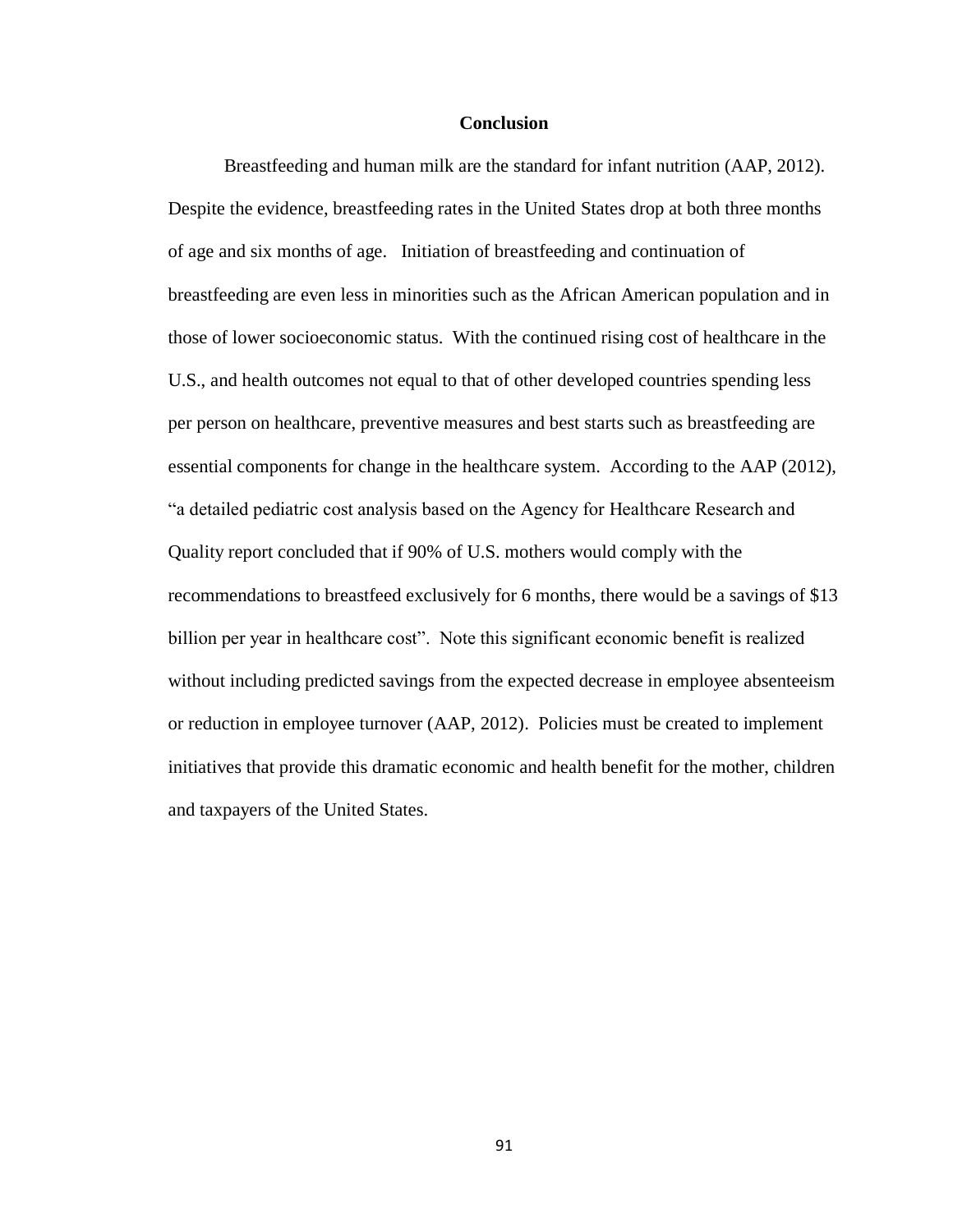#### References

- Abdulloeva, S. & Eyler, A. (2012). Policies on worksite lactation support within states and organizations. *Journal of Women's Health*, 22(9), 769-773.
- American Academy of Pediatrics (2012). Position Statement: Breastfeeding and the use of human milk. Pediatrics, 129 (3). Retrieved from [www.pediatrics.org/cgi/doi/10.1542/peds.2011-3552](http://www.pediatrics.org/cgi/doi/10.1542/peds.2011-3552)
- Bai, Y. & Wunderlich, S.M. (2013). Lactation accommodation in the workplace and duration of exclusive breastfeeding. *Journal of Midwifery & Women's Health*, 58(6), 690-696. doi: 10.1111/jmwh.12072
- CDC (2013). Breastfeeding report card 2013, United States: Outcome Indicators. Retrieved from [www.cdc.gov/breastfeeding/data/reportcardw.htm.](http://www.cdc.gov/breastfeeding/data/reportcardw.htm)
- CDC (2007). Division of Nutrition and Physical Activity: Research to Practice Series No. 4: Does breastfeeding reduce the risk of pediatric overweight? Atlanta: CDC. Retrieved from [www.cdc.gov.](http://www.cdc.gov/)
- Center for Medicare and Medicaid Services. (2014). National Health Expenditures 2013 Highlights. Retrieved from [www.cms.gov.](http://www.cms.gov/)
- Chang, K. & Spatz, D. L. (2006). The family and breastfeeding laws: what nurses need to know*. MCN.*31 (4), 224-230.
- Congressional Black Caucus (CBC). 2014. Retrieved from [www.cbc.fudge.house.gov](http://www.cbc.fudge.house.gov/)

Congressional Caucus for Women's Issues (2014). Retrieved from [www.womenspolicy.org](http://www.womenspolicy.org/)

- Contorno, S. (2014, June 24). Barack Obama says U.S. differs from developed world on paid maternity leave. Retrieved from [www.politifact.com](http://www.politifact.com/)
- Davis, K., Schoen, C., & Stremikis, K. (2010). Mirror, mirror on the wall: How the Performance of the US health care system compares internationally: 2010 update. Commonwealth Fund.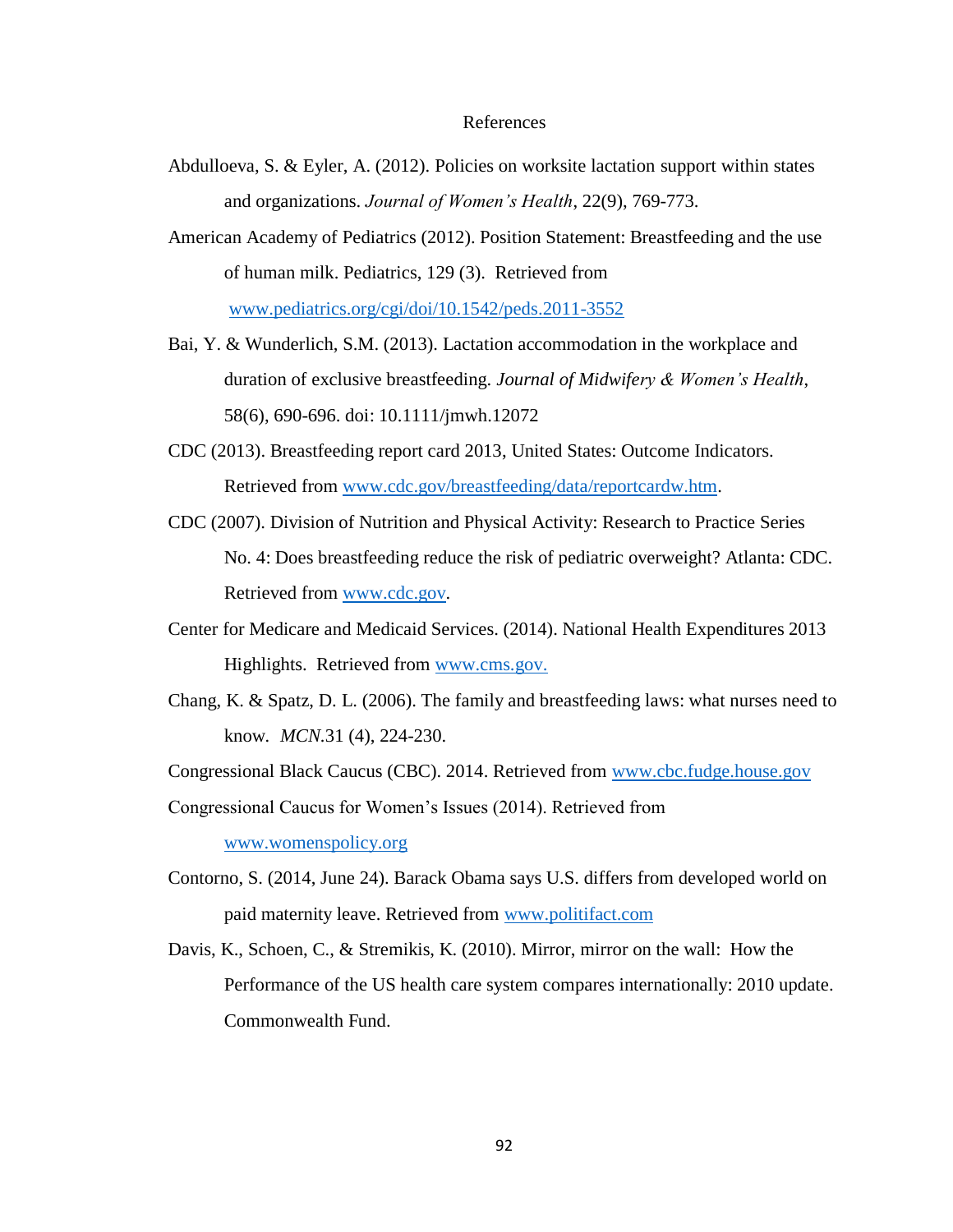- Greathouse, L.W., Hahn, E.J., Okoli, C.T.C., Warnick, T.A., Riker, C.A. (2005). Passing A smoke-free law in a pro-tobacco culture: A multiple streams approach. *Policy*, *Politics, & Nursing Practice*, 6 (3), 211-220. DOI: 10.1177/1527154405278775
- Hawkins, S.S., Stern, A.D. & Gillman, M.W. (2013). Do state breastfeeding laws in the USA promote Breastfeeding*? Journal of Epidemiol Community Health*, 67, 250-256.
- Heymann, J. Raub A. & Earle, A. (2013). Breastfeeding policy: a globally comparative analysis. *Bulletin of the World Health Organization*, 91, 398-406.
- H.R. 1941 Supporting Working Moms Act of 2013. Sponsor Representative Carolyn Maloney [D-NY-12]. Retrieved from [www.congress.gov](http://www.congress.gov/)
- Humenick, S. S. & Gwayi-Chore, M.O. (2001). Leader or left behind: national and International policies related to breastfeeding. *JOGNN*, 30 (5), 529-540.
- International Labor Organization (ILO). (Geneva, 2014). Maternity and paternity at work: Law and practice across the world. Retrieved from [www.ilo.org/maternityprotection](http://www.ilo.org/maternityprotection)
- Kingdon, J.W. (2003). *Agendas, Alternatives and Public Policies, 2nd ed*. Addison-Wesley: New York, New York.
- Murray, S. & Montgomery, L. (2010, March 22). House passes health-care reform bill without Republican votes. The Washington Post. Retrieved from [www.washingtonpost.com](http://www.washingtonpost.com/)
- Murtagh, L. & Moulton, A.D. (2011). Strategies to protect vulnerable populations. Working mothers, breastfeeding and the law. *American Journal of Public Health,* 101 (2), 217-223.
- Section 7 of the Fair Labor Standards Act of 1938. Retrieved from [www.dol.gov/whd/nursingmothers/Sec7rFLSA\\_btnm.htm](http://www.dol.gov/whd/nursingmothers/Sec7rFLSA_btnm.htm)
- S. 39. HeLP America Act, Section 213. Sponsor Senator Tom Harkin [D-IA]. Retrieved From [www.congress.gov](http://www.congress.gov/)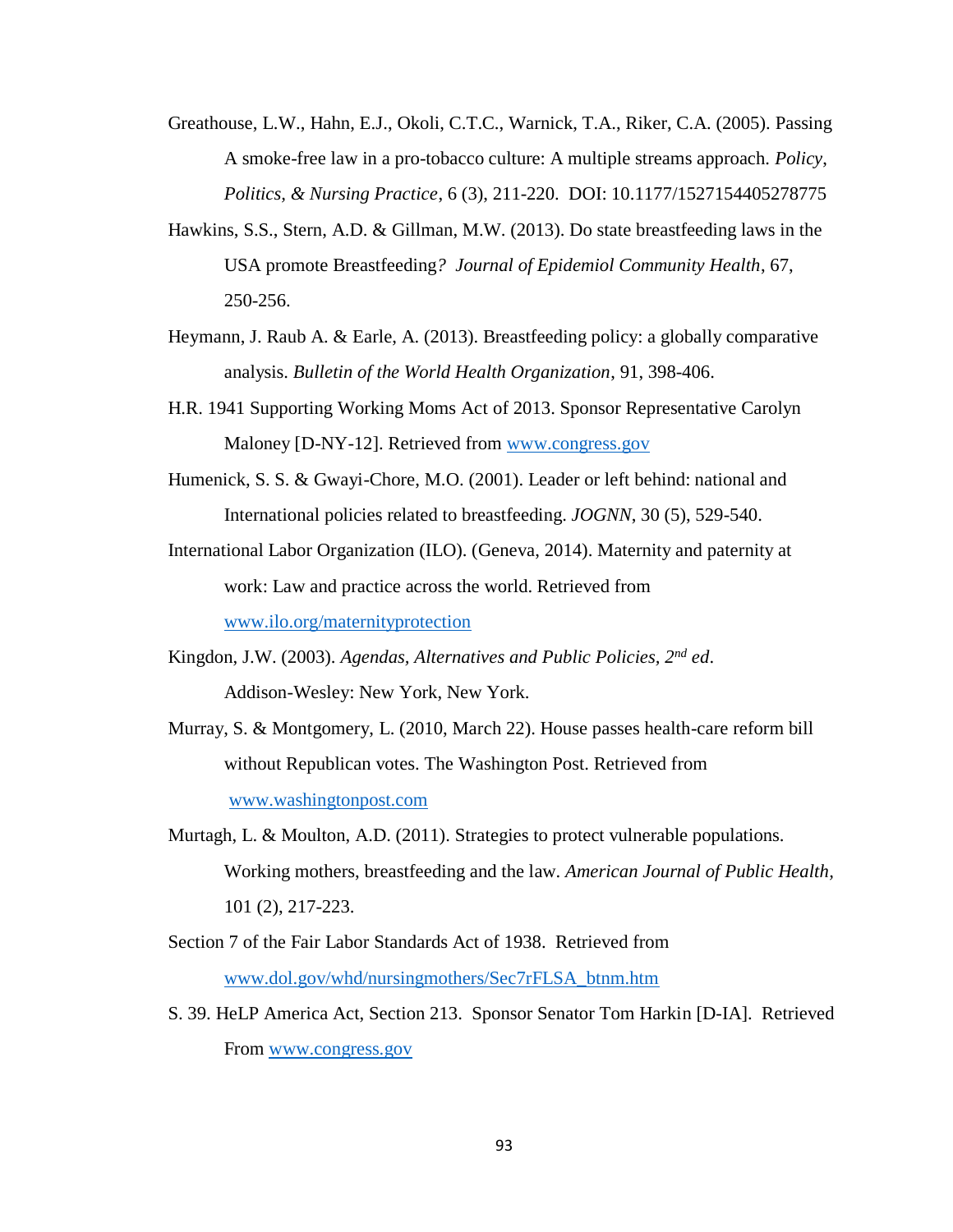- Slavit W, editor (2009). *Investing in Workplace Breastfeeding Programs and Policies: An Employer's Toolkit*. Washington, DC: Center for Prevention and Health Services, National Business Group on Health.
- Smith-Gagen, J., Hollen, R., Walker, M., Cook, D.M. & Yang, W. (2014). Breastfeeding Laws and breastfeeding practices by race and ethnicity. *Women's Health Issues*,  $24(1)$ .
- U.S. Department of Health and Human Services. (2011). *The Surgeon General's Call to Action to Support Breastfeeding*. Washington, DC: U.S. Department of Health and Human Services, Office of the Surgeon General; 2011.
- U.S. Department of Labor (2014). Bureau of Labor Statistics. Employment Characteristics of Families, 2013. Retrieved from www. bls.gov
- Wolf, J.H. (2003). Low breastfeeding rates and public health in the United States. *American Journal of Public Health*, 93 (12), 2000-2010.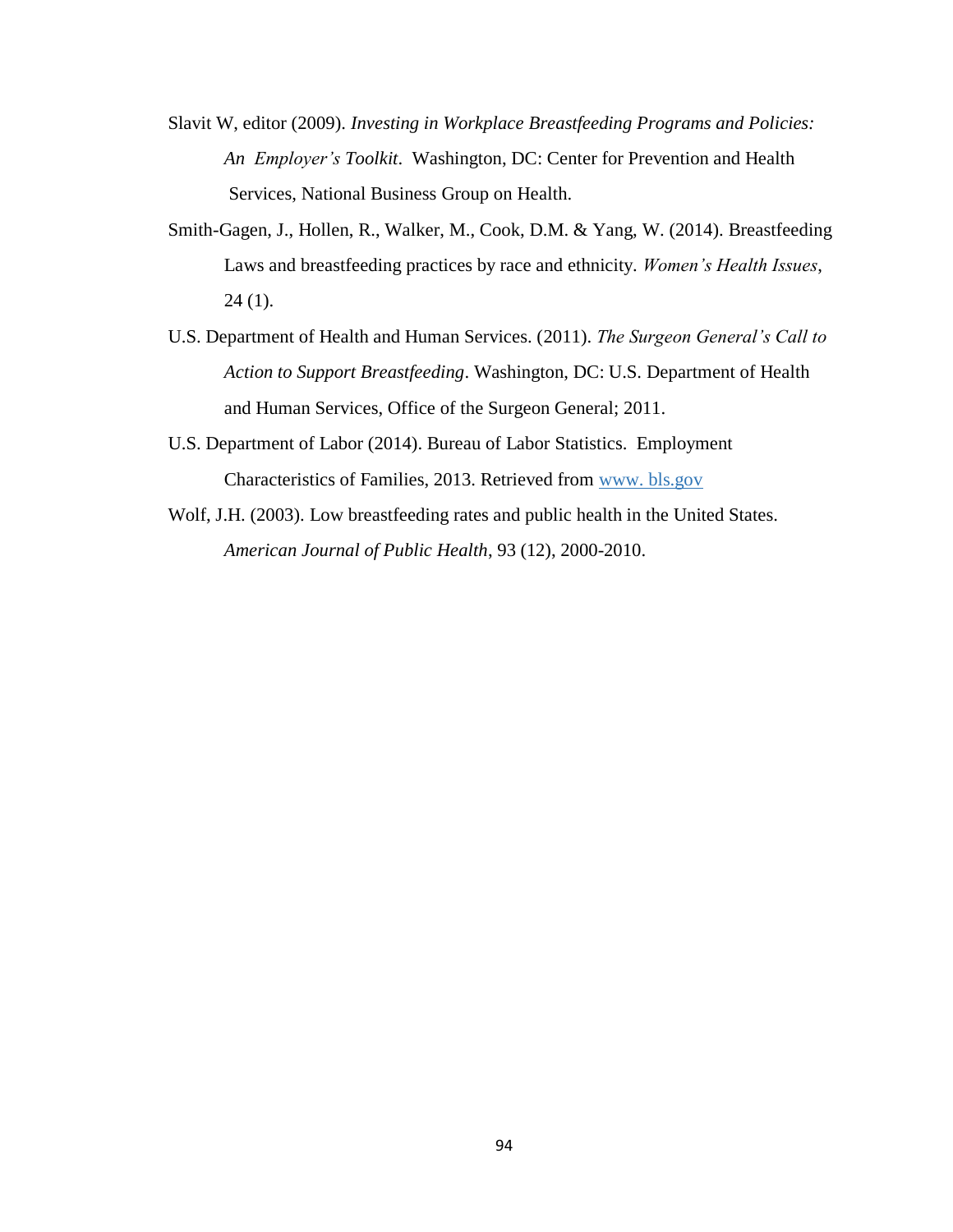#### DNP Capstone Conclusion

Nurse sensitive care and the desire to measure the impact of nursing care is not a new concept (Burston, Chaboyer & Gillespie, 2013). Florence Nightingale recognized the importance of measuring the quality of nursing care in regards to patient outcomes, beginning with her inquiry into soldier mortality and morbidity during the Crimean War (Polit & Beck, 2004). This body of knowledge has advanced tremendously over time with focused work on central line associated blood stream infections, inpatient mortality, failure-to-rescue, and many other nurse sensitive measures. However, the structural variables and nurse characteristics investigated are primarily focused in the acute care and intensive care settings with patient adverse events utilized as patient outcome measures. Consequently, this practice inquiry project adds to the current body of knowledge in two ways. First, this project utilized the improvement of the positive patient outcome of *breastfeeding exclusivity* as a nurse sensitive indicator, instead of the prevention of adverse patient events. Second, results of the current study suggests specialty certification may be more influential than other aspects of nurse dose on patient outcomes, depending on the outcome being evaluated.

The next step for this project is to address and facilitate the transfer of knowledge. My goal is to concentrate efforts on publication of both the literature review and the practice inquiry project. Additionally, UKHC continues to strive for improvement of breastfeeding support for new mothers. Thus, the current findings will be shared with the birthing center team as different care models for mother/baby are considered.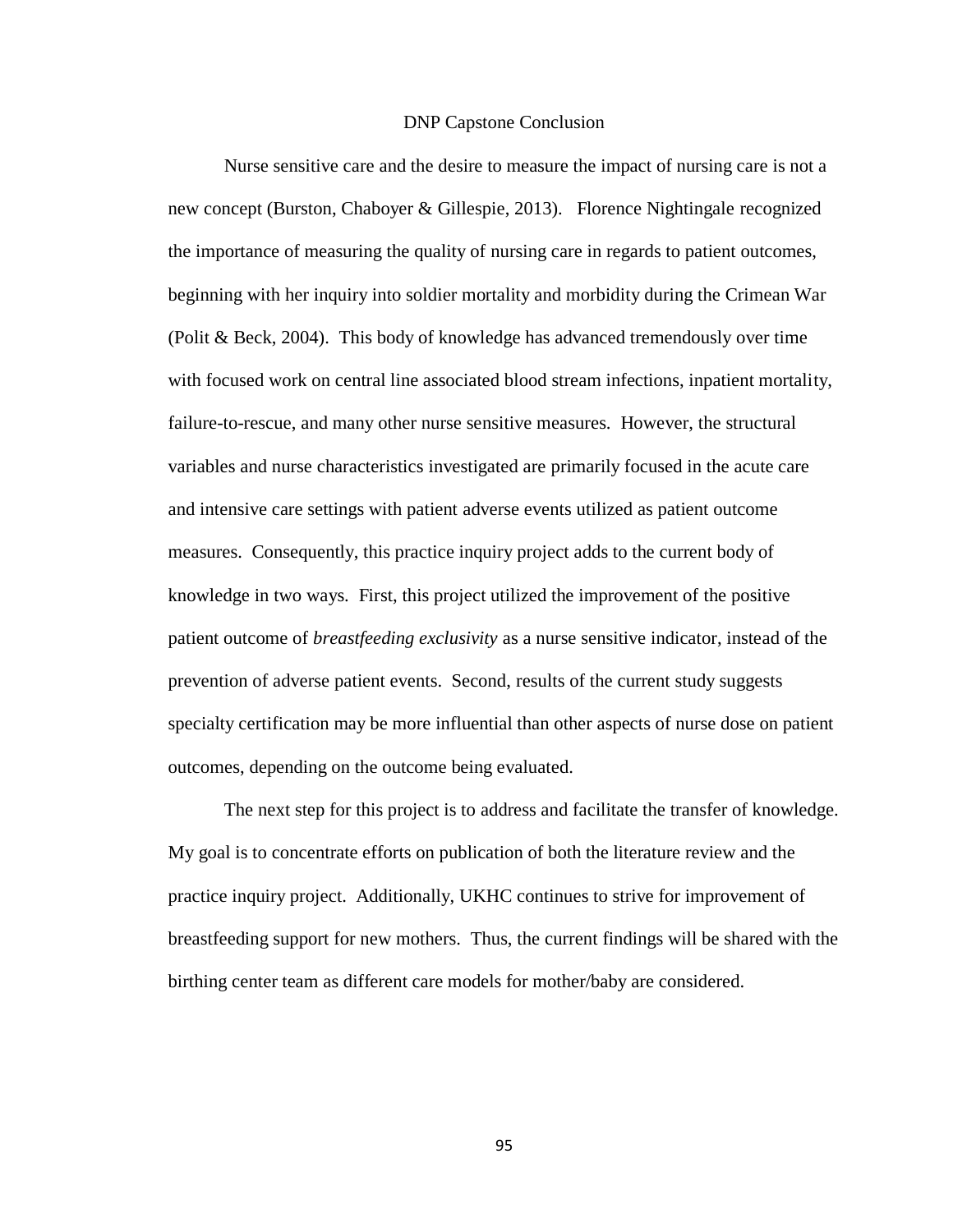- Aiken, L.H., Cimiotti, J.P., Sloane, D.M., Smith, H.L., Flynn, L., Neff, D.F. (2011). Effects of nurse staffing and nurse education on patient deaths in hospitals with different nurse work environments. *Medical Care*, 49(12), 1047-1053.
- Aiken, L.H., Clarke, S.P., Cheung, R.B., Sloane, D.M., Silber, J.H. (2003). Educational levels of hospital nurses and surgical patient mortality*. JAMA*, 290(12), 1617- 1623.
- American Academy of Pediatrics (2005). Policy Statement: Breastfeeding and the use of human milk. *Pediatrics*, 115 (2), 496-506.
- Anderson, G.C., Moore, E., Hepworth, J., & Bergman, N. (2003). Early skin-to-skin contact for mothers and their healthy newborn infants (Cochrane Review). *Birth,* 30 (3), 206-207.
- AWHONN. (2014). AWHONN position statement: Nursing care quality measurement. *JOGNN*, 43 (1), 132-133.
- Baby-Friendly USA (2010). *Guidelines and Evaluation Criteria for Facilities Seeking Baby- Friendly Designation*. Sandwich, MA: Baby-Friendly USA.
- Bartick, M., Steube, A., Shealy, K., Walker, M., Grummer-Strawn, L. (2009). Closing the quality gap: promoting breastfeeding in the United States: A pediatric cost analysis. *Pediatrics*, 125, e1048-e1056.
- Boltz, M., Capezuti, E., Wagner, L., Rosenberg, M. & Secic, M. (2013). Patient safety in medical-surgical units: Can nurse certification make a difference? *MEDSURG Nursing,* 22(1), 26-37.
- Boyle, D.K., Cramer, E., Potter, C., Gatua, M.W. & Stobinski, J.X. (2014). The relationship between direct-care RN specialty certification and surgical patient outcomes. *AORN J*, 100(5), 511-528.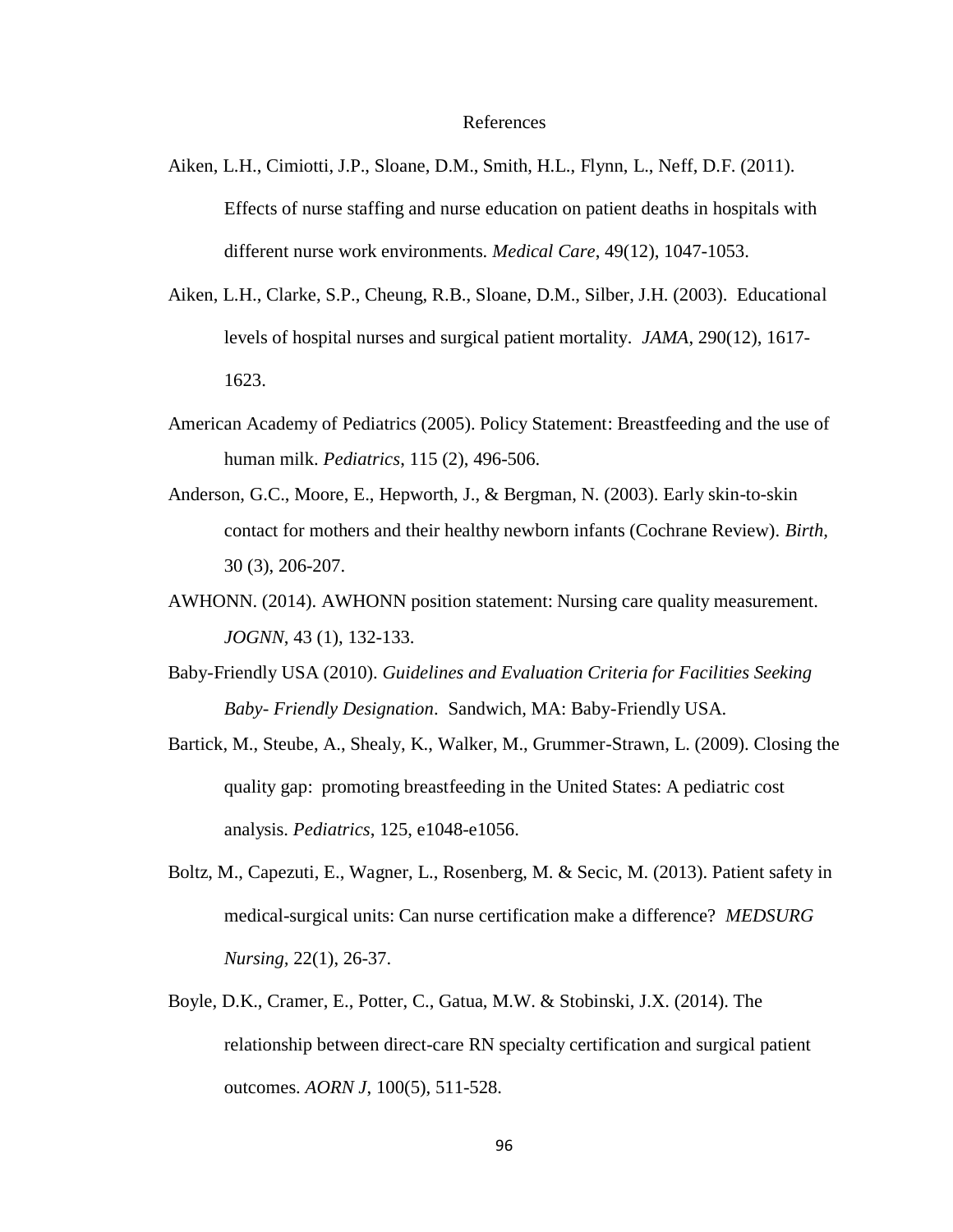Boyle, D.K., Cramer, E., Potter, C., & Staggs, V.S. (2015). Longitudinal association of registered nurse national nursing specialty certification and patient falls in acute care hospitals. *Nursing Research*, 64(4), 291-299.

doi: 10.1097/NNR.0000000000000107

- Brenner, P. (1982). From novice to expert. *American Journal of Nursing*, No. 3, 402-407.
- Burston, S., Chaboyer, W. & Gillespie, B. (2013). Nurse-sensitive indicators suitable to reflect nursing care quality: a review and discussion of issues. *Journal of Clinical Nursing,* 23, 1785-1795, doi: 10.1111/jocn.12337
- Cary, A.H. (2001). Certified registered nurses: Results of the study of the certified workforce. *American Journal of Nursing*, 101 (1), 44-52.
- CDC (2013). Breastfeeding report card 2013, United States: Outcome Indicators. Retrieved from [www.cdc.gov/breastfeeding/data/reportcardw.htm.](http://www.cdc.gov/breastfeeding/data/reportcardw.htm)
- Cohen, J. (1988). *Statistical Power Analysis for the Behavioral Sciences*. Lawrence Erlbaum Associates, Hillsdale, NJ.
- Crenshaw, J. (2007). Care practice #6: No separation of mother and baby, with unlimited opportunities for breastfeeding. *Journal of Perinatal Education*, 16(3), 39-43.
- Dabrowski, G.A. (2007). Skin-to-skin contact: Giving birth back to mothers and babies. Nursing for Women's Health, 11(1), 65-71.
- Demirtas, B. (2012). Strategies to support breastfeeding: a review. *International Nursing Review,*59, 474-481.

DiFrisco, E., Goodman, K.E., Budin, W.C., Lilienthal, M.W., Kleinman, A., Holmes, B. (2011). Factors associated with exclusive breastfeeding 2 to 4 weeks following discharge from a large, urban, academic medical center striving for baby-friendly designation. *The Journal of Perinatal Education*, 20(1), 28-35. doi: 10.1891/1058-243.20.1.28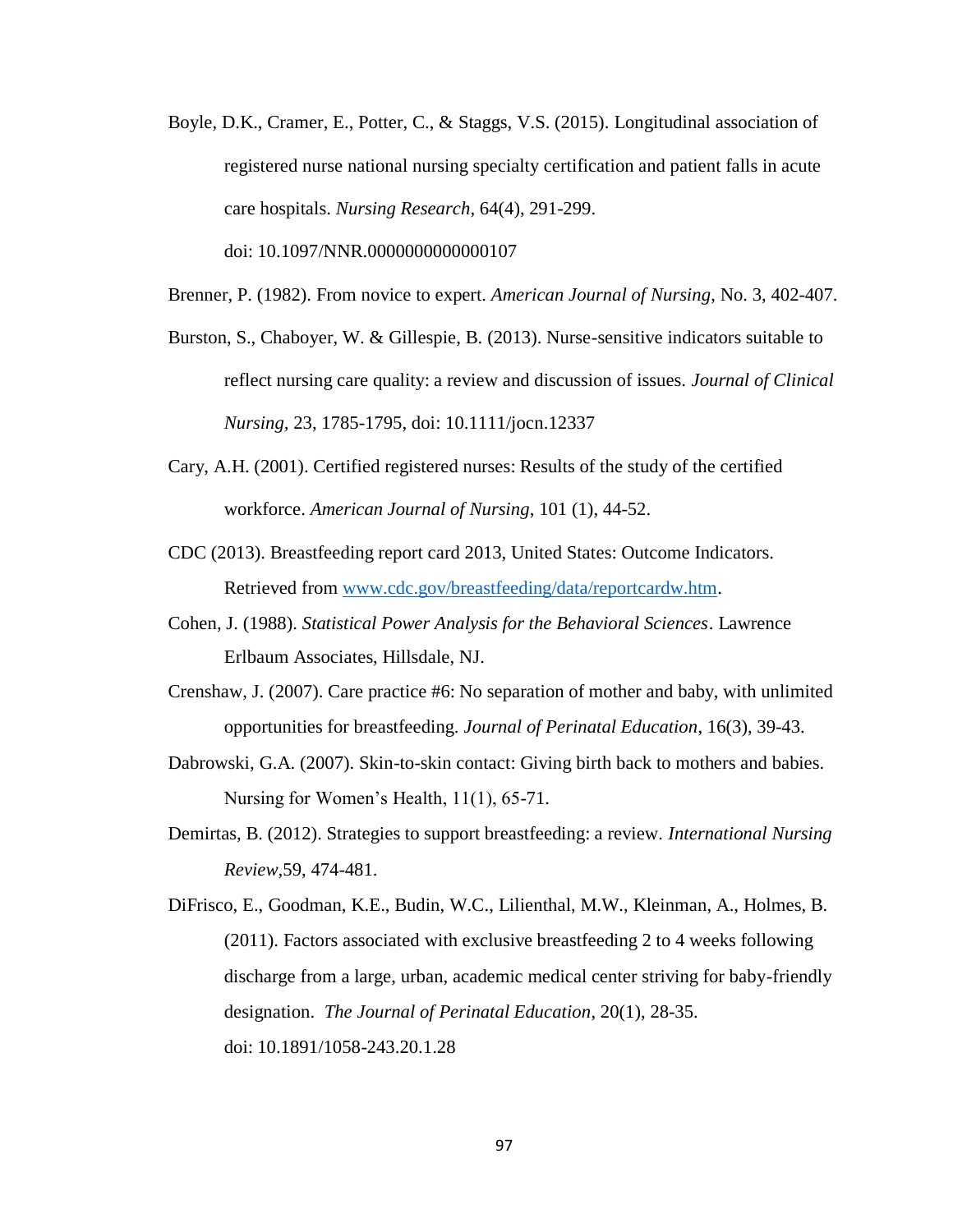- DiGirolamo, A.M., Grummer-Strawn, L & Fein, S.B.(2008). Effect of maternity-care Practices on breastfeeding. *Pediatrics.* 122(2), S43-S49.
- Ferber, S.G. & Makhoul, I.R. (2004). The effect of skin-to-skin contact shortly after birth on the neurobehavioral responses of the term newborn: a randomized controlled trial. *Pediatrics,* 113 (4), 858-865.
- Kavanagh, K.T., Cimiotti, J.P., Abusalem, S. & Coty, M. (2012). Moving healthcare quality forward with nursing-sensitive value-based purchasing. *Journal of Nursing Scholarship*, 44(4), 385-395. doi: 10.1111/j.1547-5069.2012.01469.x
- Kendall-Gallagher, D., Blegen, M.A. (2009). Competence and certification of registered Nurses and safety of patients in intensive care units. *American Journal of Critical Care*, 18(2), 106-116. doi: 10.4037/ajcc2009487.
- Kendall-Gallagher, D., Aiken, L.H., Sloane, D.M. & Cimiotti, J.P. (2011). Nurse specialty certification, inpatient mortality, and failure to rescue. *Journal of Nursing Scholarship*, 43(2), 188-194. doi: 10.1111/j.1547-5069.2011.01391.x
- Kleinpell, R. (2009). Evidence-Based Review and Discussion Points. *American Journal Of Critical Care*, 18(2), 115-116.
- Linares, A.M., Raynes, M.K., Dozier, A., Wiggins, A., Dignan, M.B. (2015). Factors influencing exclusive breastfeeding at 4 months postpartum in a sample of urban Hispanic mothers in Kentucky. *Journal of Human Lactation,* 1-8. doi: 10.1177/0890334414565711
- Linares, A.M., Raynes, M.K., Gomez, M.L., Gokun, Y. & Dignan, M.B. (2014). Intention to breastfeed as a predictor of initiation of exclusive breastfeeding in Hispanic women. *Journal of Immigrant Minority Health*. doi: 10.1007/s10903-014-0049-0
- Manojlovich, M. & Sidani, S. (2008). Nurse dose: What's in a concept? *Research in Nursing and Health*. 31, 310-319. doi: 10.1002/nur.20265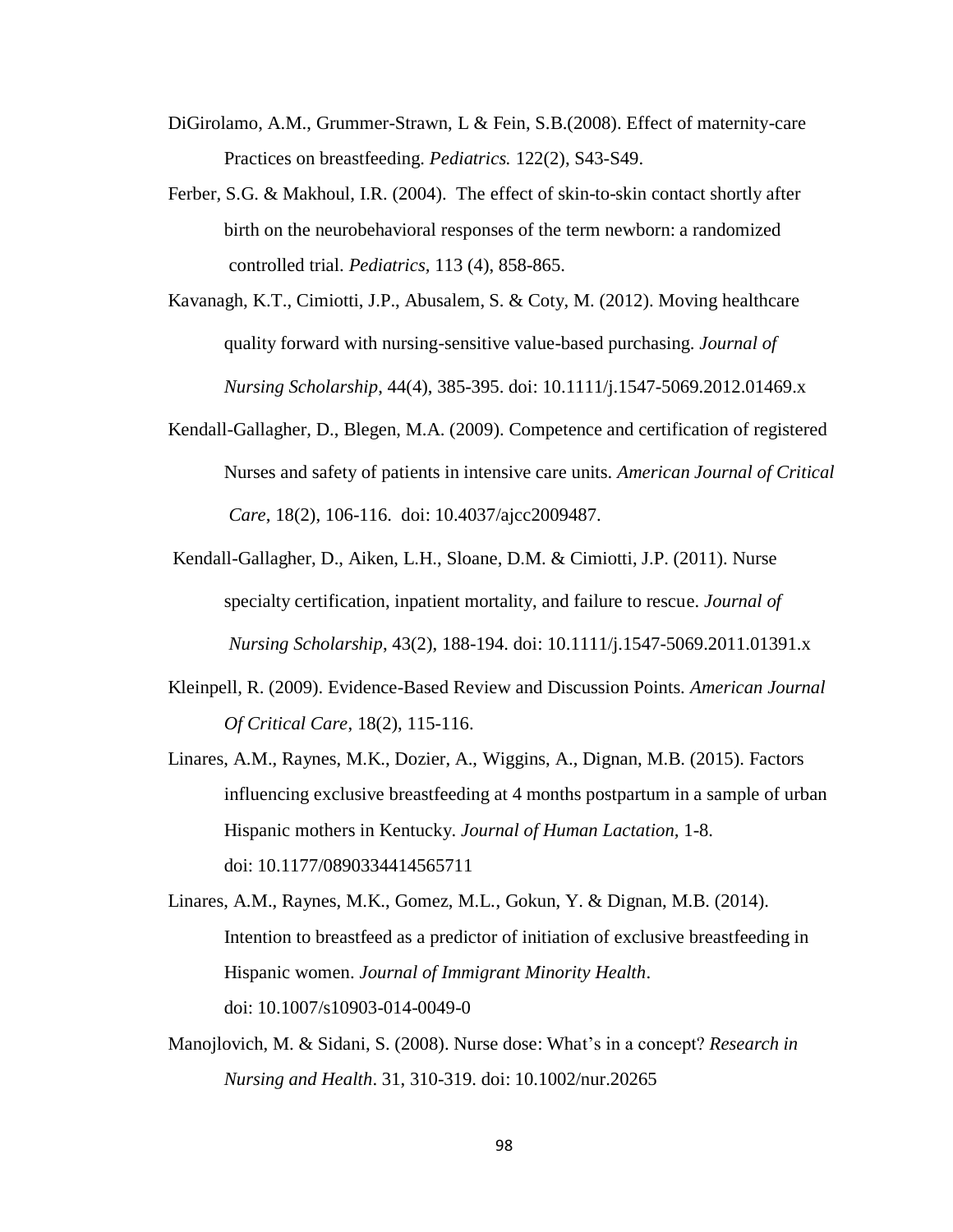- Manojlovich, M., Sidani, S., Covell, C., & Antonakos, C.L. (2011). Nurse dose: Linking staffing variables to adverse patient outcomes. *Nursing Research*, 60(4), 214-220.
- Munro, B.H. (2005). *Statistical Methods for Health Care Research*, 5th ed. Philadelphia, PA: Lippincott Williams & Wilkins.
- Murtagh, L. & Moulton, A.D. (2011). Strategies to protect vulnerable populations. working mothers, breastfeeding and the law. *American Journal of Public Health,* 101 (2), 217- 223.
- Polit, D.F. & Beck, C.T. (2004). *Nursing research: principles and methods, 7th ed.* Philadelphia, PA: Lippincott Williams & Wilkins.
- Sidani, S., Manojlovich, M., Covell, C. (2010). Nurse dose: Validation and refinement of a concept. *Research and Theory for Nursing Practice: An International Journal,* 24(3). doi: 10.1891/1541-6577.24.3.159

Stobinski, J.X. (2015). Certification and patient safety. *AORN Journal*, 101(3), 374-378.

- Sutherland, T., Pierce, C.B., Blomquist, J.L., & Handa, V.L. (2012). Breastfeeding practices among first-time mothers and across multiple pregnancies. *Maternal Child Health Journal*, 16, 1665-1671. doi: 10.1007/s10995-011-0866-x
- The Center for Breastfeeding (2012). Position paper on the comparative roles and training of the IBCLC and the CLC. Retrieved from [www.centerforbreastfeeding.org](http://www.centerforbreastfeeding.org/)
- U.S. Department of Health and Human Services. (2011). *The Surgeon General's Call to Action to Support Breastfeeding*. Washington, DC: U.S. Department of Health and Human Services, Office of the Surgeon General; 2011.
- U.S. Department of Labor (2014). Bureau of Labor Statistics. Employment Characteristics of Families, 2013. Retrieved from www. bls.gov.
- Wilkerson, B.L. (2011). Specialty nurse certification effects patient outcomes. *Plastic Surgical Nursing*, 31 (2), 57-59. doi: 10.1097/PSN.0b013e31821b5a9c